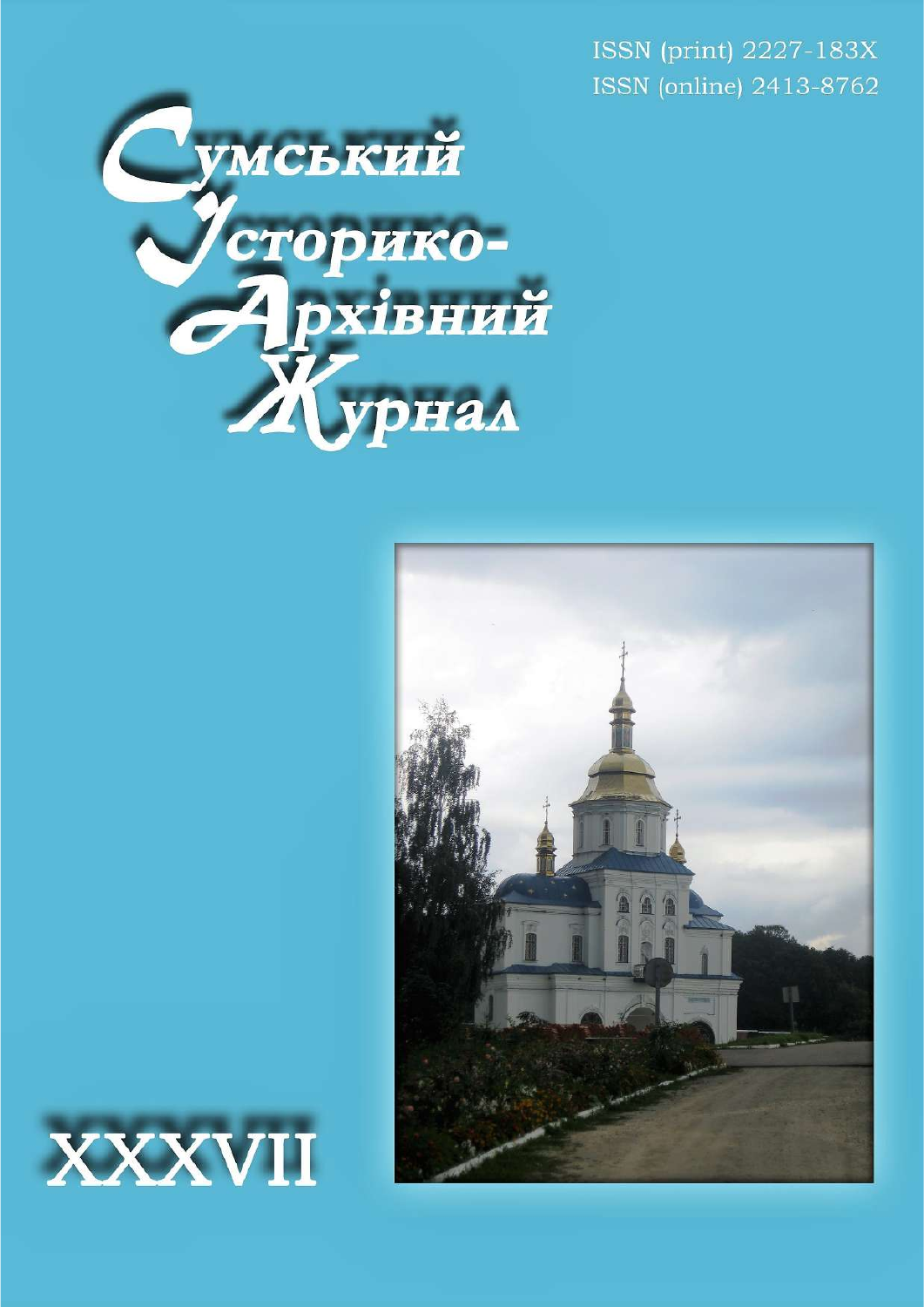

НАУКОВИЙ ЖУРНАЛ З ІСТОРІЇ ТА АРХІВОЗНАВСТВА УКРАЇНИ

№ XXХVІІ

Реєстраційне Свідоцтво КВ №16686-5258 ПР від 05.05.2010 ISSN 2227-183X (print) ISSN 2413-8762 (online)

# РЕДАКЦІЙНА КОЛЕГІЯ:

БАЖАН О.Г. – канд. істор. наук, ст. наук. співроб. (Україна) БОДНАРЮК Б.М. – д-р істор. наук, доц. (Україна) БОРЯК Г.В. – д-р істор. наук, проф., чл.-кор. НАН України (Україна) ГОНЧАРЕНКО А.В. – канд. істор. наук, доц. (Україна) ГУРЖІЙ О.І. – д-р істор. наук, проф. (Україна) ДАНИЛЕНКО В.М. – д-р істор. наук, проф., чл.-кор. НАН України (Україна) ДЕГТЯРЬОВ С.І. – д-р. істор. наук, проф., головний редактор (Україна) ЗЯКУН А.І. – канд. істор. наук, доц. (Україна) ІГНАТУША О.М. – д-р істор. наук, проф. (Україна) ЛЕБІДЬ А.Є. – д-р філос. наук, проф. (Україна) МАГСУМОВ Т.А. – канд. істор. наук, доц. (Велика Британія) МЕНЬКОВСЬКИЙ В.І. – д-р істор. наук, проф. (Республіка Білорусь) НЕСТЕРЕНКО В.А. – канд. істор. наук, доц. (Україна) ПАПАКІН Г.В. – д-р істор. наук, проф. (Україна) РЕЄНТ О.П. – д-р істор. наук, проф., чл.-кор. НАН України (Україна) РІШ В. – асоційований професор з історії (США) СТЕМПНЯК В. – д-р наук (dr.hab), проф. (Республіка Польща) СУЛЯК С.Г. – канд. істор. наук (Молдова) ТЕР-ОГАНОВ Н.К. – доктор історії (Ізраїль) ЧЕРКАСОВ О.А. – д-р істор. наук, доц. (США) ШМИГЕЛЬ М. – д-р істор. наук, д-р філософії, доц. (Словацька Республіка) ЩЕРБАК М.Г. – д-р істор. наук, проф. (Україна)

Рекомендовано до друку Вченою радою Сумського державного університету (протокол №6 від 16.12.2021 р.)

Наказом Міністерства освіти і науки України від 28 грудня 2019 р. №1643 журнал включено до категорії «Б» переліку наукових фахових видань України, де можуть публікуватися результати дисертаційних робіт на здобуття наукових ступенів доктора наук, кандидата наук та ступеня доктора філософії за спеціальністю «Історичні спеціальності – 032»

© ІНСТИТУТ ІСТОРІЇ УКРАЇНИ НАН УКРАЇНИ, 2021

© СУМСЬКИЙ ДЕРЖАВНИЙ УНІВЕРСИТЕТ, 2021<br>© СУМСЬКИЙ ДЕРЖАВНИЙ ПЕДАГОГІЧНИЙ УНІВЕРСИТЕТ

ІМЕНІ А.С.МАКАРЕНКА, 2021 © НАЦІОНАЛЬНА СПІЛКА КРАЄЗНАВЦІВ УКРАЇНИ, 2021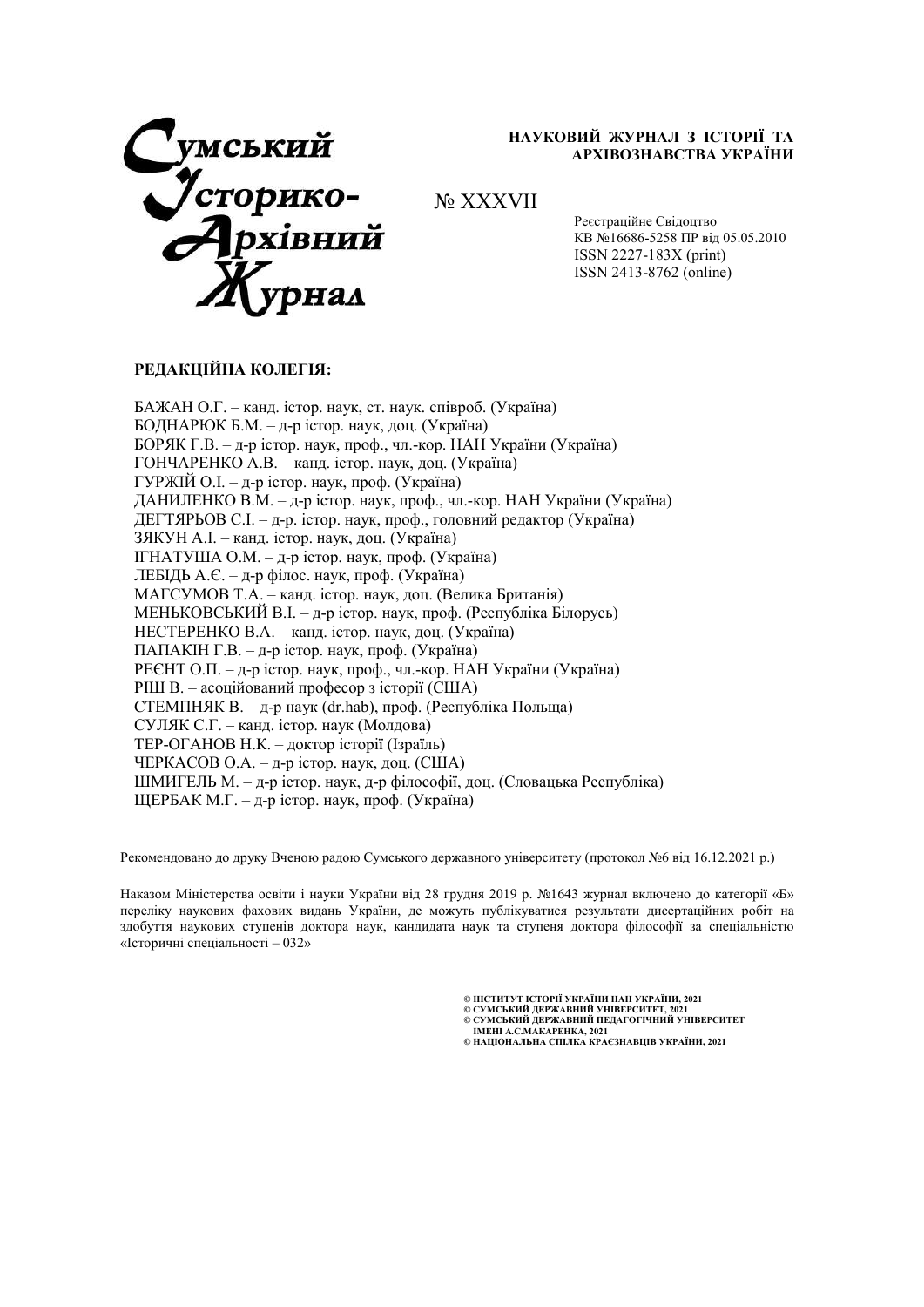# SUMY HISTORICAL AND ARCHIVAL JOURNAL

Scientific Journal of History and Archival Science

The journal was first published in 2005

The Journal is indexed by:

ERIH PLUS Index Copernicus MIAR Research Bib

# EDITORIAL BOARD

Dehtiarov S.I. – Editor in Chief, Dr. (History), Professor (Ukraine) Bazhan O.G. – Ph.D. (History), Assosiate Professor (Ukraine) Bodnariuk B.M. – Dr. (History), Assosiate Professor (Ukraine) Boriak H.V. – Dr. (History), Professor (Ukraine) Cherkasov A.A. – Dr. (History), Professor (USA) Danylenko V.M. – Dr. (History), Professor (Ukraine) Goncharenko A.V. – Deputy Editor, Ph.D. (History), Assosiate Professor (Ukraine) Gurzhij O.I. – Dr. (History), Professor (Ukraine) Ignatusha O.M. – Dr. (History), Professor (Ukraine) Lebid A.Ye. – Dr. (Philosophy), Professor (Ukraine) Magsumov T.A. – Ph.D. (History), Assosiate Professor (UK) Menkovsky V.I. – Dr. (History), Professor (Belarus) Nesterenko V.A. – Ph.D. (History), Assosiate Professor (Ukraine) Papakin H.V. – Dr. (History), Professor (Ukraine) Reyent O.P. – Dr. (History), Professor (Ukraine) Risch William Jay – Associate Professor of History (USA) Shcherbak M.G. – Dr. (History), Professor (Ukraine) Smigel' Michal – Dr. (History), Ph.D., Adjunct Professor (Slovakia) Stepniak Wladyslaw – Ph.D., Professor (Poland) Sulyak Sergey – Ph.D. (History), Assosiate Professor (Republic of Moldova) Ter-Oganov Nugzar – Dr. (History) (Israel) Ziakun A.I. – Ph.D. (History), Assosiate Professor (Ukraine)

State certificate of registration (reregistration) of printed media: series КВ № 20386-10186ПР from 05.11.2013

Postal Address: 2, Rimskogo-Korsakova st., Sumy sity, Ukraine, 40007 department of history, "Sumy Historical and Archival Journal" E-mail: starsergo2014@gmail.com Website: http://shaj.sumdu.edu.ua/?lang=en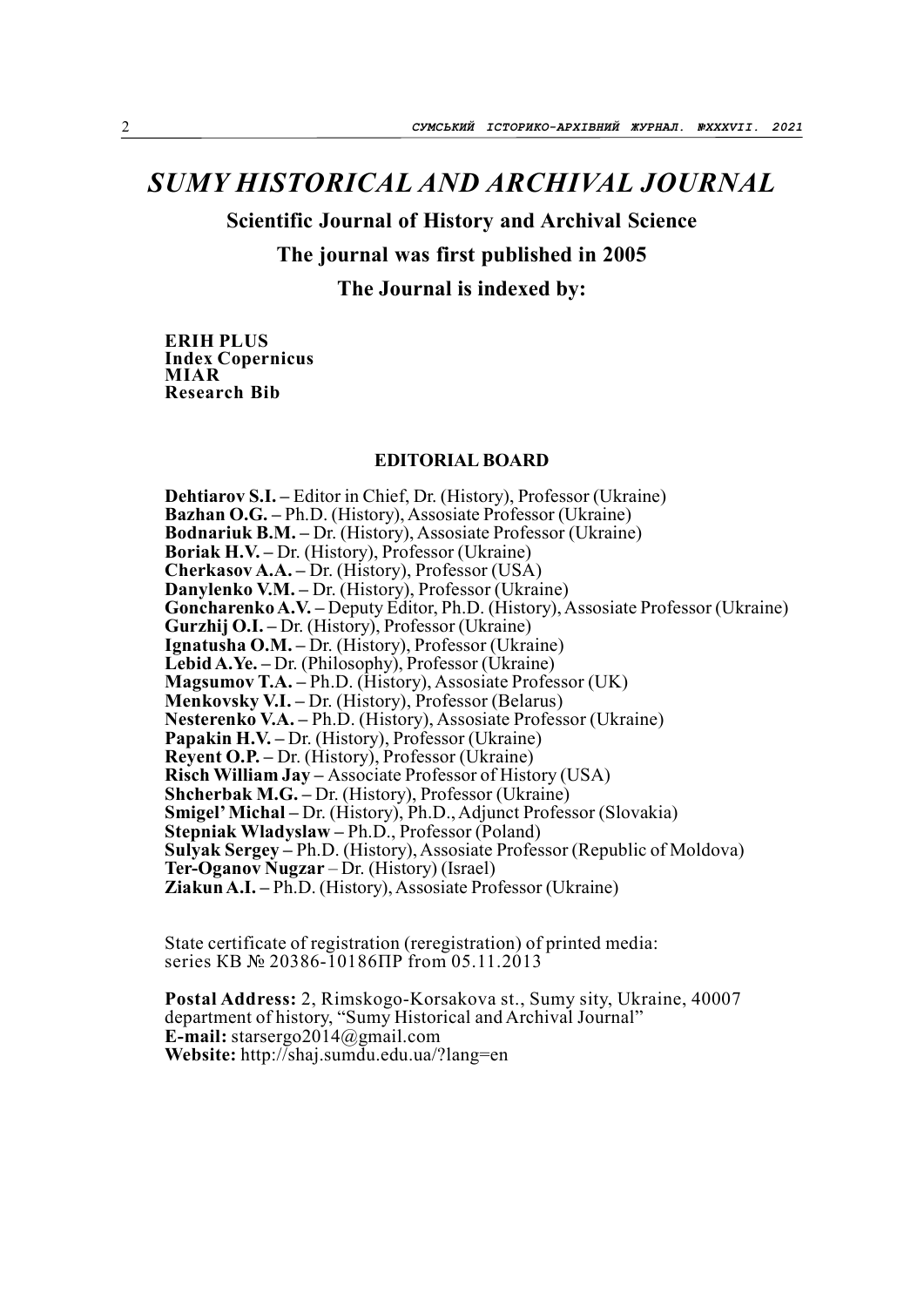# **CONTENTS**

# HISTORY OF UKRAINE

| PONYRKO M.P. Activities of excise supervision of the Ministry of finance of the<br>Romanov's Empire on the Left-Bank Ukraine during the introducion of excise<br>Wine Reform in the second half of XIX century | 5  |
|----------------------------------------------------------------------------------------------------------------------------------------------------------------------------------------------------------------|----|
| MISHCHENKO L.V. Oleksandr Tverdokhliebov – historian, ethnographer, literator                                                                                                                                  | 10 |
| ILNYTSKYI V.I, OHAR A.O. Ukrainian nationalists of the Carpathian region of the<br>OUN and the Romanian underground (1940s - early 1950s): cooperation in conditions<br>of confrontation totalit               | 29 |
| <b>WORLD HISTORY</b><br>LYSENKO M.S. Agricultural societies and the Ministry of agriculture of the Russian<br>Empire: dependence or cooperation (second half of XIX – early XX centuries)                      | 42 |
| <b>REVIEWS</b><br>DEGTYAREV S.I. Rebellion. Regional Dimension Review of Yuriy Kotlyar's monograph<br>"Peasant Rebellion in the Mykolaiv region (1918-1921)"                                                   | 58 |
| KOROL V.M. Scientific and practical experience of architectural heritage restoring in the<br>focus of the Ukrainian researchers                                                                                | 62 |

On the cover: P.1 – Pokrovs№ka Church of the Sofroniyevo-Molchansky Monastery (Nova Sloboda village, now Konotop district, Sumy region). Built in the middle of the XVIII century. (1757) in the style of Ukrainian (Cossack) Baroque. Restored in 1999-2002; P.4 – St. Demetrius Church (Church of St. Demetrius of Thessaloniki) (Stetskivka village, Sumy district, Sumy region). It was built in the style of classicism during 1835-1846 at the expense of the Savich landowners. Foto by Vitaly Korol, 2017.

\_\_\_\_\_\_\_\_\_\_\_\_\_\_\_\_\_\_\_\_\_\_\_\_\_\_\_\_\_\_\_\_\_\_\_\_\_\_\_\_\_\_\_\_\_\_\_\_\_\_\_\_\_\_\_\_\_\_\_\_\_\_\_\_\_\_\_\_\_\_\_\_\_\_\_\_\_\_\_\_\_\_\_\_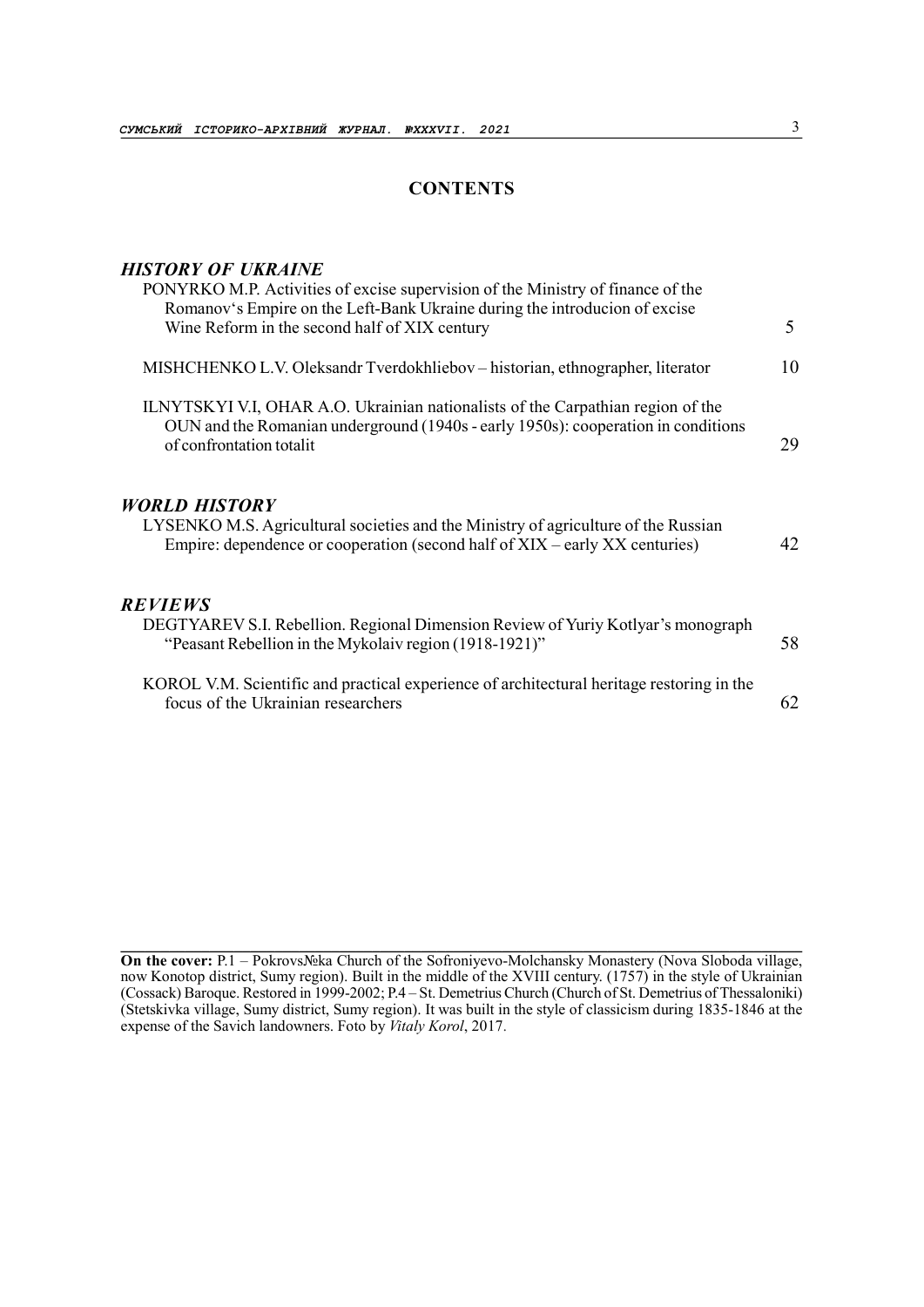# ЗМІСТ

# ІСТОРІЯ УКРАЇНИ

| IVIVI <i>II</i> I JALAIIIII<br>ПОНИРКО М.П. Діяльність акцизного нагляду Міністерства фінансів імперії<br>Романових на Лівобережній Україні під час запровадження акцизної винної<br>реформи в другій половині XIX ст. | 5. |
|------------------------------------------------------------------------------------------------------------------------------------------------------------------------------------------------------------------------|----|
| МШЕНКО Л.В. Олександр Твердохлебов – історик, етнограф, літератор                                                                                                                                                      | 10 |
| ІЛЬНИЦЬКИЙ В.І., ОГАР А.О. Українські націоналісти Карпатського краю<br>ОУН та румунське підпілля (1940-і – початок 1950-х рр.): співпраця в умовах<br>протистояння тоталітарним режимам                               | 29 |
| ВСЕСВІТНЯ ІСТОРІЯ<br>ЛИСЕНКО М.С. Сільськогосподарські товариства та Міністерство землеробства<br>Російської імперії: залежність чи співпраця (друга половина XIX – початок XX ст.)                                    | 42 |
| <b>РЕЦЕНЗІЇ</b><br>ДЕГТЯРЬОВ С.І. Повстання. Регіональний вимір. Огляд монографії Юрія Котляра<br>"Селянське повстанство на Миколаївщині (1918-1921 рр.)"                                                              | 58 |
| КОРОЛЬ В.М. Науковий і практичний досвід відновлення архітектурної спадщини<br>в центрі уваги українських дослідників                                                                                                  | 62 |

На обкладинці: С.1 – Надбрамна Покровська церква Софронієво-Молчанської пустині (с. Нова Слобода, нині Конотопський р-н Сумської обл.). Збудована в середині ХVIII ст. (1757 р.) в стилі українського (козацького) бароко. Реставрована у 1999-2002 рр.; С.4 – Свято-Дмитрівська церква (церква Св. Димитрія Солунського) (с. Стецьківка, Сумський р-н Сумської обл.). Побудована в стилі класицизму протягом 1835-1846 рр. на кошти місцевих поміщиків Савичів. Фото Віталія Короля, 2017 р..

 $\_$  . The contribution of the contribution of the contribution of the contribution of the contribution of the contribution of  $\mathcal{L}_\text{max}$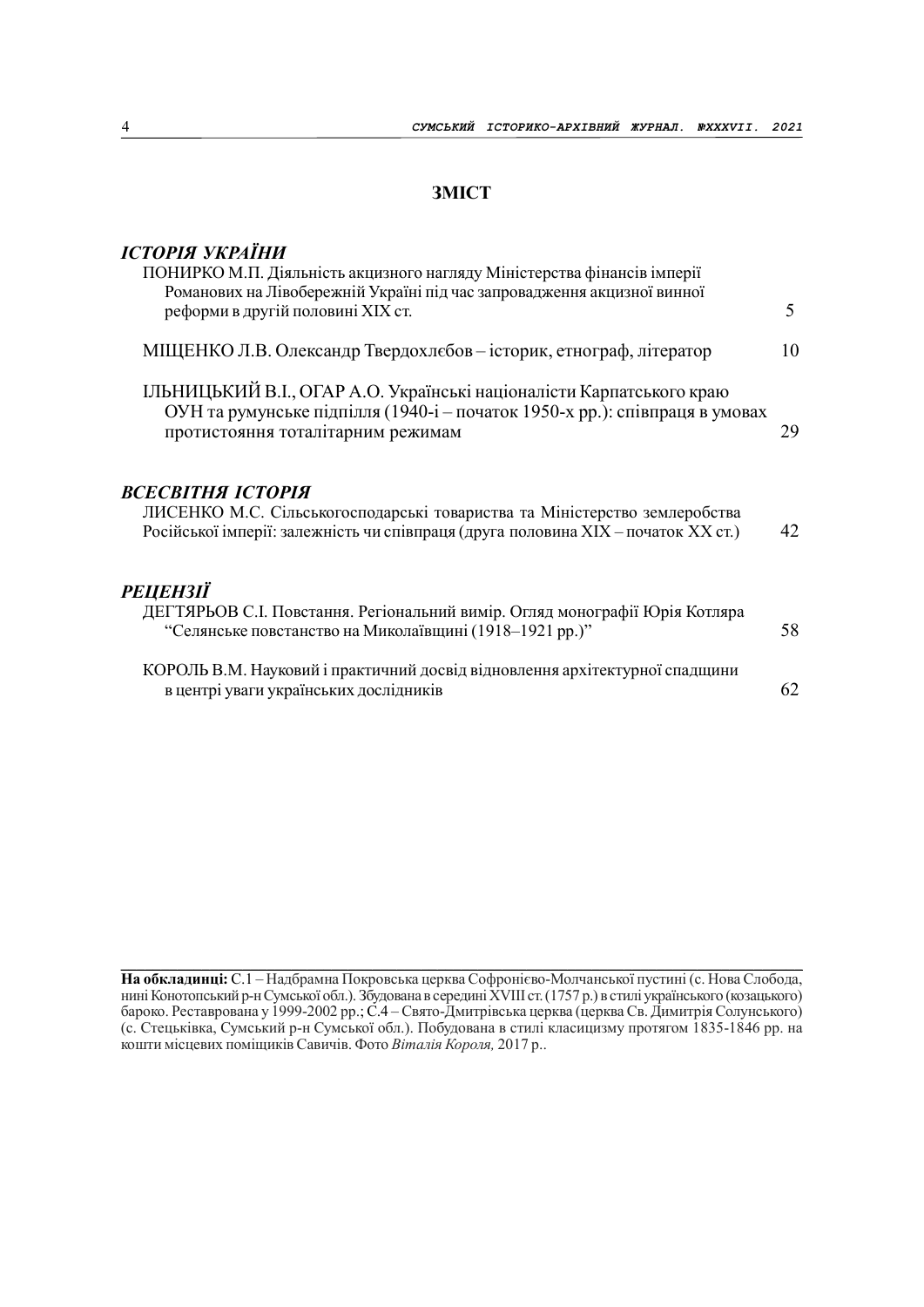### HISTORY OF UKRAINE / ІСТОРІЯ УКРАЇНИ

DOI: doi.org/10.21272/shaj.2021.i37.p.5

#### MYKOLA P. PONYRKO

Oleksandr Dovzhenko Hlukhiv National Pedagogical University (Ukraine)

### ACTIVITIES OF EXCISE SUPERVISION OF THE MINISTRY OF FINANCE OF THE ROMANOV'S EMPIRE ON THE LEFT-BANK UKRAINE DURING THE INTRODUCION OF EXCISE WINE REFORM IN THE SECOND HALF OF XIX **CENTURY**

**Abstract.** The purpose of the work  $-$  is to generalize how the regulatory and administrative transformations that took place in the central office of excise supervision of the Romanov Empire, affected the activities of excise officials on the Left-Bank Ukraine, in the context of excise wine reform in the second half XIX century. Based on the official reports of the Ministry of Finance, professional research information, especially contemporary publicists and archival documents for the most complete verification of data, the normative transformations of excise supervisory bodies, during the excise wine reform on the Left-Bank Ukraine, during the second half of the XIX century. It is noted that the excise wine reform led to an improvement in the quality of work, in particular the structures of excise supervision, as the wine excise was levied with overfulfillment.

As a result of the introduction of the excise system for regulating the circulation of alcoholic beverages, managers of the provincial excise duties were given administrative powers to increase the budget content of the revenue side, which previously belonged to the central administration, which confirmed the strengthening of regional bureaucracy.

 It is noted that one of the most important requirements for the regulation of reforms was the maximum reductions of costs, including the maintenance of employees. It is revealed that the preconditions for the increase in profits from the circulation of alcoholic beverages were due to an increase in the excise duty on alcoholic beverages rather than an increase in drinking, and occurred mainly in the interests of the treasury, with an increase in patent fees for alcohol. In particular, similar trends were implemented in the Left-Bank Ukraine. Moreover, the vast majority of taxpayers were small in their production capacity and human resources, so it was allowed to obtain patents for retail outlets for a period of six months. It was emphasized that the legal regulation and practice of excise departments have changed in the direction of increasing administrative control over the principle of free retail, alcoholic beverages, which was the basic of excise system.

After the introduction of the excise system for regulating the circulation of alcoholic beverages, the government's control over distilling and wine trade was strengthened, which included the expansion and complication of excise supervision, and which actually expanded the staff of provincial and county excise administrations.

In the context of the relationship between the state treasury and local governments in general, excise supervisors acted from the position of the central budget, which reduced local budget revenues, which were "tied" to subsidies from the central budget, and led in particular to local communities to promote patentless alcohol trade.

The transformation of excise supervisory bodies that took place during the excise wine reform on the Left-Bank Ukraine during the second half of the 19th century was not fully used, taking into account only partially the production capacity and social base for taxation in the region.

Keywords: excise drinking tax, excise offices, patent fee.

Citation. Ponyrko M.P. Activities of excise supervision of the Ministry of finance of the Romanov's Empire on the Left-Bank Ukraine during the introducion of excise Wine Reform in the second half of XIX century. Sumskyi istoryko-arkhivnyy zhurnal [Sumy historical and archival] journal]. №XXXVІI. 2021. Pp. 5-18. DOI: doi.org/10.21272/shaj.2021.i37.p.5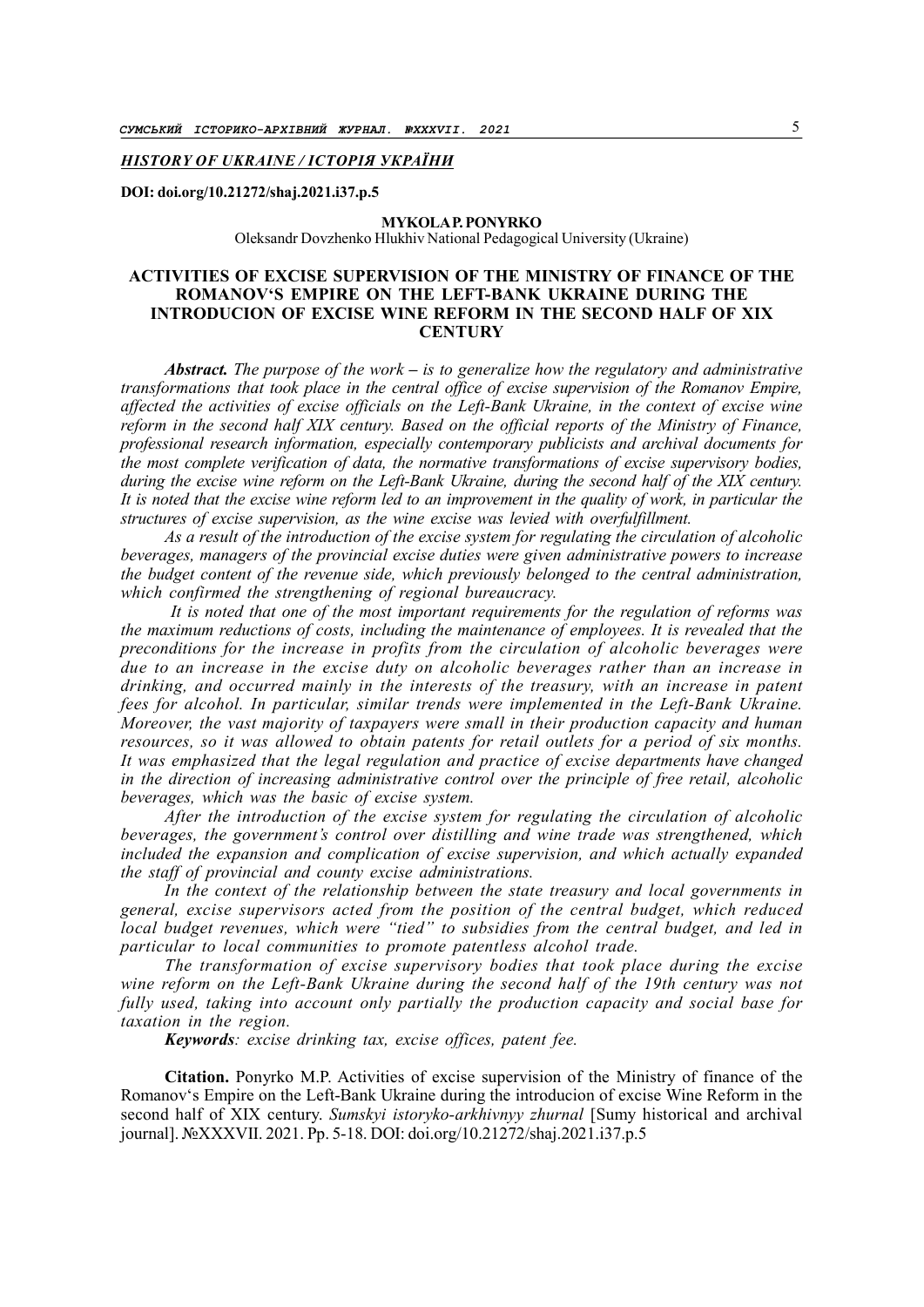#### ПОНИРКО М.П.

Глухівський національний педагогічний університет імені Олександра Довженка (Україна)

### ДІЯЛЬНІСТЬ АКЦИЗНОГО НАГЛЯДУ МІНІСТЕРСТВА ФІНАНСІВ ІМПЕРІЇ РОМАНОВИХ НА ЛІВОБЕРЕЖНІЙ УКРАЇНІ ПІД ЧАС ЗАПРОВАДЖЕННЯ АКЦИЗНОЇ ВИННОЇ РЕФОРМИ В ДРУГІЙ ПОЛОВИНІ ХІХ СТ.

Анотація. Мета роботи – узагальнити як нормативно-розпорядчі перетворення, які відбувалися в центральному апараті акцизного нагляду імперії Романових, відбились на діяльності акцизних службовців на Лівобережжі України в контексті проведення акцизної винної реформи в другій половині ХІХ сторіччя. Виходячи з офіційної звітності Міністерства фінансів, даних фахових досліджень, особливо тогочасних публіцистів та архівних документів, для максимально повної верифікації даних, узагальнено та охарактеризовано нормативні перетворення діяльності органів акцизного нагляду під час проведення акцизної винної реформи на Лівобережжі України впродовж другої половини ХІХ сторіччя. Зазначено, що проведена акцизна винна реформа, призводила до покращення якості роботи зокрема структур акцизного нагляду, оскільки винний акциз стягувався акцизними службовцями з перевиконанням. Відмічено, що однією з найважливіших вимог до нормативно–правового регулювання реформ було максимальне зниження витрат, в тому числі на утримання службовців. Розкрито, передумови підвищення прибутків з обігу спиртних напоїв, що обумовлювалось підвищенням акцизу з спиртних напоїв, аніж зростанням розпиття, і відбувалося переважно в інтересах казначейства, з зростанням патентної плати за торгівлю спиртними напоями, особливо з дрібних закладів шинкового типу. Зокрема подібні тенденції реалізовувалися на Лівобережній Україні, де патентна плата за торгівлю спиртними напоями, особливо з дрібних закладів шинкового типу була значно вищою ніж в інших регіонах імперії Романових. Виокремлено нормативно-правовий механізм регулювання, винокуріння і торгівлі спиртними напоями на Лівобережній Україні. Причому переважна кількість суб'єктів оподаткування були дрібними за своїми виробничими потужностями і людськими ресурсами, тому дозволялося отримувати патенти на заклади роздрібної торгівлі терміном на півроку. Наголошено, що нормативно–правове регулювання та практика роботи акцизних управлінь змінювалися в бік збільшення адміністративного контролю над принципом вільної роздрібної, розпивної торгівлі спиртними напоями, який був покладений в основу акцизної системи.

Ключові слова: акцизний питний податок, акцизні управління, патентний збір.

Цитування. Понирко М.П. Діяльність акцизного нагляду Міністерства фінансів імперії Романових на Лівобережній Україні під час запровадження акцизної винної реформи в другій половині ХІХ ст. // Сумський історико-архівний журнал. №XXXVІI. 2021. С. 5-18. DOI: doi.org/ 10.21272/shaj.2021.i37.p.5

Становлення і розвиток системи управління державними фінансами в Україні, удосконалення організаційно-правових засад її діяльності вимагають належного науковометодичного забезпечення, для чого важливим є звернення і до історичного досвіду. Непрямі податки, зокрема акцизи, продовжують відігравати важливу роль у забезпеченні доходної частини державного бюджету, відтак ефективне управління державною діяльністю у цій сфері має принципове значення.

Проблема аналізу організаційно-правових засад діяльності органів акцизного нагляду Російської імперії на території українських губерній, зокрема на території Чернігівської, Полтавської та Харківської губерній Лівобережжя України знайшла певне висвітлення в сучасній фаховій історіографії.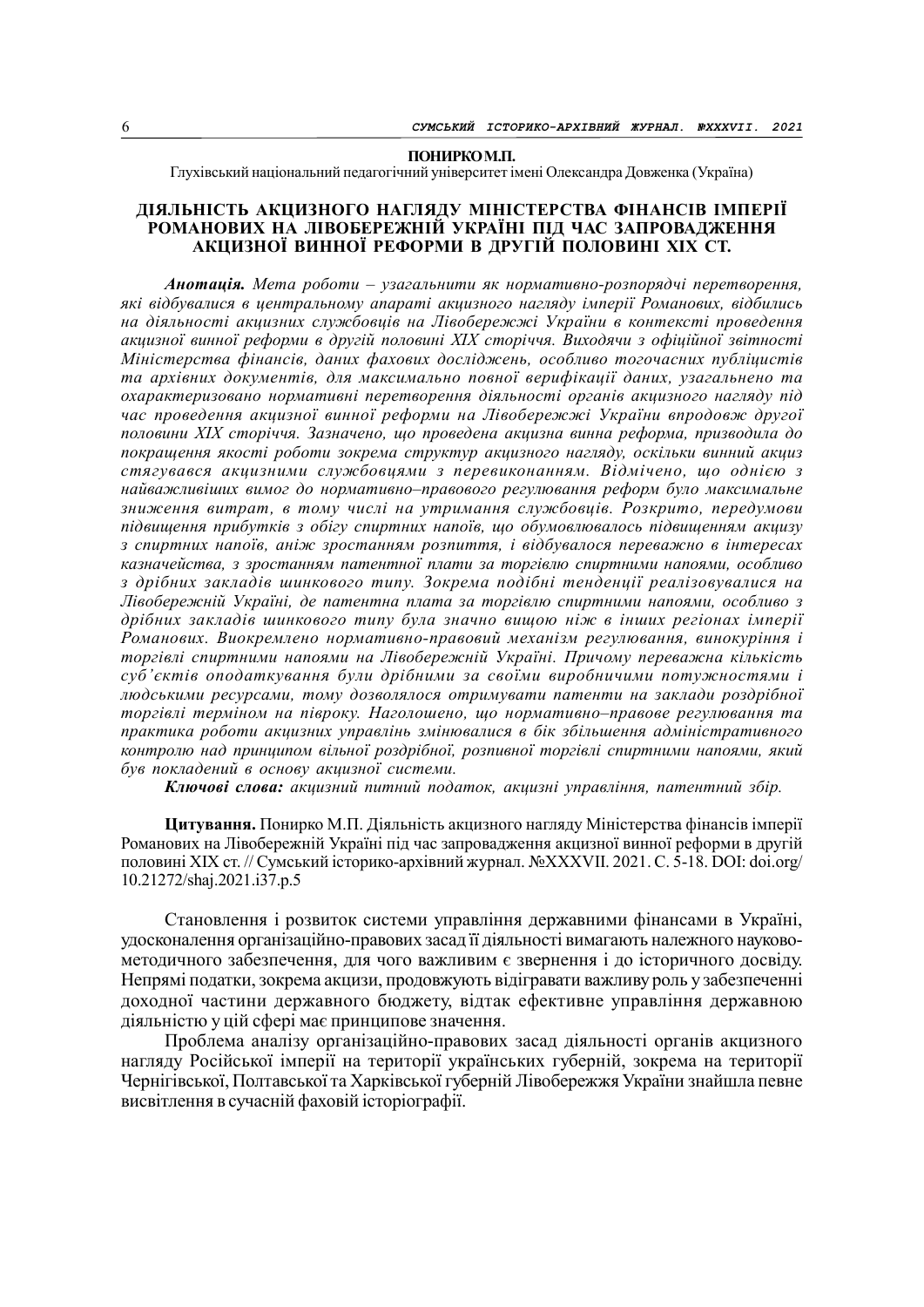Однак, і досі існує потреба в узагальнюючому дослідженні проблеми перетворень органів акцизного нагляду, враховуючи, зокрема той фактор, що ці перетворення діяльності органів акцизного нагляду відбувалися під час проведення зокрема акцизної винної реформи на Лівобережжі України, виробничі потужності та соціальну базу для оподаткування якої використовували не належним чином впродовж другої половини ХІХ ст., використовуючи джерельні матеріали накопичені впродовж другої половини ХІХ ст., архівні документи Державного архіву Сумської, Чернігівської та Харківської областей для верифікації даних.

З-поміж праць, створених у останній період, варто виділити дослідження Л.В. Годунової та А. Чинчика (Годунова, 2014a; Годунова, 2014b; Чинчик, 2016), в роботах яких проаналізовано особливості діяльності податкових органів, зокрема на території українських губерній у складі імперії Романових. Також варто виділити дослідження О. М. Головко та Я. В. Соловйова (Головко, 2005; Соловьев, 2003), у якому аналізується посадові обов'язки новостворених органів акцизного нагляду в тому числі на території українських губерній у складі імперії Романових. Нормативно–правовий механізм регулювання під час дії акцизної системи регулювання обігу алкогольних напоїв загалом проаналізовано у дослідженні Г.А. Жолобової (Жолобова, 2015). Першочерговий інтерес викликають збірники офіційних даних та фахових публіцистів другої половини ХІХ – початку ХХ століть (Блиох, 1882; Гредингер, 1897; Исторический очерк, 1893; Казенная продажа вина, 1900; Локоть, 1908; Шванебах, 1903).

Тому необхідно узагальнити нормативно-розпорядчі перетворення, які відбувалися в органах акцизного нагляду імперії Романових, як вони відбились на діяльності акцизних чинів на території українських губерній Лівобережжя України в контексті проведення акцизної винної реформи в другій половині ХІХ сторіччя, виходячи з офіційної звітності Міністерства фінансів, інформаційних даних фахових досліджень, особливо тогочасних публіцистів та архівних документів для максимально повної верифікації даних.

Проведені великі реформи, посилювали роль торгівельно-промислового капіталу, вели до усвідомлення владою незалежності законів економічного розвитку від політичної волі, вимагали покращення якості роботи фінансового відомства (Соловьев, 2003: 74). Вибір системи контролю над обігом спиртних напоїв піддавався цілому ряду змін (Локоть, 1908: 192-193).

Підвищення прибутків зі спиртних напоїв обумовлювалось підвищенням обкладення аніж зростанням розпиття. 10 червня 1859 року була затверджена Комісія з покращення системи податків і зборів, яка відігравала велику роль в структурних і змістовних покращеннях Міністерства фінансів. Комісія для перегляду системи податків і зборів проіснувала з 1859 до 1882 років, практично перетворившись в постійну установу Міністерства фінансів. Вона була створена для пошуку заходів для збільшення прибутків державного казначейства шляхом перегляду існуючих податків і запровадження нових і складалася з трьох відділень: перше займалося розглядом прямих державних податків, друге готувало положення про мита на право торгівлі і промислів, третє готувало пропозиції з акцизів. Головою комісії в 1859–1862 роках був Ю.А. Гагеймейстер. Покращення готувалися довго.

В так званих привілейованих губерніях торгівля спиртними напоями регулювалась так званим чарочним відкупом. До групи привілейованих належали, зокрема Чернігівська, Полтавська, Харківська губернії (Блиох, Том ІІІ, 1882: 93-94; Годунова, 2014a: 136; Казенная продажа вина, 1900: 30-31). В 1851 році був виданий питний статут, згідно з яким зокрема в Чернігівській губернії податок на виробництво горілки був замінений акцизом на викурку горілки з зернового хліба. Відкупи з роздрібної торгівлі горілки залишилися в силі. Відкуп з стягнення податку з горілчаного виробництва був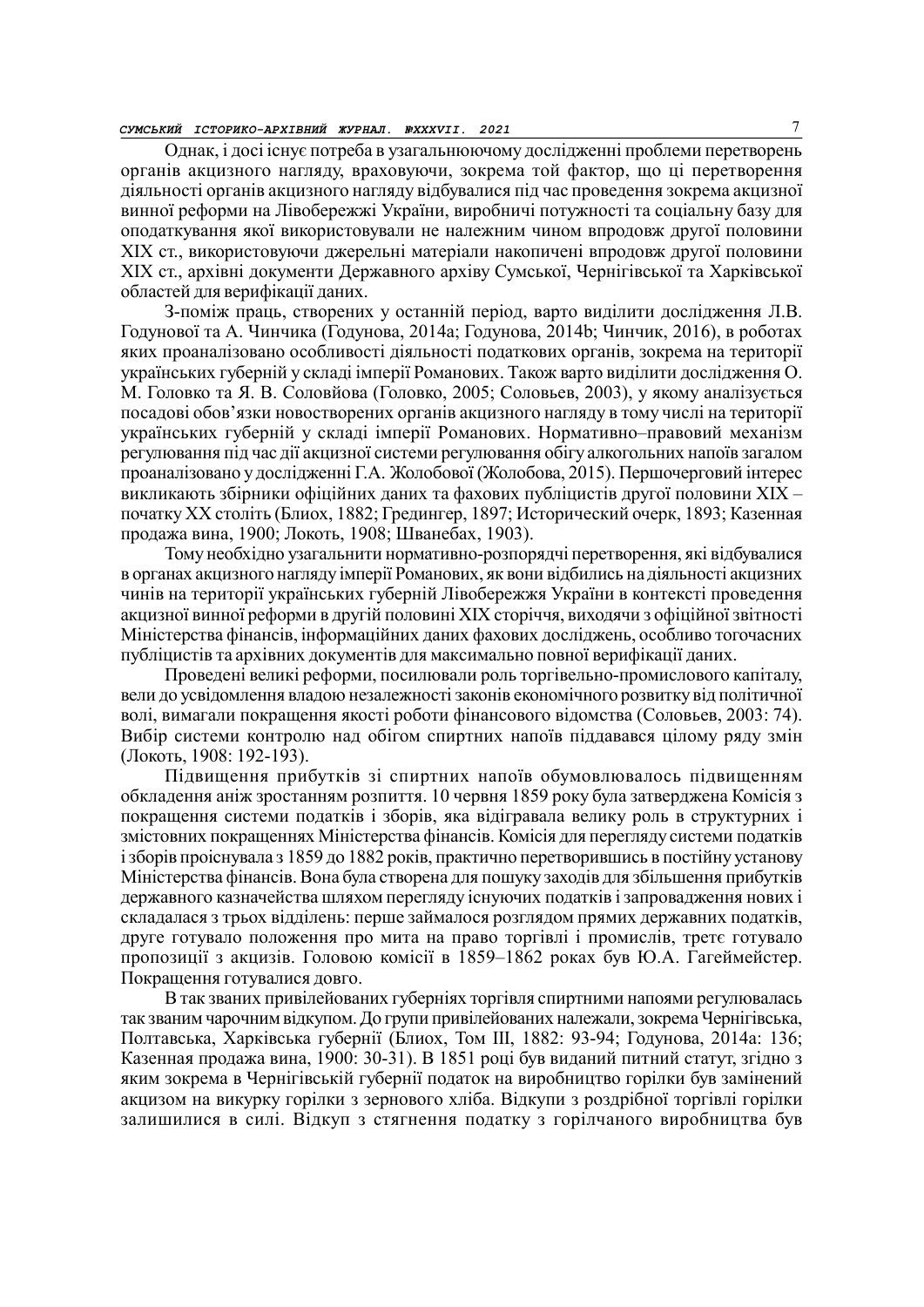організований через публічні торги, під особливий заклад і відокремлено від «чарочних» відкупів, з отримання роздрібного продажу, при цьому за статутом заборонено було в одній місцевості віддавати обидва ці відкупи в одні руки (Блиох, Том І, 1882: 292; Казенная продажа вина, 1900: 32-33). Сума всіх доходів непрямих податків в 1858 році складала 112454116 руб. з відрахуванням видатків (див. табл. 1) (Блиох, Том ІІ, 1882: 43; Степанова, 2019: 114).

| На утримання управлінь завідуючих зоорами | 17257   |
|-------------------------------------------|---------|
| На операційні утримання                   | 1621082 |
| На інші статті                            | 885990  |
| 111 леумки                                | 3679643 |

Таблиця 1. Сума всіх доходів непрямих податків в 1858 році

Видатки на утримання департаменту різних податків і зборів складали 144850 руб., на утримання голів казенних палат, питних відділень і чиновників особливих доручень – 415536 руб., винних приставів, акцизних наглядачів, комісіонерів з розвезення вина і інших осіб, працюючих з питної частини – 378813 руб., на утримання винних магазинів, працюючих в них людей – 199937 руб. На виготовлення і розвезення вина видатки склали 11551082 руб. Видатки на влаштування парових млинів і інші покращення в казенних винокурних заводах складали 10 тис. руб., на побудови і ремонти винних магазинів і питних будинків 110 тис. руб.

Чистий доход казначейства від зазначених зборів складав 98774472 руб., порівняно з доходом 1857 року більше на 10771111 руб. Видатки на управління склали 10% від суми загального доходу.

На 1860 рік в європейській частині імперії Романових діяли 5160 винокурних заводів, з них 4437 в привілейованих губерніях (Казенная продажа вина, 1900: 55-60). Згідно постанови державної ради, указом 4 липня 1861 року, відкупна система була скасована і одночасно вирішено було запровадити акцизну систему, з 1 січня 1863 року, зокрема в привілейованих губерніях до яких належали як відомо і Чернігівська, Полтавська і Харківська губернії (Блиох, Том ІІ, 1882: 104-105; Блиох, Том ІІІ, 1882: 96; Головко, 2005: 322; ДАСО. Ф. 993. Оп. 1. Спр. 188: 39, 57, 58; Чинчик, 2016: 116-117). Акцизний доход виплачувався з (ДАСО. Ф. 993. Оп. 1. Спр. 188: 107, 119зв., 143):

1) спирту і горілки, вироблених з зернового хліба, картоплі і інших продуктів.

2) горілки, виробленої з виноградного вина, винограду, фруктів і т. ін.

3) портера, пива і меду.

4) браги, виробленої на спеціальних заводах.

Акцизна реформа підтвердила свою фінансову дохідність ще на початку 60-х років ХІХ ст. Скасування відкупної системи і запровадження нової системи стягнення непрямих податків повинні були замінити існуючу, котра вимагала занадто високих витрат на стягнення акцизів (Блиох, Том І, 1882: 98-104; Соловьев, 2003: 61, 63).

Тому в 1858 році було розпочато вироблення реформи стягнення питних доходів. Однією з можливих цілей реформи повинно було стати об'єднання управління всіма акцизами в одному фінансовому органі в центрі і на місцях. Результатом підготовки реформи стали закони 26 жовтня 1860 року і 4 липня 1861 року, за якими було створено губернське акцизне управління з управителя, його помічників, ревізорів і канцелярії, а в повітах – підпорядковані йому окружні акцизні управління (контролювали декілька повітів ), які складались з наглядача, його помічників і діловода-бухгалтера; окружному наглядачу підпорядковувались дільничні наглядачі. В акцизному управлінні здійснювали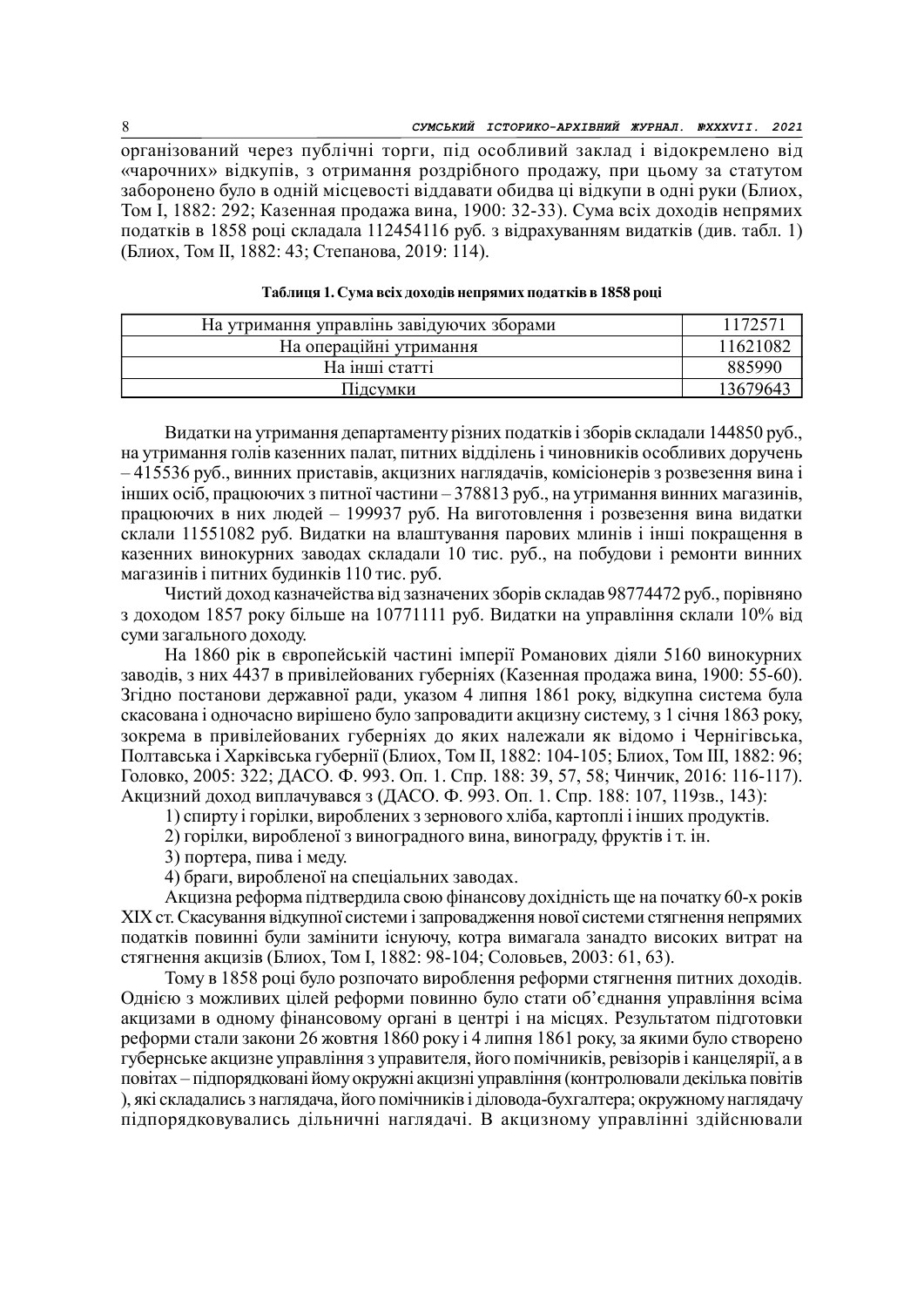функціональні обов'язки наглядачі, які здійснювали безпосередній нагляд на заводі. Водночас зі створенням акцизних установ припиняли свою діяльність питні відділення казенних палат. Губернське акцизне управління було безпосередньо підпорядковано Міністерству фінансів. Губернатор мав тільки деякі повноваження без права втручання в господарчі розпорядження управління. Таким чином, завідувачі установ акцизних зборів «ставали самостійними, залежними безпосередньо від центральної фінансової адміністрації» (Соловьев, 2003: 64). В 1864 році було завершено організаційне об'єднання міністерством центрального і місцевого управління акцизними зборами.

Губернські акцизні управління наглядали: а) за виробництвом різноманітних підакцизних напоїв; б) за обігом різноманітних підакцизних напоїв, з тим, щоб він здійснювався відповідно до нормативних приписів і з метою недопущення незаконного виробництва і обігу алкогольних напоїв (ДАСО. Ф. 993. Оп. 1. Спр. 188: 11зв., 27, 33, 34, 179зв.; ДАХО. Ф. 31. Оп. 142. Спр. 805: 37). Друга функція полягала в забезпеченні надходження податків на алкоголь до державного казначейства. Суттєвою частиною визначеного "Положенням про питний збір" кола відання органів акцизного нагляду була охоронна діяльність, спрямована на протидію порушенням акцизного статутів, та провадження у цих справах (Головко, 2005: 323).

В 1864 році з закладів на території українських губерній Лівобережжя України з оптових складів в місцевостях 2-го розряду змінено оплату до 50 руб., з штофних лавок – 25 рублів, з рейнських погребів – за розпивну торгівлю – 50 руб., з відкритих на Харківській (Хрещенській) і Полтавській (Іллінській) тимчасових рейнських погребах без розпивної торгівлі – 80 руб., за розпивну торгівлю – додатково 80 руб., з питних будинків, шинків, корчми, а також з постоялих дворів, де виробляється питний продаж – 50 руб (ДАСО. Ф. 818. Оп. 1. Спр. 258: 201зв. 227; ДАСО. Ф. 993. Оп. 1. Спр. 188: 3, 5, 6, 7; ДАСО. Ф. 993. Оп. 1. Спр. 188: 37зв.; ДАСО. Ф. 993. Оп. 1. Спр. 188: 99; ДАСО. Ф. 993. Оп. 1. Спр. 188: 135, 153зв., 199зв.; ДАСО. Ф. 993. Оп. 1. Спр. 186: 137зв.; ДАЧО. Ф. 1011. Оп. 1. Спр. 99: 103зв., 106).

Часом у одному окрузі об'єднувалися волості чотирьох-п'яти повітів, наприклад до території підвідомчої Курського акцизного управління були віднесені навіть три волості Сумського повіту Харківської губернії. Ще на початку 60-х років ХІХ ст. міністр фінансів М.Х. Рейтерн відмічав щодо створення акцизних управлінь: "У цей час, після відкриття питно-акцизних управлінь, доручено управителям… розділити губернії на округи і дільниці», визначити місцеперебування для кожного акцизного наглядача" (Цит. за Головко, 2005: 325). Реформа викликала певний саботаж з боку управителів казенних палат. До цього очевидно мало відношення вищий рівень грошової платні акцизного нагляду і т. ін.

Новостворений акцизний нагляд суворо дотримувався приписів оновленого законодавства, про що свідчить задокументоване розпорядження управителя Полтавської губернської установи (Головко, 2005: 323; ДАСО. Ф. 993. Оп. 1. Спр. 188: 183). Нова адміністративна система відрізнялась суворою централізацією, що відповідно вело до максимальної відповідальності управителів акцизними зборами, які призначали і звільняли всіх посадових осіб, крім заступника управителя і ревізорів. Міністерство фінансів пояснювало відсутність колегіального загалу тим, що "необхідність нагляду вимагала зосередження в руках управителя значної влади над підлеглими". Впродовж 60-х років управителям акцизними зборами передавалась все нові й нові повноваження, котрі раніше належали центральному управлінню.

Але закон 4 липня 1861 року не визначав ані точної цифри кількості акцизних управлінь, ані їх штатів. Міністру фінансів делегувалося право визначати ці питання в подальшому майбутньому. В губерніях, з невеликою кількістю питних закладів,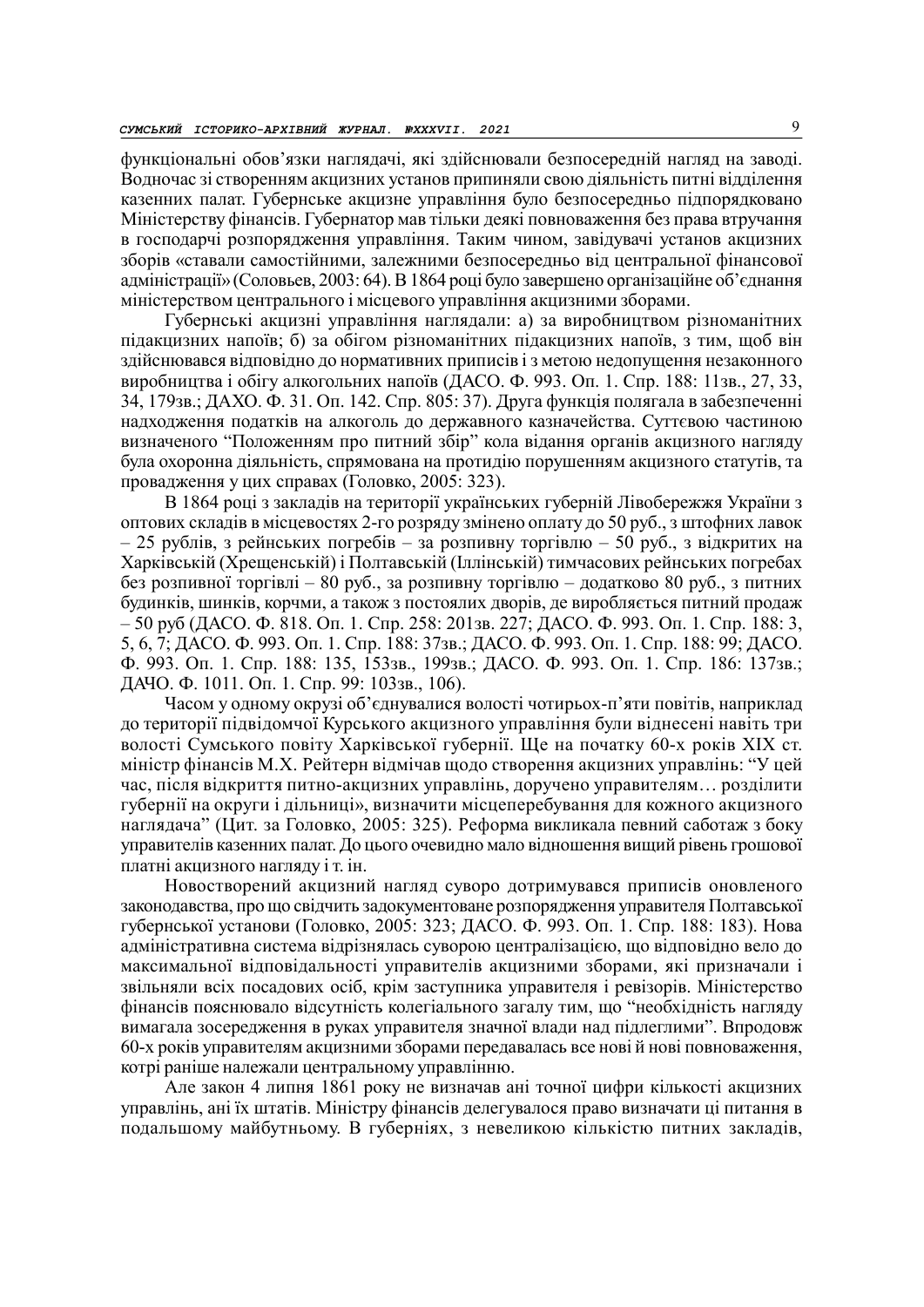дозволялося виконувати обов'язки управителів акцизними зборами головами казенних палат і губернських (а інколи й окружних), а акцизних управлінь не створювати. Дозволялось створювати акцизні управління, які територіально контролювали дві губернії. Пропонувалося повністю відокремлене існування між казенними палатами і акцизними управліннями. Подібні практичні випадки такої непослідовності були пов'язані з тим, що "і казенні палати, і запрограмовані управління – це місцеві установи одного відомства". Очевидно, що комісія вимушена була рахуватися з цими явищами, оскільки найважливішою вимогою до всіх покращень було максимальне зниження витрат на утримання службовців (Блиох, Том ІV, 1882: 196; Соловьев, 2003: 65). Міністр фінансів А.М. Княжевич при обговоренні проекту відміни відкупів і заміни їх акцизним доходом представив записку, в якій зазначав про те, що "для належного нарахування в казначейство настільки величезного доходу і відвернення корчмування вином з заводів необхідно встановити більш ніж в 4000 місцях суворий контроль з осіб перевіреної чесності. Міністр фінансів не може приховати перед Державною радою, що в випадку затвердження цієї системи він з великими труднощами зможе найти бодай половину таких чиновників" (Соловьев, 2003: 293).

Акцизна винна реформа призвела до кадрового посилення Департаменту різних податків і зборів. Реформу 1861 року можна визнати вдалою, оскільки встановлений в результаті її проведення акцизний нагляд перетворився в "доволі сильну і міцну організацію" (Блиох, Том II, 1882: 111–112, 115, 121).

Оскільки в 1862 році не існувало достовірних даних, на основі яких можна було б розраховувати про очікувані доходи від нової системи. При такому стані справ міністр фінансів М.Х. Рейтерн при врахуванні доходів на 1863 рік питного доходу вважав прийнятними такі ставки акцизу: в привілейованих губерніях, зокрема на Лівобережній Україні, де акциз значно зріс, прийнято зменшення кількості оплачуваного вина в 10%.

В 1864 році внаслідок значного запасу перекуру, який згідно з статутом, представлявся безакцизно заводчикам збільшили з 1864–1865 років установлені норми для підрахунку виходу вина. Збільшення акцизу з вина на 25% і полегшення пивоваріння збільшували доходи казначейства (Блиох, Том II, 1882: 127-128, 146, 193, 278; Блиох, Том ІІІ, 1882: 16-19). Уже в 1864 році принцип покладений в основу акцизної системи, у відповідності з яким "торгівля вином складала вільний промисел" з дозволом продажу на винос інтерпретувався досить своєрідно. Законом від 2 травня 1864 року торгівля вином із дрібних і фруктових лавок була заборонена (ДАХО. Ф. 31. Оп. 142. Спр. 805: 63; Жолобова, 2015: 320). Акцизна реформа все ж була проведена, і одним з найважливіших її результатів стало очищення місцевих і центральних органів міністерства фінансів від розгулу відкупної корупції. В результаті цієї реформи і реформ звітності 1862- 1868 років зловживань стало на порядок менше.

Найбільше збільшення доходу випадало за рахунок питних зборів, внаслідок встановлення на винокурних заводах контрольного обладнання і чергового збільшення в 1870 році патентного збору з спиртних напоїв (див. табл. 2) (Блиох, Том ІІ, 1882: 180-181).

| Найменування   | 1866 рік | 1867 рік | 1868 рік | 1869 рік | 1870 рік | 1871 pik |
|----------------|----------|----------|----------|----------|----------|----------|
| доходу         |          |          |          |          |          |          |
| Полатки        | 65859    | 79936    | 68819    | 90973    | 96575    | 94474    |
| Податки за     | 8348     | 9156     | 10353    | 1687     | 1956     | 12239    |
| право торгівлі |          |          |          |          |          |          |
| Питний дохід   | 121519   | 133930   | 133384   | 137843   | 163860   | 174690   |

Таблиця 2. Надходження державних доходів (в тисячах рублів)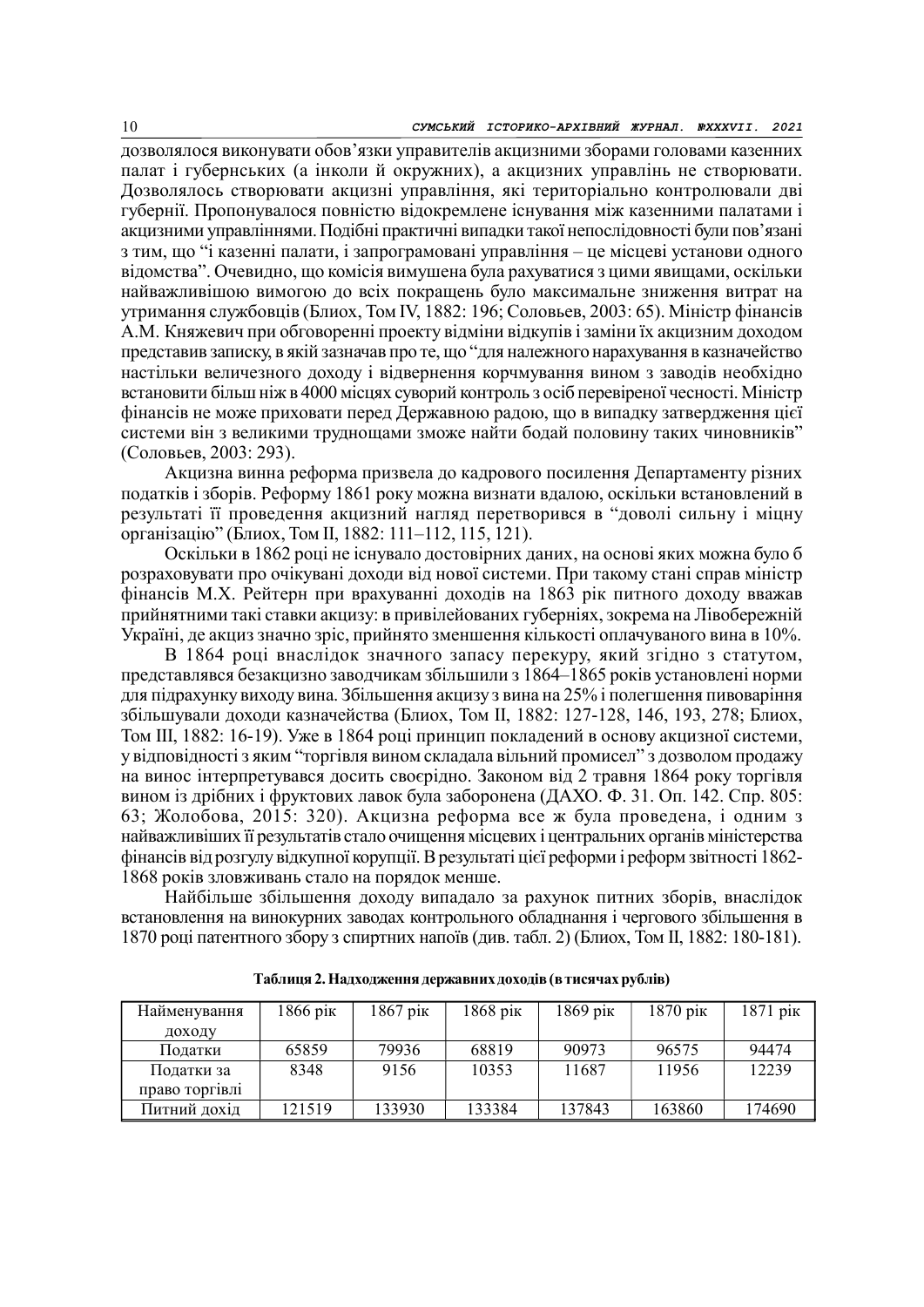В 1876 році були видані оновлені правила про порядок відкриття питних закладів. Згідно з ними міські думи чи установи, що їх заміняли могли щорічно складати розпис про кількість місць для продажу вроздріб алкогольних напоїв. Поряд з цим відтепер питний доход в повній мірі належав казначейству (Блиох, Том ІІ, 1882: 254; ДАХО. Ф. 31. Оп. 142. Спр. 806: 104; Жолобова, 2015: 320–321, 323–324, 327–328). Цифрові зміни в системі непрямих податків представляються в такому вигляді (див. табл. 3) (Локоть, 1908: 174).

|                            | 1880 рік         | 1887<br>$\overline{p}$ | $1894$ pik | 1900<br>$\overline{p}$ | 1901<br>$\overline{p}$ |
|----------------------------|------------------|------------------------|------------|------------------------|------------------------|
| $\ddotsc$<br>Спиртні напоі | າາາ າ<br>ر. رے ک | 7577<br>. . 7 به       | 297,4      | 316,8                  | 312,9                  |
| В цілому                   | 350,7            | 412 8<br>+⊥∠,∪         | 581,4      | 658,1                  | 686,6                  |

| Таблиця 3. Кількісні зміни в системі непрямих податків (млн. руб.) |  |  |
|--------------------------------------------------------------------|--|--|
|                                                                    |  |  |

1871 року було змінено ставку патентного збору з заводів для приготування алкогольних напоїв з вина і спирту і з закладів для продажу напоїв (ДАХО. Ф. 31. Оп. 142. Спр. 802: 113). З 1 січня 1872 року патентний збір виплачувався в такому розмірі:

А. З заводів, що виробляли напої:

1) з винокурних заводів: що мали квасильні чани в сукупності ємністю в 540 відер – 10 руб., від 540 до 1080 відер – 20 руб., і потім, за кожне 540 відер ємності цих чанів додається по 3 руб.

2) з заводів, що виробляли вино і горілчані вироби з буряково-цукрових залишків – за кожні 50 відер ємності квасильних чанів по 3 р.

3) з заводів, які виробляли виноградну горілку і фруктову за кожні 30 відер ємності по 3 руб.

4) з пивоварних заводів: які мали заторні чани і пивоварні котли в 50 відер – 10 руб., від 50 до 100 відер – 20 руб., і потім за кожні 50 відер ємності посуду по – 10 руб.

5) з медоварних заводів: які мали котли ємністю від 10 до 25 відер – 10 руб., від 25 до 35 відер – 20 руб., і потім за кожні 10 відер ємності котлів, додаються по 10 руб.

6) з заводів горілчаних: в місцевостях 1 розряду – 200 руб., 2-го – 100 руб., 3-го – 75 руб.

7) з заводів, які виробляють лак, політуру, парфуми – 10 руб.

Б. з закладів для продажу алкогольних напоїв:

1) з оптових складів – 300 руб.: в місцевостях 1-го розряду – 300 руб., 2-го – 100 руб., 3-го – 50 руб.

2) з рейнських погребів: а) без розпивної торгівлі: в місцевостях 1-го розряду – 200 руб., 2-го – 100 руб., 3-го – 35 руб. б) за розпивну торгівлю додатково: в місцевостях 1 го розряду – 275 руб., 2-го – 140 руб., 3-го – 45 руб. З відкритих на Харківській (Хрещенській) та Полтавської (Іллінської) тимчасових рейнських погребів без та з розпивною торгівлею – 110.

3) з шинків: в місцевостях 1-го розряду – 275 руб., 2-го – 140 руб., 3-го – 70 руб. В українських губерніях Лівобережжя України з питних закладів: в місцевостях 2-го розряду  $-70$  руб., 3-го  $-45$  руб (ДАХО. Ф. 31. Оп. 142. Спр. 803: 89зв.).

З 1 січня 1874 року патентний збір з закладів, які виробляли та продавали алкоголь було підвищено розміри оплати. Зокрема з тимчасових рейнських погребів, які відкривалися на відкритих на Харківській (Хрещенській) та Полтавської (Іллінської) тимчасових рейнських погребів без та з розпивною торгівлею – 220 руб. З шинків: в місцевостях 2-го розряду – 275 руб., 2-го – 140 руб., 3-го – 70 руб. В українських губерніях Лівобережжя України з питних закладів: в місцевостях 2-го розряду – 140 руб., 3-го – 90 руб (ДАХО. Ф. 31. Оп. 142. Спр. 805: 63-64; ДАХО. Ф. 31. Оп. 142. Спр. 807: 17).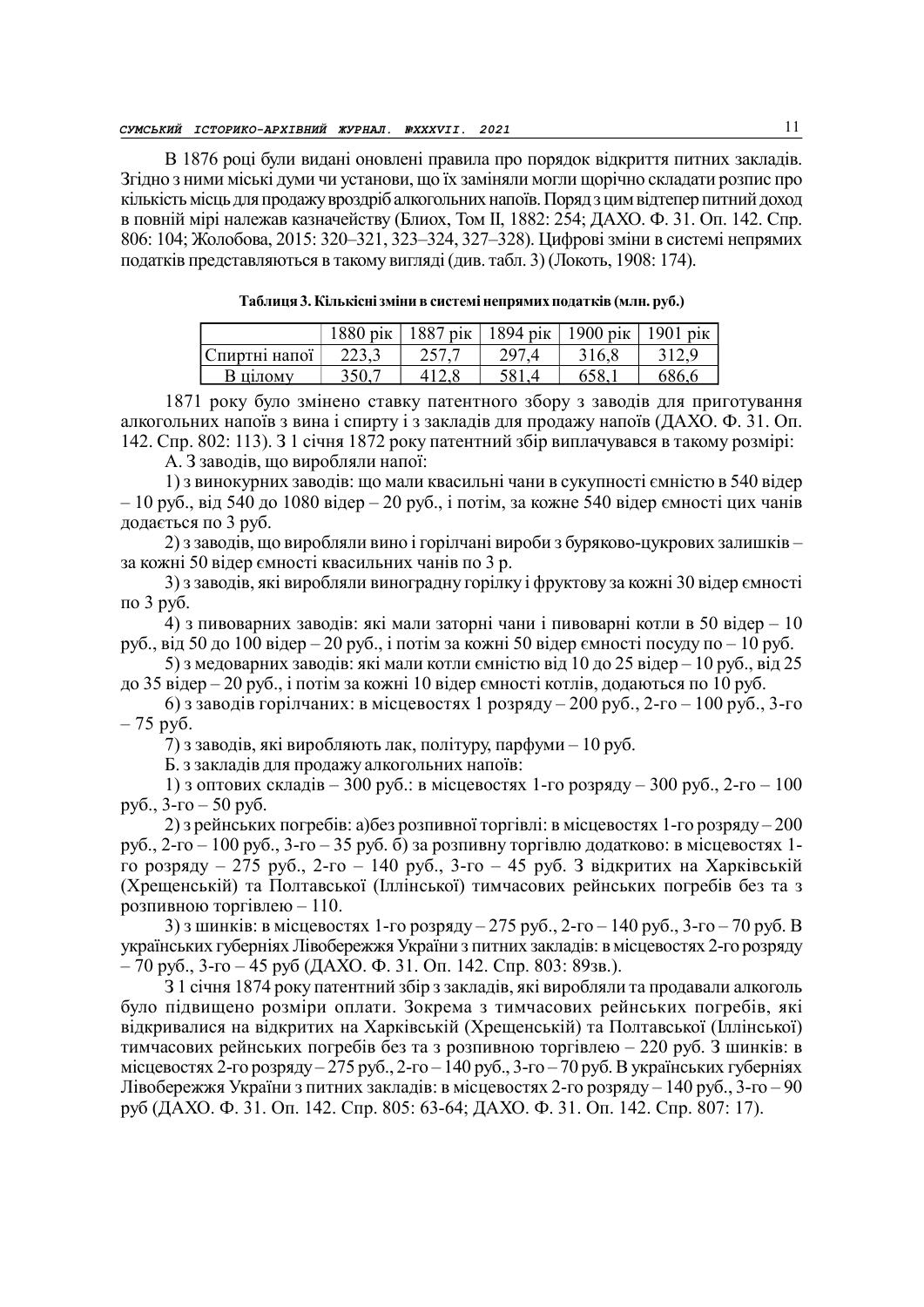Зростання акцизної ставки і тому зростаюча прибутковість перекурів стимулювала власників заводів обирати вищі норми і зменшувати відношення ємності квасильних чанів до одиниць перекурюваних матеріалів (ДАХО. Ф. 31. Оп. 142. Спр. 802: 238, 243). Уряд (законами від 21 квітня 1869 року і 3 травня 1871 року) знижував відсоток безакцизного відрахування перекурів, так що вже з 1871 року вище безакцизне відрахування не перевищувало 12% перекурів. Законом від 30 травня 1876 року ця норма була знижена до 10%, а законом від 15 травня 1879 року – до 7%. Законом від 18 травня 1885 року було вперше надано перевагу дрібним винокурним заводам встановленням 7% перекуру в безакцизне відрахування(за трьох добового бродіння) з першого мільйону градусів і 5% – з решти об'єму, законом 9 червня 1887 року кожна з цих норм була знижена ще на 2% (Казенная продажа вина, 1900: 60-61).

Обговорення розділення управління прямими і непрямими податками велося в комісії зі зміни системи податків і зборів. Паралельно працювала створена в 1862 році комісія для складення нових правил про питні збори під керівництвом А.П. Заболоцького-Десятовського. Об'єднання акцизного і митного управління на місцях було визнано неможливим, від реформи місцевої акцизної адміністрації вирішили відмовитися. Однак було прийнято принципове рішення розділити центральне податкове управління (Блиох, Том ІV, 1882: 188; Казенная продажа вина, 1900: 45–46; Соловьев, 2003: 77, 79–81, 124–126). З частини Департаменту різних податків і зборів було створено Департамент неокладних зборів.

З 1864 до 1870 роках тільки питний дохід зріс на 34,5%. На фоні постійних невиплат прямих податків, непрямі стягувалися з 10–15% перевиконанням. Тому Департамент неокладних зборів з самого початку став відігравати важливу роль в відомстві і послідовно розширював свою діяльність і свій штат. Його склад спочатку включав 69 посад і 5 відділень. 1-е відділення зокрема займалося справами з питного збору. В 1862 році при департаменті була створена експедиція для перевірки спиртометрів, перейменована в 1871 році в перевірочну експедицію для перевірки акцизних снарядів. Але водночас з колосальним збільшенням функціональних обов'язків зростання витрат на утримання цього департаменту зросли всього на 2,8%.

В 1885 році після прийняття нового питного статуту, посилився контроль уряду над винокурінням і виноторгівлею, структура департаменту була піддана значним змінам. Зросло навантаження справами питного відділення. За штатом 1889 року департамент неокладних зборів складався з 5 відділень, канцелярії і статистичного відділення з 89 посадами. З 1880 до 1892 роках витрати на його утримання виросли на 82,8%, число чиновників з 129 до 169, при цьому витрати на кадровий склад виросли на 20-40%.

Для утримання винокурних, горілчаних, пиво- і медоварних заводів вимагалося за загальним правилом наявність свідоцтв 2-ї гільдії, але допускалися винятки. Інколи на місцях інтерпретували ці заводи під 6-ту статтю, зовсім звільняючи від виплат ці заклади як «сільськогосподарські заклади, для переробки власного чи місцевого сільського господарства», які вільні від промислового обкладення, якщо мають не більше 16 робітників і не використовують машин і снарядів або звільняються від купівлі свідоцтва за виробництва землевласниками винокуріння зі своїх володінь (Исторический очерк, 1893: 271). Патентне обкладення закладів для вироблення алкогольних напоїв розподіляло на такі три групи (ДАХО. Ф. 31. Оп. 142. Спр. 802: 237):

А. Винокурні і дріжджево-винокурні заводи, заводи для вироблення фруктового і виноградного спирту, пиво- і медоварні заводи. Ці заклади виплачували патентний збір відповідно ємності заводських резервуарів, а саме: квасильних чанів, перегонних кубів, заторних чанів і котлів.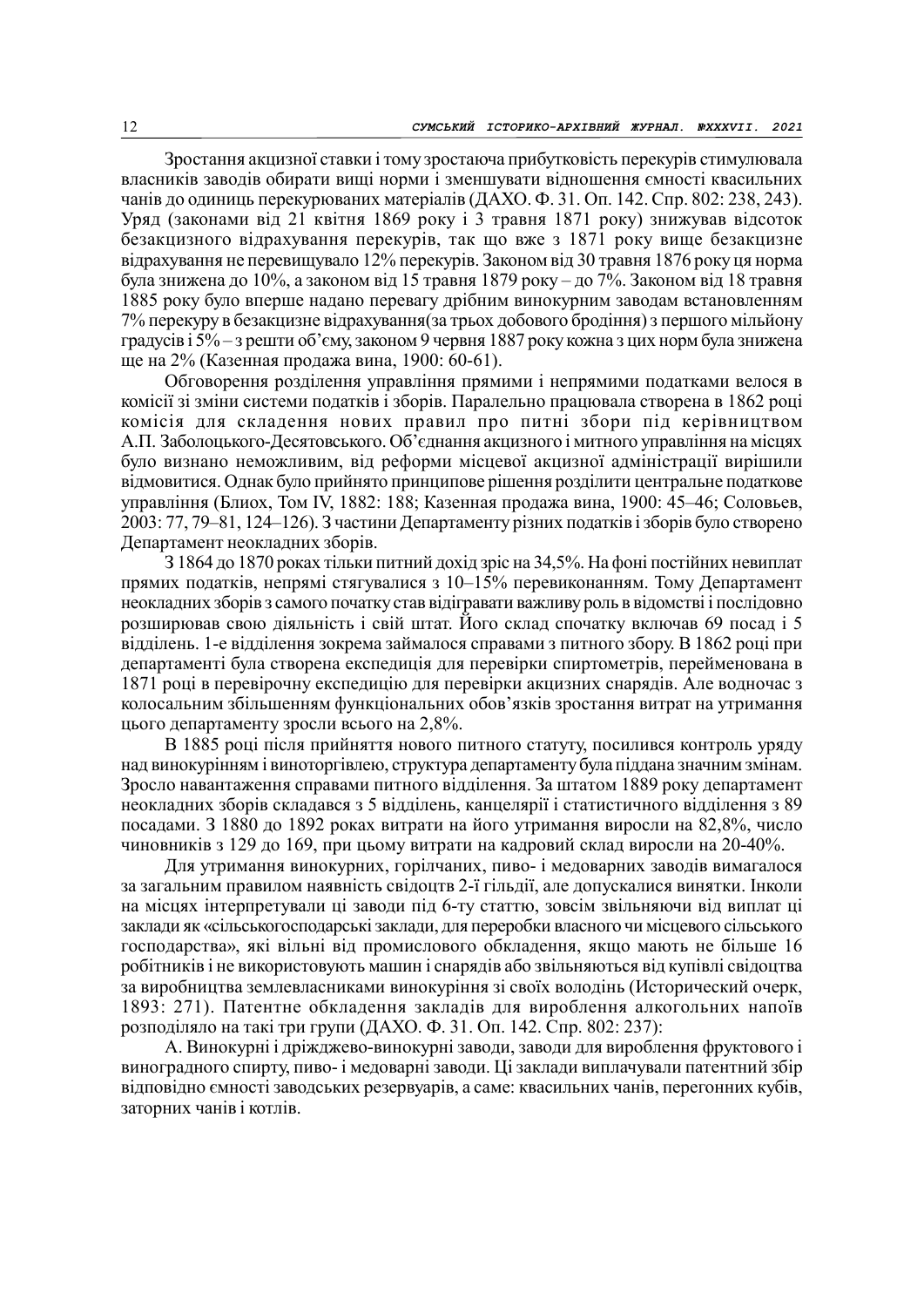Б. Горілчані і спиртоочисні заводи, з яких збір збирається в постійних ставках відповідно розряду місцевості (розрядів місцевості було встановлено три: відповідно оклади в 600 руб., в 300 руб., в 225 руб.).

В. З заводів для вироблення пресованих дріжджів (10-18 руб.), пейсахової горілки (25 руб.), лаку, політури, парфумів і освітлюючої рідини (10 руб.) збір стягувався в постійному розмірі (ДАСО. Ф. 993. Оп. 1. Спр. 188: 132; Исторический очерк, 1893: 272–274; Казенная продажа вина, 1900: 60). На Лівобережній Україні дозволялося отримувати патенти на заклади роздрібної торгівлі терміном на півроку (Исторический очерк, 1893: 280). В 1880-х роках інтенсифікується діяльність акцизних управлінь пов'язаних з винним акцизом. Багаточисельність зловживань і порушень питного статуту, застосування на винокурних заводах контрольних спиртовимірювальних приладів, видання оновленого питного статуту 1885 року, запровадження нових правил про стягнення за порушення акцизних статутів і багато іншого потребували посилення штатів акцизних управлінь. У 1885 році відбулося загальне посилення кадрового складу акцизних установ, були затверджені посади старших і молодших техніків, чиновників з судової частини, контролерів з постійним перебуванням на заводах. В 1888 році були затверджені посада техніка при губернських повітових управліннях, посади чиновників з судової частини (з 1883 року суперечності з застосування акцизних правил повинні були розглядатися в суді) і постійних контролерів на винокурних заводах. Всього з 1880 до 1892 років видатки на акцизне управління виросли більш ніж на 50%.

В 1885 році міністр фінансів отримав право самостійно визначати губернські і окружні акцизні управління: об'єднувати їх в місцевостях зі слабким розвитком винокурної промисловості і розділяти в губерніях, де винокуріння і продаж спиртовмісних напоїв мали великі розміри. З 1890 року він міг залучати акцизних чиновників до виконання обов'язків податкових інспекторів з спостереження за торгівлею (Годунова, 2014b: 126–128; Соловьев, 2003: 157). В 1887 році розроблена нова редакція питного статуту тільки обмежував розпивну торгівлю і покладав регулювання винної торгівлі на губернські і повітові з питних справ присутствія, які складалися з представників адміністрації, земств і міського самоуправління (Жолобова, 2015: 337, 378-379). Зокрема чернігівський та харківський губернатори в своїх донесеннях визнавали, факти порушення деяких статей питного статуту (Жолобова, 2015: 365-367). У контексті зростання цих тенденцій необхідно подати таку інформацію (див. табл. 4-9) (Казенная продажа вина, 1900: 70-72; Соловьев, 2003: 374- 375; Исторический очерк, 1893: 357–359).

| Губернії     | Податок в 1859 | На 1 млн. жителів смертей від пияцтва в | Зміни в % |     |
|--------------|----------------|-----------------------------------------|-----------|-----|
|              |                | роки:                                   |           |     |
|              |                | 1858-1862                               |           |     |
| Чернігівська | l руб. 75 к.   |                                         |           | -50 |
| Полтавська   | руб. 63 к.     |                                         |           | -32 |
| Харківська   | 2 руб. 32 к.   |                                         |           | -44 |

Таблиця 4. Відношення між ставкою акцизного питного податку і кількістю смертей від пияцтва за даними А.Рейнбота в українських губерніях Лівобережжя України в 1858–1874 роках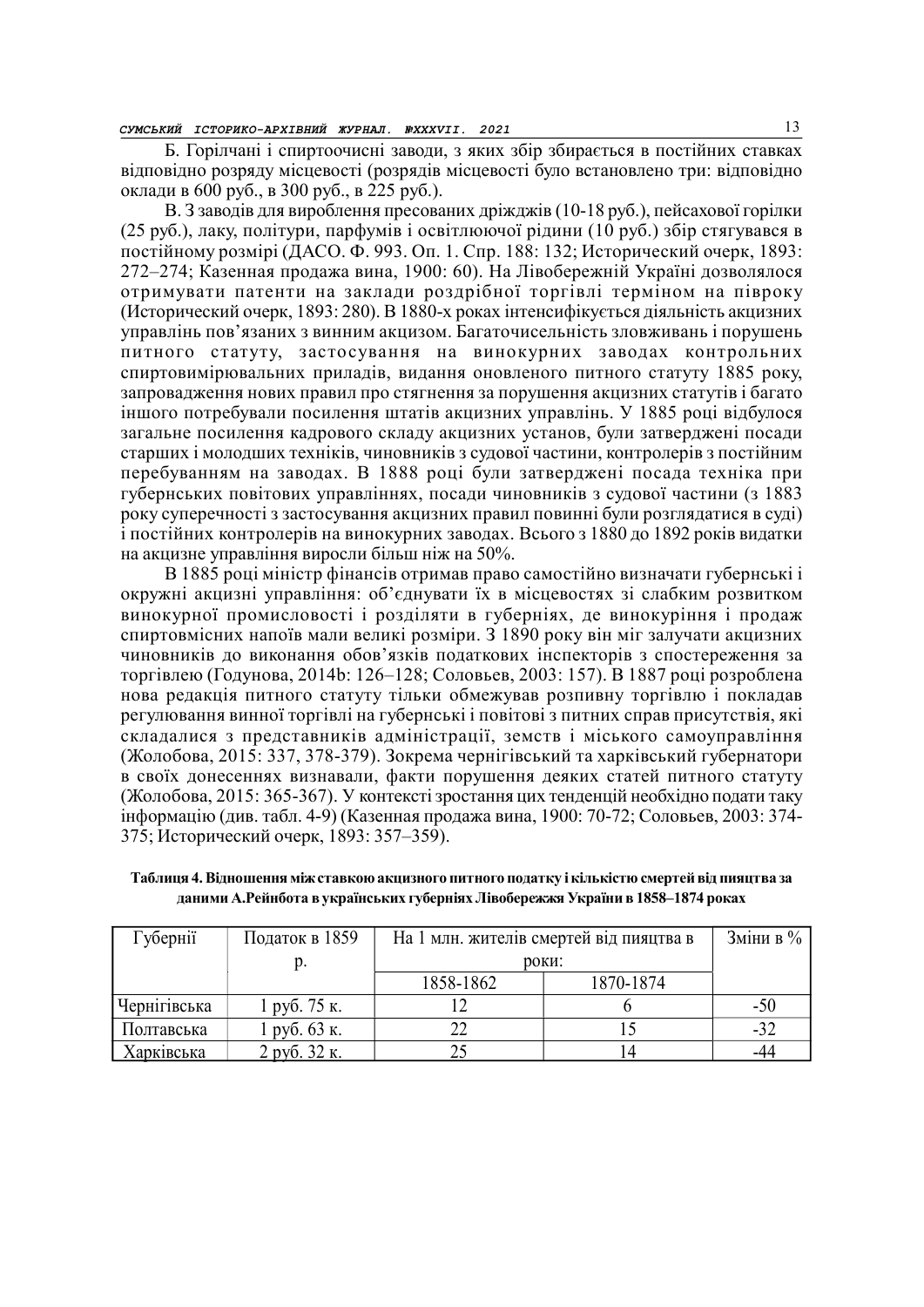| Частини                                   | 1870             |                                  | 1880             |                                  | Порівняння в %         |                                         |  |
|-------------------------------------------|------------------|----------------------------------|------------------|----------------------------------|------------------------|-----------------------------------------|--|
| міністерства<br>фінансів                  | Bce<br>утримання | Утримання<br>особового<br>складу | Bce<br>утримання | Утримання<br>особового<br>складу | Зростання<br>утримання | <b>Утримання</b><br>особового<br>складу |  |
| Департамент<br>державного<br>казначейства | 162918           | 140668                           | 205457           | 182228                           | 26,1                   | 29,5                                    |  |
| Департамент<br>окладних<br>зборів         | 80464            | 73221                            | 93466            | 83693                            | 16,2                   | 14,3                                    |  |
| Департамент<br>неокладних<br>зборів       | 151267           | 128718                           | 155455           | 133789                           | 2,8                    | 3,9                                     |  |
| Департамент<br>торгівлі і<br>мануфактури  | 60911            | 52351                            | 68752            | 58811                            | 12,9                   | 12,3                                    |  |
| Всього                                    | 757135           | 653532                           | 872497           | 746681                           | 15,2                   | 14,3                                    |  |

Таблиця 5. Зростання реальних витрат на утримання апарату Міністерства фінансів Російської імперії в 1870–1880 роках

Таблиця 6. Зростання реальних витрат на утримання апарату Міністерства фінансів Російської імперії в 1880–1892 роках

| Частини                                   | 1880             |                                  | 1892             |                                  | Порівняння в %         |                                  |
|-------------------------------------------|------------------|----------------------------------|------------------|----------------------------------|------------------------|----------------------------------|
| міністерства<br>фінансів                  | Bce<br>утримання | Утримання<br>особового<br>складу | Bce<br>утримання | Утримання<br>особового<br>складу | Зростання<br>утримання | Утримання<br>особового<br>складу |
| Департамент<br>державного<br>казначейства | 205457           | 182228                           | 196023           | 173255                           | $-4,6$                 | $-4,9$                           |
| Департамент<br>окладних<br>зборів         | 93466            | 83693                            | 144932           | 123079                           | 55,1                   | 47,1                             |
| Департамент<br>неокладних<br>36           | 155455           | 133789                           | 284088           | 168887                           | 82,8                   | 26,2                             |
| Департамент<br>торгівлі і<br>мануфактури  | 68752            | 58811                            | 128706           | 82869                            | 87,2                   | 40,9                             |
| Всього                                    | 872497           | 746681                           | 1463853          | 1072132                          | 67,8                   | 43,6                             |

Таблиця 7. Зростання реальних витрат на утримання апарату Міністерства фінансів Російської імперії в 1870–1880 роках. на губернські фінансові установи

|                    | 1870    | 1880    | Зростання в $\%$ 1 |
|--------------------|---------|---------|--------------------|
| Казенні палати     | 2213540 | 2806047 | 26,8               |
| Казначейства       | 3367947 | 3483787 | ジご                 |
| Акцизні управління | 4681829 | 4753842 | ن و له             |
| Всього             | 1470667 | 2737484 | $-1,0$             |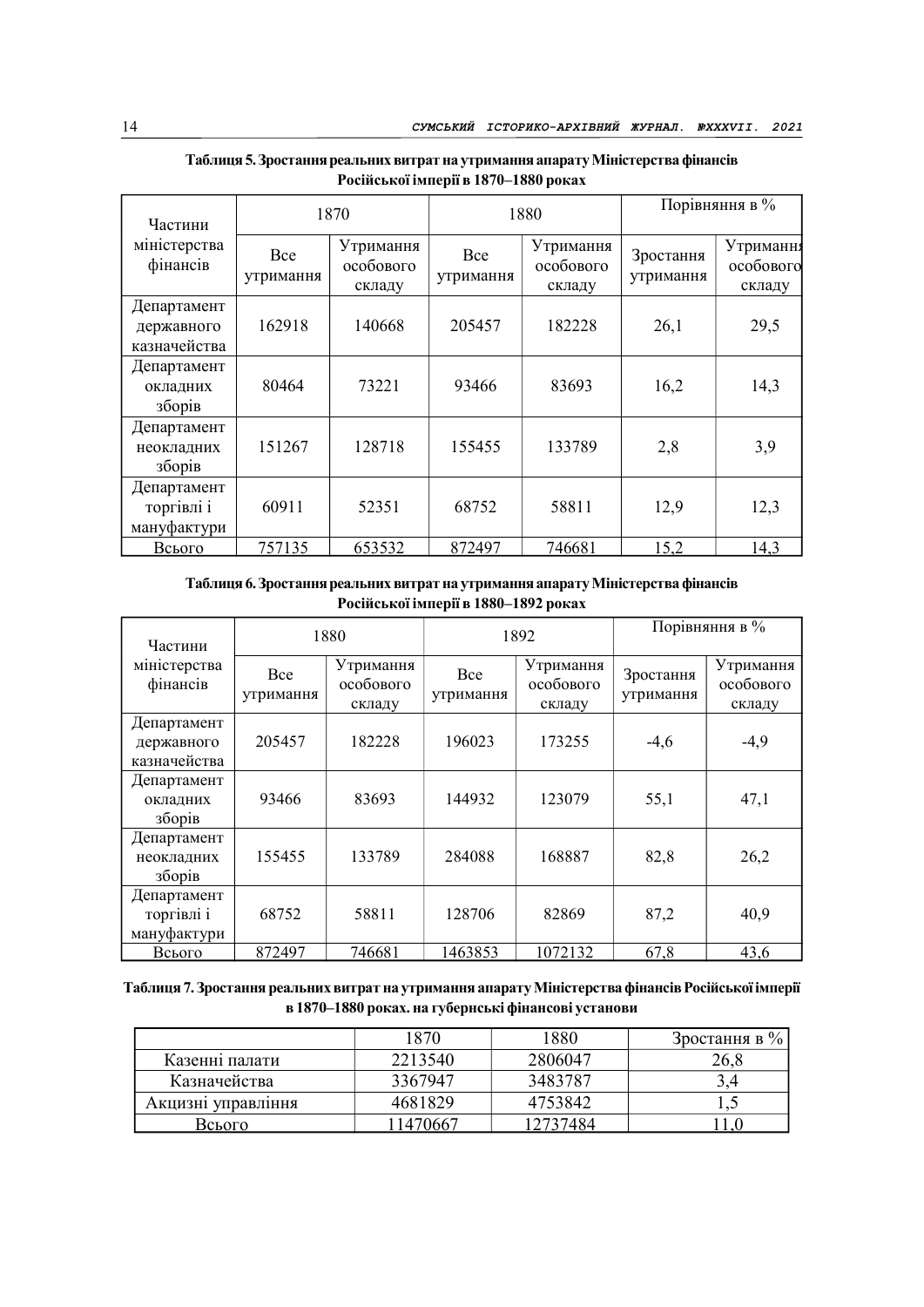|                    | 1880     | 1892    | Зростання в %       |
|--------------------|----------|---------|---------------------|
| Казенні палати     | 2806047  | 3146690 | $1 \mathcal{L}$ , 1 |
| Казначейства       | 3483787  | 4452600 | າາ ວ<br>2/0         |
| Акцизні управління | 4753842  | 7158676 | 50,6                |
| Всього             | 27374484 | 7712482 | 39,1                |

Таблиця 8. Зростання реальних витрат на утримання апарату Міністерства фінансів Російської імперії в 1880–1892 роках

|  |  | Таблиця 9. Доходи Російської імперії за розписами з 1865 до 1891 років |  |
|--|--|------------------------------------------------------------------------|--|
|--|--|------------------------------------------------------------------------|--|

|                                     | За 1865 рік | За 1874 рік | За 1885 рік | За 1891 рік |
|-------------------------------------|-------------|-------------|-------------|-------------|
| Збори за право торгівлі і промислів | 10095510    | 12454000    | 21705000    | 25290000    |
| Додаткові збори – 3% і              | ۰           |             | 4221000     | 8640000     |
| розкладковий                        |             |             |             |             |
| Патентний збір з закладів для       | 7000000     | 15000000    | 19500000    | 17500000    |
| продажу спиртних напоїв             |             |             |             |             |
| Всього прямих податкових            | 84522496    | 123339810   | 157864320   | 96173440    |
| надходжень                          |             |             |             |             |
| Всіх лохолів                        | 357635408   | 539851656   | 788822249   | 904807700   |

4 червня 1890 року був виданий закон про сільськогосподарське винокуріння, який надав значні переваги дрібним сільськогосподарським заводам перед великим промисловим винокурінням. В законі 19 лютого 1896 року виданому уже під час чинності казенного продажу вина, дрібному сільськогосподарському винокурінню також була надана пільга постановою про обов'язкове включення до 5 тис. відер викурки в розверсточний спирт. Необхідно також відмітити той факт, що в Положенні про казенний продаж вина, в якому прописувалася плата заводчикам безакцизних нарахувань готівкою (Гредингер, 1897: 82–85; Казенная продажа вина, 1900: 3-4, 28-29). Після видання закону 5 травня 1892 року селянські установи отримували від продавців спиртними напоями виплати за право торгівлі (див. табл. 10) (Казенная продажа вина, 1900: 18, 28-29; Жолобова, 2015: 335–336; Шванебах, 1903: 59).

Таблиця 10. Суми доходів сільських громад Лівобережної України від видачі рішень на відкриття питних закладів (в тис. руб.) в 1893–1896 роках

|              | 1893 p. | 1894 p. | 1895 p. | 1896 p. |
|--------------|---------|---------|---------|---------|
| Полтавська   | 30,1    | .52,9   | 162,9   | -       |
| Чернігівська | 105,6   | 29,7    | 136,5   | -       |
| Харківська   | 293,6   | 359,7   | 433,9   | 461,6   |
| Всього       | 2902,3  | 3467,3  | 3043,6  | 707, 1  |

Отже, вибір системи контролю над обігом спиртних напоїв піддавався цілому ряду змін. Скасування відкупної системи і запровадження нової системи стягнення непрямих податків повинні були замінити існуючу, котра вимагала занадто високих витрат на стягнення акцизів. Результатом підготовки реформи стали закони 26 жовтня 1860 року і 4 липня 1861 року, за якими було створено губернське акцизне управління. Проведена акцизна винна реформа, призводила до покращення якості роботи зокрема службовців центральних та губернських структур акцизного нагляду. Необхідно відмітити, що однією з найважливіших вимог до всіх покращень було максимальне зниження витрат, в тому числі на утримання службовців. Разом з тим варто відмітити, що в новостворених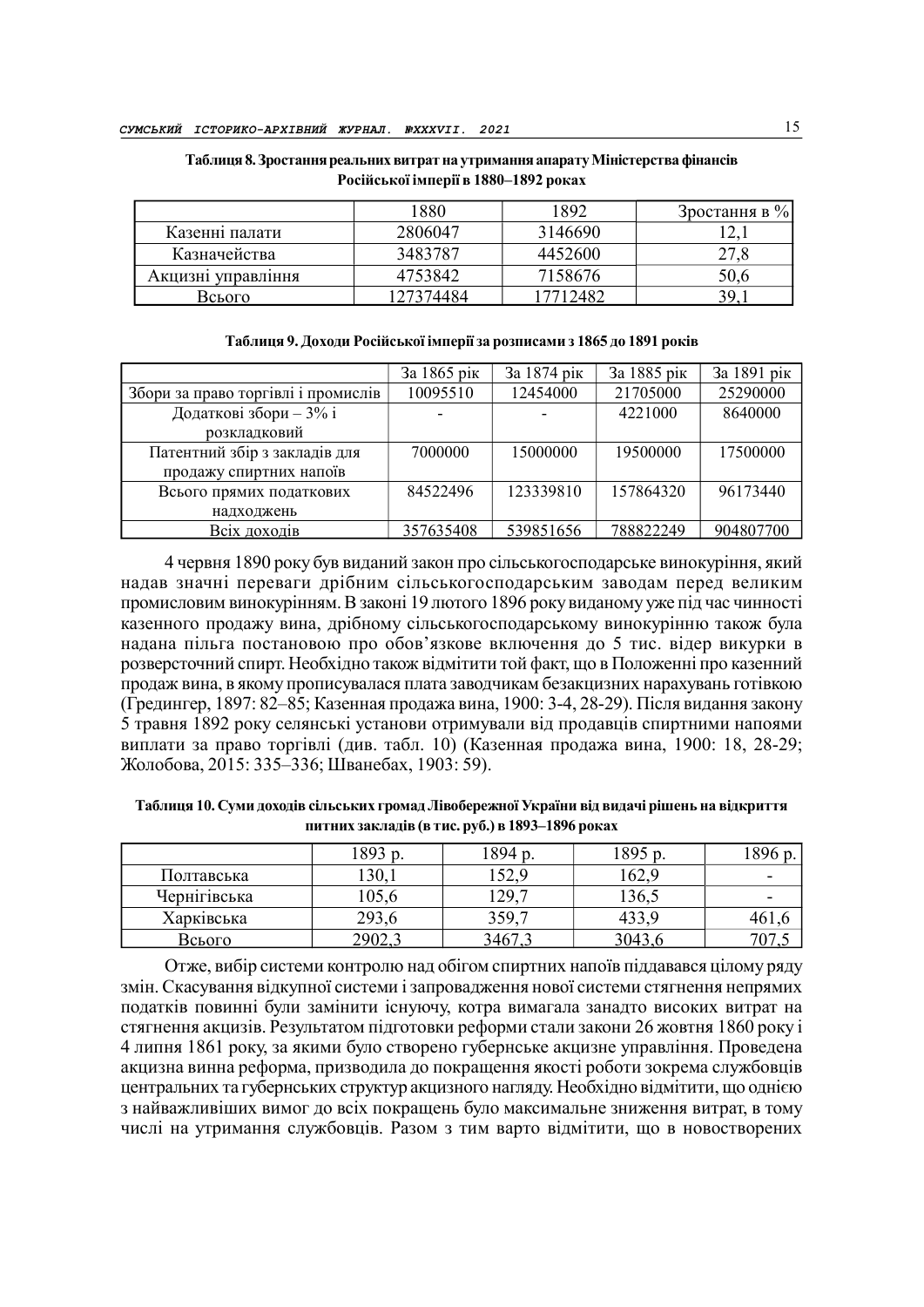акцизних управління в тому числі, в Чернігівській, Полтавській та Харківській губерніях практично повну відсутність колегіального загалу, що певною мірою послаблювало зв'язок між центральними та губернськими структурами, що підпорядковувалися міністерству фінансів і вело до посилення відповідальності управителів акцизних управлінь в губерніях. Впродовж 1860-х років управителям акцизними зборами передавались переважно розпорядчі повноваження, котрі раніше належали центральному управлінню.

Акцизна реформа підтвердила свою фінансову дохідність ще на початку 60-х років ХІХ ст. Підвищення прибутків з обігу спиртних напоїв обумовлювалось підвищенням акцизу з спиртних напоїв, аніж зростанням розпиття, і відбувалося переважно в інтересах казначейства, з зростанням патентної плати за торгівлю спиртних напоїв, особливо з дрібних закладів шинкового типу. Зокрема подібні тенденції реалізовувалися на Лівобережній Україні, де патентна плата за торгівлю спиртними напоями, особливо з дрібних закладів шинкового типу була значно вищою ніж в інших регіонах імперії Романових.

Однак, паралельно за цим нормативно–правовим механізмом, враховуючи, що в переважній кількості винокуріння і торгівля спиртними напоями на Лівобережній Україні були дрібними за своїми виробничими потужностями і людськими ресурсами, тому дозволялося отримувати патенти на заклади роздрібної торгівлі терміном на півроку.

Необхідно відмітити, що нормативно-правове регулювання та практика роботи акцизних управлінь змінювалися в бік збільшення адміністративного контролю над принципом вільної роздрібної, розпивної торгівлі спиртними напоями, який був покладений в основу акцизної системи.

Одним з наслідків діяльності акцизних управлінь було збільшення бюджетної наповнюваності, оскільки непрямі податки стягувалися акцизними службовцями з перевиконанням.

В 1885 році після прийняття нового закону, посилився контроль уряду над винокурінням і виноторгівлею, в якому зокрема враховувалося розширення і ускладнення діяльності акцизного нагляду, і який власне розширив штати губернських і повітових акцизних управлінь зафіксувавши головні зміни в системі акцизного нагляду.

Ще однією важливою складовою діяльності органів акцизного нагляду була організація місцевих установ із нагляду за роздрібною торгівлею спиртними напоями. Зокрема з 1876 року питний доход в повній мірі належав казначейству, а місцеві громади позбавлялися питного доходу. У контексті взаємовідносин між цими установами загалом службовці акцизного нагляду діяли з позиції казначейства, що зменшувало доходи місцевих бюджетів, які "прив'язали" до субсидій з центрального бюджету, і призводило зокрема до того, що місцеві громади сприяли поширенню безпатентної торгівлі алкоголем. Після видання закону 5 травня 1892 року селянські установи отримували від продавців спиртними напоями виплати за право торгівлі, з одночасним обмеженням розпорядження цими коштами, з метою погашення з цих виплат боргових зобов'язань громад.

#### Література:

Блиох, Том І, 1882 – Блиох И.С. Финансы России ХІХ столетия. История–статистика. Том І. СПб., 1882. URL: https://runivers.ru/lib/book4543/

Блиох, Том ІІ, 1882 – Блиох И.С. Финансы России ХІХ столетия. История–статистика. Том ІІ. СПб., 1882. URL: https://runivers.ru/lib/book4543/

Блиох, Том ІІІ, 1882 – Блиох И.С. Финансы России ХІХ столетия. История–статистика. Том ІІІ. СПб., 1882. URL: https://runivers.ru/lib/book4543/

Блиох, Том ІV, 1882 – Блиох И.С. Финансы России ХІХ столетия. История–статистика. Том ІV. СПб., 1882. URL: https://runivers.ru/lib/book4543/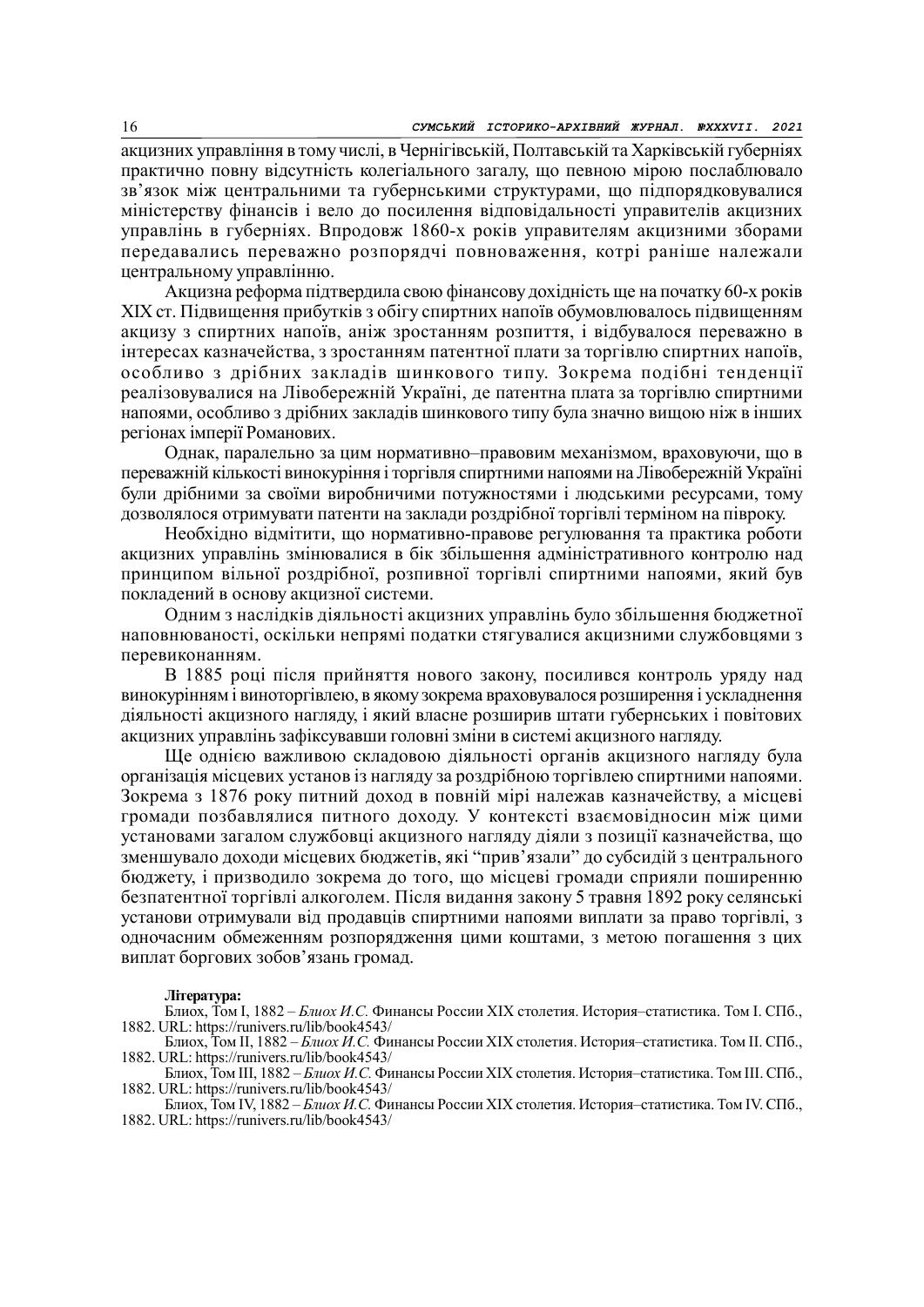Годунова, 2014a – Годунова Л.В. Українські землі в податковій політиці Росії(ХVIII – початок ХХ ст.): Дисертація на здобуття наукового ступеня кандидата історичних наук. Кіровоград, 2014. 237 c. URL: http:// dspace.kntu.kr.ua/jspui/handle/123456789/7201

Годунова, 2014b – Годунова Л.В. Висвітлення проблем діяльності акцизних управлінь у системі імперських органів податкового контролю наприкінці ХІХ – на початку ХХ ст. в ювілейних виданнях Міністерства фінансів Російської імперії // Етнічна історія народів Європи. 2014. Випуск 44. С.124–130.

Головко, 2005 – Головко О.М. Становлення органів акцизного нагляду Російської імперії в українських губерніях та організаційно-правові засади їх податкової діяльності // Вісник Національного університету внутрішніх справ. 2005. Вип. 31. С.322–329. URL: http://dspace.univd.edu.ua/xmlui/handle/123456789/7839

Гредингер, 1897 – Гредингер М.О. Основы питейной монополии в России. Перновь, 1897. 137 с. URL: https//www.library6.com/3596/item/790844#

ДАСО – Державний архів Сумської області.

ДАХО – Державний архів Харківської області.

ДАЧО – Державний архів Чернігівської області.

Жолобова, 2015 – Жолобова Г.А. Частная торговля в условиях российской модернизации 1881–1913 гг.: механизм правового регулирования отраслей: Диссертация на соискание ученой степени доктора юридических наук. Москва, 2015. 596 c. URL: https://www.library6.com/3596/item/836888

Исторический очерк, 1893 – Исторический очерк обложения торговли и промыслов в России, с приложением материалов по торгово-промышленной статистике. СПб., 1893. 462 с. URL: https:// www.library6.com/3596/item/699211

Казенная продажа вина, 1900 – Казенная продажа вина. Издание главного управления неокладних сборов и казенной продажи питей. С.-Петербург, 1900. URL: https://www.library6.com/books/721804.pdf

Локоть, 1908 – Локоть Т.В. Бюджетная и податная политика России. М., 1908. 240 с. URL: https:// www.library6.com/3596/item/444490

Соловьев, 2003 – Соловьев Я.В. Министерство финансов Российской империи в 1858–1903 гг.: устройство и функционирование: Диссертация на соискание степени к.и.н. М., 2003. 393с. URL: https:// www.library6.com/3596/item/553218

Степанова, 2019 – Степанова О.В. Економічна політика Російської імперії як фактор розвитку промислового винокуріння в Україні в першій половині XIX століття // Література та культура Полісся. №94. Серія "Історичні науки" №11. 2019. С. 112-119. URL: http://lib.ndu.edu.ua/dspace/handle/123456789/1138

Чинчик, 2016 – Чинчик А.А. Розвиток доктрини оподаткування в українській економічній думпі другої половини ХІХ – початку ХХ ст.: Дисертація на здобуття наукового ступеня кандидата економічних

наук. Львів, 2016. URL: http://dspace.puet.edu.ua/bitstream/123456789/5618/4/5618.pdf

Шванебах, 1903 – Шванебах П.Х. Наше податное дело. СПб., 1903. 403 с. URL: https://www.library6.com/ 3596/item/925687

### References:

Blioh, Tom I, 1882 – Blioh I.S. Finansy Rossii. Istoriya–statistika. Tom I. [Finances of Russia in the 19th century. History – statistics. Volume I]. Sankt-Peterburg, 1882. URL: https://runivers.ru/lib/book4543/ [in Russian] Blioh, Tom II, 1882 – Blioh I.S. Finansy Rossii. Istoriya–statistika. Tom II. [Finances of Russia in the 19th

century. History – statistics. Volume II]. Sankt-Peterburg, 1882. URL: https://runivers.ru/lib/book4543/ [in Russian] Blioh, Tom III, 1882 – Blioh I.S. Finansy Rossii. Istoriya–statistika. Tom III. [Finances of Russia in the 19th

century. History – statistics. Volume III]. Sankt-Peterburg, 1882. URL: https://runivers.ru/lib/book4543/ [in Russian] Blioh, Tom IV, 1882 – Blioh I.S. Finansy Rossii. Istoriya–statistika. Tom IV.[Finances of Russia in the 19th

century. History – statistics. Volume IV]. Sankt-Peterburg, 1882. URL: https://runivers.ru/lib/book4543/ [in Russian] Ghodunova, 2014a – Hodunova L.V. Ukrainski zemli v podatkovii politytsi Rosii(18 – pochatok 20 st.

[Ukrainian lands in Russia's tax policy (the  $18<sup>th</sup> –$  beginning of the  $20<sup>th</sup>$  century)] (Candidate's thesis). Kirovohrad, 2014. URL: http://dspace.kntu.kr.ua/jspui/handle/123456789/7201 [in Ukrainian].

Ghodunova, 2014b – Hodunova L.V. Vysvitlennia problem diialnosti aktsyznykh upravlin u systemi imperskykh orhaniv podatkovoho kontroliu naprykintsi ХІХ – na pochatku ХХ st. v yuvileinykh vydanniakh Ministerstva finansiv Rosiiskoi imperii [The visibility of the problems of the efficiency of excise administrations in the systems of imperial bodies of taxcontrol in the late  $19<sup>th</sup>$  – early  $20<sup>th</sup>$  centuries in the anniversary editions of the Ministry of Finance of the Russian Empire] // Etnichna istoria narodiv Yevropy–Ethnic history of the peoples of Europe. 2014. №44. S.124–130. [in Ukrainian].

Gholovko, 2005 – Holovko O.M. Stanovlennia orhaniv aktsyznoho nahliadu Rosiiskoi imperii v ukrainskykh huberniakh ta orhanizatsiiono-pravovi zasady yikh podatkovoi dialnosti [Formation of bodies of excise supervision of the Russian Empire in the Ukrainian provinces and organizational and legal bases of their tax activity] // Visnyk Natsionalnoho universytetu vnutrishnikh sprav – Bulletin of the National University of Internal Affairs. 2005. № 31, S. 322–329. URL: http://dspace.univd.edu.ua/xmlui/handle/123456789/7839 [in Ukrainian].

Gredinger, 1897 – Gredinger M.O. Osnovyi piteynoy monopolii v Rossii [Basics of the drinking monopoly in Russia]. Pernov, 1897. URL: https//www.library6.com/3596/item/790844# [in Russian].

DASO – Derzhavnyj arkhiv Sumsjkoji oblasti [State Archive of Sumy Region].

DAKhO – Derzhavnyj arkhiv Kharkivsjkoji oblasti [State Archive of Kharkiv Region].

DAChO – Derzhavnyj arkhiv Chernighivsjkoji oblasti [State Archives of Chernihiv Region].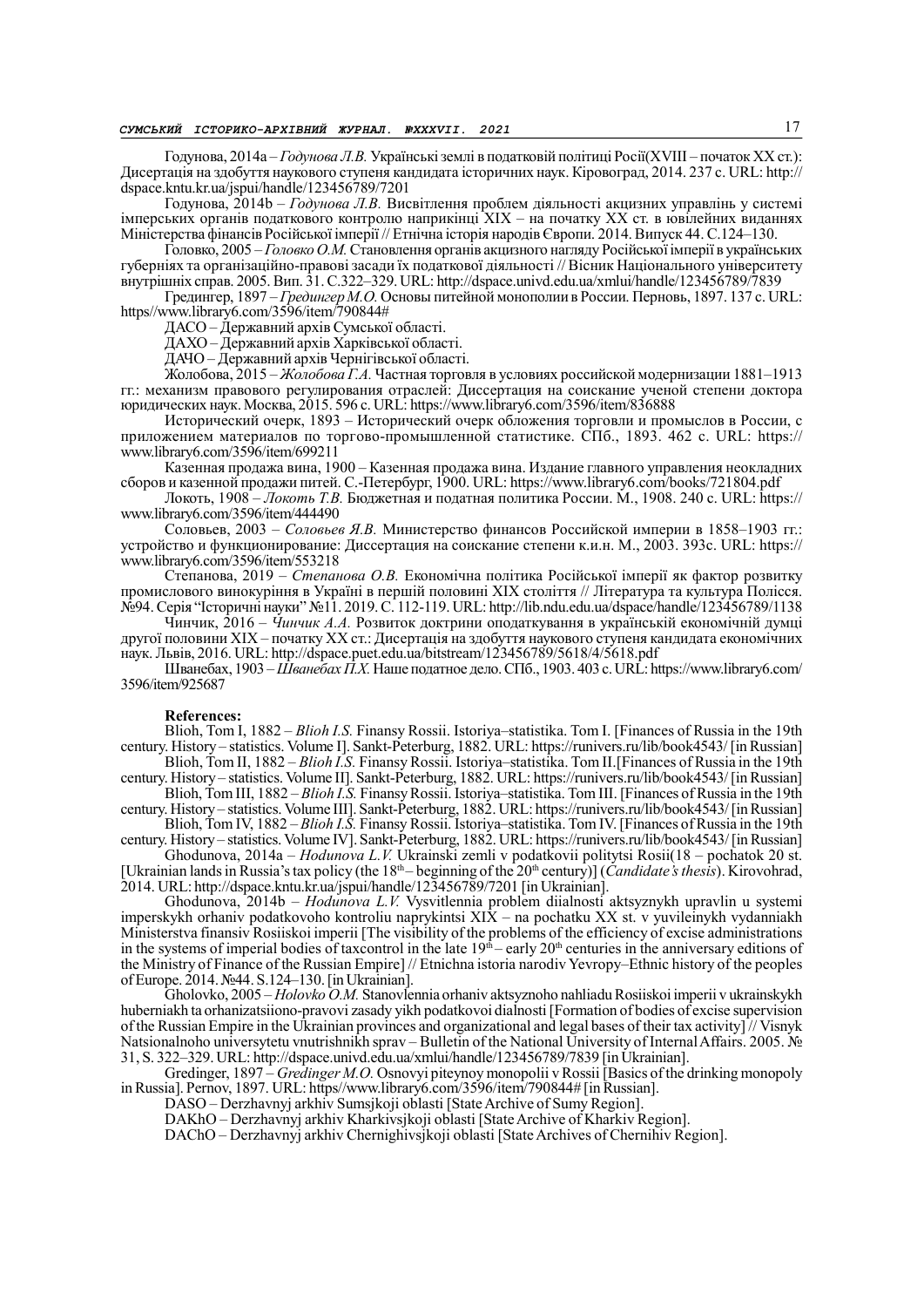Zholobova, 2015 –Zholobova G.A. Chastnaya torgovlya v usloviah rossiyskoy modernizatsii (1881–1913 gg.): mehanizm pravovogo regulirovaniya otrasley [Private trade in the context of Russian modernization(1881– 1913 year): mechanism of legal regulation of industries]. (Doctor's thesis). Moskva, 2015. URL: https:// www.library6.com/3596/item/836888 [in Russian].

Istoricheskiy ocherk, 1893 – Istoricheskiy ocherk oblozheniya torgovli i promyislov v Rossii s prilozheniem materialov po torgovo-promyishlennoy statistike.[Historical sketch of the taxation of trade and crafts in Russia, with the attachment of materials on trade and industrial statistics]. Sankt-Peterburg, 1893. URL: https:// www.library6.com/3596/item/699211 [in Russian].

Kazennaya prodazha vina, 1900 – Kazyonnaya prodazha vina.[State sale of wine]. Sankt-Peterburg, 1900. https://www.library6.com/books/721804.pdf [in Russian].

Lokot, 1908 – Lokot T.V. Byudzhetnaya i podatnaya politika Rossii.[State sale of wine]. Moskva, 1908. URL: https://www.library6.com/3596/item/444490 [in Russian].

Solovev, 2003 – Solovev Y.V. Ministerstvo finansov Rossiyskoy imperii(1858–1903 gg.): ustroystvo i funktsionirovanie [Ministry of Finance of the Russian Empire (1858–1903 years): of structure and functioning] (Candidate's thesis). Moskva, 2003. URL: https://www.library6.com/3596/item/553218 [in Russian].

Stepanova, 2019 – Stepanova, O.V. Ekonomichna polityka Rosiiskoi imperii yak factor rozvytku promyslovoho vynokurinnia v Ukraini v pershii polovyni XIX stolittia [Economic policy of the Russian Empire as a factor in the development of industrial distilling in Ukraine in the first half of the  $19<sup>th</sup>$  century] // Literatura ta kul'tura Polissya, Seriia"Istorychni nauky" – Literature and culture of Polissya. Series of "Historical sciences". 2019 №94, S. 112–119. URL: http://lib.ndu.edu.ua/dspace/handle/123456789/1138 [in Ukrainian].

Chynchyk, 2016 – Chynchyk A.A. Rozvytok doktryny opodatkuvannia v ukrainskii ekonomichnii dumtsi (druhoi polovyny ХІХ – pochatku ХХ st. [Development of the doctrine of taxation in the Ukrainian economic thought (of the second half  $19<sup>th</sup>$  – of the beginning  $20<sup>th</sup>$  century)] (*Candidate's thesis*). Lviv, 2016. URL: http:// dspace.puet.edu.ua/bitstream/123456789/5618/4/5618.pdf [in Ukrainian].

Shvanebah, 1903 – Shvanebakh P.H. Nashe podatnoe delo [Our tax business]. Sankt-Peterburg, 1903. URL: https://www.library6.com/3596/item/925687 [in Russian].

Отримано 15.08.2021

 $\frac{1}{2}$  ,  $\frac{1}{2}$  ,  $\frac{1}{2}$  ,  $\frac{1}{2}$  ,  $\frac{1}{2}$  ,  $\frac{1}{2}$  ,  $\frac{1}{2}$  ,  $\frac{1}{2}$  ,  $\frac{1}{2}$  ,  $\frac{1}{2}$  ,  $\frac{1}{2}$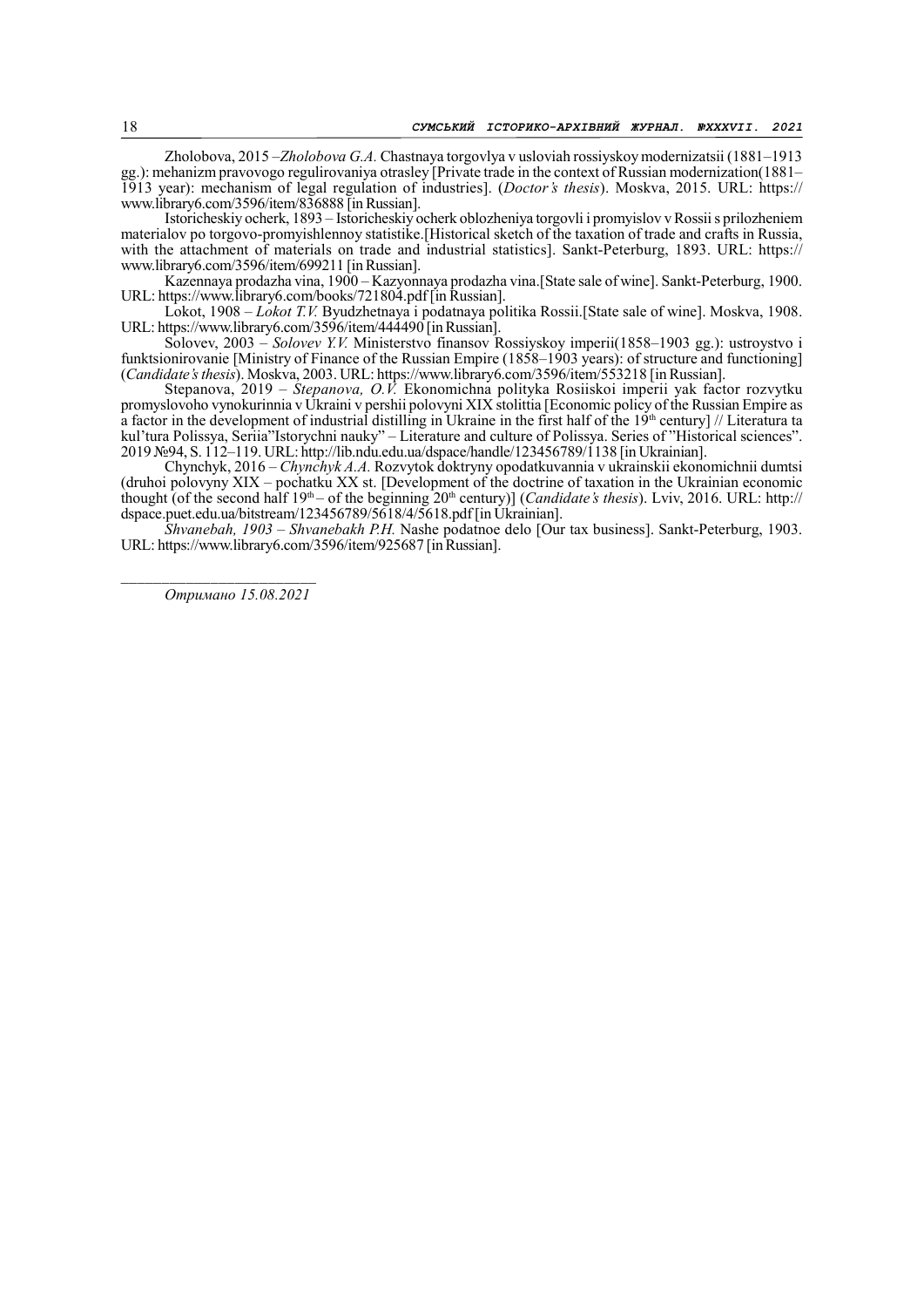DOI: doi.org/10.21272/shaj.2021.i37.p.19

#### LYUDMYLA V. MISHCHENKO

Public Institution "Okhtyrka Town Museum of Local History" (Ukraine)

### OLEKSANDR TVERDOKHLIEBOV – HISTORIAN, ETHNOGRAPHER, LITERATOR

Abstract. The article highlights the life and scientific achievements of Olexandr Tverdokhliebov (historian, ethnographer, writer, teacher, member of the Kharkiv Historical and Philological Society, archivist of the Kharkiv Historical and Philological Society, member of the project of the Ministry of Finance of the Russian Empire, dedicated to various studies activist, member of the Okhtyrka Enlightenment (1917–1918), whose scientific work on the history of Slobidska and Left-Bank Ukraine still remains on time and which significance of works for historical and regional scientific research on the history of Slobidska Ukraine. The manuscripts of the researcher, which are stored in the funds of the Okhtyrka Museum of Local Lore, archival institutions, confirming the exceptional importance of works for historical and regional scientific research on the history of Slobidska Ukraine, which are published and currently important nowadays.

The historical essay "City of Akhtyrka" describes all aspects of life of the inhabitants of the provincial Slobozhansk city in Kharkiv province in the XIX century, where the author delineates the historical and geographical features of the city, its physical and geographical characteristics, settlement history and version of the origin of the city name. The industrial development of the city of Okhtyrka is illuminated in the work "The fate of the tobacco factory, established under Peter I in Akhtyrka", where the historian described the socioeconomic and production conditions of tobacco growing and tobacco production. In the research and description of Orthodox parishes, churches and monasteries of Okhtyrka district of Kharkiv province, which are described in the work "On the history of Skelsky monastery". The author showed the formation of the monastery economy, in particular, its land tenure, which was an extremely important issue for the monastery, which was associated with the names of famous in the Left Bank of Ukraine family Shimonovsky, Hetmans I. Mazepa and I. Skoropadsky.

The creative work of the historian includes explorations dedicated to Kotelevshchina, where the author provided information about the geographical location, socio-economic development of the region; archaeological monuments, features and descriptions of Kotelva buildings.

Tverdokhlebov's ethnographic studies for the purpose of collecting folklore material became the basis of scientific ideas, methods of collecting ethnographic materials. The researcher managed to record many songs, thoughts of blind people, lyre players, bandura players of Okhtyrka district, which were written from lyricists Glushchenko and Gordienko. Ethnographic explorations became the basis for writing the works "Old World Carnival", "Popivna", "From the Past and Present Povorsklania" and others. O. Tverdokhlebov as a participant in the project of the Ministry of Finance of the Russian Empire, which was devoted to the study of handicrafts in different regions, studied pottery, leather, blacksmithing, sailing of several districts of Kharkiv province, the results of which were published in the third issue "Proceedings of the Commission for the Study of Handicrafts of the Kharkiv Province of Akhtyrsky District" 1885,where handicraft tools and means, living and working premises of craftsmen of Boromlya, Okhtyrka, Kuzemin, Kotelva and other settlements were illuminated and demographic characteristics of artisans (marital status, surnames, etc.) were described, also economic side of crafts and many other important issues that contribute to an objective assessment of the then state of folk crafts in Slobozhanshchina were outlined. The researcher focuses on the economy, culture, life, handicrafts, education, spiritual heritage of Slobozhanshchina, which are reflected in the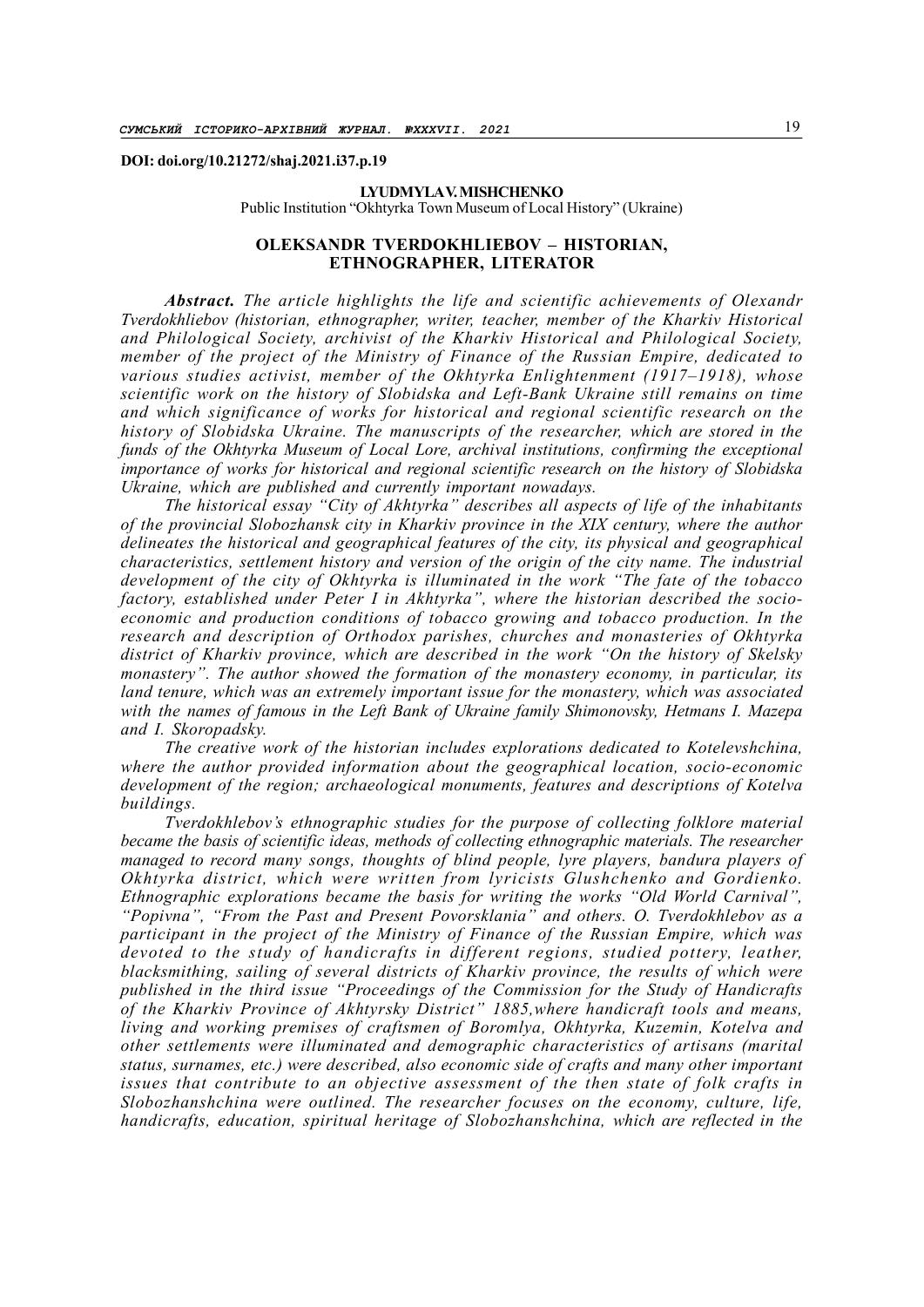work of the scientist "Hereditary Colonel", "Akhtyrka city", "Kotelva", "The fate of the tobacco factory founded by Peter I in Akhtyrka", "Century of Akhtyrsky district school (1790-1890)", "Akhtyrsky district on the eve of the XIX century" etc.

Keywords: Historical biography, O.D. Tverdokhliebov, historical regionalism, historical local history, Okhtyrka (Akhtyrka), Slobidska Ukraine.

Citation. Mishchenko L.V. Oleksandr Tverdokhliebov – historian, ethnographer, literator. Sumskyi istoryko-arkhivnyy zhurnal [Sumy historical and archival journal]. №XXXVІI. 2021. Pp. 19-28. DOI: doi.org/10.21272/shaj.2021.i37.p.19

### МІЩЕНКО Л.В.

Комунальний заклад "Охтирський міський краєзнавчий музей"

### ОЛЕКСАНДР ТВЕРДОХЛЄБОВ – ІСТОРИК, ЕТНОГРАФ, ЛІТЕРАТОР

Анотація. У статті висвітлено життєвий шлях та представлено наукові здобутки Олександра Дмитровича Твердохлєбова, творчий доробок якого з історії Слобідської та Лівобережної України донині залишається на часі. Актуалізовані опубліковані та рукописні праці дослідника, які зберігаються у фондах Охтирського міського краєзнавчого музею, архівних установах, що підтверджують непересічне значення праць для історикореґіональних наукових пошуків з історії Слобідської України.

В історичному нарисі "Город Ахтырка" охарактеризовано усі сторони життя мешканців провінційного слобожанського міста Харківської губернії ХІХ ст., де автором окреслено історико-географічні особливості міста, його фізико-географічну характеристику, історію заселення місцевості та версії про походження назви міста. Промисловий розвиток міста Охтирка висвітлено у праці "Судьба табачной фабрики, заведенной при Петре І-м в Ахтырке", де історик описав соціально-економічні й виробничі умови вирощування тютюну та виробництво тютюнової продукції.

У дослідженні та описі православних приходів, храмів і монастирів Охтирського повіту Харківської губернії, що висвітлені у праці "К истории Скельского монастыря", де описано формування монастирського господарства, зокрема, його землеволодіння, що було надзвичайно важливим питанням для монастиря, пов'язаного з іменами відомих на Лівобережній Україні родом Шимоновських, гетьманами І. Мазепою та І. Скоропадським.

Творчий доробок історика місить розвідки, присвячені Котелевщині, де автор подав відомості про географічне положення, суспільно-економічний розвиток краю; археологічні пам'ятки, особливості та описи забудови Котельви.

У центрі уваги дослідника – економіка, культура, побут, кустарні промисли, освіта, духовна спадщина Слобожанщини, що відображені у доробку ученого "Наследственное полковничество", "Город Ахтырка", "Котельва", "Судьба табачной фабрики, основанной Петром І в Ахтырке", "Столетие Ахтырского уездного училища (1790–1890 годов)", "Ахтырский уезд накануне ХІХ века" та ін.

Ключові слова: історична біографістика, О.Д. Твердохлєбов, історична реґіоналістика, історичне краєзнавство, Охтирка, Слобідська Україна.

Цитування. Міщенко Л.В. Олександр Твердохлєбов – історик, етнограф, літератор // Сумський історико-архівний журнал. №XXXVІI. 2021. С. 19-28. DOI: doi.org/10.21272/ shaj.2021.i37.p.19

Історична біографістика – доволі популярний і актуальний напрям сучасних гуманітарних студій. Це засвідчують численні тематичні наукові конференції, теми дисертаційних досліджень, монографічні одноосібні і колективні моновидання чи їх серії, присвячені портретам осіб, котрі так чи інакше залишили слід в історії. На хвилі піднесення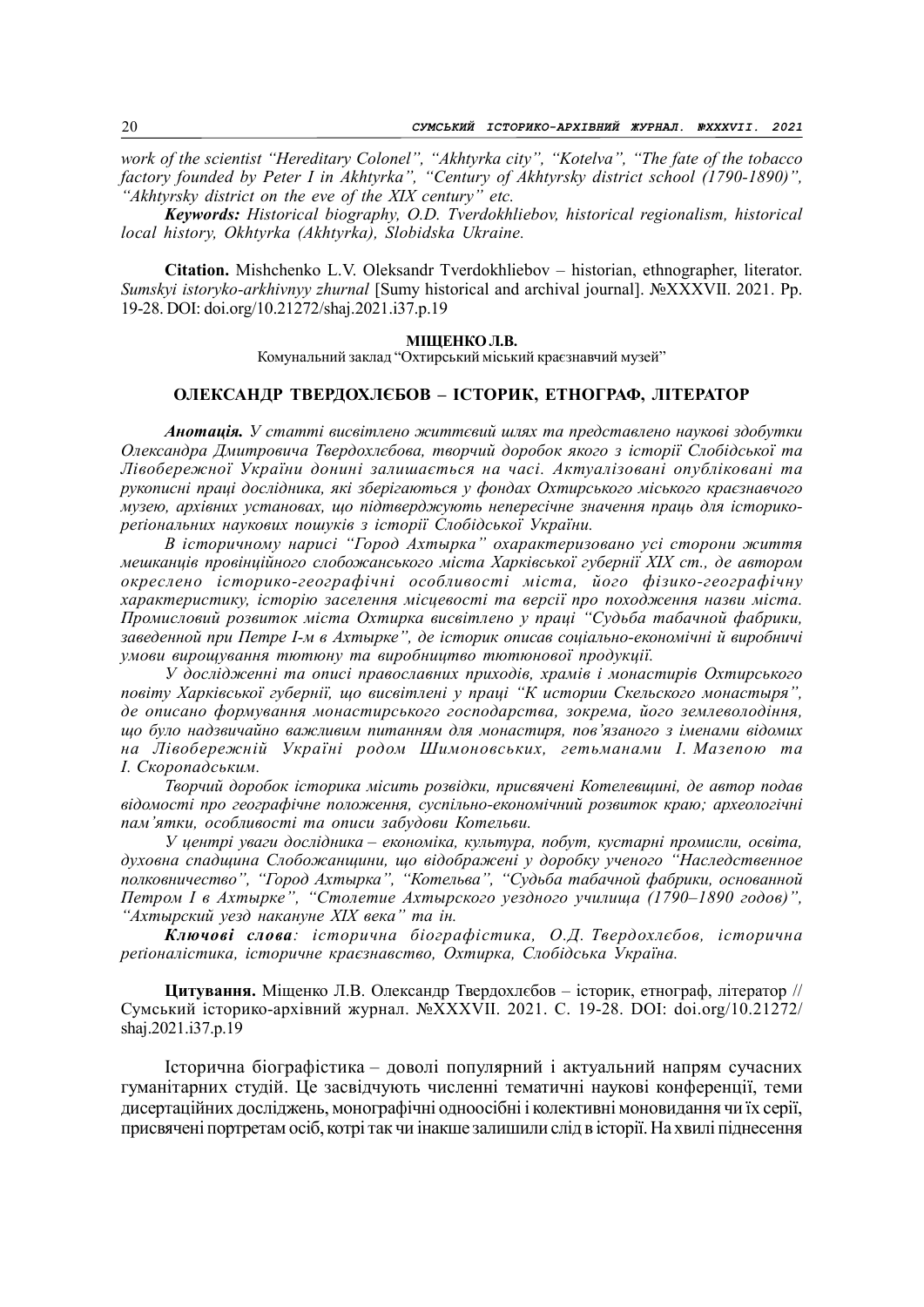уваги до життя пересічних людей і особистостей, що стало одним із проявів трансформаційних процесів змісту, зміни векторів розвитку історичної науки останніх десятиріч минулого століття, в Україні було засновано Інститут біографічних досліджень при Національній бібліотеці України ім. В.І. Вернадського (1994 р.), обґрунтовано теоретико-методологічні засади біографістики як галузі знань (В.С. Чишко), започатковано щорічні біографічні читання й фахове наукове видання "Українська біографістика". Кількісні показники інтересу до біографічного жанру доповнились із 2017 року бажанням визначати якісний рівень теоретичних і методологічних знахідок біографістики, що проявилось у заснуванні Українського біографічного рейтингу.

У центрі уваги фахівців історико-біографічного жанру здебільшого постаті "фасадного плану". Однак незаперечним фактом є твердження про те, що неабияке значення для багатьох із них має оточення – родина, коло друзів, колеги, випадкові зустрічі і знайомства, які формують світогляд і визначають зміст повсякдення.

Олександр Дмитрович Твердохлєбов належав до тих істориків, хто становив перше коло спілкування столичної професури і провінційної інтелігенції. Його праці друкувались у найпрестижніших тогочасних наукових і громадсько-політичних виданнях та виходили спеціальними накладами. Він був знаною особою з-поміж професійних істориків і аматорів-краєзнавців, етнографів і літераторів, педагогів і садівників Слобожанщини.

Життєвий шлях історика, етнографа, літератора на сьогодні малодосліджений. Учитель із невеликого провінційного міста зробив значний внесок у дослідження історії й етнографії реґіону, став відомим завдяки своїй творчій спадщині, архіву та бібліотеці, які значно постраждали і здебільшого втрачені під час окупації у роки Другої світової війни (Свердлов, 1991: 2).

Дещо з рукописів дослідника у різні роки відклалось у фондах Охтирського міського краєзнавчого музею. Із-поміж них: етнографічна праця "Старосвітська масниця" (№КН 1256/ДР-110), "Попівна" (№КН 1256/ДР-110), етнографічний етюд "З минулого та сучасного Поворскляння", записаний у 1906 році на основі багаторічних спостережен (№КН 1256/ДР-110), "Кришталева гора" (№КН 1257/ДР-507), "Литовка, Боголюбовка і Бакирівка" (№ КН 1255/ДР-506), "Федот" (№ КН 1256/ДР-110), "Столетие Ахтырского уездного училища (1790–1890 гг.)" (№ КН 1215/ДР-111), "Ахтырский уезд накануне ХІХ века (материалы для истории Ахтырщины)" (№ КН 1214/ДР-505) та ін. Крім рукописної спадщини, в музеї експонуються предмети побуту, особисті речі та зібрані в етнографічних експедиціях самостійно і спільно з відомим дослідником М. Сумцовим. Це, зокрема, фотопортрет О. Твердохлєбова (№ КН 3537/ДР-208), кобза (№ КН 3615/ДР-285), ліра (№ КН 271/ДР-78) та ін.

Праць, присвячених історику, обмаль, а ті, що є, фрагментарно представляють його життя й діяльність. Метою розвідки є актуалізація біографії та наукового спадку історика Слобідської України Олександра Твердохлєбова.

О. Твердохлєбов народився 17 жовтня 1840 року (Волис, 1962: 94). По закінченню історико-філологічного факультету Харківського університету більшу частину життя присвятив вчителюванню в Охтирському повітовому училищі та жіночій гімназії, дослужившись до чину колезького асесора й одержавши іменне дворянство. Однак ніколи не поривав контакти з університетом, був членом Харківського історико-філологічного товариства і його архіваріусом, брав активну участь у роботі комісії з вивчення кустарних промислів та етнографічних експедиціях М. Сумцова.

Членство О. Твердохлєбова в українській Старій громаді (Варченко, 1995: 55) з осередком у Харкові додатково засвідчує суспільно-політичні вподобання, яскраво підтвердженні науковою, культурно-просвітницькою й освітньою діяльністю.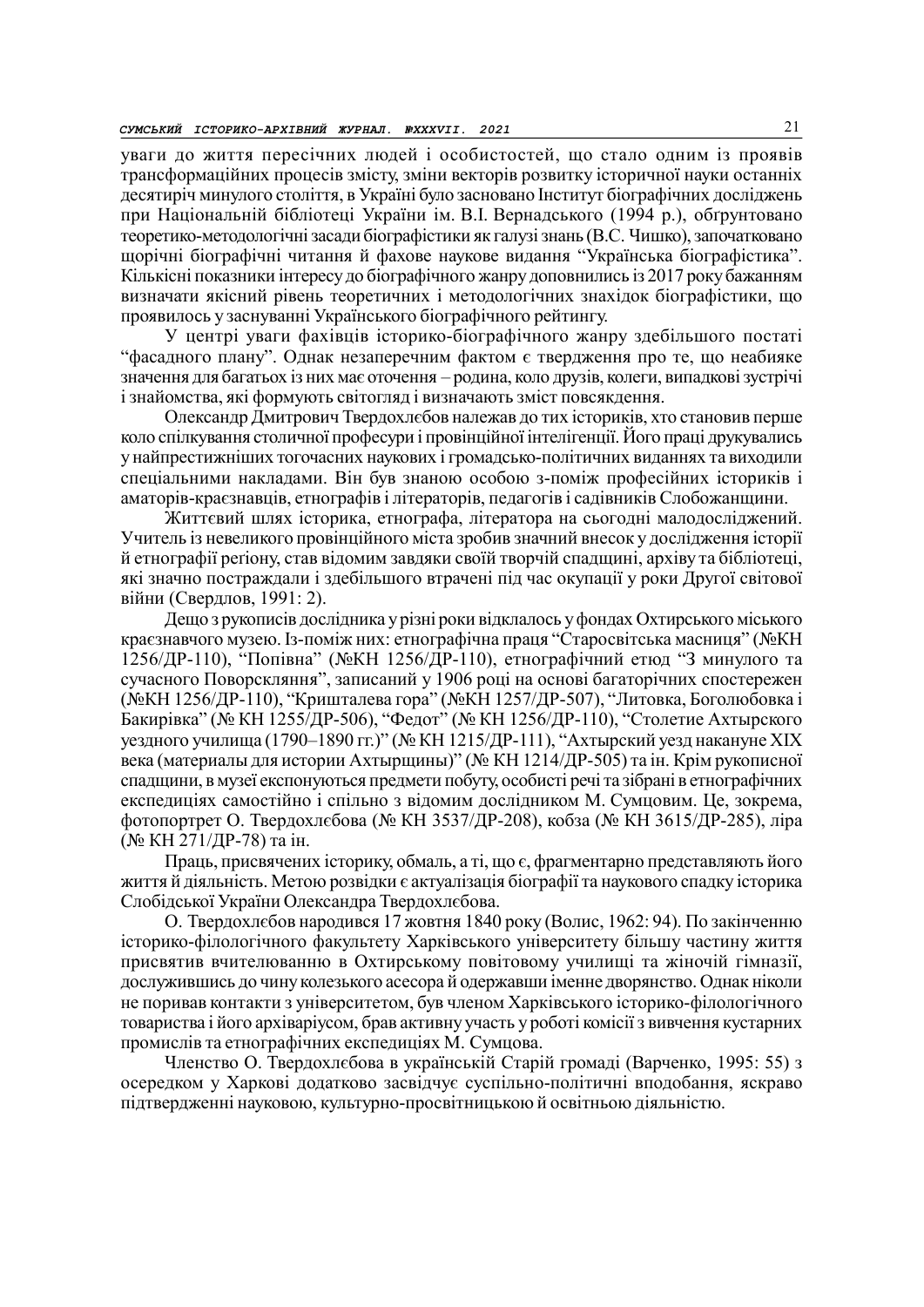Відомо також, що по закінченню університету О. Твердохлєбова залишили при університеті для здобуття наукового ступеню. Паралельно він викладав у Харківському повітовому училищі. Однак сімейний стан і обов'язок дбати про багатодітну родину стали на заваді реалізації амбітним науковим справам, хоча тривалий час дослідник продовжував "жити на два міста". Зауважмо, що О. Твердохлєбов був одружений з Агнією Тимофіївною і разом пара виховувала семеро дітей: Марію, Лідію, Ніну, Анну, Дмитра, Тимофія та Лева. Саме ця обставина змушувала його постійно шукати додатковий заробіток, а також неодноразово просити про призначення стипендії дітям. Із журналу земських звітів, який зберігається у фондах Охтирського міського краєзнавчого музею, відомо, що в 1912 році О. Твердохлєбов – "отставной учитель, коллежскій ассесоръ" (Земські звіти, 1912: 71), звертався до голови охтирських 48 чергових повітових земських зборів із проханням виділити кошти у розмірі 120 рублів на стипендію доньці Лідії, яка навчалась у Москві на фельдшерських курсах (ОМКМ. Ф. 10801/7. ДР. 987 Земські звіти, 1912: 73). А дещо раніше Олександр Дмитрович висловлювався із вдячністю за стипендію сину Дмитру у розмірі 180 рублів та просив додати її залишок в розмірі 300 рублів, який не отримав син через призов до лав армії (Земські звіти, 1912: 73). Неабияка матеріальна скрута сім'ї і пояснює, на нашу думку, розважливість рішень О. Твердохлєбова при визначенні життєвих орієнтирів і цінностей.

У 1870-х роках О. Твердохлєбов полишив Харків і повернувся до батьківського дому в Охтирці, міста, де пройшла більша частина його життя. Жив він разом з родиною по вулиці Дворянській (нині провулок Юріївський) у місті Охтирка. Саме цьому місту він присвятить значний доробок праць, із-поміж яких: "Наследственное полковничество", "Город Ахтырка", "Судьба табачной фабрики, основанной Петром І в Ахтырке", "Столетие Ахтырского уездного училища (1790–1890 годов)", "Ахтырский уезд накануне ХІХ века" та ін.

В історичному нарисі з красномовною назвою "Город Ахтырка" О. Твердохлєбов детально охарактеризував усі сторони життя мешканців провінційного слобожанського міста Харківської губернії ХІХ ст. (Твердохлебов, 1886: 636). Він зазначив історикогеографічні особливості міста, описав його фізико-географічну характеристики, історію заселення місцевості та версії про походження назви міста. Докладно автор зупинився на описанні фортеці, міських споруд, храмів указаного відтинку часу, забудову міста згідно з розробленим містовпорядною конторою генеральним планом. Олександр Дмитрович склав порівняльну характеристику Охтирки XVIII– XIX ст., виконав детальні описи будинків, вулиць, площ у 1880–1884 роках (Твердохлебов, 1886: 638), завдяки чому маємо важливе історичне джерело з мікроісторії міста.

Особливістю міста Охтирки був поділ його території на сотні. У нарисі О. Твердохлєбов акцентував увагу, що поділ склався історично – від квартирування сотень Охтирського козацького полку, а також визначив чисельність дворів, мешканців кожної умовної територіальної одиниці, загалом усього населення міста. О. Твердохлєбов детально охарактеризував торгівлю містечка, визначив кількість (більше 100 одиниць) і характеристики торговельних (бакалійних, галантерейних, мануфактурних) лавок (Твердохлебов, 1886: 640).

Значну увагу приділено сільському господарству та місцевим промислам. Також у нарисі подано характеристику релігійної громади міста за конфесійною ознакою, доповнену статистичними даними, згідно з якими станом на 1885 р. в Охтирці було 10 культових споруд, з яких 9 – публічних, 1 – закритого типу при тюремному замку (Мотренко, 1999: 4).

Окремо Олександр Дмитрович студіював історію Охтирського Свято-Троїцького монастиря від часу його заснування в 1654 році й до кінця ХІХ ст., присвятивши цьому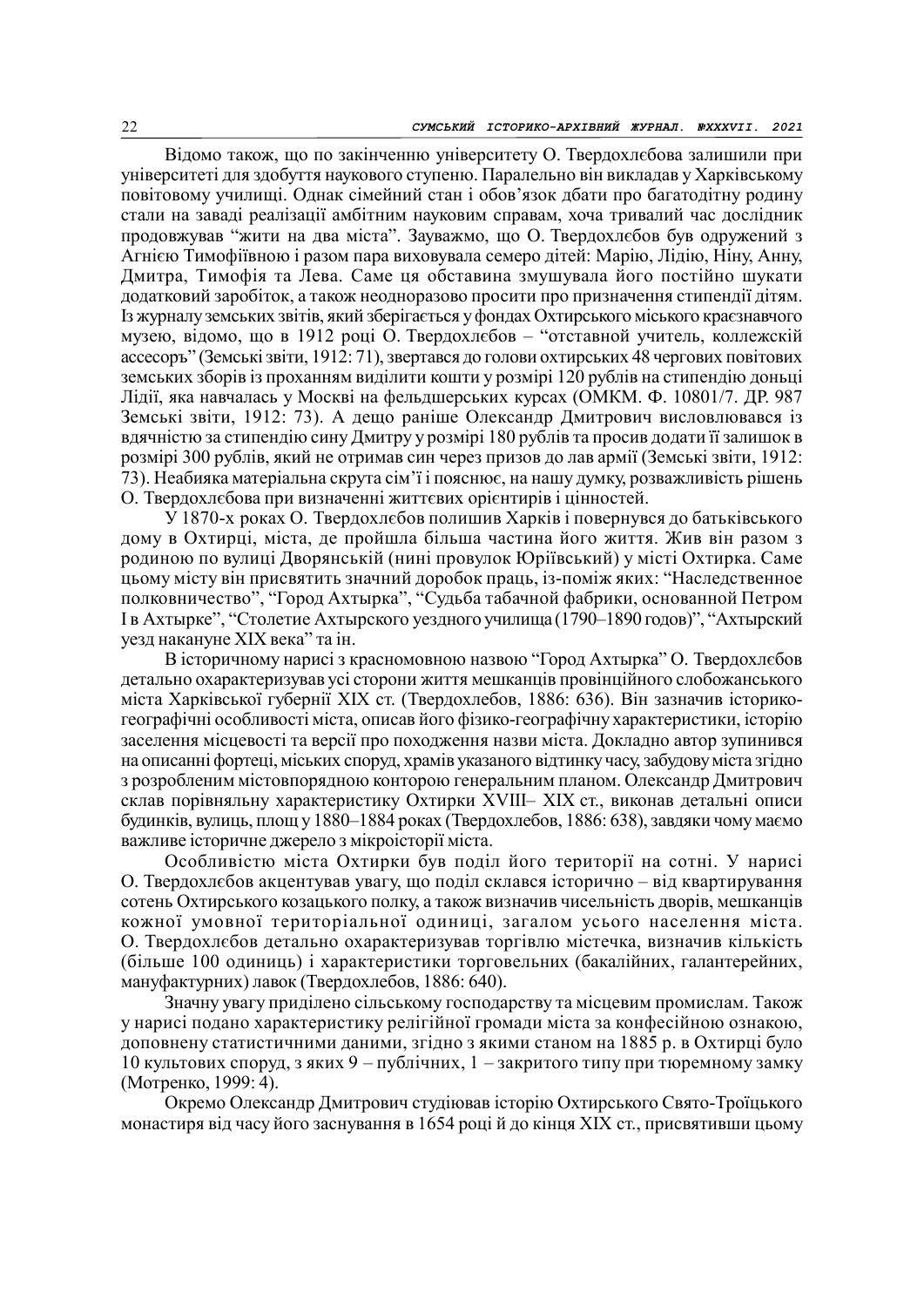спеціальне дослідження (Твердохлебов, 1886). З нього стало відомо про поетапну розбудову монастиря: від кількох будівель для служіння, трапези і келій до широкої обслуговуючої інфраструктури – готелю, лікарні, каплиць, тощо. Особливу увагу дослідник приділив ремісничим заняттям охтирських ченців, зокрема іконопису, слюсарству, бондарству, столярству, бджільництву, млинарству та іншим ремеслам (Твердохлебов, 1886). Знайшлося місце в нарисі й для опису монастирської місцевості, зокрема печер монастиря, гротів Доброславівської та Монастирської гір.

Промисловому розвитку міста присвячено працю О. Твердохлєбова "Судьба табачной фабрики, заведенной при Петре І-м в Ахтырке", де історик описав соціально-економічні й виробничі умови вирощування тютюну та виробництво тютюнової продукції.

Цінною в доробку О. Твердохлєбова вважаємо працю "Ахтырский уезд накануне ХІХ столетия". Унікальний опис сіл Охтирського повіту, складений невідомим автором у 1799 р., потрапив до рук Твердохлєбова випадково, під час здійснення ним покупок у місцевій крамниці. Придбаний Олександром Дмитровичем товар був загорнутий у рукопис, де неповністю збережені зошити оригіналу містили історико-статистичні відомості про Охтирку. Такі відомості надавалися волосними правліннями Охтирському нижньому земському суду на замовлення Слобідсько-Українського губернського правління. Опис був збережений дослідником і на сьогодні перебуває в бібліотеці Державного архіву Сумської області (ДАСО, Ф. 9 (с.1). Т.26. Спр.7828. 51 арк.). Завдяки цьому документові досліднику вдалося уточнити статистичні дані про зміни в соціальній структурі міського населення та окремі факти з історії населених пунктів повіту.

Багато уваги О. Твердохлєбов приділяв дослідженню та опису православних приходів, храмів і монастирів Охтирського повіту Харківської губернії. Так, у 1886 р. у журналі "Киевская старина" було опубліковано історичну розвідку "К истории Скельского монастыря", пов'язаного з іменами відомих на Лівобережній Україні родом Шимоновських, гетьманами І. Мазепою та І. Скоропадським (Мотренко, 1999: 4). У праці описано формування монастирського господарства, зокрема, його землеволодіння, що було надзвичайно важливим питанням для монастиря.

Зауважмо також, що є в творчому доробку історика й присвяти рідному місту батьків – Котельві. У 1888 році в "Харьковском сборнике" до літературно-наукового додатку "Харьковский календарь" було надруковано розвідки, присвячені Котелевщині, де автор подав відомості про географічне положення, суспільноекономічний розвиток краю; археологічні пам'ятки, особливості та описи забудови Котельви (Твердохлебов, 1888: 11).

Тривале,понад півстолітнє, учителювання О. Твердохлєбова в місцевому повітовому училищі й жіночій гімназії, визначило ще один напрям його наукових інтересів – історія освіти, репрезентованої рядом навчальних закладів міста. Ідеться про чоловічу й жіночу гімназії, духовне повітове, міське, жіноче Комісарова-Костромське училища, початкові церковно-приходські школи (Твердохлебов, 1885: 645).

Окреме дослідження О. Твердохлєбов присвятив Охтирському повітовому училищу "Столетие Ахтырского уездного училища (1790–1890 годов)", яке побачило світ 1893 р. у Харкові (Твердохлебов, 1893: 51). Дослідник описав навчально-матеріальну базу, викладацький склад та еволюційні особливості трьох типів освітніх установ: малого народного училища (1790–1806 рр.); двокласного (1806–1834 рр.) і трикласного повітового училища (1834–1890 рр.). Завдяки акумульованому емпіричному матеріалу праця О. Твердохлєбова є важливим джерелом з історії освітніх закладів Слобідської України (Твердохлебов, 1885: 649).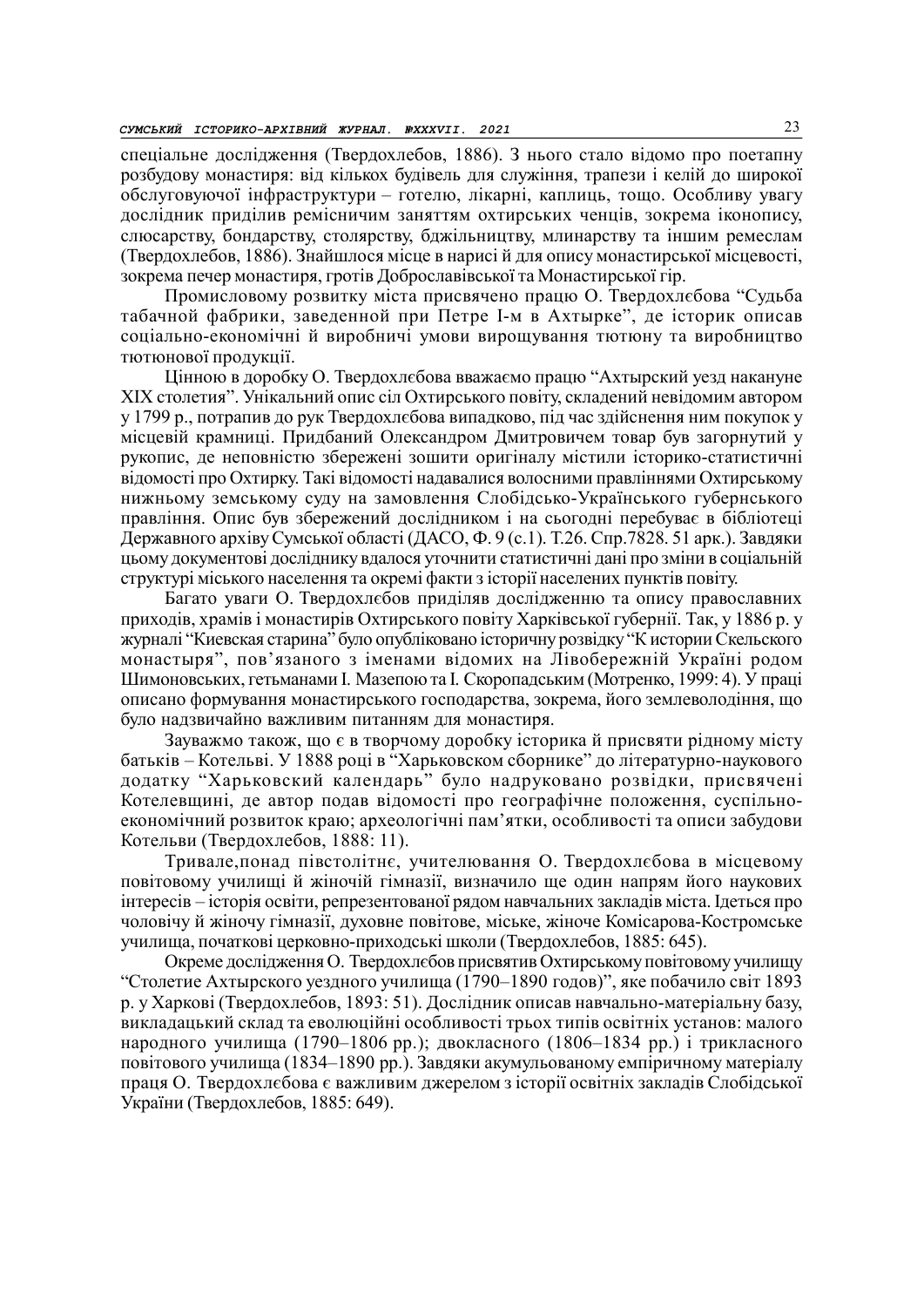Важливою сторінкою в науковій творчості О. Твердохлєбова є етнографічні студії, зокрема кустарні промисли і фольклор. Університетські стіни й спільні інтереси сприяли зміцненню контактів із дослідником-початківцем М. Сумцовим. Їх університетська дружба триватиме упродовж усього життя і звершиться багатьма спільними проєктами.

Неодноразові етнографічні експедиції Слобожанщиною із метою збору фольклористичного матеріалу єднали М. Сумцова й О. Твердохлєбова, який цікавився етнографічною тематикою та народною творчістю. Спільні захоплення стали основою спілкування та листування між ними, а їх вислідом були не лише обмін емоційними враженнями, але й науковими ідеями, обговорення методик збирання етнографічних матеріалів, зокрема опитування при посередництві періодики та більш дієвого, на думку О. Твердохлєбова, – "личного ознакомления, по возможности тщательного" (Скирда, 2016). Йому вдалося зафіксувати багато пісень, дум сліпців, лірників, бандуристів Охтирського повіту. Значну частину з них було записано від лірників Глущенка та Гордієнка. Фольклористична діяльність О. Твердохлєбова була високо поцінована М. Сумцовим.

У додатку до звіту етнографічної експедиції по Охтирському та частині Лебединського повітів (серпень 1901 року) М. Сумцов писав: "Я проехал вдоль Ахтырского уезда с севера на юг, от Боромли до Млинков и часть Лебединского уезда (Михайловка и Межирич). При покупке предметов мне оказали содействие К.И. Шиманов, А.Д. Твердохлебов, С.Н. Грищенко, священ. Д. Попов и в особенности В.С. Долженкова, которыми приношу при сем искреннюю благодарность. Непосредственное обращение к лицам, кои могут оказати полезные услуги" (Скирда, 2016).

У листах до М. Сумцова О. Твердохлєбов наголошував на труднощах публікації своїх праць з історії та етнографії, "так как обычно термозит появление в свет такого типа работ скудостью денежных средств" (Волис, 1962: 95). Бідування дослідника стало на заваді реалізації багатьох творчих проектів. Знаючи про фінансові обмеження колеги, М. Сумцов клопотав перед редакцією журналу "Киевская старина" з тим, щоб оприлюднити на його шпальтах низку розвідок О. Твердохлєбова.

У 1883–1905 рр. на сторінках відомого історико-етнографічного та літературного часопису було опубліковано 12 праць: "Покровская церков в г. Переяславле" (1883 р.), "К истории Скельского монастыря", "Эпизоды из предсмертной борьбы Запорожья за целость своих владений", "Судьба табачной фабрики, заведенной при Петре І в Ахтырке", "Традиционный промысел харьковских коцарей" (всі – за 1886 р.), "Наследственное полковничество (Переписка по поводу борьбы двух полковничьих родов за полковничий ранг)" (1887 р.), "Инструкция войсковому канцеляристу Григорию Губчицу, отправленному в Санкт-Петербург за делами малороссийскими" (1888 р.), "К литературной истории рассказа "Вусы" (1890 р.), "Осколки старины в Зеньковском уезде" (1905 р.) та ін. Етнографічні розвідки стали основою для написання праць "Старосвітська масниця", "Попівна", "З минулого та сучасного Поворскляння" ін.

О. Твердохлєбов брав участь також у проєкті міністерства фінансів Російської імперії, присвяченого вивченню кустарних промислів різних реґіонів. Об'єктами його студій стали гончарство, шкурництво, ковальство, плахотництво кількох повітів Харківської губернії. Результати досліджень були оприлюднені у третьому випуску "Трудов комиссии по исследованию кустарних промыслов Харьковской губернии Ахтырского уезда" за 1885 рік.

Зокрема у розділі "Гончарство" описано сировинну базу реґіону, асортимент глиняних виробів, ремісничі інструменти і засоби, житлові й робочі приміщення гончарів Боромлі, Охтирки, Куземина, Котельви та ін. населених пунктів, а також демографічні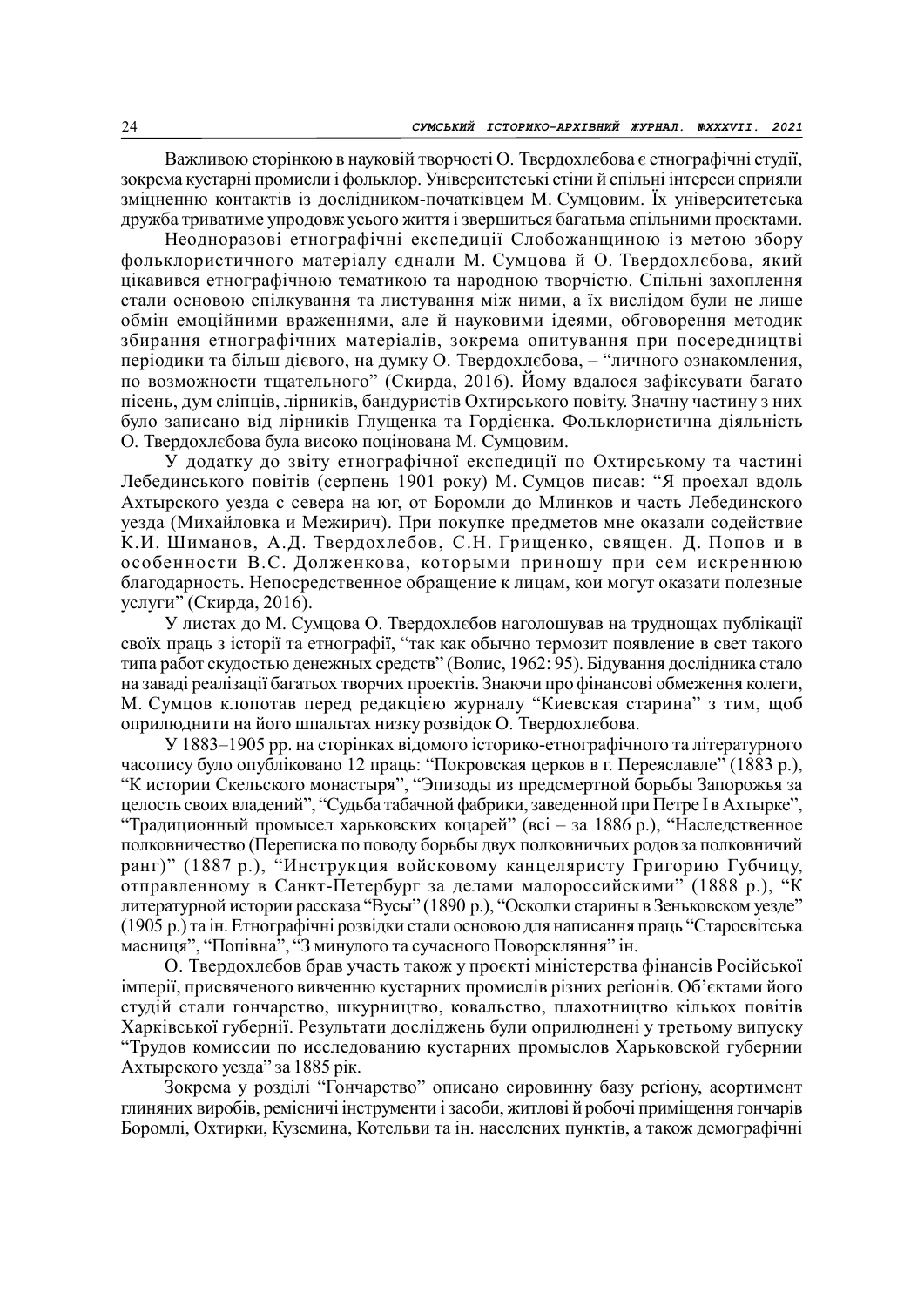характеристики ремісників (родинний стан, прізвища тощо) (Твердохлебов, 1885: 52). До того ж, Олександр Дмитрович дослідив економічну сторону промислу та багато інших важливих питань, які сприяють об'єктивній оцінці тогочасного стану гончарного кустарного промислу на Слобожанщині. О. Твердохлєбов з'ясував чинники занепаду промислу (Твердохлебов, 1885: 53) та зробив припущення про перехід гончарів до пічних і цегляних робіт. За подібною схемою дослідник описав шкурництво, його історію, стан та види (чинбарство, лимарство, кушнірство); кількість господарів, найманих працівників і учнів, задіяних у промислі, найбільш відомих оптових торговців сировиною, особливості збуту виробів тощo (Твердохлебов, 1885: 57).

У зібраних матеріалах про ковальство Олександр Дмитрович охарактеризував сільські й міські кузні, їх працівників, назви виробів, сировинну базу, а серед причин занепаду промислу вказав на розвиток транспортного сполучення, зокрема залізничного, що створювало можливість безперешкодно купувати мануфактурні вироби і, відповідно, детермінувало відтік замовників і зменшення попиту на місцеву ремісничу ковальську продукцію.

Важливе місце з-поміж ремесел О. Твердохлєбов присвятив плахотництву (Твердохлебов, 1885: 57). Шляхом особистого опитування майстринь дослідник з'ясував традиції промислу, портрет замовників і ремісничих, ринки збуту, детально описав ткацький верстат і ткання плахт, виготовлення природних барвників для фарбування ниток тощо.

О. Твердохлєбову випала нагода стати активним учасником етнографічної виставки, що була розгорнута в Харкові до XII археологічного з'їзду. На відміну від подібних виставок на харківській уперше було представлено, крім відділів археологічних старожитностей і мистецьких зібрань, спеціальний відділ етнографічних пам'яток. У підготовці виставки взяли участь професор М. Сумцов та його колеги: О. Твердохлєбов, А. Краснов, Б. Познанський, О. Покровський, В. Бабенко, О. Радакова, М. Халанський та ін. Зібрані предмети нараховували 1490 одиниць зберігання і експонувалися у 26 відділах експозиції (Мандебура, 2011: 73). На запрошення М. Сумцова О. Твердохлєбов став не лише учасником, але й організатором цієї виставки, представивши предмети власної колекції, зокрема моделі ремісничих верстатів (ткацьких); побутові речі (рожок для нюхання тютюну, люлька, посуд, скатертини); гончарну колекцію (полив'яні миски та миски без поливи,форми для квітів, глечики); зібрання одягу (головні убори (очіпки, шапки)) і плетене взуття та ін.

Цінною частиною зібрання О. Твердохлєбова стали малюнки на краєзнавчу тематику, виконані фарбами (акварель) та олівцем художниками Г. Овчаренком ("Розлив річки Ворскли біля Охтирки", "Гора Замок в містечку Куземин", "Шлях Полтаво-Зіньківський, близ Диканьки", "Село Глибоке", "Село Глибне, Сумського повіту", "Млин в с. Глибне", "Саж у Диканьці", "Типи до ілюстрацій з твору "Похвальна грамота" Миколи Гоголя") та С. Васильківським ("Отара в степу", "Старий панський будинок в селі Молодилівщина, Миргородського повіту", "Хата і колодязь", "Кобзар, співаючий псалми біля входу в монастир" (Лубни), "Річка Сіверський Донець", "Ярмарок", "Вітряки", "Слобода Черкаська Лозова", "Кобзар з поводирем") (Каталог выставки ХII археологического съезда, 1902: 63). П'ятнадцятий відділ виставки представлений фотографіями Твердохлєбова, які були передані в дарунок етнографічному музею при історико-філологічному товаристві (Каталог, 1902: 65).

Визначною подією культурного життя став ХІІ археологічний з'їзд, що проходив 15–27 серпня 1902 року в Харкові. На думку фахівців, він відіграв важливу роль у контексті становлення національної ідентичності, розвитку краєзнавства, об'єднання наукової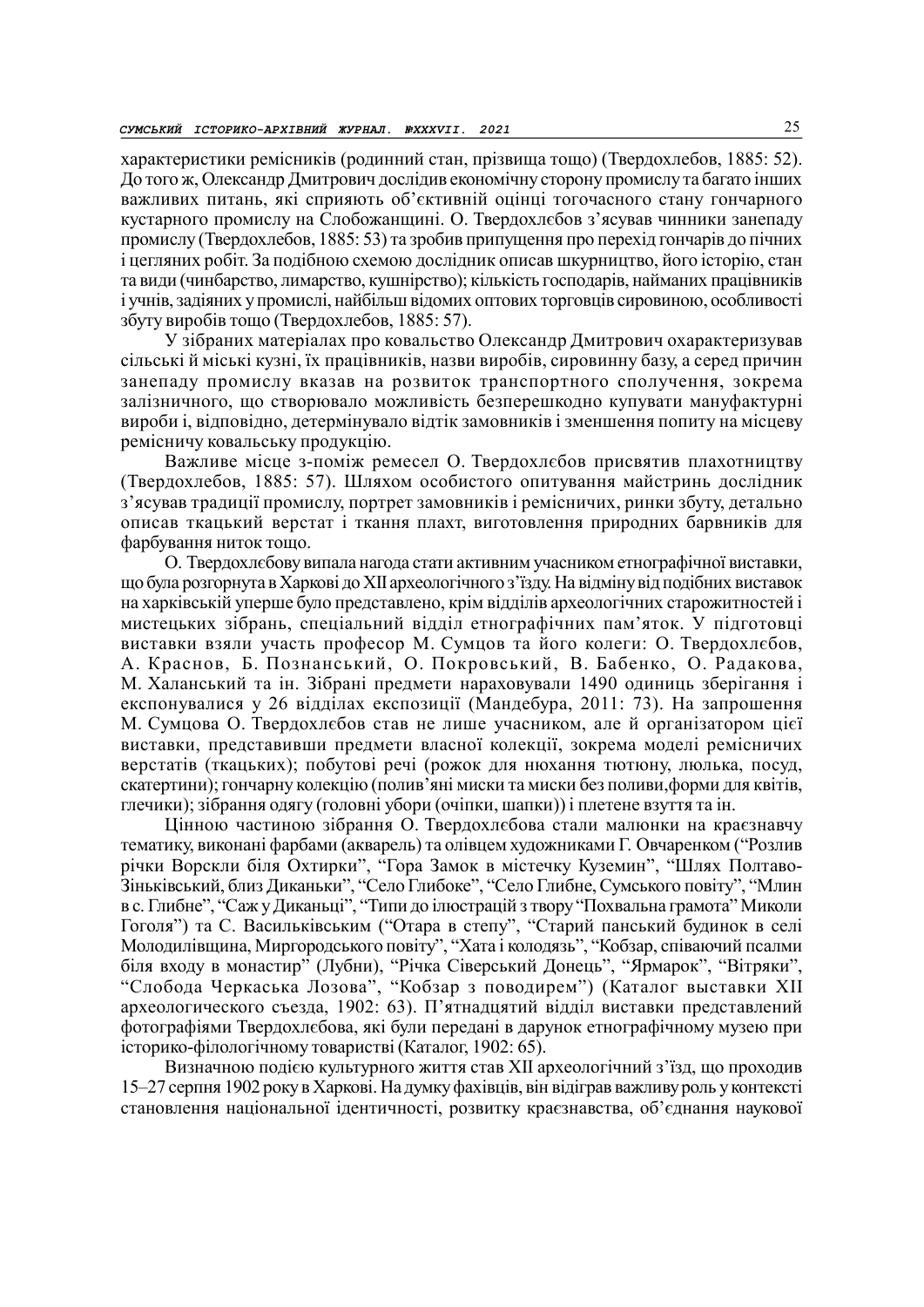спільноти (Каковкіна, 1998). Із-поміж його учасників був і О. Твердохлєбов, який узяв участь в обговоренні дискусійних питань з історії археології Слобожанщини.

Від самого моменту заснування О. Твердохлєбов був членом Харківського історикофілологічного товариства (ХІФТ), створеного в 1876 році для сприяння, організації,координування та популяризації досліджень з історії, філології, етнографії, фольклористики, культурології, філософії. При цьому товаристві з 1880 року існував історичний архів, де упорядкування документів очолили Д. Багалій та П. Єфименко. До архівної роботи було залучено молодих викладачів і стипендіатів, котрі проходили в університеті підготовку до професорського звання. Із-поміж них значився і О. Твердохлєбов, який згодом, із жовтня 1886 року по травень 1887 року, був архіваріусом архіву ХІФТ. У 1904 році О. Твердохлєбов передав значну кількість своїх праць товариству.

Він був невтомним трудівником, людиною "однієї справи на все життя". Зовсім невипадково М. Сумцову в листі до нього написав: "Намерен составить две книжечки, одну про Ахтырский уезд, а другую только про Боромлю. Вот я и хочу вас вставить в первую книжечку, когда буду говорить о достопочитаемых уроженцах и деятелях Ахтырского уезда" (Волис, 1962: 97). Поціновувачем творчості О. Твердохлєбова був також і Д. Багалій, який активно послуговувався його працями при написанні "Історії Слобідської України". Ідеться, зокрема про такі розвідки: "Наследственное полковничество", "Судьба табачной фабрики, основанной Петром І в Ахтырке", "Ахтырский Свято-Троицкий монастирь" та ін. (Багалій, 1990)

Коло інтересів дослідника було досить широким. В окремих біографічних довідках згадується про нього як садівника. Справді, його тематичні праці із садівництва, опубліковані в "Сельскохозяйственном листке" (Курськ), "Хуторянине", "Южнорусской сельскохозяйственной газете", "Русском садоводстве", "Земледельческой газете" та ін. виданнях, цьому підтвердження (Метка, 2010: 4). Олександр Дмитрович активно займався програмою із "громадської агрономії", яка передбачала співпрацю із земством щодо розроблення курсів читань і бесід, відбору літератури та наочних посібників, підготовка лекторів, забезпечення просвітницької діяльності, організації виставок тощо (Земські звіти, 1912: 75). Програма популяризувала знання із садівництва, ягідництва, квітникарства та заохочувала господарників запозичувати передовий досвід агрономії. Пізніше квітникарство стало захопленням життя його доньки – Марії Олександрівни.

В останні роки свого життя Олександр Дмитрович – активний громадський діяч, член охтирської "Просвіти" (1917–1918рр.) (Варченко,1990: 55). Помер О. Твердохлєбов 31 серпня 1918 року (Кучмай, 1968: 2). Похований на центральній алеї Соборного кладовища м. Охтирка. На вшанування пам'яті Олександра Твердохлєбова розпорядженням міського голови м. Охтирка "Про перейменування та повернення історичних назв площ, вулиць і провулків у місті Охтирка" № 24-р від 27.01.2016 р. вулицю імені Крупської перейменовано на честь історика рідного краю.

Життя О. Д. Твердохлєбова уособлює історичні особливості другої половини ХІХ – початку ХХ ст., коли провінційна інтелігенція зайняла активну громадянську позицію, стала засновником і провідником ідеї наукових товариств, учасником польових експедицій, автором неординарних, самобутніх розвідок з історичної реґіоналістики, етнографії, мистецтвознавства та ін. галузей знань, розвиток яких набирав обертів. Його творчий спадок може бути залучено до розробки тематичних музейних проєктів. Праці Олександра Дмитровича Твердохлєбова і донині не втратили актуальності. Водночас науковому спадку творчої особистості не приділено належної уваги, що й зумовлює потребу в подальших студіях.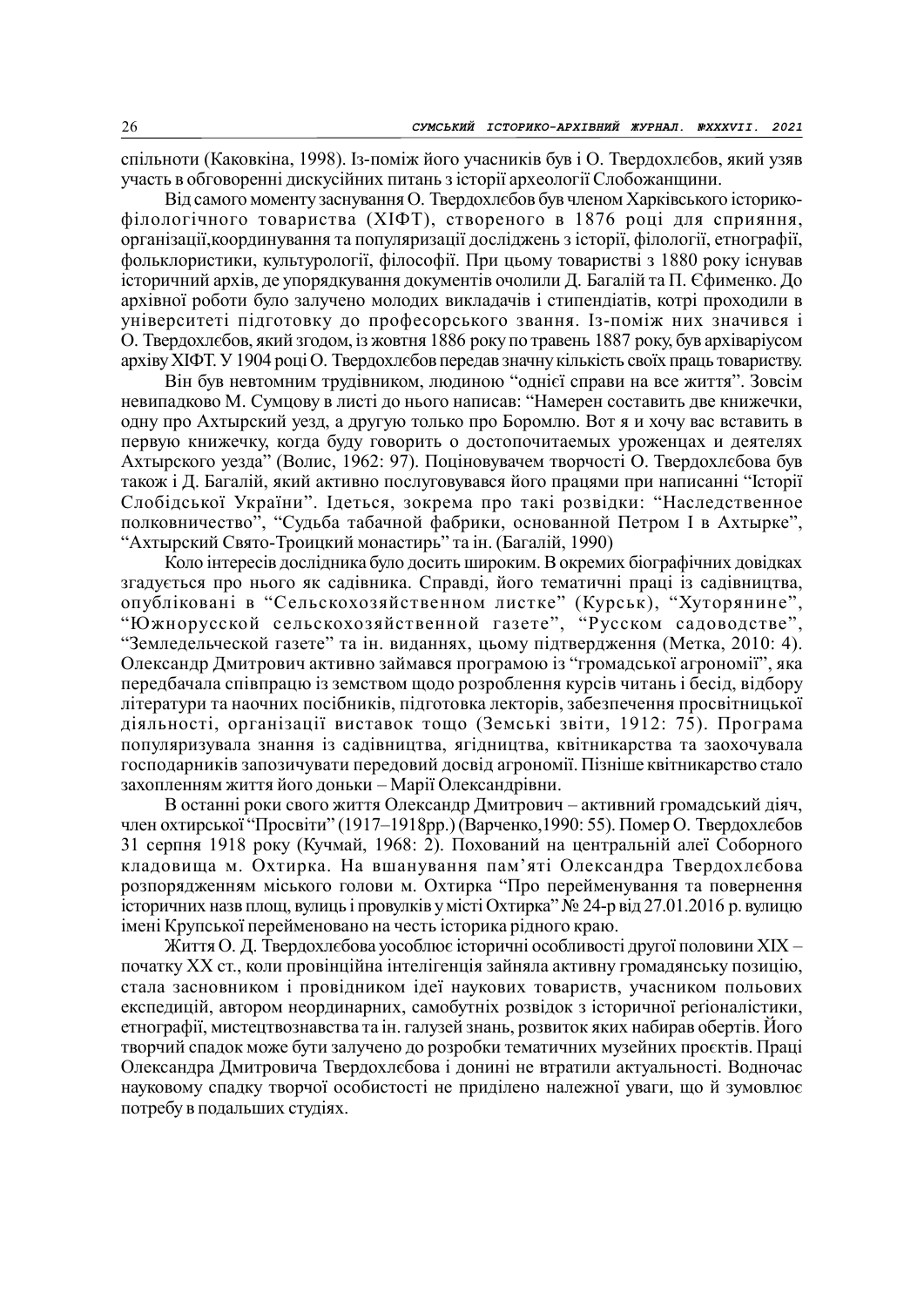#### Література:

ОМКМ – Архів "КЗ "Охтирський міський краєзнавчий музей".

Багалій, 1990 – Багалій Д.І. Історія Слобідської України. Харків: Основа, 1990. 256 с.

Варченко, 1999 – Варченко І.Г. Олександр Дмитрович Твердохлібов – краєзнавець Слобожанщини та Полтавщини: матеріали 3-ої Сумської обласної наукової історико-краєзнавчої конференції 1999, 7–8 грудня 1999, Суми / СумДПУ ім. А.С. Макаренка. Суми, 1999. С. 55.

Волис, 1962 – Волис В.И. Александр Дмитриевич Твердохлебов – краевед и этнограф // Краеведческие записки Ахтырского краеведческого музея. 1962. Т. 3. С. 94–97.

ДАСО – Державний архів Сумської області.

Каковкіна, 1998 – Каковкіна О. М. Археологічні з'їзди другої половини ХІХ – початку ХХ ст. в Україні: наук. та суспільно-політ. аспекти: дис. канд. іст. наук: 07.00.01 / Дніпр. нац. ун-т ім. О. Гончара. Дніпропетровськ, 1998. 216 с.

Каталог, 1902 – Каталог выставки ХІІ-го археологического съезда (в Харькове). Этнографический отдел. Харьков: Паровая тип. и литогр. М. Зильберберг и с-вья. ІІІ, 1902. С. 63–65.

Кучмай, 1968 – Кучмай М. Його з вдячністю згадують // Прапор перемоги. 1968. №100. С. 2.

Мандебура, 2011 – Мандебура О. Микола Сумцов і проблеми соціокультурної ідентичності: монографія. Київ, 2011. 273 с.

Мегера, 2016 – Мегера Є. Охтирка в особистостях // Лідер. 2016. №35. С.17.

Метка, 2010 – Метка Л. Гончарство Слобідської України у другій половині XIX – першій половині XX століття: асортимент та збут виробів // Етнічна історія народів Європи. 2010. Вип. 33. С. 27–32.

Мотренко, 1999 – Мотренко М. Скельський монастир // Вишневий цвіт. 1999. № 81/83/85. С. 4. Поліщук, 2010 – Поліщук М. Охтирська гімназія крізь призму часу // Лідер. 12 квітня, 2010. №19. С. 3. Свердлов, 1991 – Свердлов Г. Краєзнавець О.Д.Твердохлібов // Прапор перемоги. 1991. № 4. С. 2–4. Скирда, 2016 – Скирда І.М. ХІІ Археологічний з'їзд: передумови, перебіг подій, історичне значення: дис. … канд. іст. наук: 07.00.02 / Харк. нац. ун-т ім. В. Н. Каразіна. Харків, 2016. 271 с.

Твердохлебов, 1885 – Твердохлебов А. Кустарные промыслы в Ахтырском уезде // Труды комиссии по исследованию кустарних промыслов Харьковской губернии. Харьков, 1885. Вып. ІІІ. С. 50–57.

Твердохлебов, 1885 – Твердохлебов А.Д. Гончарный промысел в Ахтырском уезде в 1881 году // Труды комиссии по исследованию кустарних промыслов Харьковской губернии. Харьков, 1885. Вып. ІІІ. С. 1–52.

Твердохлебов, 1885 – Твердохлебов А.Д. Город Ахтырка // Харьковский календарь на 1886 год. Харьков, 1885. С. 636–651.

Твердохлебов, 1885 – Твердохлебов А.Д. Судьба табачной фабрики в Ахтырке // Киевская старина. 1885. Т. ХVІ. С. 179–189.

Твердохлебов, 1886 – Твердохлебов А.Д. Ахтырский Свято-Троицкий монастир // Харьковский сборник: литературно-научное приложение к «Харьковскому Календарю» на 1887 г. Вып. 1-й. Харьков, 1886. С. 81–86.

Твердохлебов, 1888 – Твердохлебов А.Д. Котельва // Харьковский сборник. Харьков, 1888. Вып. 2. С. 113–130.

Твердохлебов, 1893 – Твердохлебов А.Д. Столетие Ахтырского уездного училища (1790–1890 гг.). Харьков, 1893. 51 с.

#### References:

OMKM – Archiv "KZ "Ohtyrskyj miskyj krayeznavchyj muzej" [Okhtyrka City Museum of Local Lore]. [in Russian].

Bahalij, 1990 – Bahalij D.I. Istoriya Slobidskoyi Ukrayiny [The History of Slobidska Ukraine]. Xarkiv: Osnova, 1990. 256 p. [in Ukrainian].

Varchenko, 1999 – *Varchenko I.H.* Oleksandr Dmytrovych Tverdoxlibov – krayeznavecz Slobozhanshhyny ta Poltavshhyny [Oleksandr Dmytrovych Tverdokhlibov – a local historian of Slobozhanschyna and Poltavschyna]: materialy 3-oyi Sumskoyi oblasnoyi naukovoyi istoryko-krayeznavchoyi konferenciyi. Sumy, 1999. P. 55. [in Ukrainian].

Volis, 1962 – Volis V.I. Aleksandr Dmitrievich Tverdokhlebov – kraeved i etnograf [Aleksandr Dmitrievich Tverdokhliebov – a local historian and etnographer] // Kraevedcheskie zapiski Akhtyrskogo kraevedcheskogo muzeya. 1962. T. 3 P. 94–97. [in Russian].

DASO – Derzhavnyj archiv Sumskoyi oblasti [State Archive of Sumy Region]. [in Russian].

Kakovkina, 1998 – Kakovkina O. M. Arheolohichni zyizdy drugoyi polovyny XIX – pochatku XX st. v Ukrayini: naukovyi ta suspilno-politychnyi aspekty [Archeological Congress of the II half XIX – beginning of the XX c. in Ukraine: scientific and socio-political aspects]: dys. kand. ist. nauk: 07.00.01 / Dnipr. nac. un-t im. O. Gonchara. Dnipropetrovsk, 1998. 216 p. [in Ukrainian].

Katalog, 1902 – Katalog vystavki XІІ-go arkheologicheskogo sezda (v Kharkove). Etnograficheskiy otdel [Catalog of XII Archeological Congress Exposition (in Kharkov). Etnography Department]. Kharkov: Parovaya tip. ilitogr. M. Zilberbergi s-vya. ІІІ,1902. P. 63–65. [in Russian].

Kuchmaj,  $1968 - Kuchmaj M$ . Jogo z vdyachnistyu zgaduyut [He is remembered thankfully] // Prapor peremohy. 1968. №100. P. 2. [in Ukrainian].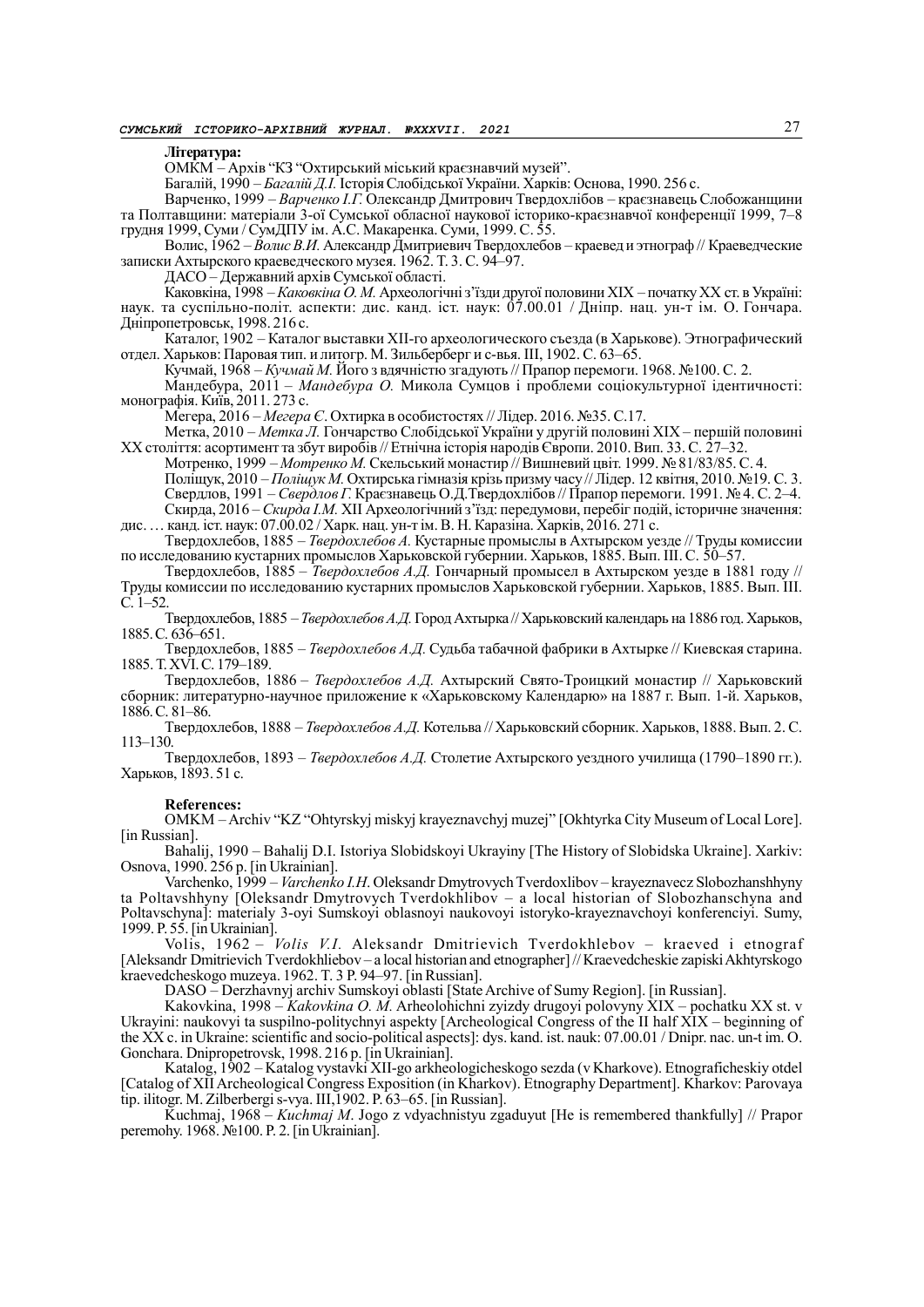Mandebura, 2011 – Mandebura O. Mykola Sumczov i problemy sociokulturnoyi identychnosti [Mykola Sumtsov and socio-cultural identity problems: monography]: monografiya. Kyiv, 2011. 273 p. [in Ukrainian].

Mehera, 2016 – Mehera Ye. Okhtyrka v osobystostyah [Okhtyrka in Personalities] // Lider. 2016. №35. P.17. [in Ukrainian].

Metka, 2010 – Metka L. Honcharstvo Slobidskoyi Ukrayiny u druhij polovyni XIX – pershij polovyni XX stolittya: Asortyment ta zbut vyrobiv [Pottery of Slobidska Ukraine in the second half of the XIXth – first half of the XXth centuries: range and sales of products] // Etnichna istoriya narodivYevropy. 2010. Vyp. 33. P. 27–32. [in Ukrainian].

Motrenko, 1999. – Motrenko M. Skelskyj monastyr [Skelskyi monastery] // Vyshnevyj czvit. 1999. № 81/ 83/85. P. 4. [in Ukrainian].

Polishhuk, 2010 – Polishhuk M. Okhtyrska himnaziya kriz pryzmu chasu [Okhtyrka gymnasia through the prism of time] // Lider. 12 kvitnya, 2010. № 19. P. 3. [in Ukrainian].

Sverdlov, 1991 – Sverdlov G. Krayeznavecz O.D. Tverdoxlibov [A local historian O.D.Tverdokhliebov] // Prapor peremogy. 1991. № 4. P. 2–4. [in Ukrainian].

Skyrda, 2016 – Skyrda I.M. XII Arheolohichnyj z'yizd: peredumovy, perebig podij, istorychne znachennya [ХІІ Archeolohical Congress: background, course of events, historical meaning: dissertation by сand. of hist. sciences: 07.00.02]: dys. kand. ist. nauk: 07.00.02 / Kharkiv. nac. un-t im. V. N. Karazina. Kharkiv, 2016. 271 p. [in Ukrainian].

Tverdokhlebov, 1885 – Tverdokhlebov A. Kustarnye promysly v Akhtyrskom uezde [Handicrafts in Akhtyrsky district] // Trudy komissii po issledovaniyu kustarnikh promyslov Kharkovskoy gubernii. Kharkov, 1885. Vyp. III. P. 50-57. [in Russian].

Tverdokhlebov, 1885 – Tverdokhlebov A.D. Honcharnyy promysel v Akhtyrskom uezde v 1881 godu [Pottery in the Akhtyrsky district in 1881] // Trudy komissii po issledovaniyu kustarnikh promyslov Kharkovskoy gubernii. Kharkov, 1885. Vyp. ІІІ. P. 1–52. [in Russian].

Tverdokhlebov, 1885 – Tverdokhlebov A.D. Gorod Akhtyrka [Akhtyrka town] // Kharkovskiy kalendarna 1886 god. Kharkov, 1885. P. 636–651. [in Russian].

Tverdokhlebov, 1885 – Tverdokhlebov A.D. Sudba tabachnoy fabriki v Akhtyrke [The fate of the tobacco factory in Akhtyrka] // Kievskaya starina. T. XVI. Kiev, 1885. P. 179-189. [in Russian].

Tverdokhlebov, 1886 – Tverdokhlebov A.D. Akhtyrskiy Svyato-Troitskiy monastir [Akhtyrsky Holy Trinity Monastery] // Kharkovskiy sbornik: literaturno-nauchnoe prilozhenie k «Kharkovskomu Kalendaryu» na 1887 g. Vyp. 1-y. Kharkov, 1886. P. 81–86. [in Russian].

Tverdokhlebov, 1888 – Tverdokhlebov A.D. Kotelva [Kotelva] // Kharkovskiy sbornik. Kharkov, 1888. Vyp. 2. P. 113–130. [in Russian].

Tverdokhlebov, 1893 - Tverdokhlebov A.D. Stoletie Akhtyrskogo uezdnogo uchilishcha (1790-1890 gg.) [Centenary of the Akhtyrka district school (1790–1890).]. Kharkov, 1893. 51 p. [in Russian].

Отримано 27.07.2021

 $\frac{1}{2}$  ,  $\frac{1}{2}$  ,  $\frac{1}{2}$  ,  $\frac{1}{2}$  ,  $\frac{1}{2}$  ,  $\frac{1}{2}$  ,  $\frac{1}{2}$  ,  $\frac{1}{2}$  ,  $\frac{1}{2}$  ,  $\frac{1}{2}$  ,  $\frac{1}{2}$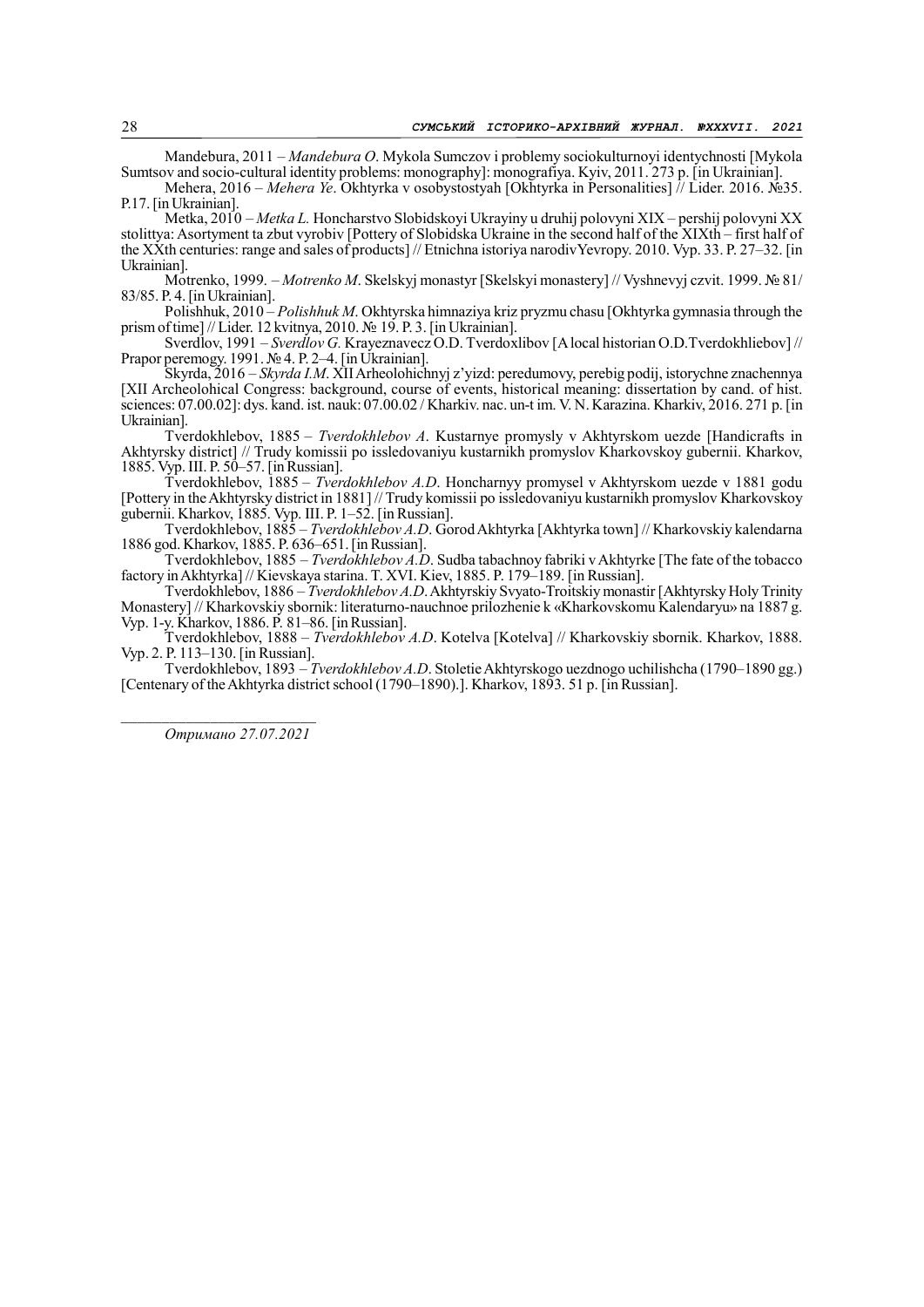### DOI: doi.org/10.21272/shaj.2021.i37.p.29

#### VASYL I. ILNYTSKYI<sup>1</sup>, ANNA O. OHAR<sup>2</sup>

<sup>1</sup> PhD hab. (History), Professor, Ivan Franko Drohobych State Pedagogical University; National Academy of Land Forces named after Petro Sahaidachnyi (Ukraine) <sup>2</sup>PhD (Philology), Senior Lecturer, Ivan Franko Drohobych State Pedagogical University (Ukraine)

### UKRAINIAN NATIONALISTS OF THE CARPATHIAN REGION OF THE OUN AND THE ROMANIAN UNDERGROUND (1940s - Early 1950s): COOPERATION IN CONDITIONS OF CONFRONTATION TOTALIT

Abstract. The OUN's foreign-policy activity, which during the Second World War changed cardinally – from the orientation toward some great state or a group of such states to the foundation of the Anti-Bolshevik Bloc of Nations) (ABN) and attraction of all the enslaved peoples into the common struggle, is a key element of the concept of the OUN's national revolution. Considering the struggle of the Ukrainian people as a component of the all-European anti-totalitarian resistance movement, the Ukrainian nationalists tried to prove that the victory over the Bolshevism was possible only on condition of common efforts of all the oppressed peoples. Carrying out the concept of a national-liberation revolution and having created the national departments of the Ukrainian Insurgent Army (UPA), in the years of the Second World War it became possible to involve the peoples of the Caucasus and Central Asia into the struggle. No doubt, all that was preceded by a long and carefully thought-over work among the representatives of different peoples. Propaganda raids became one of the forms of this work. The appearance of the Ukrainian insurgents in the territories of the neighboring states (Poland, Czechoslovakia, Romania) became a bright demonstration of Ukrainian feelings and refuted a long chain of myths created by the Soviet propaganda, such as "the image of the Ukrainian nationalist-criminal", absence of any resistance to the Soviets and impossibility of struggling with them, etc. In other words, the pictorial example of the carriers of ideas of the Ukrainian nationalism became the best propaganda for the population of the neighboring states.

In the article on the basis of the unknown and little-known archival documents the features of the activity of the Karpatskyi krai (the Carpathian area) of the OUN in the line of making good contacts with Romanian anticommunist movement in the 1940s – beginning of the 1950s are clarified. A dozen of descriptions of the propaganda raids into the territory of Romania, staged by Ukrainian nationalists with a mission of rendering objective truth about the OUN and UPA and attracting members of Romanian underground into the common struggle, are described. That even a partial efficiency of such raids had a powerful effect, at least  $-$  by forming an objective representation about the Ukrainian liberation movement and demonstrating a possibility to struggle against the Soviet totalitarianism, is proved. Despite the lack of details about the common struggle of the Ukrainian and Romanian anti-Communist structures (though the individual participation – of several Romanians in Karpatskyi krai underground – is undeniable), the mutual recognition and understanding of the necessity of the common struggle was certified by the very fact of their negotiations, arrangements, exchanges of materials, products, and information. Besides, it should be underlined, that, contrary to all complexities, Ukrainian national liberation movement managed to refute the myths created by the Soviet ideological-propaganda machine, to impart to the population of the neighboring countries (for example, Romania) the necessity and, moreover, the possibility of serious resistance, so vividly acknowledged by a long-term activity of the Ukrainian nationalist underground. As can be concluded, these are the reasons that pushed for expansion of the Resistance movement against the Soviet totalitarian system in the countries of central and eastern Europe.

Keywords: Romania, Karpatskyi krai (the Carpathian area) of the OUN, ukrainian and romanian underground, raids.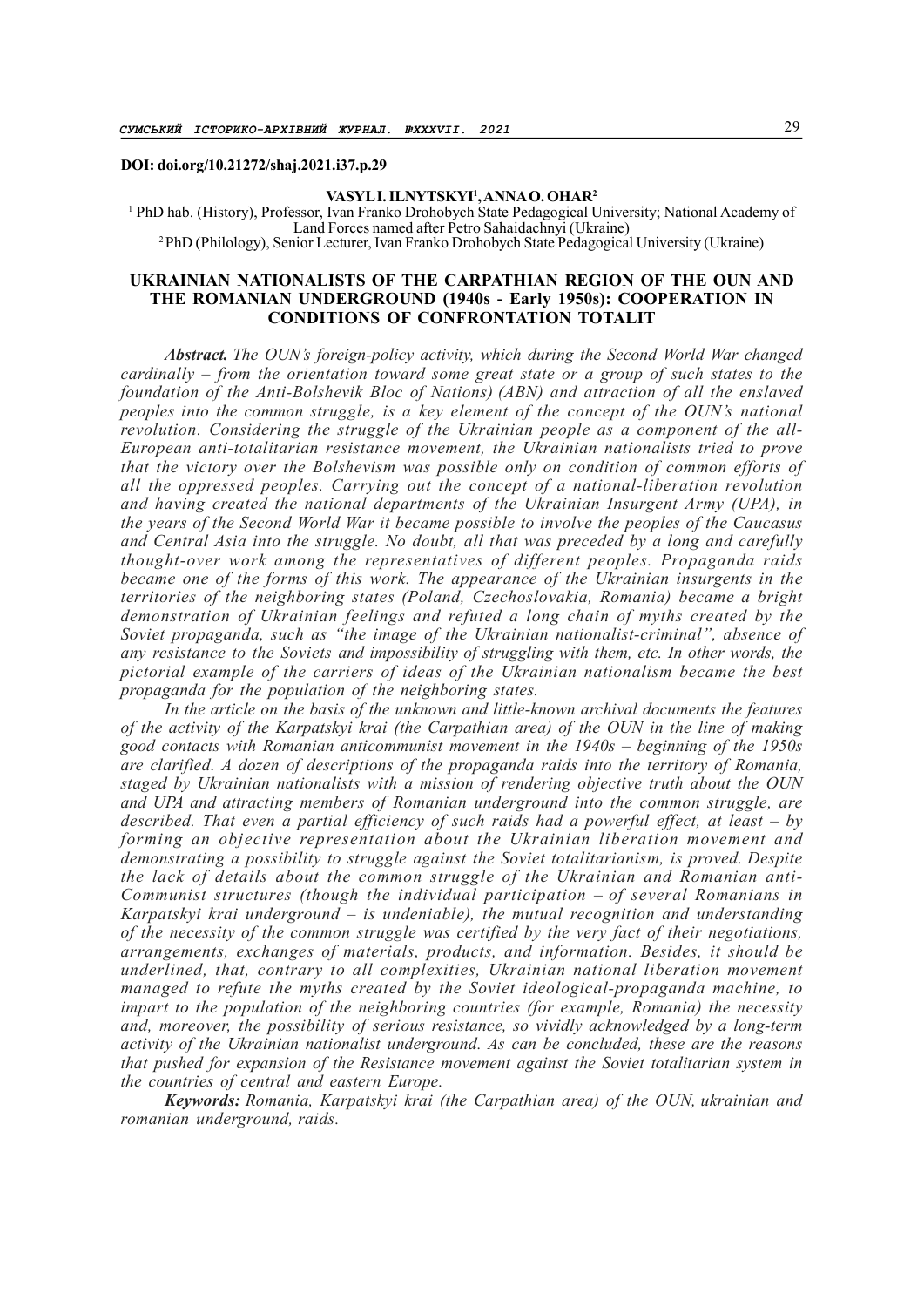Citation. Ilnytskyi V.I, Oнar A.O. Ukrainian nationalists of the Carpathian region of the OUN and the Romanian underground (1940s - early 1950s): cooperation in conditions of confrontation totalit. Sumskyi istoryko-arkhivnyy zhurnal [Sumy historical and archival journal]. №XXXVІI. 2021. Pp. 29-41. DOI: doi.org/10.21272/shaj.2021.i37.p.29

#### ІЛЬНИЦЬКИЙ В.І.<sup>1</sup>, ОГАР А.О.<sup>2</sup>

<sup>1</sup>Доктор історичних наук, професор, Дрогобицький державний педагогічний університет імені Івана Франкa (Україна); Національна академія сухопутних військ імені гетьмана Петра Сагайдачного (Україна)  $^{\text{2}}$ Кандидат філологічних наук, старший викладач, Дрогобицький державний педагогічний університет імені Івана Франкa (Україна)

### УКРАЇНСЬКІ НАЦІОНАЛІСТИ КАРПАТСЬКОГО КРАЮ ОУН ТА РУМУНСЬКЕ ПІДПІЛЛЯ (1940-і – початок 1950-х рр.): СПІВПРАЦЯ В УМОВАХ ПРОТИСТОЯННЯ ТОТАЛІТАРНИМ РЕЖИМАМ

Анотація. У статті на основі невідомих та маловідомих архівних документів розкриваються особливості діяльності Карпатського краю ОУН у напрямі налагодження контактів із румунським антикомуністичних рухом у 1940-ві – на початку 1950-х рр. Встановлено та описано понад десять основних переходів українських націоналістів на територію Румунії із місією донесення об'єктивної правди про ОУН і УПА та залучення румунських підпільників до спільної боротьби. Доведено, що навіть часткова результативність таких рейдів давала вагомий ефект, оскільки формувала об'єктивне уявлення про український визвольний рух, демонструвала можливість боротьби із радянським тоталітаризмом. Хоча нам й не вдалося віднайти фактів спільної боротьби українських та румунських антикомуністичних структур (правда, мав місце факт індивідуальної участі: у підпіллі Карпатського краю діяло декілька румун), але сам факт перемовин, домовленостей, обмін матеріальними, продуктовими цінностями, інформацією, засвідчило взаємне визнання та розуміння необхідності спільної боротьби. Відтак попри усі складнощі український визвольний рух вцілому вдало спростовував міфи, створені радянською ідеологічнопропагандистської машиною, зумів донести до населення сусідніх держав (Румунії) необхідність, а головне – можливість, серйозного спротиву, і багаторічна діяльність українського націоналістичного підпілля стала яскравим підтвердженням цього. Саме це, на нашу думку, і стало однією із передумов для розгортання Руху Опору радянській тоталітарній системі у країнах Центрально-Східної Європи.

Ключові слова: Карпатський край ОУН, український і румунський підпільний рух, рейди.

Цитування. Ільницький В.І., Огар А.О. Українські націоналісти Карпатського краю ОУН та румунське підпілля (1940-і – початок 1950-х рр.): співпраця в умовах протистояння тоталітарним режимам // Сумський історико-архівний журнал. №XXXVІI. 2021. С. 29-41. DOI: doi.org/10.21272/shaj.2021.i37.p.29

Складовою концепції національної революції ОУН є зовнішньополітична діяльність, яка у роки Другої світової війни кардинально змінилася – від орієнтації на одну чи групу великих держав до створення Антибільшовицького блоку народів (далі – АБН) і залучення до боротьби усіх поневолених народів. При цьому українські націоналісти намагались довести, що перемога над більшовизмом можлива лишень спільними зусиллями усіх народів, розглядаючи боротьбу українського народу як складову загальноєвропейського антитоталітарного Руху Опору. У роки війни, реалізовуючи концепцію національновизвольної революції, вдалося залучити народи Кавказу та Середньої Азії до боротьби, створивши національні відділи Української повстанської армії (далі – УПА). Безумовно, цьому передувала тривала, ретельно продумана робота серед представників різних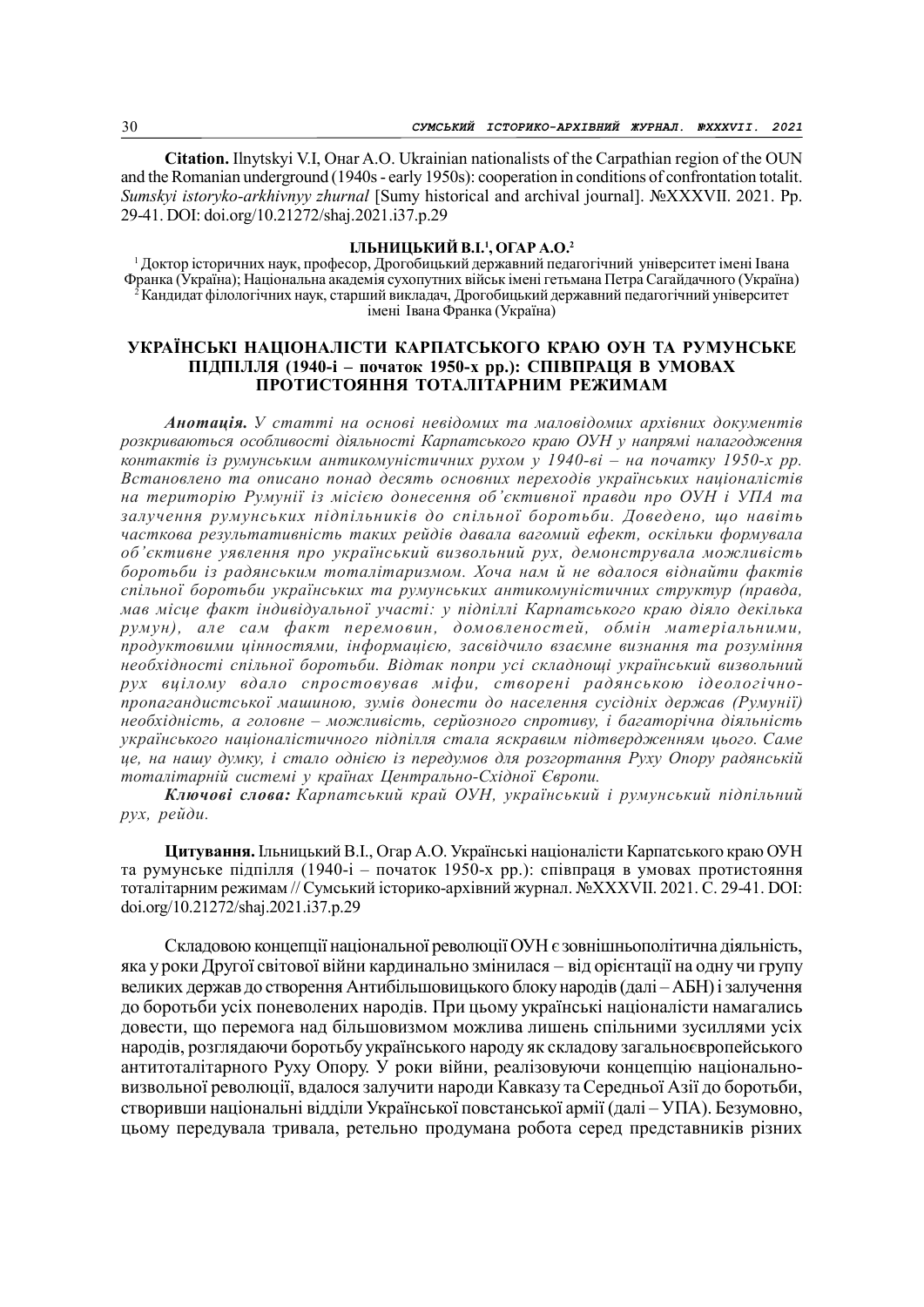народів, однією з форм якої стали рейди. Поява українських повстанців на теренах сусідніх держав (Польщі, Чехословаччини, Румунії) спростовувала цілу низку міфів, створених радянською пропагандою: "образ українського націоналіста-злочинця", відсутність спротиву, доводила можливість боротьби тощо. Тобто наглядний приклад носіїв ідей українського націоналізму ставав найкращою агітацією для населення сусідніх держав.

Основна частка цієї роботи покладалася на Карпатський край ОУН. З-поміж інших країв Організації українських націоналістів (далі – ОУН) Карпатський край (географічно охоплював нинішні Закарпатську, Івано-Франківську (без Рогатинського та північної частини Галицького районів), Чернівецьку та південну частину Львівської областей (Дрогобицький, Сколівський, Старосамбірський, Стрийський і Турківський райони, південно-західну частину Миколаївського, центральну і південну частину Самбірського районів) був одним із найчисельніших і найбільших та існував найдовше. У 1945 р. він охоплював територію площею 38,4 тис. кв.км, у 1947 р. – 31,6 тис. кв.км, 1948 р. – 29,8 тис. кв.км, 1950 р. – 28,8 тис. кв.км. Чисельність населення на території Карпатського краю 1950 р. складала 2,2 млн осіб. Він характеризувався як цілим спектром типових ознак, характерних для інших країв, так і особливостями, притаманними лише йому і територіальним одиницям, які входили до його складу. Карпатський край також виконував низку особливих завдань: базування структурних підрозділів Проводу ОУН (Головний осередок пропаганди – далі ГОСП), окремих його керівників (керівник ГОСППроводу ОУН, референт політвиховного відділу Головного військового штабу (далі – ГВШ), керівник Бюро інформації Української головної визвольної ради (далі – УГВР) Петро Федун-"Полтава", шеф Головного військового штабу УПА Олекса Гасин-"Лицар") та їхніх родин (зокрема сім'я Голови Бюро Проводу ОУН і Проводу ОУН на Українських землях, Головного командира УПА Голови Генерального Секретаріату УГВР Романа Шухевича переховувалася на Самбірщині); контакти із закордоном (край межував із Польщею, Румунією, Угорщиною, Чехословаччиною); взаємини з українцями Бессарабії, Румунії, Чехословаччини; зв'язки із організаційними осередками у Польщі й Чехословаччині, а через них – Німеччині (Карпатський край був однією з баз зв'язку між Проводом на Українських землях та Закордонними частинами ОУН).

Водночас малодослідженим залишається питання особливостей реалізації румунського вектора діяльності Карпатського краю ОУН,а його успішна реалізація мала важливе значення не лишень для життєдіяльності підпілля у краї, але й загалом на усіх теренах діяльності. У цьому контексті цілком виправданою є потреба дослідити цю проблему.

Організаційні одиниці Карпатського краю ОУН намагалися поширити свій вплив на територію інших, сусідніх з Радянським Союзом держав. Так, зокрема, Рахівський надрайонний провід (провідник Кирило Кравчук-"Жубр") мав одного закордонного кур'єра, через якого направляв до Угорщини націоналістичну літературу. Буковинський окружний провід ОУН через провідника Карпатського крайового проводу ОУН С. Слободяна-"Єфрема" отримав від члена Проводу ОУН Романа Кравчука-"Петра" вказівки зв'язатися з румунським підпіллям і надати звіт про стан прикордонної смуги на кордоні з Румунією. Радянські репресивно-каральні органи на основі розшифрованих записів С. Слободяна-"Єфрема" встановили: зв'язок із закордонними центрами (код "Іван") здійснювався спеціальними кур'єрськими групами, які направлялися від керівника ГОСППроводу ОУН, керівника Бюро інформації УГВРП. Федуна-"Севера" через Славський і Боринський райони колишньої Дрогобицької області (тепер – Турківський і Сколівський р-н Львівської обл.) на територію іноземних держав. Ці групи з метою виключення можливостей провалів має скеровуватися не чинними організаційними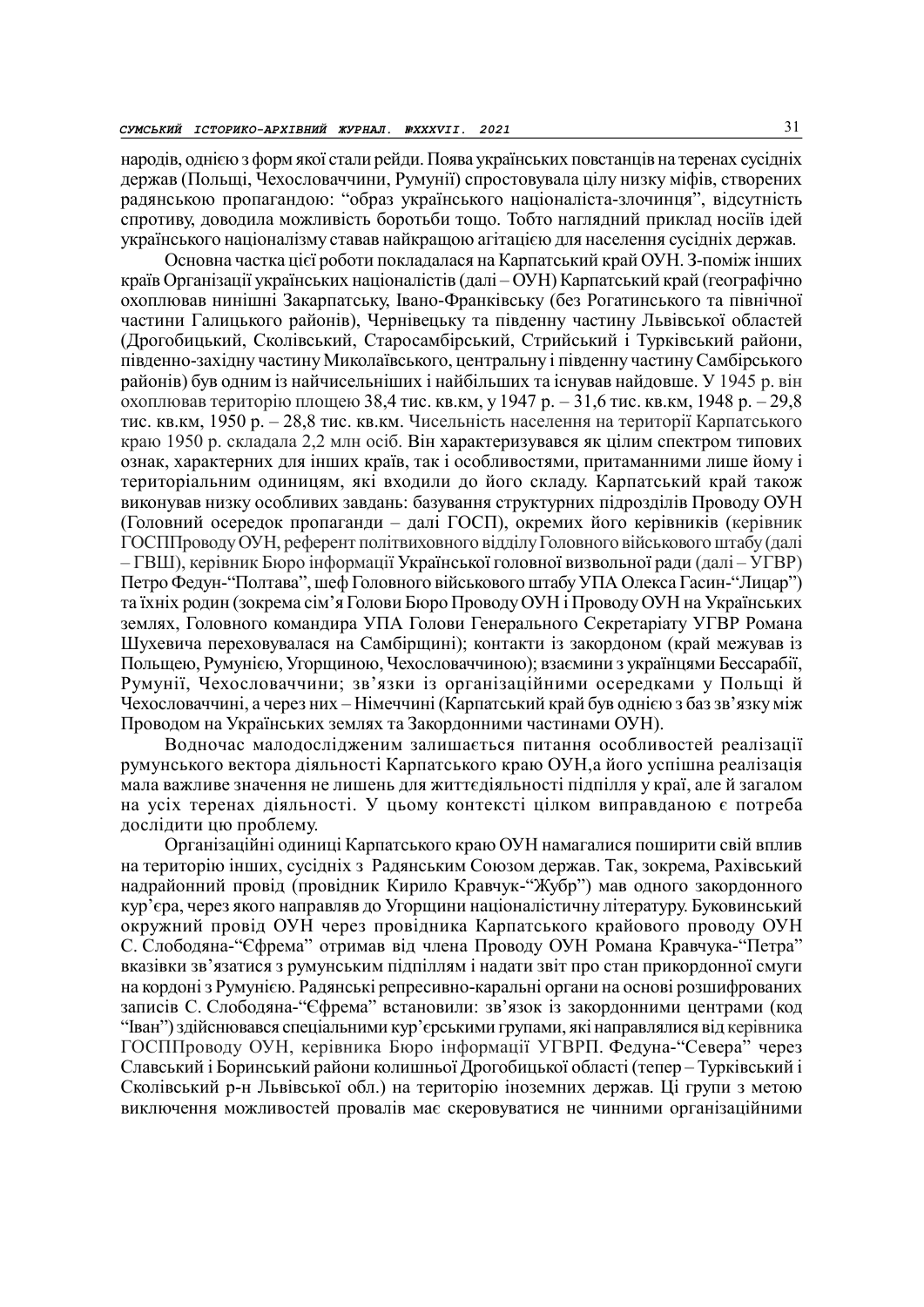лініями зв'язку, а рухатися іншими маршрутами переходів (ГДА СБУ. Ф. 2-Н. Оп. 98 (1954). Спр. 1. Т. 2: 62; Ф. 16. Спр. 732: 75).

У 1948–1949 рр. за завданням членів Проводу ОУН (керівний орган ОУН) провідник Жаб'ївського районного проводу ОУН налаштовував переправлення за кордон кур'єрів. Лінія цього зв'язку пролягала із Жаб'ївського району (тепер – Верховинського р-ну Івано-Франківської обл.) через Рахівську округу (тепер – Рахівського р-ну Закарпатської обл.), Румунію і Угорщину в американську зону окупації Німеччини (ГДА СБУ. Ф. 2-Н. Оп. 98 (1954). Спр. 1. Т. 2: 62; Ф. 6. Спр. 75390фп. Т. 1: 234–236; Ф. 13. Спр. 372. Т. 65: 14–15; Т. 66: 186; Ф. 65. Спр. 9112. Т. 8: 196–197). Але ця лінія так і не запрацювала. Організаційний референт Буковинського окружного проводу ОУН (05.1948 – 07.1950) Юліан Матвіїв- "Недобитий" і член Коломийського окружного проводу ОУН (1946–1951) Назарій Данилюк-"Перебийніс", виконуючи завдання крайового проводу, намагалися вибудувати ефективну лінію зв'язку із підпільниками "Залізної гвардії", а також завербувати утримувачів пунктів зв'язку для відправлення кур'єрів через Румунію до Югославії (ГДА СБУ. Ф. 13. Спр. 372. Т. 47: 214; Ф. 2-Н. Оп. 99 (1954). Спр. 8. Т. 3: 243).

Із свідчень керівника референтури зовнішніх зв'язків Проводу ОУН на українських землях Михайла Степаняка (25 серпня 1944 р.) довідуємося, що керівництво ОУН знало про розпочаті наприкінці 1942 р. у Румунії масові арешти "залізногвардійців", у результаті яких частина з них перейшли румунсько-радянський кордон та переховувалися у Галичині. Арешти пов'язували із чутками про втечу із Берліна керівника "залізногвардійців" – Хорія Сіма. Відтак ОУН почала шукати виходи для зв'язку із керівництвом "залізногвардійців" як з такою групою, що перебувала в опозиції до уряду І. Антонеску. При цьому керівництво ОУН дуже чітко усвідомлювало усі складнощі переговорів – зважаючи на прагнення "залізногвардійців" відновити вплив на території Буковини. Дехто навіть схилявся до думки про можливість віддати територію Буковини румунам в обмін на отримання від них озброєння. Однак М. Степаняк точно не знав відбулася зустріч чи ні (ГДА СБУ. Ф. 6. Спр. 75135фп: 91–92).

Начальник УНКДБ Львівської області генерал-лейтенант Олександр Воронін писав про виявлений ним факт перемовин представників Проводу ОУН із румунським урядом. Серед перемовників ідентифікував другого віце-президента УГВР Івана Гриньоха та представника Української держави (проголошеної Актом 30 червня 1941 р. у Львові) у Румунії Григорія Барабаша. Самі переговори відбувалися у 150 км від кордону у невідомому румунському містечку за участю з румунської сторони представників армії і "Залізної гвардії". У цей час з'явилася інформація , що нібито перемовини підходили до завершення, на них навіть був обумовлений подальший формат співпраці, однак румуни несподівано перервали їх, мотивуючи це тим, що якщо про них довідаються німці, то окупують Румунію, так як окупували Австрію (ГДА СБУ. Ф. 13. Спр. 372. Т. 33: 9).

У 1943–1944 рр. Провід ОУН вів перемовини про спільні дії проти Червоної армії, яка наступала, із представниками вищого угорського командування, і з румунською владою та польським підпіллям. Зокрема, на засіданні Проводу ОУН восени 1943 р. крайовий провідник на осередньо-східних землях ОУН Василь Кук-"Леміш" інформував, що керівник обласного проводу ОУН "Трансністрії" Тиміш Семчишин-"Річка" встановив контакт із представниками румунських урядових кіл і вів із ними попередні перемовини. Голова Проводу ОУН на українських землях Р. Шухевич підтримав цей почин і висловився за продовження перемовин для того, щоб надалі прийти до укладення військовополітичної угоди. Члени Проводу ОУН із думкою Р. Шухевича погодилися, у зв'язку із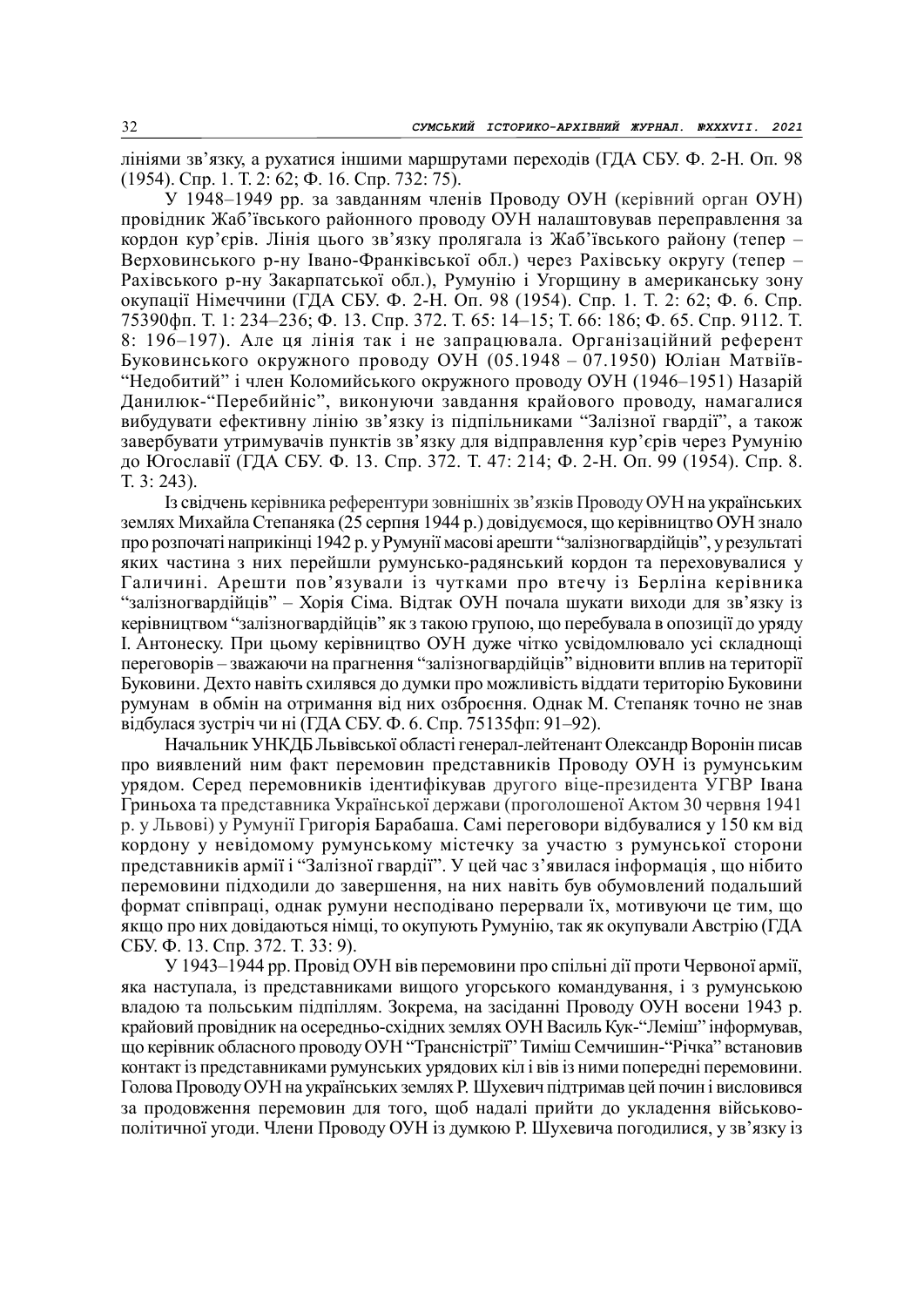чим було вирішено доручити В. Кукові спільно із генеральним секретарем зовнішніх справ УГВР М. Лебедем узгодити всі питання, пов'язані із перемовинами, і продовжувати їх (ГДА СБУ. Ф. 5. Спр. 67418. Т. 2: 124).

Провідник Буковинського обласного проводу ОУН Володимир Тодорюк-"Тур" та курінний УПА Андрій Максименко (Тарасенко)-"Степовий", особисто проводили перемовини із румунами і угорцями, у результаті яких останнів обмін на розвідувальну інформацію зобов'язалися постачати відділи УПА Гуцульщини і Буковини зброєю, бойовими припасами, одягом, медикаментами. Остаточний договір між УПА, з одного боку, командуванням румунських і угорських частин з іншої, був підписаний у червні 1944 р. (перекладав текст самого договору на українську мову начальник підстаршинської та старшинської школи УПА "Ґрегіт" на Коломийщині (04 – 07.1944) Федір Стефанович- "Кропива"). За його умовами, угорці та румуни зобов'язувалися забезпечувати відділи УПА зброєю, боєприпасами, одягом і частково обмундируванням із розрахунку на 10 000 осіб. Однак повноцінно реалізувати цей договір не вдалося, оскільки лінія фронту відсунулася: румуни відійшли та зайняли оборону по кордону 1939 р. Відтак відділи УПА почали здійснювати часті переходи через лінію фронту звідки доставляли кулемети, гвинтівки, боєприпаси і медикаменти (ГДА СБУ. Ф. 65. Спр. С-13422. Т. 2: 212).

Ще одну спробу контактів із румунами у листі вищому керівництву описував командир Буковинського куреня (11.1944 – 04.1945) Назарій Данилюк-"Перебийніс". Зокрема, він зв'язався із румунськими партизанами і домовився із ними отримати обмундирування, озброєння і медикаменти для шести сотень, натомість мав передати 40 корів. При цьому наголошував, що дістати та передати таку кількість тварин було проблемою, оскільки на території, де він базувався у період румунської окупації (1941– 1944 рр.), не було обов'язкових м'ясопоставок. Також відзначає "Перебийніс", що у випадку необхідності міг перейти зі стрільцями на територію Румунії і там перезимувати, бо для партизан (румунських) це не було накладно: "… адміністрація там була румунська, а більшовики були тільки невеликими гарнізонами у великих центрах, партизан там ніхто не переслідував і, що саме головне населення було сильно налаштоване проти більшовиків і допомагало націоналістам. Я передбачав, що умови нашої партизанської боротьби будуть ще складнішими і тому домовлявся, щоб із військами перейти, у випадку необхідності, на румунську територію. … Для того, щоб остаточно домовитися із румунськими партизанами, я повинен був із однією сотнею перейти до майора командира групи румунських партизан 1 квітня 1945 р. Дістати зброю і обмундирування було нескладно так як було декілька складів ще не зайнятих більшовиками. Я спочатку встановив зв'язок через сотенного "Боєвіра" [Дубик Роман- "Боєвір"], залишилося тільки домовитися. По-моєму план був хороший і уже майже здійснився, але "Сталь", відсторонив мене із моєї території і від роботи, не поцікавився цією справою і порушив увесь план. На його думку цей план зв'язку не був потрібний" (ГДА СБУ. Ф. 65. Спр. С-13422. Т. 6: 262).

Підтверджує контакти українських та румунських підпільних організацій провідник Карпатського крайового проводу Я. Мельник-"Роберт". Зокрема, на конференції керівників ОУН Карпатського краю 22 жовтня 1945 р. він стверджував, що румунська підпільна організація двічі намагалася встановити зв'язок із УПА, пропонуючи зброю, медикаменти та ін. При цьому наголошував, що багато українських інтелігентів із Буковини втекли до Румунії і проживають там (ГДА СБУ. Ф. 6. Спр. 33286фп: 206).

Румунський вектор діяльності Карпатського краю ОУН розроблявся у контексті реалізації концепції національно-визвольної революції, у якій особливо важливе місце відводилося рейдам. За визначенням, рейди – це швидкі марші відділів УПА територіями, неохопленими повстанським рухом (як у країні, так і закордоном: Білорусь, Польща,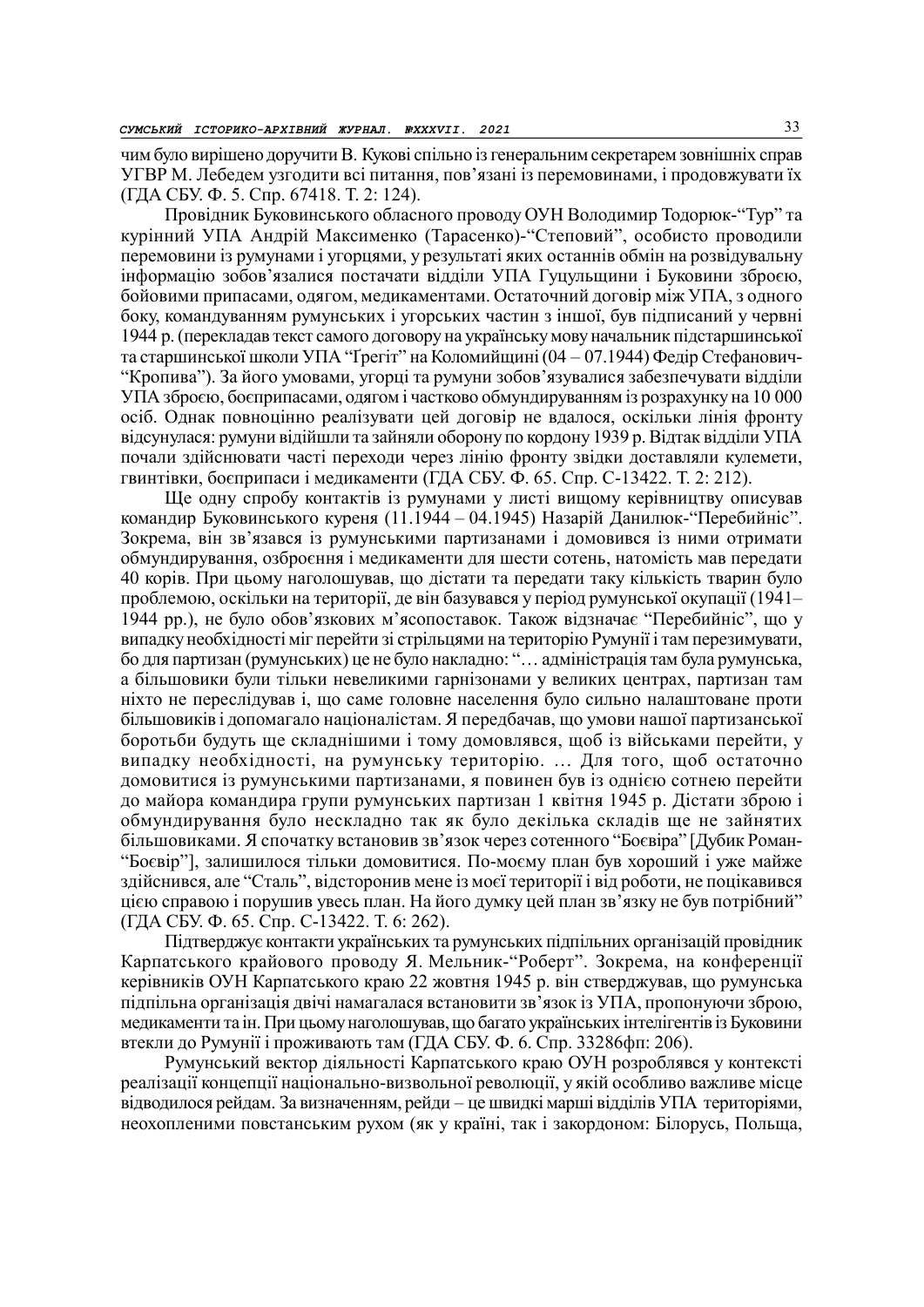Словаччина, Румунія), а також зі спеціальними завданнями: пропаганда, саботаж, атентат тощо там, де повстанський рух набув поширення (Шанковський, 1996: 657). Рейд став найбільш ефективним методом, який давав змогу виконувати одночасно бойові і пропагандистські завдання на території, де цього найменше очікував супротивник (Хмель, 1959: 103). Самі повстанці визначали мету рейдів – підтримувати "народний дух", створювати у лавах супротивника атмосферу непевності та страху, здобувати військово-матеріальні засоби, вести бої з ворогом. Відділи УПА, які рейдували, окрім постійного спілкування із місцевим населенням, зустрічей, мітингів, поширювали ідеї визвольної боротьби, закликали ставати до лав українського визвольного руху, водночас захищаючи населення від репресій.

Оскільки перед відділами, які йшли в рейд, ставили серйозні завдання, кожен такий похід ретельно готувався, до нього відбиралися бійці із найкращими моральними, діловими та інтелектуальними здібностями. Усі учасники рейду отримували найкраще обмундирування, озброєння. Відтак із ними проводився вишкіл, при цьому рівною мірою бойовий і політичний (вивчалася внутрішньополітична та міжнародна ситуації, вони засвоювали програмну мету діяльності ОУН і УПА, методику пропагандистської роботи з населенням, яке мало певний суб'єктивізм через попередньо донесену радянську пропаганду). Паралельно розроблявся пропагандистсько-роз'яснювальний матеріал (мовою, якою спілкувалося місцеве населення, де рейдував відділ) (ЦДІАЛ. Ф. Р-9. Оп. 1. Спр. 3: 2зв.; Ткаченко, 2000: 269).

Упродовж 1945–1951 рр. зафіксовано щонайменше 11, різних за чисельністю учасників, метою та результативністю, переходів підпільників із Карпатського краю ОУН на територію Румунії. Звісно, їх могло бути більше. Зупинимося коротко на зафіксованих у документах. Фактично про перший рейд у своїх зізнаннях (8 березня 1945 р.) розповідає сотенний Буковинського куреня УПА (11.1944 – 02.1945) Олексій Додяк-"Крига", стверджуючи, що чотовий сотні Онуфрія Москалюка-"Яструба" із куреня Н. Данилюка- "Перебийноса" Дмитро Карапка-"Боярин" (перебував у курені до 15 грудня 1944 р.) зі своєю чотою перейшов до Румунії (АУСБУ ЧО. Спр. 9973: 47).

Референт пропаганди Путильського районного проводу ОУН (04.1944–02.1945), політвиховник Буковинського куреня (09.1944–1945) Єлізар Дарійчук наприкінці 1944 р. за завданням організаційного референта Буковинського обласного проводу ОУН Володимира Тодорюка-"Тура" таємно відправився до Румунії з метою встановлення контакту із підпільними групами генерала Кантакузена (ГДА СБУ. Ф. 2. Оп. 99 (1954). Спр. 6: 235–236).

Про наступний перехід довідуємося із донесення агента "Второго" (17 листопада 1953 р.): чотовий куреня Юліана Матвіїва-"Недобитого" "Впертий" навесні 1945 р. разом із двома стрільцями своєї чоти перейшов кордон на ділянці гори Копилаш (частина Мармароського масиву, розташована у Верховинському р-ні Івано-Франківської обл.), відтак із весни 1945 р. до 1948 р. разом із двома стрільцями переховувалися у Румунії (ГДА СБУ. Ф. 13. Спр. 372. Т. 47: 213).

У травні 1945 р. Ю. Матвіїв-"Недобитий" спільно з Онуфрієм Москалюком- "Яструбом", чотовим Дмитром Жикалюком-"Твердим", ройовим "Хмелем", зв'язковим "Черником", кухаром "Чорноморцем", зв'язковим "Тріскою", санітаркою "Омельяною" і двома есбістами Миколою Буцем-"Рисем" і "Морозом" перейшов кордон з Румунією на ділянці кордону від гори Чивчини до гори Пуруль (гірський масив у південно-східній частині Українських Карпат, у межах Верховинського р-ну Івано-Франківської обл.; гори розташовані в північно-східній частині Мармароського масиву), де залишалися до 21 вересня 1945 р. Перебуваючи на території Румунії, учасники групи декілька разів переходили кордон до СРСР та назад. Переходи здійснювалися вдень (вивчали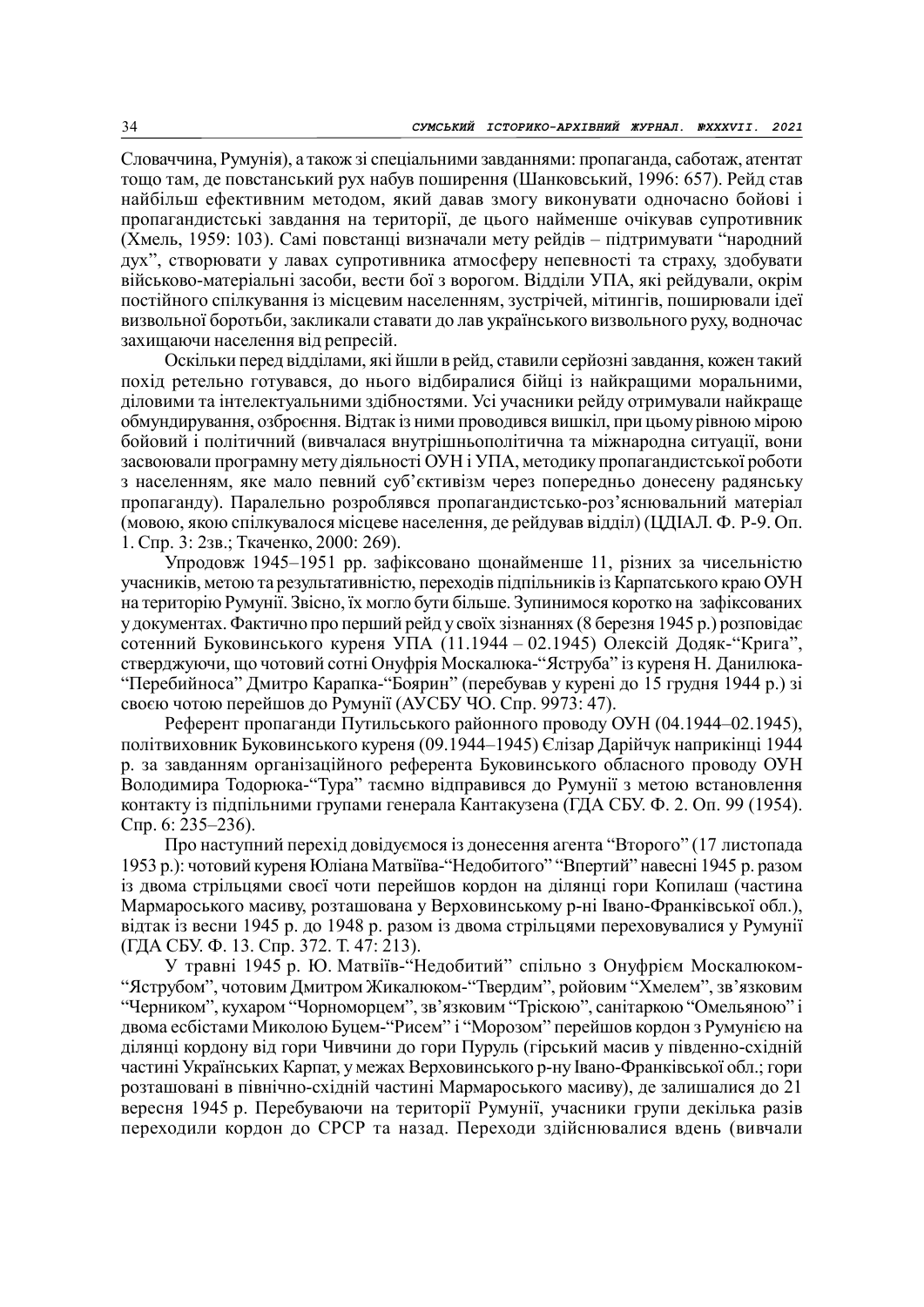пересування прикордонних нарядів) на лінії кордону від с. Шибене (тепер – с. Явірник Верховинського р-ну Івано-Франківської обл.) біля гори Піп Іван ( на південно-східному кінці головного хребта масиву Чорногора, на межі Івано-Франківської та Закарпатської обл.) до Балтагулської полонини. Будь-яких зіткнень із прикордонниками підпільники не мали. 21 вересня 1945 р. "Недобитий", разом із Миколою Буцем-"Рисем", "Морозом", "Черником", "Чорноморцем" і "Омельяною" повернулися із Румунії до СРСР. Решту підпільників Онуфрій Москалюк-"Яструб", Дмитро Жикалюк-"Твердий", "Тріска" і "Хмель" залишилися у Румунії, із них "Твердий", "Тріска" і "Хмель" повернулися у 1947 р., а "Яструб" залишився у Румунії (ГДА СБУ. Ф. 2-Н. Оп. 99 (1954). Спр. 15: 205; Оп. 108 (1954). Спр. 2. Т. 1: 290–291; Т. 3: 87–88; Ф. 13. Спр. 372. Т. 43: 193).

У червні 1945 р. Степана Корбашевського-"Залізняка" і Василя Васкана-"Запорожця" (колишні керівники Буковинського обласного проводу ОУН М. Колотило-"Кобзар" і Д. Гирюк-"Орел") відправили для налагодження зв'язку та координації роботи закордонного проводу, який дислокувався у Бухаресті із Проводом ОУН на Українських землях. У ході розмови С. Корбашевський повідомив, що "Кобзар" має зв'язок із англійською місією у Бухаресті і у своєму листі просив направити йому особу, яка вільно розмовляє англійською мовою. Також Степан Корбашевський мав завдання принести для "Кобзаря" по одному примірникові оунівської літератури, виданої Буковинським окружним проводом ОУН (до речі, за словами С. Корбашевського, це у нього четвертий перехід із Румунії (ГДА СБУ. Ф. 65. Спр. С-11868. Т. 2: 12)) (ГДА СБУ. Ф. 13. Спр. 372. Т. 4: 292; Ф. 65. Спр. С-11868. Т. 2: 16). Для з'ясування інформації про стан і стосунки підпілля ОУН із місцевим підпіллям у Румунії провідник Буковинського окружного проводу ОУН Василь Савчак-"Сталь" у жовтні відправив на територію Румунії двох кур'єрів (ГДА СБУ. Ф. 13. Спр. 398. Т. 24: 25–26).

Стрілець УПА Іван Поленчук у 1945 р. легалізувався, відтак уже 1946 р. за завданням провідника надрайонного проводу ОУН перейшов на територію Румунії разом із провідником Кіцманського районного проводу ОУН Олександром Федірчиком- "Тарасом" (загинув у грудні 1946 р. на території Румунії), за завданням В. Савчака- "Сталя" мав налагодити зв'язок із оунівцями на цих теренах – Михайлом Колотилом- "Кобзарем" і Дмитром Гирюком-"Орлом" (ГДА СБУ. Ф. 2. Оп. 99 (1954). Спр. 8. Т. 1: 143; Оп. 34 (1960). Спр. 8: 14). Своїми зізнаннями доповнює цю інформацію референт пропаганди Буковинського окружного проводу ОУН Василь Духович (3–7 липня 1947 р.), зокрема, говорить про передачу двох тисяч рублів на виконання завдання і наголошує, що після цього "Тарас" мав повернутися на Буковину. Продовжуючи називати деталі переходу, В. Духович говорить, що зв'язався із мешканцем прикордонного селища Сергії Путильського р-ну Чернівецької області Василем Маковійчуком, який коротко охарактеризував внутрішньополітичне становище у Румунії, окреслив можливість переходу кордону, інформував про велику кількість агентури радянських прикордонних військ, що утруднювало перехід (ГДА СБУ. Ф. 2. Оп. 58 (1953). Спр. 1. Т. 1: 91).

12 липня 1948 р. за розпорядженням провідника Карпатського крайового проводу ОУН В. Сидора-"Шелеста", провідник Буковинського окружного проводу ОУН (03.1945 – 06.1950) В. Савчак-"Сталь" направив до Румунії чотирьох підпільників: "Тріску", "Дубового", "Влодка" і "Шугая", поставивши перед ними завдання встановити зв'язок із наявним у Румунії підпіллям і розкидати там оунівські листівки (румунською мовою). Керівником цієї групи призначили "Тріску". Отримавши завдання від "Сталя", він зі своєю групою пішов гірськими хребтами у напрямі села Голошина Верховинського р-ну Івано-Франківської обл. і на полонині Балтагул між горами Пірє і Коман (Чивчинські гори (частина Мармароського масиву Карпати), розташована на півдні Верховинського р-ну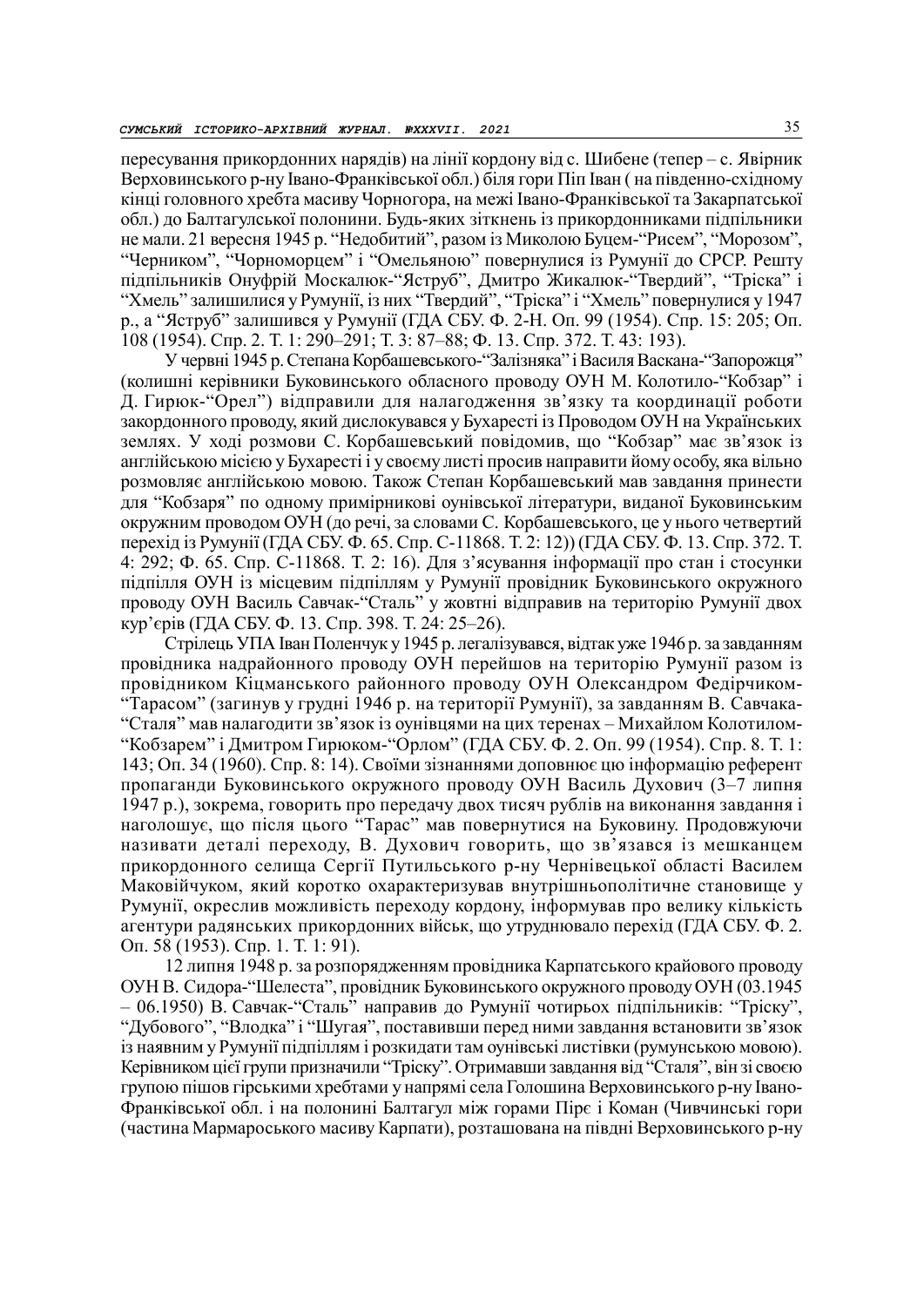Івано-Франківської обл., на південний схід від села Буркут) перейшов кордон до Румунії. У другій половині серпня 1948 р. після виконання завдання група тією ж дорогою повернулася. Відтак "Тріска" розповів організаційному референтові Буковинського окружного проводу ОУН (05.1948–07.1950) Ю. Матвіїву про перебування у Румунії. Одразу після переходу кордону територією Румунії направилися до лісу біля гірської річки, яка впадала у притоку Васер річки Вішеу (повіт Марамуреш), де зустрілися зі знайомим ще 1945 р. лісником Піштою, якому передали німецькомовну записку. Зустріли двох інженерів і провели з ними тригодинну бесіду. Розмову вів "Тріска", а перекладав "Шугай". Під час розмови "Тріска" представився інженером, учасником підпілля ОУН, який перейшов із СРСР до Румунії із завданням встановити зв'язок з місцевим підпіллям. Румунські інженери підтвердили існування місцевого підпілля, але нічого конкретнішого не повідомили (ГДА СБУ. Ф. 13. Спр. 372. Т. 43: 194; Ф. 2-Н. Оп. 98 (1954). Спр. 15: 20; Оп. 108 (1954). Спр. 2. Т. 1: 291).

Очевидно, у липні 1948 р. була відправлена ще одна група – провідник Коломийського окружного проводу ОУН (03.1945–10.1950) Г. Легкий-"Борис" дав завдання члену Коломийського окружного проводу ОУН (1946–1951) Н. Данилюкові- "Перебийносу" піти у Румунію, провести розвідку, встановити контакти із місцевим населенням, знайти довірених людей для зв'язку із закордоном. Отримане завдання "Перебийніс", Дмитро Білінчук-"Хмара", Василь Білінчук-"Сибіряк" та Іван Максим'юк- "Іваненко" (у своєму агентурному донесенні агент "Тарас" від 13 березня 1952 р. називає інший склад рейдової групи: Н. Данилюк-"Перебийніс", Д. Білінчук-"Хмара", В. Білінчук- "Сибіряк", В. Рабинюк-"Чех" та І. Дебринюк-"Непорадний" (ГДА СБУ. Ф. 2. Оп. 108 (1954). Спр. 2. Т. 3: 88)) виконали, перейшовши у липні 1948 р. та одразу повернувшись через гору Копилаш (частина Мармароського масиву), на територію Станіславської області. За чотири доби перебування на території Румунії зустрічалися із місцевим населенням, розповідали про збройну боротьбу українського народу, вели розмови про можливість придбання документів тощо (ГДА СБУ. Ф. 2. Оп. 99 (1954). Спр. 8. Т. 3: 243; Ф. 5. Спр. 67579. Т. 1: 172–173).

Уже навесні 1949 р. командир Тактичного відтинку 21 "Гуцульщина" Петро Мельник-"Хмара" отримав завдання від провідника Карпатського крайового проводу ОУН Степана Слободяна-"Єфрема" (через провідника Коломийського окружного проводу ОУН Григорія Легкого-"Бориса") підготувати необхідну кількість людей (приблизно 20 досвідчених, добре вишколених осіб), спорядити їх усім необхідним, взяти перекладачем та політкерівником Н. Данилюка-"Перебийноса" (володів румунською мовою) для відправлення на територію Румунської народної республіки. Перед групою було поставлене завдання провести із населенням бесіди і мітинги, на яких ознайомити місцевих із тим, хто такі українські повстанці, яку проти кого і за що ведуть боротьбу закликати румунів до боротьби із більшовиками, поширити серед них націоналістичні листівки, надруковані румунською мовою, встановити зв'язок із місцевим підпіллям, а також налагодити контакти із утримувачами пунктів зв'язку для відправлення у майбутньому кур'єрів через Румунію до Югославії (ГДА СБУ. Ф. 2- Н. Оп. 99 (1954). Спр. 8. Т. 3: 243; Т. 6: 266; Оп. 108 (1954). Спр. 2. Т. 1: 284, 289; Т. 3: 7; Ф. 5. Спр. 67579. Т. 1: 216–218; Т. 5: 176; Ф. 11. Спр. 1433. Т. 3: 406–407; Ф. 13. Спр. 372. Т. 47: 214; Спр. 376. Т. 20: 228зв.; Літопис УПА. Т. 10: 350). Серед достовірно встановлених учасників рейду: 1) Петро Мельник-"Хмара", 2) Назарій Данилюк- "Перейбийніс", 3) Дмитро Білінчук-"Хмара", 4) Іван Мельничук-"Галайда", 5) Дмитро Ілюк-"Кичера", 6) Іван Гаргат-"Липкевич", 7) Іван Романюк-"Василь", 8) Василь Кузів- "Базь", 9) Іван Мельник-"Залізняк", 10) Василь Рабинюк-"Чех", 11) Василь Гаргат- "Максим", 12) Василь Білінчук-"Сибіряк", 13) Іван Дебринюк-"Непорадний", 14) Іван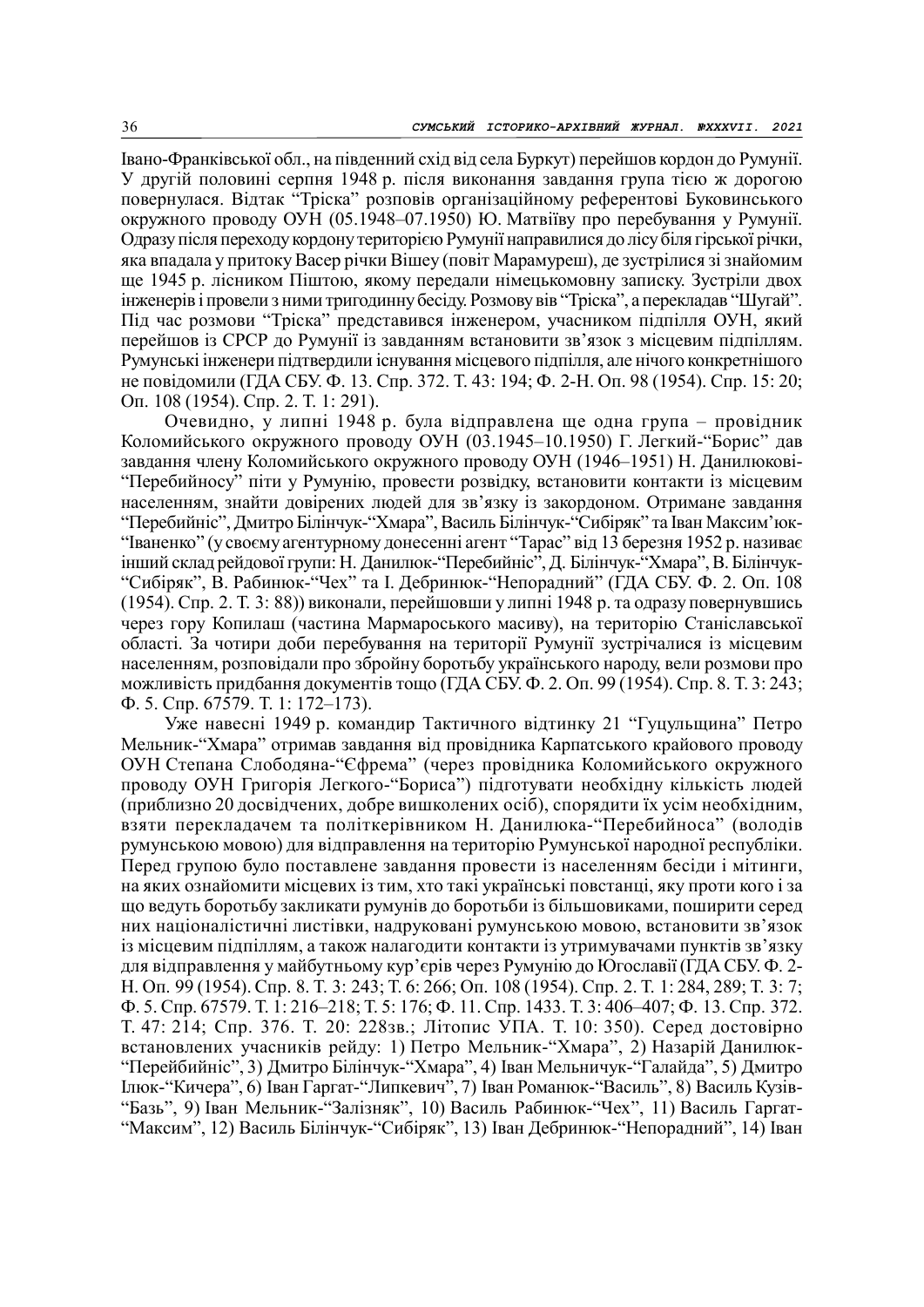Максим'юк-"Іваненко", 15) Дмитро Довганюк-"Сокіл" та ін. (ГДА СБУ. Ф. 2-Н. Оп. 108 (1954). Спр. 2. Т. 1: 285; Ф. 5. Спр. 67579. Т. 5: 183–184; Ф. 13. Спр. 372. Т. 47: 219; Манзуренко, Гуменюк, 2007: 35).

Розмірковуючи про завдання та ефективність рейдів, Петро Мельник-"Хмара" писав: "Ніхто із революціонерів сусідніх нам народів не був на нашій території з подібною місією. Натомість ми – були, і то були кількакратно на території всіх наших сусідів. Це, тобто наші рейди і наша роз'яснювальна робота серед сусідніх народів, не в малій мірі відкрило залізну занавісу і для багатьох народів світу. … Йшли ми, щоб подати руку румунським революціонерам і повстанцям, щоб повідомити сусідів, що Україна дальше бореться та закликає до спільної боротьби й їх" (ГДА СБУ. Ф. 13. Спр. 398. Т. 20: 980).

За три дні перед рейдом група підпільників зустрілася із провідником Коломийського окружного проводу ОУН Г. Легким-"Борисом" та його охороною. Останній оглянув усю групу і всім, хто цього потребував, замінили взуття та одяг (ГДА СБУ. Ф. 5. Спр. 67579. Т. 5: 176). У день виходу в рейд "Борис" знову зібрав його та окреслив учасників завдання.

Виконуючи поставлені завдання, П. Мельник-"Хмара" конспіративно підготував групу, віддрукував декілька тисяч листівок румунською мовою від українського підпілля до румунських селян, солдат і офіцерів ("Pentruceluptг UPA" (Для чого воює УПА) (ГДА СБУ. Ф. 13. Спр. 376. Т. 41: 192), "Tгrani, muncitori'i intelectuali Romвni!" (Селяни, робітники та інтелігенти Румунії) (ГДА СБУ. Ф. 13. Спр. 376. Т. 41: 223; Т. 44: 133), "Romвni!" (Румуни) (ГДА СБУ. Ф. 13. Спр. 376. Т. 41: 224). Антирадянські листівки на території Румунії ніс кожний повстанець. Після цього група повстанців під командуванням П. Мельника- "Хмари" 17 червня 1949 р. із с. Космач Косівського р-ну Івано-Франківської обл. відбула у рейд. Маршрут виглядав так: смт. Верховина – гора Стіг – міста Вішев та Сигіт (кордон перейшли у ніч із 26 на 27 червня, тобто українською територією рухалися впродовж дев'яти днів). На території Румунії група перебувала два тижні, відтак уніч з 9 на 10 липня повернулася назад, перетнувши кордон. Територією УРСР до місця дислокації просувалися 17 днів. Завершився рейд 27 липня. Протяжність маршруту по прямій – майже 120 км, а, враховуючи рельєфність місцевості, – 150 км. (Манзуренко, Гуменюк, 2007: 19) Рейд розпочався в день, коли у горах був сильний туман (ГДА СБУ. Ф. 13. Спр. 372. Т. 47: 215; Ф. 2-Н. Оп. 108 (1954). Спр. 2. Т. 1: 286). Уніч із 26 на 27 червня група "Хмари" перейшла держаний кордон на територію Румунії, а вже вранці зустрілася із румунськими чабанами, які випасали овець на полонині Герштул під горою Копилаш. Від них довідалися про чисельність (шість осіб) та маршрут руху прикордонних нарядів. Чабани поділилися із повстанцями їжею, розповіли про безпечні шляхи для дальшого руху (ГДА СБУ. Ф. 13. Спр. 372. Т. 47: 216; Ф. 5. Спр. 67579. Т. 1: 95 – 99; Ф. 2. Оп. 99 (1954). Спр. 8. Т. 3: 244).

Пересування територією здійснювали вночі. На третій день маршруту Румунією рано-вранці група опинилася біля будинку інженера лісового господарства с. Поляна (повіт Марамуреш), якого і відвідали. Саме із ним налагодив співпрацю "Перебийніс", коли ходив у розвідку на румунську територію влітку 1948 р. Після бесіди "Перебийноса" із інженером, останній відвів групу "Хмари" у ліс, а сам повернувся додому. Вранці до "Хмари" прийшов інженер із двома румунами. Вони принесли продукти і впродовж кількох годин розмовляли. На території Румунії рейдовій групі вдалося відвідати такі села: Луг,Поляни, Кривий, Руский, Леордіна, Розавля, Красне, Єуд, Вішев-Нижній і Васер, де Н. Данилюк-"Перебийніс" румунською мовою проводив мітинги із населенням (ГДА СБУ. Ф. 2-Н. Оп. 108 (1954). Спр. 2. Т. 1: 284, 287, 289; Т. 3: 88–89; Оп. 99 (1954). Спр. 8. Т. 3: 243–244; Ф. 5. Спр. 67579. Т. 1: 101; Т. 5:; Ф. 13. Спр. 372. Т. 47: 220). Населення приймало добре, надаючи допомогу продуктами харчування: "Населення, крім партійних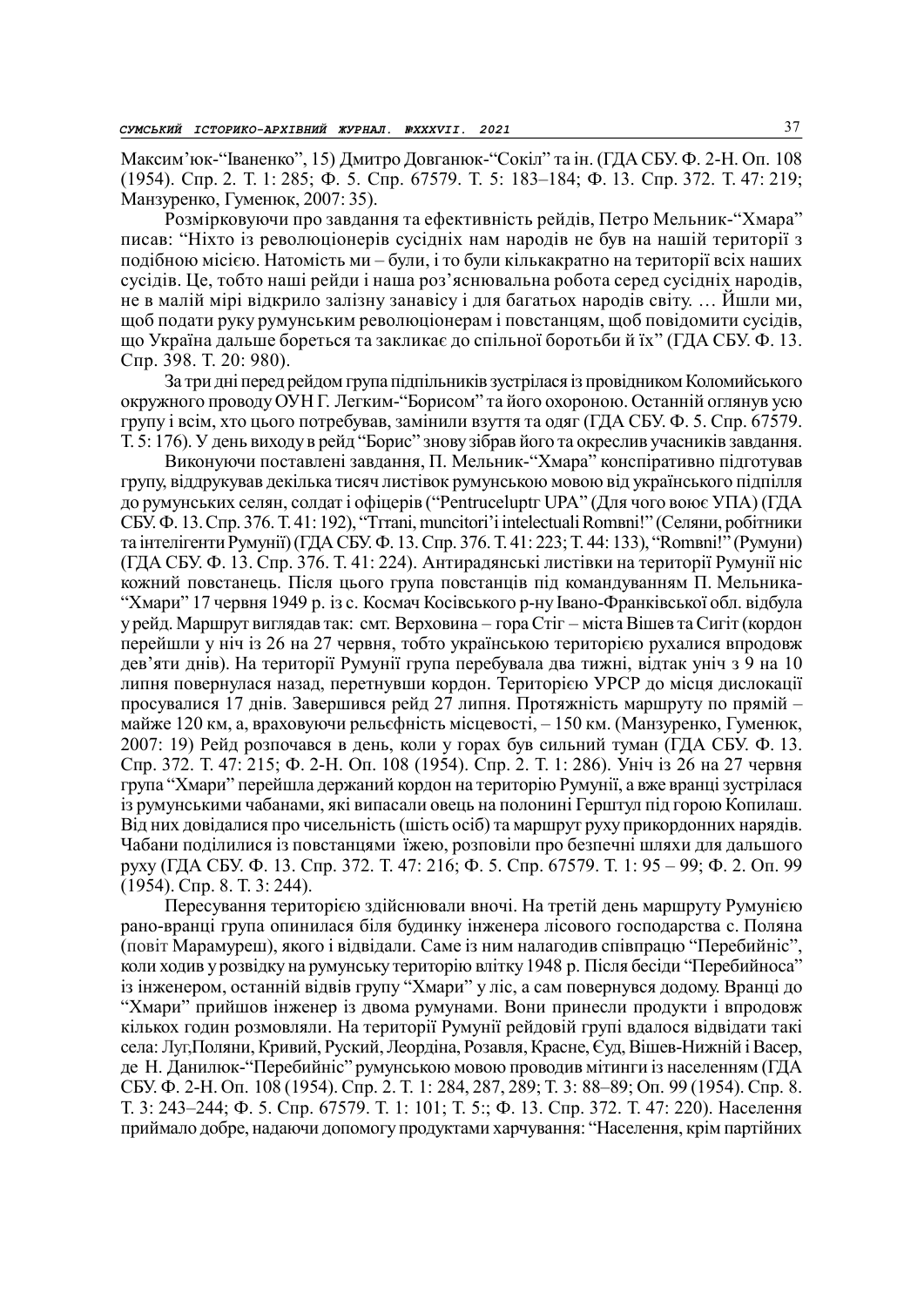большевицьких вислужників, ставилося до нас дуже прихильно. Наша література здобула собі признання і популярність. Населення в Румунії живе дуже бідно, бо большевики пограбували його, як кажуть, до сорочки руками румунського агентурного уряду. Однак з нами поділялись останнім. До большевиків відносяться крайньо вороже і тільки чекають зміни, щоб виступити проти них" (ГДА СБУ. Ф. 2-Н. Оп. 108 (1954). Спр. 2. Т. 1: 287, 289; Оп. 99 (1954). Спр. 8. Т. 3: 243–244; Ф. 13. Спр. 398. Т. 20: 984). Територією Румунії групу постійно супроводжував місцевий провідник (кілька разів змінювався), який добре знав місцевість; саме це допомагало уникати бойових контактів із силовими органами. Поява українських підпільників викликала широкий резонанс – радянські солдати спільно із румунською поліцією перевіряли підозрілих осіб у місті і на залізничній станції, у поїздах (ГДА СБУ. Ф. 13. Спр. 372. Т. 47: 217; Ф. 5. Спр. 67579. Т. 5: 155, 171–172). П. Мельнику не вдалося сконстатувати із місцевими підпільниками, оскільки група румунських повстанців перейшла у Мармарські гори та мала повернутися через кілька тижнів. Рейдовики навіть мали на меті заглибитися у румунську територію і направитися у Мармароські гори для встановлення зв'язку із представниками тітовської Югославії. Однак активність румунських військових, які почали проводити облави, змусила змінити плани і повернутися назад на Станіславщину (ГДА СБУ. Ф. 2-Н. Оп. 108 (1954). Спр. 2. Т. 1: 285, 286; Ф. 5. Спр. 67579. Т. 1: 95 – 100; Ф. 2. Оп. 99 (1954). Спр. 8. Т. 3: 244; Ф. 13. Спр. 372. Т. 47: 218; Т. 54: 255). На зворотному шляху рейдовики продовжували поширювати у населених пунктах і на пасовищах пропагандистські листівки. На території Румунії відділ перебував упродовж 14 днів, після чого, перейшовши кордон, прибув у Станіславську область.

Керівник рейдової групи П. Мельник робить загальний висновок, що румуни дуже прихильно зустрічали, допомагали харчами та інформацією про дислокацію прикордонних поліційних і військових осередків. Під час рейду група розміщувалася у румунських селах, що давало змогу безперервно, при найменшій нагоді вести пропагандивно-роз'яснювальну роботу. Популярною формою цієї роботи стало скликання румунських селян, робітників та інтелігентів до окремих будинків на розмови, темами яких були питання визвольної боротьби проти СРСР та створення справжніх національних держав. Відтак учасники таких зустрічей ставали живими носіями ідей до найглибших румунських сіл. Паралельно у селах поширювали націоналістичні листівки та літературу (ГДА СБУ. Ф. 13. Спр. 398. Т. 20: 981–982). Суттєвим уточненням та підтвердженням перебування рейдової групи у Румунії стали світлини із так званого Яворівського фотоархіву. До речі, фотографії, які дивом дійшли до наших днів, допомагають уявити особливості побуту під час повстанського рейду (Гуменюк, 2003. С. 159; Киричук, 2003: 143).

Навіть на завершальному етапі функціонування українського визвольного руху переходи оунівців до Румунії не припинилися. Зокрема, так про це писало 1 Управління МДБ СРСР. 30 квітня 1950 р. група із чотирьох оунівців, озброєних автоматами і одягнутих у військову форму, з'явилася у районі с. Ремета (повіт Марамуреш). Після уточнення у пастуха назви місцевості, група направилася до кордону СРСР. 5 травня у районі с. Янош (повіт Марамуреш) один оунівець зустрів місцеву мешканку, і розпитував її про мешканця с. Поляни повіту Марамуреш – Лобач Ігната, після чого вручив дві брошури "Більшовицька демократизація Європи" та "Хто такі бандерівці і за що вони борються" (ГДА СБУ. Ф. 2. Оп. 60 (1953). Спр. 3. Т. 3: 180).

20 жовтня 1951 р. Назарій Данилюк-"Перейбийніс" та Василь Рабинюк-"Чех" із Жаб'ївського району (тепер Верховинського р-ну Івано-Франківської обл.) перейшли кордон на територію Румунії. Перехід здійснювали випробуваним каналом оунівського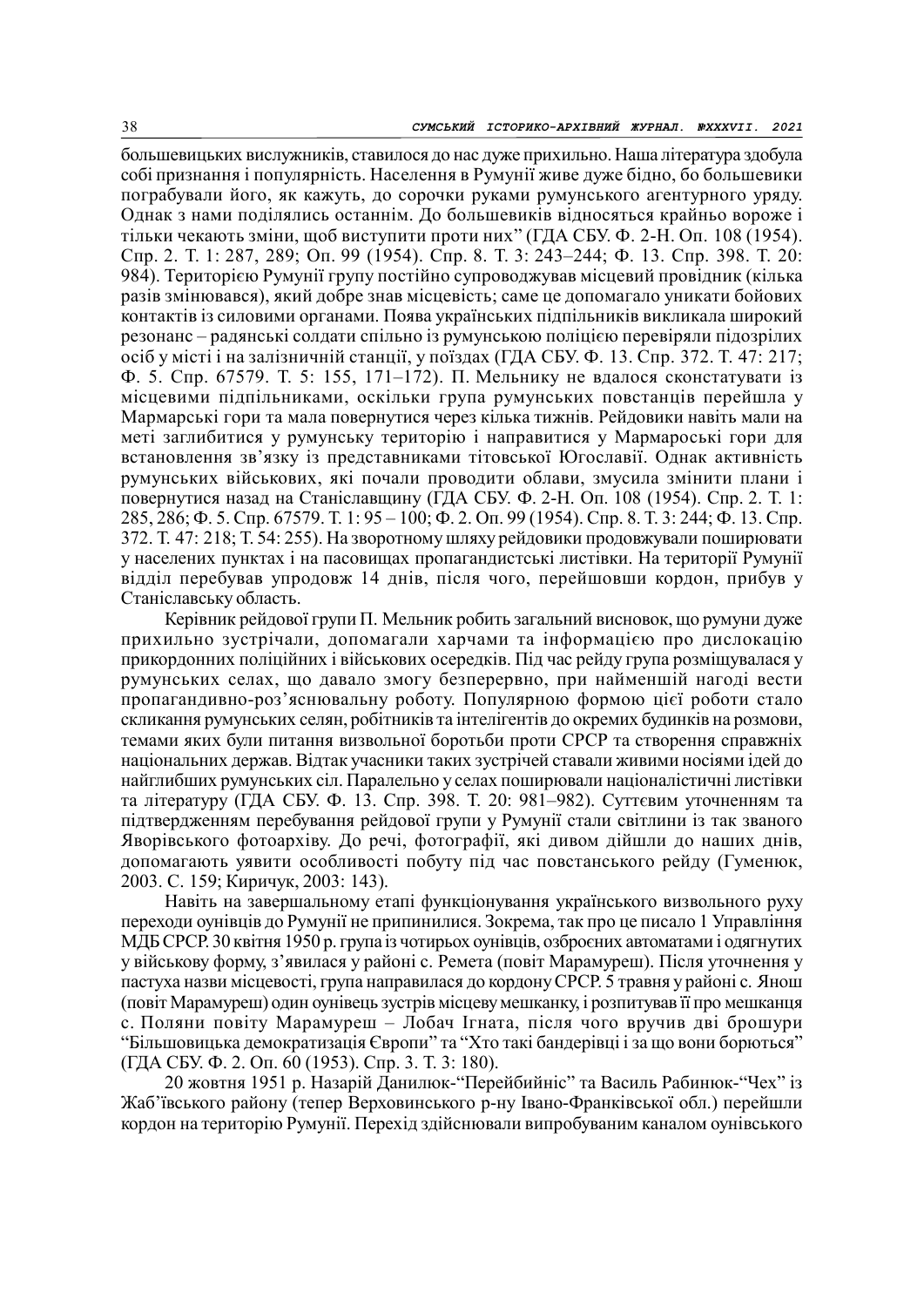зв'язку із закордонним центром ОУН у районі гори Стіг (у північно-східній частині масиву Свидівець, розташована в межах Рахівського р-ну Закарпатської обл., стик 87 і 31 прикордонних відділів) (ГДА СБУ. Ф. 11. Спр. 1434. Т. 4: 49). Кінцевою точкою рейду "Перебийноса" була територія Югославії, де він планував встановити зв'язок із американським посольством у Белграді та просити про переправлення до Канади в український комітет (ГДА СБУ. Ф. 2. Оп. 98. Спр. 1. Т. 3: 213; Оп. 99 (1954). Спр. 8. Т. 1: 143). Уніч на 31 жовтня 1951 р. під час спроби заарештувати силовими органами Румунської народної республіки "Перебийніс" загинув, а В. Рабинюк був заарештований, відтак переданий в СРСР і засуджений (ГДА СБУ. Ф. 2. Оп. 99 (1954). Спр. 8. Т. 1: 175; Т. 2: 196–197).

Підтверджує контакти українських та румунських підпільних структур у своїх зізнаннях від 21 травня 1946 р. ад'ютант крайового командира УНС О. Луцького, а відтак крайового командира УПА-Захід В. Сидора (07.1943– 1944) Василь Чижевський. Вінзокрема стверджує, що відділи УПА, які діяли на Буковині у 1944–1945 рр., встановили зв'язок із румунськими підпільними збройними відділами, які навіть деякий час перебували на території Буковини (ГДА СБУ. Ф. 6. Спр. 33286фп: 264).

Для підтримки зв'язків із Проводом ОУН на українських землях із Румунії у Карпатський край ОУН відправлялися делегації. Так, у жовтні 1945 р. із Бухареста на територію України прибули чотири кур'єри від осередку ОУН у Румунії (про прибуття 6 жовтня 1945 р. радянські силові органи повідомив агент Микола Труфин- "Огонь"). Два кур'єри попрямували до Львова, а два – Степан і Григорій Корбашевські (батько і син) – прибули на Буковину. Після спілкування із кур'єрами "Сталь" призначив Олега Гаджу-"Вадима" і чотового Миколу Труфина-"Наливайка" у рейд за кордон (кінцеве місце призначення – центральний пункт зв'язку у м. КимпулунгАрджешського повіту). Мета – практичне налагодження та організація пункту зв'язку закордонної місії із підпіллям на території України. Початково вихід у рейд на територію Румунії запланували на 14 жовтня 1945 р. Зі слів С. і Г. Корбашевських, ОУН у Румунії співпрацювала із низкою політичних партій, а керівниками ОУН були Дмитро Гирюк-"Орел" і Михайло Колотило-"Кобзар". Довідавшись про це, радянські силовики сформували завдання агенту М. Труфину: 1)ближче познайомитися із особами, які мали іти за кордон; 2) довідатися місце переходу кордону; 3) визначити пункт зв'язку із силовиками на території Буковини; 4). повідомити адресу у Румунії м. Кимпулунг Арджешського повіту. Через необхідність повного екіпірування відрядження кур'єрів затягнулося (ГДА СБУ. Ф. 65. Спр. С-13422. Т. 4: 78).

26 листопада агент "Огонь" (Микола Труфин-"Наливайко") разом із Олегом Гаджою-"Вадимом" мали йти в Румунію, але через появу наказу наркома внутрішніх справ УРСР (07.1943–01.1946) Василя Рясного (про явку із повинною) "Вадим" висловив бажання легалізуватися. Ця інформація позитивно сприйнялася радянськими силовиками, позаяк розширювалися можливості його використання за кордоном. Перед кур'єрами, які йшли до Румунії, ставили такі основні завдання: 1) встановити зв'язок із колишнім членом ОУН Михайлом Колотилом-"Кобзарем", Дмитром Гирюком-"Орлом" та ін. 2) з'ясувати становище ОУН у Румунії; 3) підрахувати чисельність політичних партій, їхню структуру, форми діяльності, ставлення до ОУН; 4) вивчити позицію офіційного уряду щодо ОУН; 5) встановити зв'язок ОУН із легіонерами; 6) закупити у Румунії друкарську машинку, папір і фарби для ротатора; 7) інформувати керівництво ОУН на території Румунії про масштаби діяльність ОУН на Буковині. Повернення групи планувалося до 15 січня 1946 р. Однак кур'єрів так і не відправили, а силовики направили агента Миколу Труфина-"Огонь" на розробку зв'язків ОУН у Вижницькому районі.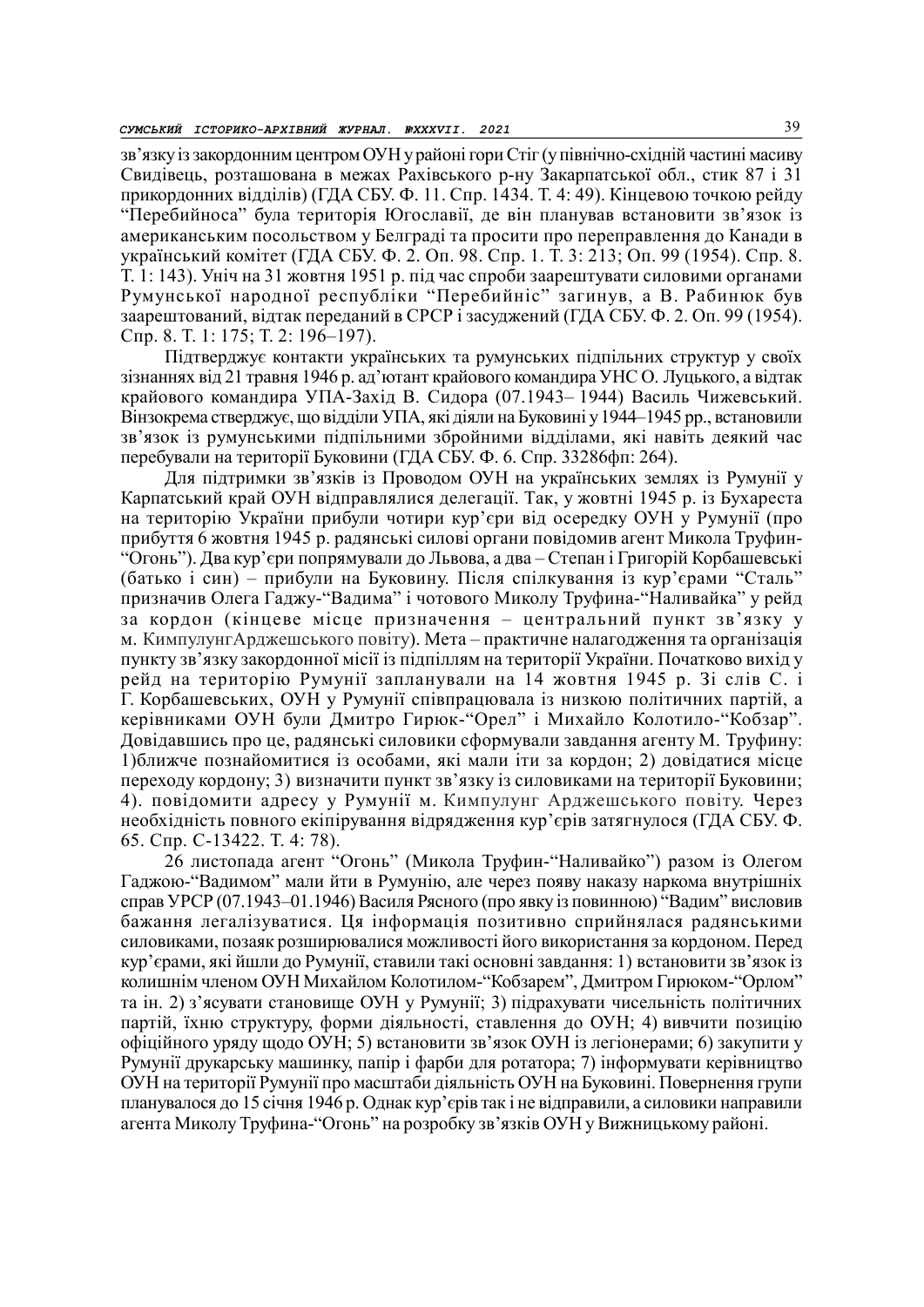Переходи на терени Карпатського краю стають інтенсивнішими,особливо у зв'язку із проведенням акції "Вісла". Так, у своєму дослідженні О. Іщук та Н. Ніколаєва, посилаючись на довідку управління 2-Н МДБ УРСР (листопад 1948 р.), наводять дані, що впродовж 1947–1948 рр. відбулося 103 нелегальні перетини кордону СРСР з території Польщі (517 осіб), Чехословаччини (вісім осіб), Угорщини (чотири особи), Румунії (11 осіб), загалом пройшли 540 осіб (у 1947 р. 83 – випадки – 510 осіб, у 1948 р. – 20 випадків – 30 осіб) (Іщук, Ніколаєва, 2010: 57). З-поміж цих осіб було не менше 30 боївок ОУН і УІІА чисельністю приблизно 435 осіб, підпільників ОУН (кур'єрів та емісарів) – 66 осіб, польських підпільників – чотири особи, агентів іноземних розвідок – 14 осіб, інших – 21 особа. Органами МДБ УРСР було вбито або затримано 191 особу, яка нелегально пере-йшла кордон. З них: 130 стрільців УПА, 34 оунівці, два польські підпільники, 10 агентів інозем-них розвідок, інших – 15 (Іщук, Ніколаєва, 2010: 58). У 1946–1948 рр. із-за кордону (на 1 листопада 1948 р.) перейшов 41 кур'єр ОУН, із них: в 1946 р. – два; 1947 р. – 32; 1948 р. – сім. Із числа 41 перекинутого: а) вбито у 1947 р. – два; б) заарештовано 35 із них (в 1946 р. – 1, 1947 – 16, 1948 р. – 18); в) розроблялося – чотири (ГДА СБУ. Ф. 13. Спр. 372. Т. 42: 347; Т. 77: 45).

Таким чином, упродовж 1940 – початку 1950-х рр. відбувалися інтенсивні спроби налагодити контакти між українськими та румунськими підпільними структурами. Звісно, що не усі домовленості та поставлені завдання вдалося повною мірою реалізувати, але і це довело практичну результативність і навіть часткова реалізованість запланованого дає підставу стверджувати про важливість румунського напряму діяльності Карпатського краю ОУН. На сьогоднішній день вдалося виявити понад десять переходів (із поверненням назад) оунівців на територію Румунії та декілька переходів (із поверненням назад) членів оунівських структур із Румунії на українські землі. Хоча нам й невідомо про факти спільної боротьби українських та румунських антикомуністичних структур (правда, мав місце факт індивідуальної участі: у підпіллі Карпатського краю діяло декілька румун), але сам факт перемовин, домовленостей, обмін матеріальними, продуктовими цінностями, інформацією, засвідчило взаємне визнання та розуміння необхідності спільної боротьби. При цьому наголосимо, що попри усі складнощі український визвольний рух зумів спростувати міфи, створені радянською ідеологічно-пропагандистської машиною, донести до населення сусідніх держав (Румунії) необхідність, а головне – можливість, серйозного спротиву, і багаторічна діяльність українського націоналістичного підпілля стала яскравим підтвердженням цього. Саме це, на нашу думку, і стало поштовхом для розгортання Руху Опору радянській тоталітарній системі у країнах Центрально-Східної Європи.

### Література:

АУСБУ ЧО – Архів управління Служби безпеки України у Чернівецькій області.

ГДА СБУ – Галузевий державний архів Служби безпеки України.

Гуменюк, 2003 – Гуменюк В. Фотограф УПА "Липкевич" // Український визвольний рух. Львів: Видавництво "Мс", 2003. Збірник 1. С. 159–164.

Іщук, Ніколаєва, 2010 – *Іщук О., Ніколаєва Н*. Кур'єрський зв'язок між закордонними частинами ОУН та підпіллям ОУН і УПА в Україні в 1944–1955 роках // Воєнна історія. 2010. № 1 (49). С. 54–69.

Киричук, 2003 – Киричук Ю. Український національний рух 40-50-х років XX століття: ідеоло-гія та практика. Львів: Добра справа, 2003. 464 с.

Літопис УПА, 2007 – Літопис Української Повстанської Армії. Нова серія. Т. 10: Життя і боротьба генерала "Тараса Чупринки" (1907–1950). Документи і матеріали / [упоряд. Сергій Богунов, Віктор Даниленко, Анатолій Кентій, Сергій Кокін, Володимир Лозицький, Микола Посівнич]. Київ; Торонто: [б.в.], 2007. 832 с.

Манзуренко, Гуменюк, 2007 – Манзуренко В., Гуменюк В. Рейд УПА в Румунію 1949 р. Львів-Рівне: Бібліотека журналу "Однострій", 2007. 56 с.

Ткаченко, 2000 – Ткаченко С. Повстанческая армия: (тактика борьбы) / [под общ. ред. А. Е. Тараса] / Минск: Харвест; М.: АСТ, 2000. 512 с.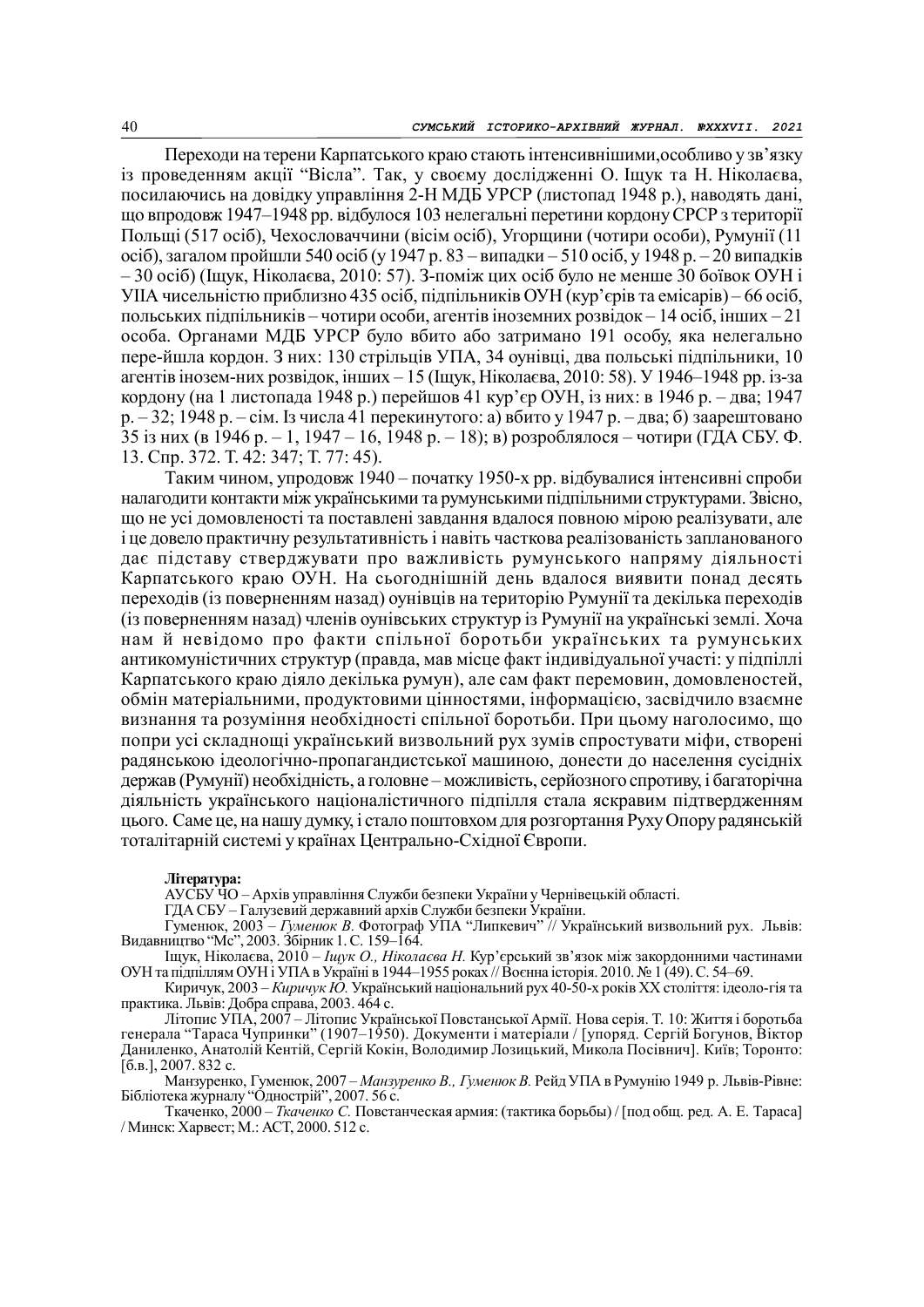Хмель, 1959 – Хмель С.Ф. Українська партизанка. [Б.м.]: Видання Закордонних частин ОУН, 1959. 274 с.

ЦДІАЛ – Центральний державний історичний архів України, м. Львів.

Шанковський, 1996 – Шанковський Л.Українська Повстанча Армія // Історія українського війська (1917–1995) [упоряд. Ярослав Дашкевич]. Львів: Видавництво "Світ", 1996. С. 482–695.

#### References:

HDASBU – Haluzevyi derzhavnyi arkhiv Sluzhby bezpeky Ukrainy [SSA SSU – Sectoral State Archive of Security Service of Ukraine]. [in Russian].

Kyrychuk, 2003 – Kyrychuk Yu. Ukrainskyi natsionalnyi rukh 40-50-kh rokiv XX stolittia: ideolohiia ta praktyka [Ukrainian Nationalist Movement of 1940s-1950s: Ideology and Practice]. Lviv: Dobra sprava, 2003. 464 s. [in Ukrainian].

AUSBU ChO – Arkhiv upravlinnia Sluzhby bezpeky Ukrainy u Chernivetskii oblasti [ASSU CHR – Archive of the Security Service of Ukraine in Chernivtsi region]. [in Russian].

Humeniuk, 2003 – Humeniuk V. Fotohraf UPA "Lypkevych" [Photographer UPA "Lipkevich"] // Ukrainskyi vyzvolnyi rukh. Lviv: Vydavnytstvo "Ms", 2003. Zbirnyk 1. S. 159–164. [in Ukrainian].

Ishchuk, Nikolaieva, 2010 – Ishchuk O., Nikolaieva N. Kurierskyi zviazok mizh zakordonnymy chastynamy OUN ta pidpilliam OUN i UPA v Ukraini v 1944–1955 rokakh [Courier communication between foreign OUN units and the OUN and UPA underground in Ukraine in 1944–1955] // Voienna istoriia. 2010. № 1 (49). S. 54–69. [in Ukrainian].

Litopys UPA, 2007 – Litopys Ukrainskoi Povstanskoi Armii. Nova seriia. T. 10: Zhyttia i borotba henerala "Tarasa Chuprynky" (1907–1950). Dokumenty i materialy [Chronicle of the Ukrainian Insurgent Army. New series. Vol. 10: Life and Struggle of General "Taras Chuprynka" (1907-1950). Documents and materials] / [uporiad. Serhii Bohunov, Viktor Danylenko, Anatolii Kentii, Serhii Kokin, Volodymyr Lozytskyi, Mykola Posivnych]. Kyiv; Toronto: [b.v.], 2007. 832 s. [in Russian].

Manzurenko, Humeniuk, 2007 – Manzurenko V., Humeniuk V. Reid UPA v Rumuniiu 1949 r. [UPA raid on Romania in 1949]. Lviv-Rivne: Biblioteka zhurnalu "Odnostrii", 2007. 56 s. [in Ukrainian].

Tkachenko, 2000 – Tkachenko S. Povstancheskaja armyja: (taktykaborby) [Insurgent Army: (fighting tactics)] / [pod obshch. red. A. E. Tarasa] / Mynsk: Kharvest; M.: AST, 2000. 512 s. [in Russian].

Khmel, 1959 – Khmel S. F. Ukrainska partyzanka [Ukrainian partisan]. [B.m.]: Vydannia Zakordonnykh chastyn OUN, 1959. 274 s. [in Ukrainian].

TsDIAL – Tsentralnyi derzhavnyi istorychnyi arkhiv Ukrainy, m. Lviv [CSHAUL – Central State Historical Archive of Ukraine, Lviv]. [in Ukrainian].

Shankovskyi, 1996 – Shankovskyi L. Ukrainska Povstancha Armiia [Ukrainian Insurgent Army] // Istoriia ukrainskoho viiska (1917–1995) [uporiad. Yaroslav Dashkevych]. Lviv: Vydavnytstvo "Svit", 1996. S. 482–695. [in Ukrainian].

Отримано 21.06.2021

 $\frac{1}{2}$  ,  $\frac{1}{2}$  ,  $\frac{1}{2}$  ,  $\frac{1}{2}$  ,  $\frac{1}{2}$  ,  $\frac{1}{2}$  ,  $\frac{1}{2}$  ,  $\frac{1}{2}$  ,  $\frac{1}{2}$  ,  $\frac{1}{2}$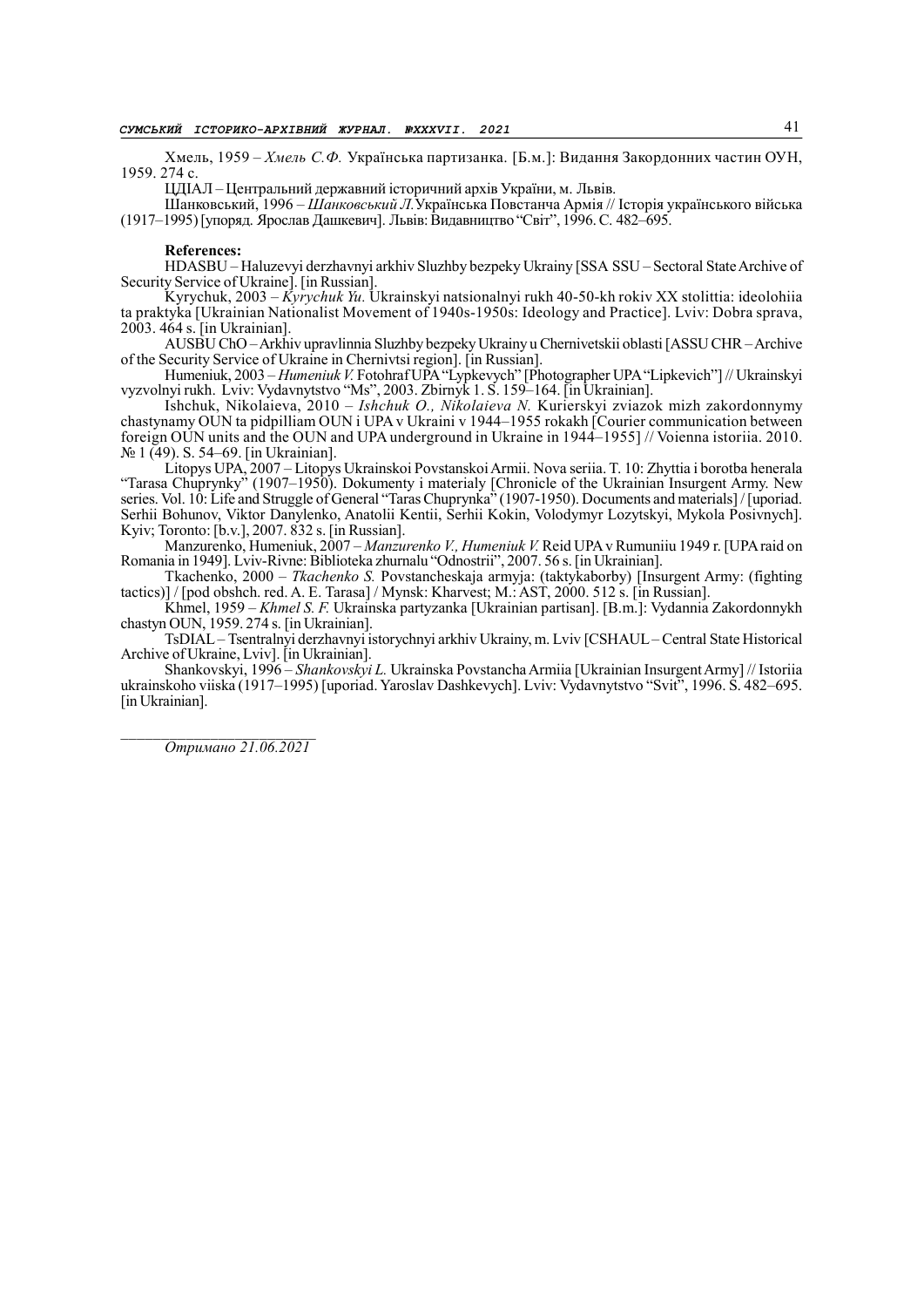# **WORLD HISTORY/ ВСЕСВІТНЯ ІСТОРІЯ**

#### DOI: doi.org/10.21272/shaj.2021.i37.p.42

#### MAIIA S. LYSENKO

O.M. Beketov National University of Urban Economy in Kharkiv (Ukraine)

### AGRICULTURAL SOCIETIES AND THE MINISTRY OF AGRICULTURE OF THE RUSSIAN EMPIRE: DEPENDENCE OR COOPERATION (second half of XIX – early XX centuries)

Abstract. The article analyses the relations of the Ministry of Agriculture of the Russian Empire with agricultural societies of the Ukrainian provinces in the second half of the 19th – early 20th centuries. The structural reorganizations of the Ministry of Agriculture and the Department of Agriculture, to which agricultural societies were directly subordinated, are clarified.

Since the establishment of the Ministry of State Property, it was believed that agriculture could not be managed and had to be influenced by indirect methods. In our view, this position of the authorities to some extent prepared the ground for the spread of public associations that focused their activities on the agricultural sector. In our opinion, a certain change in the attitude of the Ministry of Agriculture to agricultural societies took place in the 1880s. In order to increase the efficiency of provincial work, the agricultural department decided to use agricultural societies more actively, not only for educational purposes but also for representative ones, informing etc.

During the studied period, the status of public associations was discussed by both city officials and local public. In fact, agricultural societies of the second half of the 19th century were intermediaries between government agencies and agricultural population of the Ukrainian provinces. At the turn of the  $19th - 20th$  centuries the situation changed. We emphasize the quantitative increase of peasant agricultural societies, in particular, associated with the reforms of P.A. Stolypin. Public organizations were engaged not only in cultural work, but also in production and marketing, which became a new area of their activity.

Agricultural societies were characterised by a high degree of loyalty to the existing political system. Belief in the power of the state and in the possibility of attracting state support to solve their problems was an integral part of the public views of their members. Therefore, it was quite natural for the leaders of agricultural societies to establish constructive relations with local authorities. Officials were often honorary members of agricultural societies, and their initiatives received organizational and financial assistance from government agencies. The beginning of the First World War testified to the continuation of relations in the changed conditions. However, in our opinion, their public service was gradually transformed into public duty.

The article concludes that the credo of agricultural societies was to find the middle ground, an alternative to bureaucratic and revolutionary methods of solving the agrarian problem. Therefore, even in periods of growing political confrontation in society, the contradictions of these organisations with the government were not fundamental or protracted.

Keywords: Russian Empire, Ukrainian provinces, agriculture, agrarian societies, public organizations, modernization.

Citation. Lysenko M.S. Agricultural societies and the Ministry of agriculture of the Russian Empire: dependence or cooperation (second half of XIX – early XX centuries). Sumskyi istorykoarkhivnyy zhurnal [Sumy historical and archival journal]. №XXXVII. 2021. Pp. 42-57. DOI: doi.org/ 10.21272/shaj.2021.i37.p.42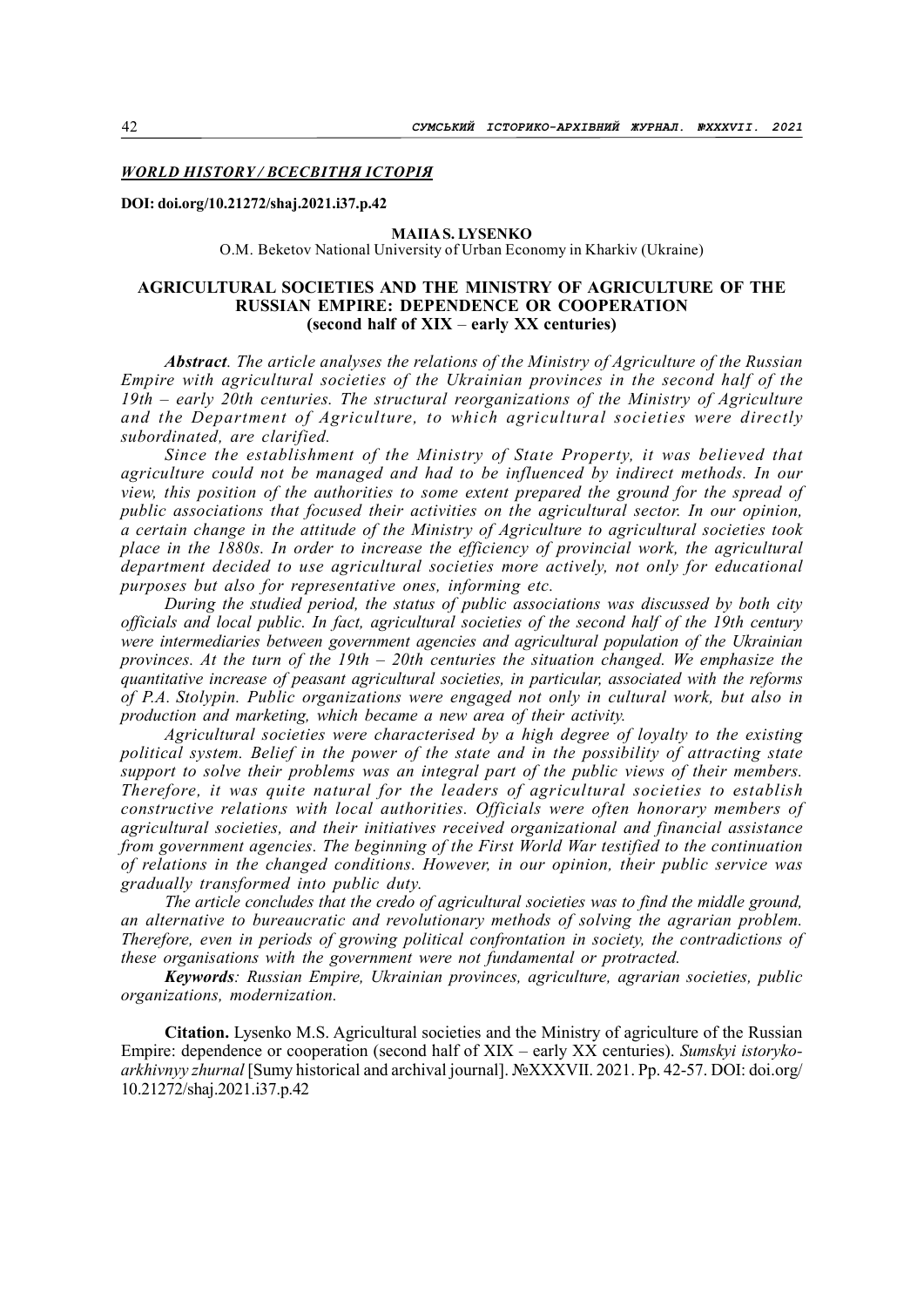### ЛИСЕНКО М. С.

Харківський національний університет міського господарства імені О.М. Бекетова (Україна)

### СІЛЬСЬКОГОСПОДАРСЬКІ ТОВАРИСТВА ТА МІНІСТЕРСТВО ЗЕМЛЕРОБСТВА РОСІЙСЬКОЇ ІМПЕРІЇ: ЗАЛЕЖНІСТЬ ЧИ СПІВПРАЦЯ (друга половина XIX – початок XX ст.)

Анотація. У статті аналізуються відносини Міністерства землеробства Російської імперії з сільськогосподарськими товариствами українських губерній у другій половині ХІХ – на початку ХХ ст. Вважаємо, що співпраця з сільськогосподарськими товариствами перетворилася на важливий елемент роботи Департаменту землеробства.

 Доведено, що у післяреформений період становлення сільськогосподарських товариств проходив під знаком державного протекціонізму. У той же час громадські організації мали служити "загальній користі". На нашу думку, певна зміна у відношенні Міністерства землеробства до сільськогосподарських товариств відбулася в 1880-х роках.

Фактично сільськогосподарські товариства другої половини ХІХ ст. були посередниками між урядовими структурами і землеробським населенням українських губерній. На рубежі ХIХ–ХХ ст. ситуація змінилася. Підкреслюємо кількісне збільшення селянських сільськогосподарських товариств, зокрема, пов'язане з реформами П.А. Столипіна. Громадські організації займалися не тільки культурницькою роботою, а й виробничо-збутовою, що стало новою сферою їх діяльності.

Початок Першої світової війни свідчив про продовження відносин в умовах, що змінилися. Однак, на нашу думку, їх суспільне служіння поступово трансформувалося в державний обов'язок. Представники сільськогосподарських товариств сподівалися, що їх лояльність і допомога державі під час війни будуть враховані у майбутньому.

У статті зроблено висновок, що кредо сільськогосподарських товариств полягало у пошуку серединного шляху, альтернативного бюрократичному і революційному методам вирішення аграрної проблеми. Тому навіть в періоди зростання в суспільстві політичного протистояння протиріччя даних організацій з владою не носили принципового і затяжного характеру.

Ключові слова: Російська імперія, українські губернії, сільське господарство, аграрні товариства, громадські організації, модернізація.

Цитування. Лисенко М.С. Сільськогосподарські товариства та Міністерство землеробства Російської імперії: залежність чи співпраця (друга половина XIX – початок XX ст.) // Сумський історико-архівний журнал. №XXXVІI. 2021. С. 42-57. DOI: doi.org/10.21272/ shaj.2021.i37.p.42

У другій половині ХІХ – на початку ХХ ст. в Російській імперії формувалася розгалужена система державних і громадських товариств, інших організацій та установ, що працювали в соціально-економічній, культурній, благодійницькій сферах. Поважне місце серед них займали сільськогосподарські товариства. Діячі сільськогосподарських товариств брали участь в обговоренні гострих нагальних проблем розвитку модернізаційних процесів, визначення шляхів і способів роботи громадських асоціацій із державою, земствами, іншими інституціями, покликаними не лише піднести сільськогосподарське виробництво, а й змінити психологію людей, вплинути на усі сфери суспільного життя.

Досліджувана тема отримала певний розвиток в історичній науці. Дореволюційний період історіографії з означеної теми охоплює низку праць різної тематики. Це, зокрема, загальні роботи з історії реформ в Росії (Великая реформа, 1911) та окремих місцевостей українських губерній (Багалей, Миллер, 2004: 973). Наприкінці ХІХ – на початку ХХ ст.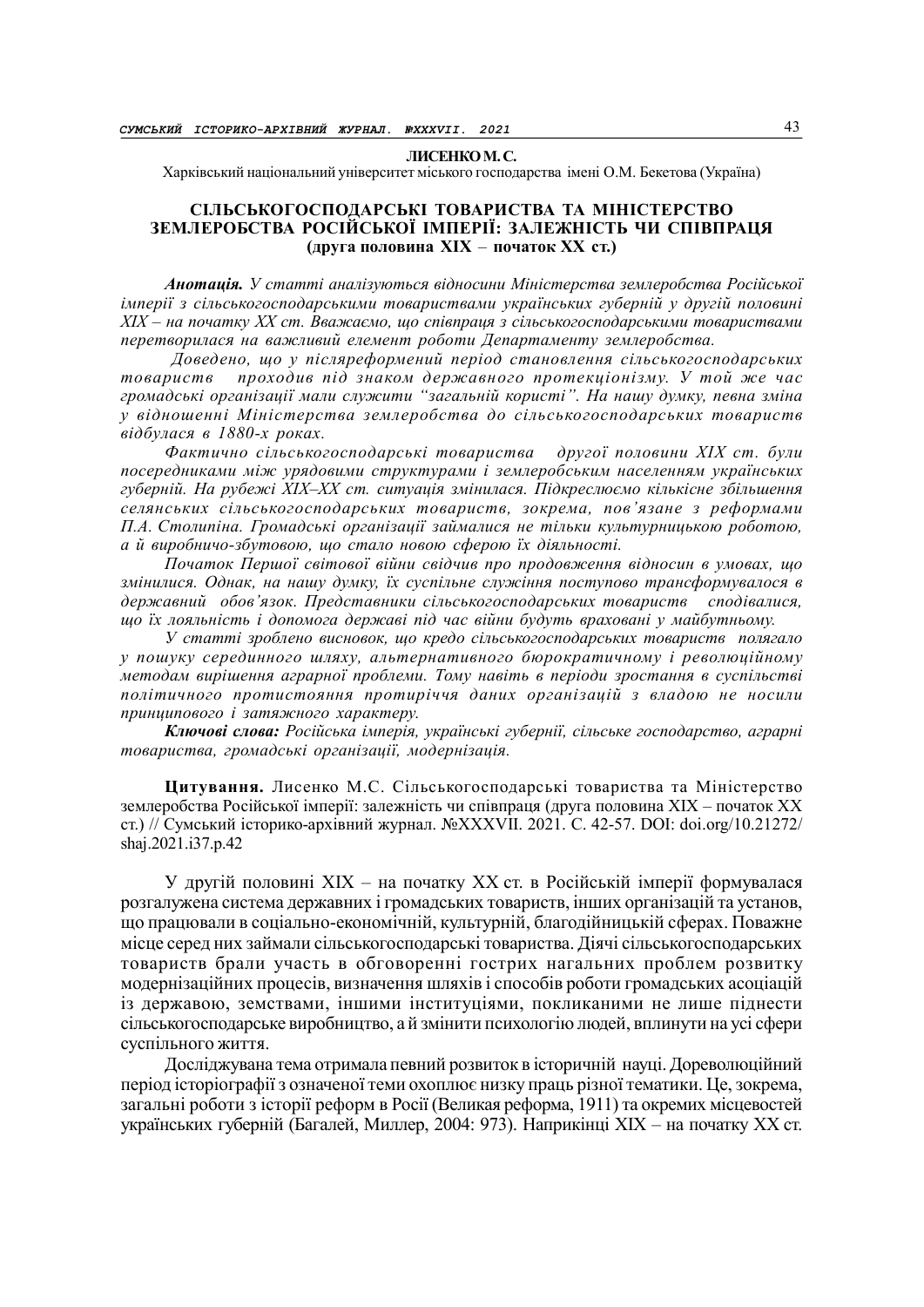публікувалися грунтовні огляди діяльності установ державної влади, відповідальних за розвиток сільського господарства імперії. Для них характерне висвітлення подій з офіційного погляду (Историческое обозрение, 1888; ГУЗиЗ, 1913: 296; Сельскохозяйственное ведомство, 1914: 474). До іншої категорії робіт відносимо публікації Департаменту землеробства Міністерства землеробства, що знайомили з заходами уряду в галузі сільського господарства і паралельно підводили підсумки діяльності сільськогосподарських товариств в реформуванні аграрної сфери (Всемирная Колумбова выставка, 1893: 647).

Для розуміння державної політики в суспільному секторі показовими є книги, авторство яких належить представникам вищої бюрократії О.С. Єрмолову, В.І. Вєшнякову, В.В. Черняєву, О.Г. Щербатову. Грунтовно описуючи розвиток аграрної справи в імперії на тлі загальноєвропейського досвіду, вони торкались, зокрема, деяких стратегічних аспектів у роботі аграрних товариств (Ермолов, 1906: 291; Вешняков, 1866: 787; Черняев, 1881: 46; Щербатов, 1898: 12).

Особливе місце серед таких праць посіла публікація завідувача довідкововидавничим бюро Департаменту землеробства В.В. Морачевського, який на основі значного кола джерел намагався проаналізувати діяльність товариств, зокрема, аграрних, показати її значущість і ефективність. Проте він не вивчав їх громадську роботу (Агрономическая помощь, 1914: 653).

Історіографія власне сільськогосподарських товариств налічує тривалу історію. Традиція їхнього вивчення стала закладатися паралельно з виникненням цих товариств у Російській імперії. До 1917 р. була опублікована низка оглядів з історії сільськогосподарських товариств.

Важливу групу літератури складають огляди діяльності сільськогосподарських товариств українських губерній за певний період часу, що часто були присвячені ювілеям цих добровільних асоціацій, серед яких, зокрема, потрібно виділити історію Імператорського товариства сільського господарства Півдня Росії, Полтавського, Київського та деяких інших.

Отже, з'являються дослідження про сільськогосподарські товариства, що мали науково-популярний характер. Основна мета таких книг полягала в популяризації сільськогосподарських організацій і їхніх раціоналізаторських ініціатив. Сільськогосподарські товариства підтримували заходи держави в аграрній сфері. Вони зайнялися вирішенням однієї з головних проблем раціоналізації – синтезом західноєвропейських інновацій із національними традиціями господарювання, сприяли модернізації суспільства.

У радянській період видавалися праці, автори яких досліджували важливі питання історії Російської імперії. Проблемою модернізації суспільного та соціально-економічного життя Російської імперії займалася Т.Д. Крупіна (Крупина, 1971). Вона надала порівняльну характеристику розвитку Росії та країн Західної Європи. Важливі наукові завдання з історії держави початку ХХ ст. з'ясовані в монографії Т.М. Китаніної (Китанина, 1985: 292). Нове бачення процесу модернізації запропоновано у роботі Н. Ейдельмана. Він розумів просвітництво ширше, ніж освіченість. На його думку, це і розвиток міст, шляхів сполучення і заснування вільних установ, іншими словами, – рівень розвитку (Эйдельман, 1989: 176). Н. Ейдельман вперше в літературі підкреслив, що всі реформи в Російській імперії ініціювалися та проводилися «згори», існувала значна дистанція між елітою та масами.

Особливе значення в радянській історіографії проблеми мали роботи А.Д. Степанського, що вийшли в 1970-х – на початку 1980-х років. Автор розглядав сільськогосподарські товариства як добровільну асоціацію імператорської Росії. Він вперше в радянській історичній науці класифікував і оцінив діяльність сільськогосподарських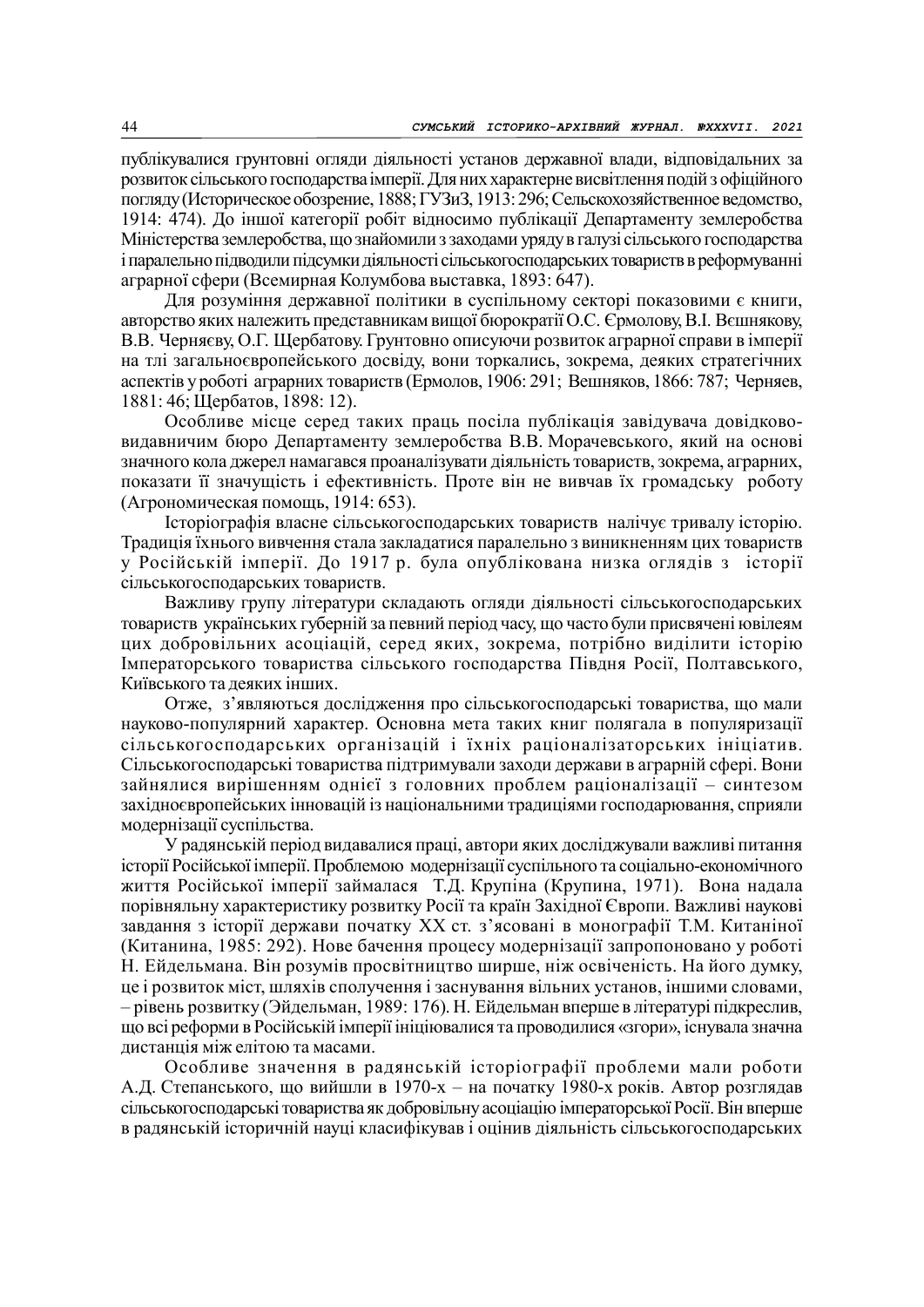товариств (Степанский, 1977: 96; Степанский, 1980: 90; Степанский, 1987: 86; Степанский, 1982: 92). Він писав, що "буржуазно-поміщицькі" організації поділялись на представницькі (куди входили тільки власники) та сприяння. А.Д. Степанський відносив сільськогосподарські товариства до представницьких.

Після 1991 р. розпочався новітній етап дослідження суспільства Російської імперії, його становлення та вплив на розвиток як імперії в цілому, так і окремих регіонів.

 Найзначнішим явищем стала поява низки праць Б.М. Миронова. Він зосередив взаємодію держави на суспільстві в Російській імперії, починаючи з кінці XVIII ст. до революції 1917 р., подав оригінальне судження про ментальні, соціально-психологічні типи окремих груп населення, особливості виникнення і функціонування громадських організацій (Миронов, 1999; Миронов, 2008).

Праці українських істориків В.В. Кравченка (Кравченко, 2011: 544), Д.М. Чорного (Чорний, 2007: 301), О.П. Реєнта (Реєнт, 2003: 340) демонструють ґрунтовні досягнення у висвітленні економічних, урбаністичних і націотворчих процесів в українських губерніях імперії в другій половині ХІХ – на початку ХХ ст.

Декілька робіт безпосередньо висвітлюють суспільні відносини та функціонування громадських організацій України. Серед них потрібно виділити монографії З.В. Свяшенко (Священко, 2012:343), І.О. Шандри (Шандра, 2016: 316), Н.М. Кушлакової (Кушлакова, 2016: 588).

Сучасні російські дослідники також вивчають діяльність сільськогосподарських товариств Російської імперії у ХІХ – на початку ХХ ст. Наприклад, публікації 1990 – 2000 х років стосувалися або окремого сільськогосподарського товариства, або галузевих товариств імперії чи її окремого регіону. Опубліковані наукові розвідки А.А. Курьонишева (Куренышев, 2012: 203), С.А. Козлова про Московське сільськогосподарське товариство (Козлов, 1996), В.В. Свиридова (Свиридов, 2006: 219) – про аграрні об'єднання Тамбовської губернії.

У другій половині 1990-х років – на початку XXI ст. у зв'язку з підвищенням інтересу дослідників до процесів формування в Росії основ громадянського суспільства і правової держави, з'явилися наукові дослідження, що розглядають історію дореволюційних громадських організацій. Особливо тут варто відзначити низку змістовних робіт А.С. Туманової, присвячених діяльності громадських організацій імперської Росії, урядовій політиці стосовно них (Туманова, 2002: 487).

Статті і монографія російської дослідниці О. Єліної привертають увагу оригінальними підходами до висвітлення проблеми (Елина, 2012; Елина 1998).

Вчені діаспори і далекого зарубіжжя вивчають загальні процеси історії Російської імперії (Пайпс, 1993: 420). Наприклад, американський історик Р. Пайпс подав нове бачення проблеми формування російської державності, її головних засад, а також специфіки суспільнополітичних процесів Російської імперії порівняно з Західною Європою.

Історіографічний аналіз літератури за темою дослідження показав, що опубліковані праці фрагментарно й недостатньо комплексно розкривають основні аспекти діяльності сільськогосподарських товариств українських губерній Російської імперії. Поза увагою дослідників залишилися такі питання, як відносини діячів сільськогосподарських товариств із владними інституціями.

У статті використані різні типи джерел. Основою дослідження є документи архівів. Автором опрацьовані архівні фонди декількох установ. Значною інформативністю і фактологічним матеріалом відрізняються документи, що зберігаються в Російському державному історичному архіві в Санкт-Петербурзі (РГИА). Нами були вивчені матеріали Центрального державного історичного архіву України (Київ), обласні архіви України (Харківський, Одеський, Запорізький і Житомирський) та фонди інституту рукопису Національної бібліотеки України ім. В.І. Вернадського в Києві.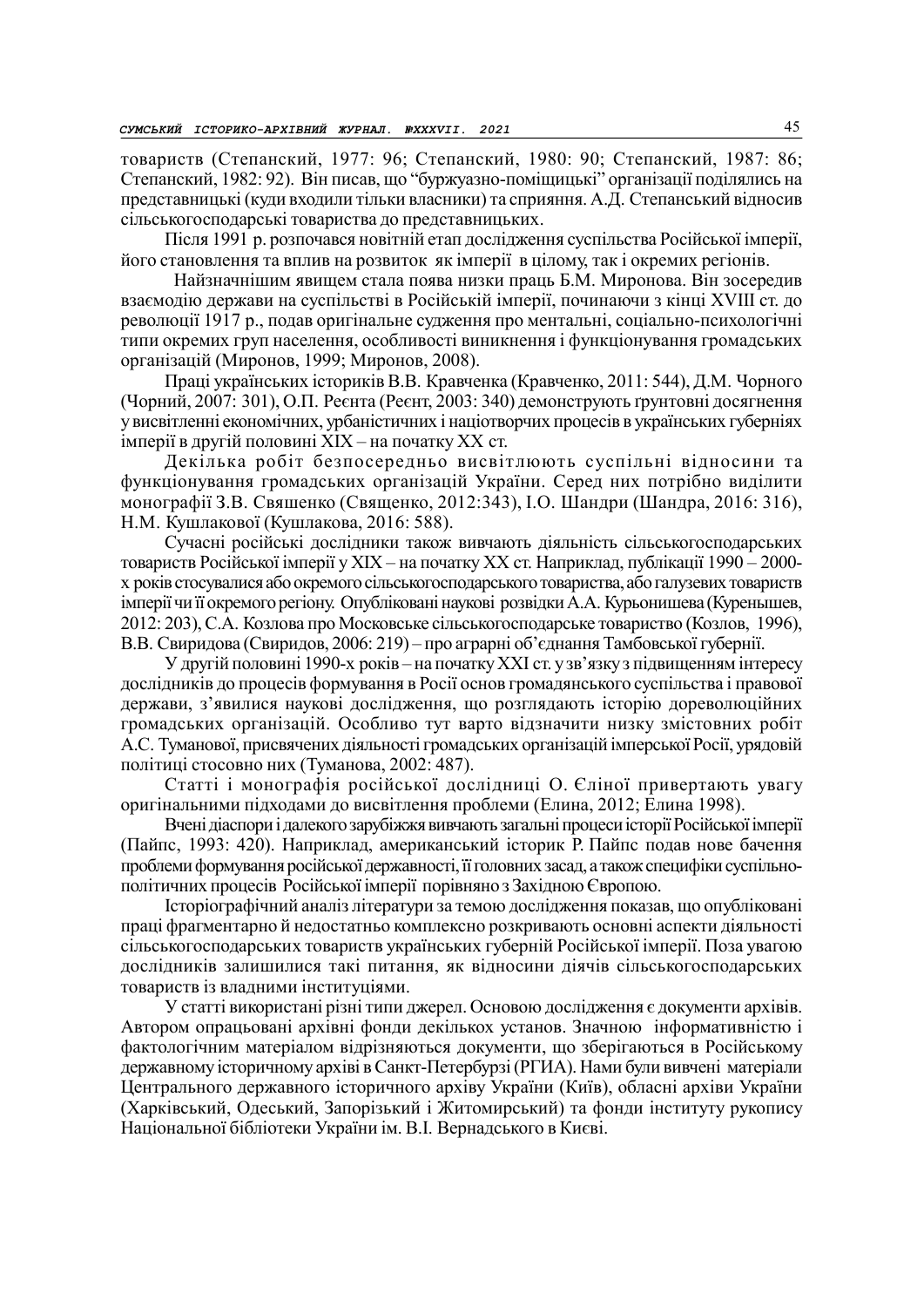Важливими для роботи автора є законодавчі акти, збірники документів і статистичні. Опрацьована друкована продукція самих сільськогосподарських товариств: журнали загальних зборів і звіти, "Записки" і "Труды" тощо. Доречним є використання центральної і місцевої преси, зокрема "Южнорусской сельскохозяйственной газеты" (Журнал общих собраний, 1891:144; Отчет о деятельности, 1916: 106).

Автором статті були використані матеріали з'їздів землевласників (IV съезд, 1875: 684), документи про проведення виставок, ярмарків та конкурсів, зокрема ілюстровані альбоми та каталоги. Цінними стали рекламна інформація, описи зразкових маєтків, візуальні джерела. Інформативними джерелами є адрес-календарі (Адрес-календарь, 1902: 240). Потрібні відомості зберігаються у списках і довідниках сільськогосподарських товариств країни, опублікованих довідково-статистичним відділом Департаменту землеробства. Комплексну інформацію несуть у собі енциклопедії та інтернет-ресурси. Отже, джерельна база достатня для дослідження.

Хронологічні межі дослідження охоплюють період з 1860-х років до 1917 р., а територіальні межі – українські губернії Російської імперії досліджуваного періоду.

Метою публікації є аналіз взаємовідносин між Департаментом землеробства Міністерства землеробства та сільськогосподарськими товариствами та їх характеристика.

"…наші центральні відомства знають про суспільне життя провінції майже стільки ж, скільки іноземці доброго старого часу, які уявляли, що у нас по вулицях ходять білі ведмеді, що чай ми п'ємо під розлогою журавлиною і їздимо в екіпажах власного винаходу під назвою "тройка" (N, 1909). Так характеризував автор вступної статті в «Южнорусской сельскохозяйственной газете» стан, в якому перебували взаємини уряду з громадськими організаціями в провінції в 1909 р. Можна зробити поправку на те, що публіцисти і в ті часи, і сьогодні схильні надто загострювати свої тези. Адже історія сільськогосподарських товариств українських губерній свідчить, що саме в Харкові, Полтаві, Одесі було багато зроблено для започаткування нових засад діяльності сільськогосподарських товариств, які згодом були взяті владою імперії "на озброєння".

Підпорядковувалися сільськогосподарські товариства Департаменту землеробства Міністерства землеробства, яке опікувалося справами розвитку сільського господарства. Проте поступові зміни в царині діяльності останнім, його переформатування, очевидно, позначилися на відносинах між урядом і сільськогосподарськими товариствами.

У 1837–1894 рр. цими справами займалося Міністерство державного майна (МДМ), що постало з відомства управління державними селянами. Після селянської реформи 1861 р. МДМ втратило значну частину своїх колишніх функцій, що спричинило і зміну його структури. Саме в цей час на перший план виділилися такі, спочатку другорядні функції міністерства, як заохочення сільського господарства, поширення сільськогосподарських знань, опікування сільськогосподарськими товариствами, а також завідування державними лісами і надрами. Саме такі функції створювали можливість координувати діяльність міністерства з громадськими організаціями, спонукали до взаємодії між урядом та місцевими діячами.

 Наступна реорганізація сільськогосподарського відомства була прискорена голодом 1891 р. У 1894 р. було створено оновлене Міністерство землеробства і державного майна (МЗіДМ). Нове відомство прагнуло активно включатися в процес реформування економіки Російської імперії. Проте об'єктивні складності, що виражалися у відсутності коштів для фінансування підтримки розвитку сільського господарства, зумовили відносно низьку ефективність міністерства з упорядкування земельних відносин на селі. Однак сільськогосподарське відомство зберегло стабільні і довірчі відносини з аграрними громадськими товариствами.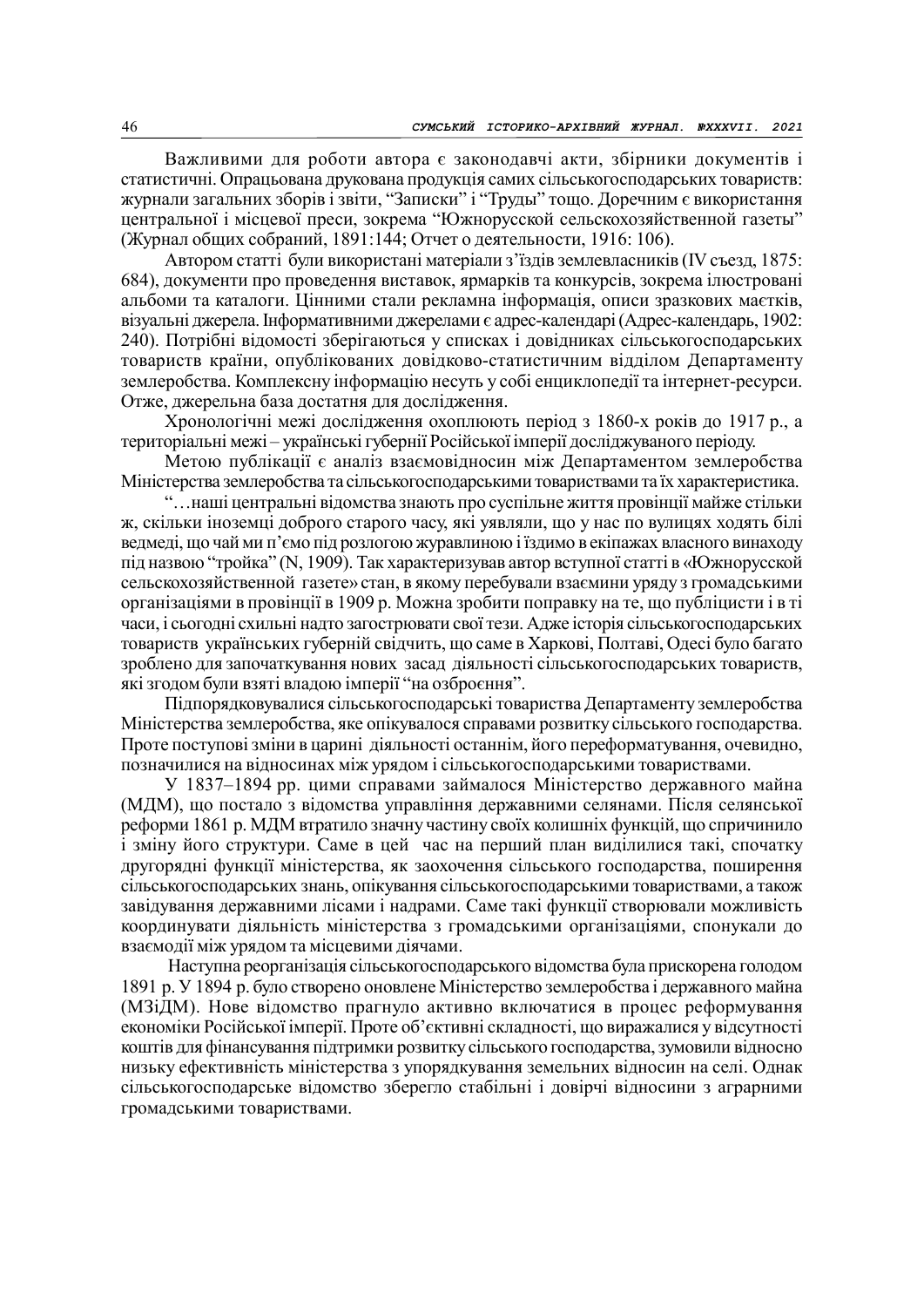# СУМСЬКИЙ ІСТОРИКО-АРХІВНИЙ ЖУРНАЛ. №XXXVII. 2021 47

Необхідність проведення столипінської реформи спричинила докорінну реорганізацію відомства. У результаті на перший план вийшло землевпорядкування селян, але водночас нове відомство було дещо знижено в статусі, отримавши назву Головного управління землеустрою та землеробства (ГУЗіЗ) у 1905 р. Однак роль ГУЗіЗ (і, відповідно, його голови) як в уряді, так і в державній політиці в цілому залишалася однією з провідних. Не випадково на чолі цього відомства протягом тривалого часу перебував такий видатний державний діяч, як О.В. Кривошеїн. Перейменування ГУЗіЗ в Міністерство землеробства в 1915 р. лише на перший погляд мало формальний характер. Але цей крок віддзеркалював зміни модернізаційного характеру, які було закріплено в структурі і назвах органів влади імперії. До таких зрушень був причетний досвід взаємодії відомства із громадськими організаціями сільськогосподарського спрямування на місцях. Кожне перетворення відомства спричинювало певні зміни структури його підрозділів (департаментів), серед яких врешті-решт постало відділення, що відповідало за співпрацю з сільськогосподарськими товариствами.

Департамент землеробства (у 1837–1845 рр. – третій департамент) МДМ був створений для завідування установами та заходами, призначеними для поширення відомостей про сільське господарство та покращення його стану, управління корпусом лісничих, корпусом цивільних топографів і керівництвом виробництва кадастру. Саме йому підпорядковувалися сільськогосподарські товариства, які він значною мірою фінансував.

Департамент декілька разів змінював не лише назви – Департамент сільського господарства (1845–1866 рр.); Департамент землеробства і сільської промисловості (1866–1894 рр.); Департамент землеробства (1894–1918 рр.), але й кількість відділень: п'ять (з 1845 р.), шість (з 1881 р.), п'ять (з 1894 р.).

Із 1915 р. департамент складався з 15 відділень, з яких два були безпосередньо орієнтовані на співпрацю з сільськогосподарськими товариствами. Зокрема, перше адміністративне відділення завідувало місцевими органами департаменту, сільськогосподарськими товариствами та заходами щодо безпосередньої агрономічної допомоги в заселених районах; друге адміністративне – організацією сільськогосподарських з'їздів, виставок, субсидуванням сільськогосподарських товариств, нагородженням за заслуги з сільського господарства і преміюванням господарств, а також боротьбою з сільськогосподарськими шкідниками. Департамент землеробства був скасований у ході реорганізації центрального управління сільським господарством у межах більшовицьких перетворень та заснування Наркомзему в 1918 році.

Отже, як бачимо, співпраця з сільськогосподарськими товариствами перетворилася на важливий елемент роботи Департаменту землеробства.

З моменту виникнення Міністерства державних маєтностей (1837 р.) уряд став дотримуватися більш певних поглядів щодо способів сприяння розвитку сільського господарства. При цьому основним положенням вважалося те, що "сільське господарство, по суті своїй, не може бути предметом управління і що на розвиток його варто впливати лише непрямим шляхом – поширенням корисних відомостей з сільського господарства, підтримкою спеціальних приватних підприємств і усуненням перешкод, які гальмують розвиток сільськогосподарської промисловості" (Всемирная Колумбова, 1893: 621). Громадськими організаціями, покликаними покращувати стан сільського господарства, стали сільськогосподарські товариства. На наш погляд, така позиція влади до певної міри підготувала грунт для поширення громадських асоціацій, що спрямовували свою діяльність на аграрну сферу.

Після 1861 р. запит на громадську ініціативу збільшився, хоча кількісне зростання сільськогосподарських товариств не можна назвати швидким. Коло обов'язків сільськогосподарських товариств розширилося у зв'язку із реформами, що проводилися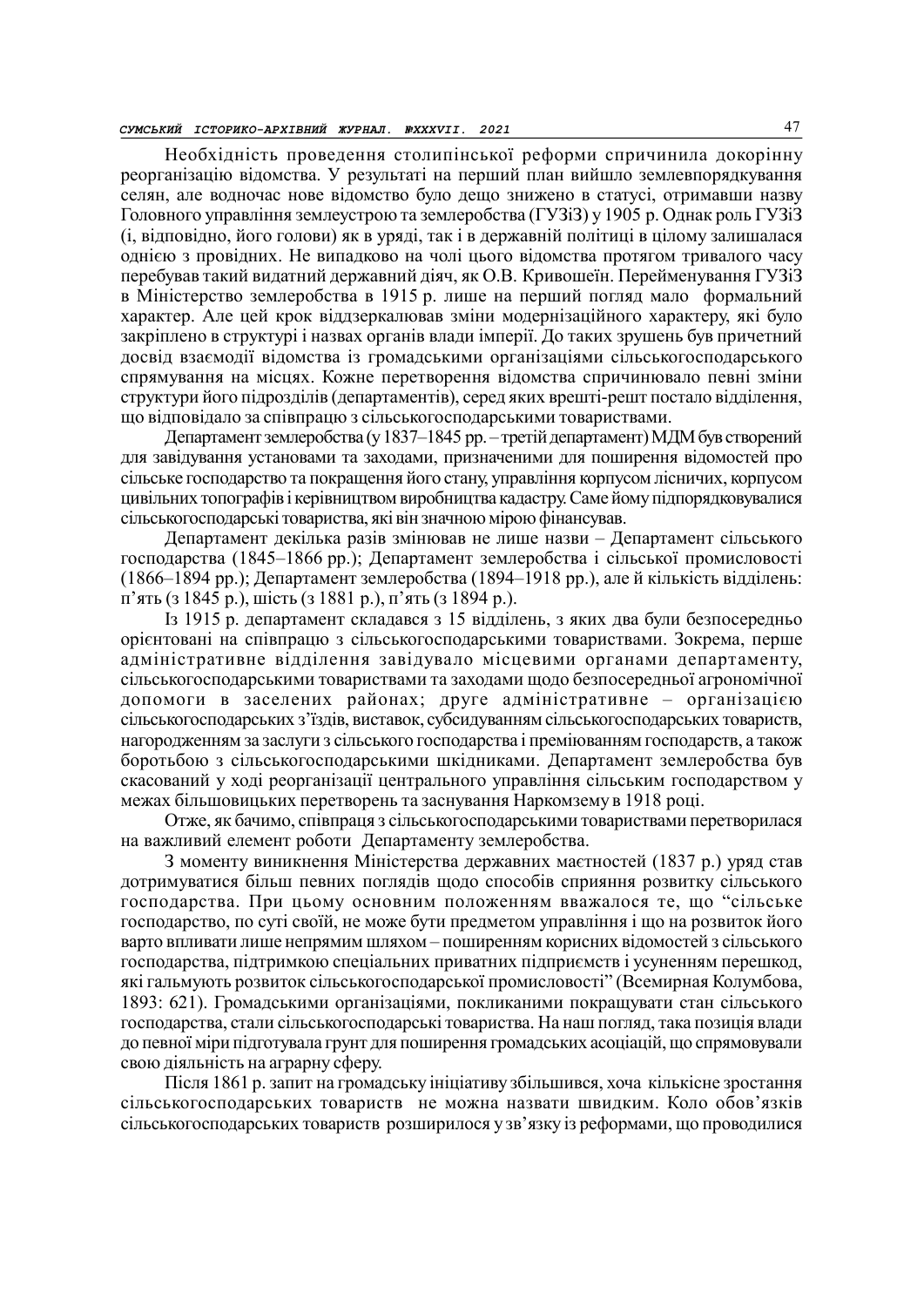у суспільному та соціально-економічному житті Російської імперії. В 1860–1870-ті роки Міністерство землеробства працювало з губернськими сільськогосподарськими товариствами українського регіону, а також філіями центральних об'єднань. Процес становлення сільськогосподарських товариств проходив під знаком державного протекціонізму. У той же час громадські організації мали служити «загальній користі».

Певна зміна у відношенні Міністерства землеробства до сільськогосподарських товариств відбулася в 1880-х роках. Вона обумовлювалася внутрішніми і зовнішніми чинниками - в першу чергу світовою аграрною кризою. Для підвищення ефективності роботи на місцях сільськогосподарське відомство вирішило активніше використовувати сільськогосподарські товариства, не тільки як організації, що займаються просвітництвом, а виконують інформативну, представницьку та інші функції. Розуміючи їх роль передусім як громадських товариств, Міністерство землеробства вважало їх своєю опорою в регіонах.

У 1880-х роках в уряді проходили дискусії, існувала пропозиція зробити сільськогосподарські товариства частиною державного апарату, а саме – місцевими органами Міністерства землеробства. Ось як подавало позицію влади видання "Всемирная Колумбова выставка 1893 года в Чикаго. Сельское и лесное хозяйство России": "Сільськогосподарські товариства служать ланкою між урядом і сільськими господарями. Вони – виконавці деяких адміністративних заходів на місцях" (Всемирная Колумбова, 1893: 622). Але ця ідея не була реалізована. Проти неї виступив міністр землеробства О.С. Єрмолов та земства. Земства не хотіли, щоб сільськогосподарські товариства перетворили на місцеві органи Міністерства землеробства. На думку дослідника А.Д. Степанського, вони не бажали мати в сільськогосподарських товаристахв собі конкурентів (Степанский, 1977: 96).

Аграрні громадські організації дуже часто де-факто були "радниками уряду" у сільськогосподарських справах. У 1881 р. було оприлюднено висловлювання міністра державних маєтностей М. П. Ігнатьєва, що сільськогосподарські товариства "не будуть залишені без уваги і ми завжди готові сприяти їхній корисній діяльності" (РДІА. Ф.398. Оп.75. Спр.14: 6зв.). Однак, діяльність всіх громадських організацій, у тому числі й аграрних, підлягала контролю. Так, клопотання Київського сільськогосподарського товариства щодо розширення території своєї діяльності на Волинську та Подільську губернії було відхилено у зв'язку з високою часткою польського населення в цих губерніях (РДІА. Ф.398. Оп.77. Спр.10: 228). Та неможна визначити й інший мотив такої позиції влади імперії, яка боялася створення будь-яких широких об'єднань громадян, здатних конкурувати з нею.

Фактично сільськогосподарські товариства другої половини ХІХ ст. були посередниками між урядовими структурами і землеробським населенням українських губерній. Причина таких відносин нам бачиться перш все в лояльності сільськогосподарських товариств владі, їх умінню взаємовигідно співпрацювати, розуміти ситуацію і йти на компроміси. Вірогідно, що чиновники чітко відрізняли ці організації від інших (кооперативних, ощадно-позичкових тощо). З поточної документації урядових структур, звітності, протоколів різноманітних нарад і з'їздів видно, що для чиновників на першому місці залишалася суспільна ініціатива, ентузіазм і професіоналізм представників сільськогосподарських товариств. Можна сказати, що влада і громадськість йшли назустріч один одному, а перша вимушено дозволяла сільськогосподарським товариствам були виразниками місцевих інтересів.

На рубежі ХIХ–ХХ ст. ситуація змінилася. Відбулося кількісне збільшення селянських сільськогосподарських товариств, зокрема, пов'язане з реформами П.А. Столипіна. Громадські організації займалися не тільки культурницькою роботою, а й виробничо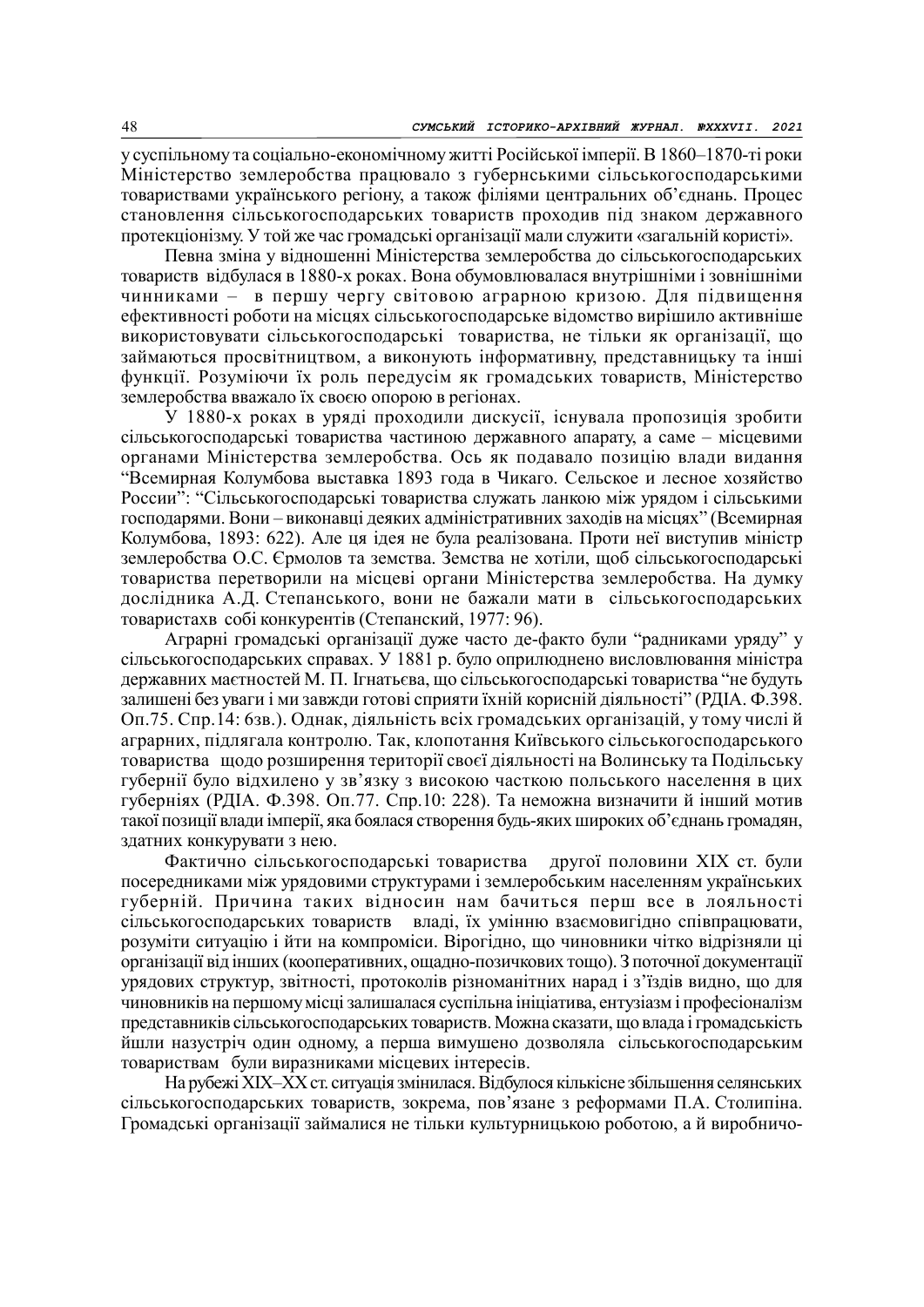збутовою. З цього приводу доречно навести висловлювання міністра землеробства і державних маєтностей О.С. Єрмолова. У своєму зверненні до предводителів дворянства перед введенням "Нормального статуту" (21 липня 1898 р.) він так сказав про значення даних організацій: "Сільськогосподарські товариства покликані до служіння для "загальної користі". Перші сільськогосподарські товариства виникли в іншій обстановці. Зараз важливо не тільки створення сільськогосподарських цінностей, а й прибуток" (Список, 1909: VII–VIII). Отже, набувала актуальності така функція сільськогосподарських товариств як виробничо-збутова.

Представники сільськогосподарських товариств були включені до складу губернських і повітових комітетів про потреби сільськогосподарської промисловості, утворених в 1902 р. в рамках Особливої наради С.Ю. Вітте. Діяльність сільськогосподарських товариств в рамках наради отримала позитивну оцінку держави (Священко, 2012: 343).

У 1902 р. Департаментом землеробства було запропоновано не тільки координувати, а й об'єднати діяльність сільськогосподарських товариств в загальноросійському масштабі. Через рік цей проєкт розглядався в Сільськогосподарській раді. Однак він не був реалізований через ускладнення у зовнішньому і внутрішньому житті країни (Агрономическая помощь, 1914: 237–238). Ще раз дану проблему піднімали Київське і Подільське сільськогосподарські товариства вже в роки Першої світової війни, але об'єднання не дозволили з інших міркувань. "Не на часі". Тим не менше запит на об'єднання діяльності сільськогосподарських товариств в межах не тільки українських губерній, а й усієї країни, був незаперечним викликом часу як збоку центральних державних інституцій, та і знизу, з місцевих осередків.

У досліджуваний період сільськогосподарські товариства суттєво сприяли Міністерству землеробства у поточній роботі. Для збирання важливих сільськогосподарських відомостей Департамент землеробства за прикладом США звертався безпосередньо до сільських господарів. П'ять разів на рік вони доставляли відомості про врожай хлібів і трав, стан скотарства, ціни на робочі руки і сільськогосподарські товари, про зміни в польових культурах та інше. Періодично розсилалися опитувальні листи своїм кореспондентам. Для досліджень споряджалися експедиції і відряджалися на місця спеціалісти (Всемирная Колумбова, 1893: 624).

Міністерство землеробства відряджувало своїх спеціалістів на місця для допомоги сільськогосподарським товариствам. Всі вони ділилися на чотири розряди: старші фахівці; молодші спеціалісти; старші інструктори; молодші інструктори та підпорядковувалися безпосередньо Департаменту землеробства сільськогосподарського відомства. Їх обов'язки полягали у відвідуванні приватновласницьких господарств, підтримці урядових заходів щодо поліпшення техніки сільського господарства; поширенні корисних відомостей; участі в боротьбі з шкідливими для сільського господарства тваринами і комахами тощо (ДАХО. Ф.304. Оп.1. Спр.2488: 100). Крім того, на місцях вони контактували із земськими фахівцями, що працювали у приватних господарствах (яких запрошували на роботу безпосередньо приватні землевласники).

Таким чином, центральна влада і громадськість об'єднувалися та взаємодоповнювали один одного, що, зважаючи на бідність інтелектуальними ресурсами сприяло розвитку сільськогосподарського виробництва. Робота громадських об'єднань за своїм характером з кожним десятиліттям ставала все різнобічнішою. Так, відділення садівництва Харківського сільськогосподарського товариства придбало в Європі і Америці посуд і матеріали для упаковки плодів. Це єдине з товариств садівництва Російської імперії, що мало таку повну колекцію. Міністерство землеробства користувалося даною колекцією садівництва Харківського відділення для демонстрації на загальних заходах (Отделение садоводства, 1902: 8).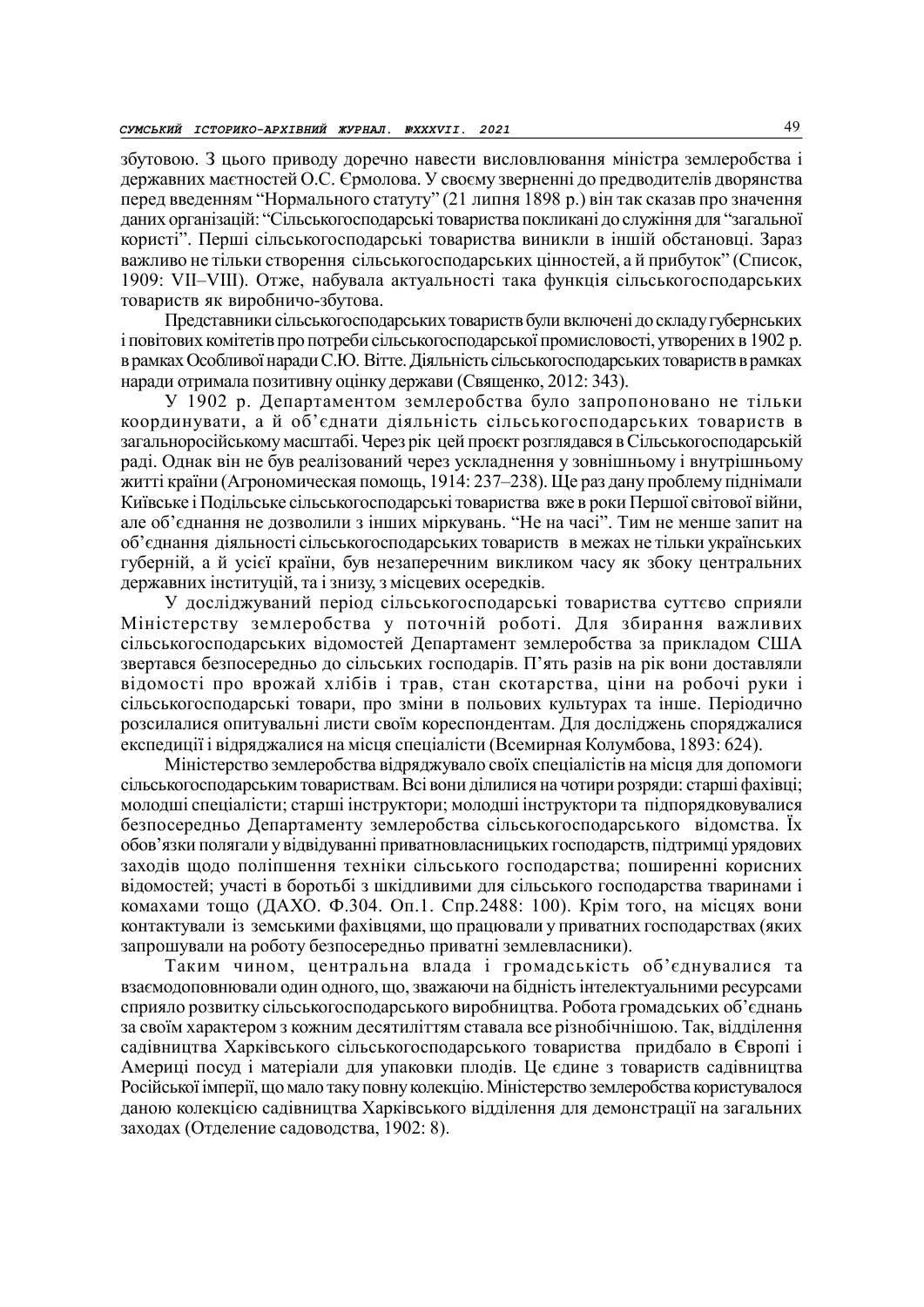Сільськогосподарські товариства намагалися допомагати владі у вирішені складних питань. Зокрема, для стабілізації ситуації у Київській губернії генерал-губернатор пропонував на нараді сільських господарів (1905 р.) для підйому сільського господарства залучати селян у сільськогосподарські товариства. Однак роки революційного піднесення подали приклади критичних, навіть опозиційного характеру виступів учасників сільськогосподарських товариств.

На рубежі XIX–XX ст. активні представники сільськогосподарських товариств критикували певні аспекти державної політики. Ними обговорювалися актуальні суспільні проблеми. Розгорнулася полеміка навколо економічної політики уряду. Поміщики дорікали чиновникам у надмірному заохоченні промисловості і недостатній увазі сільському господарству. Подальший розлад у стосунках державних структур з громадськими організаціями намітився на початку ХХ ст., в роки першої російської революції. Це було пов'язано із загальною політизацією громадських організацій.

Архівні документи описують випадки, коли на зборах сільськогосподарських товариств в Миргородському і Диканському повітах Полтавської губернії обговорювалися політичні питання.

Зокрема, прокурору Харківської судової палати було подано документи такого змісту. "В засіданні Шишацького сільськогосподарського товариства, що відбувалося 26 червня 1905 року під головуванням місцевої землевласниці дворянки Катерини Гулькевич, остання, кажучи про бажаність введення дрібної земської одиниці, піддавала різкій критиці існуючий політико-економічний лад Росії. І вказавши на повне безправ'я сільського населення, переконувала присутніх прагнути для поліпшення матеріального становища селян через заміну сучасного порядку внутрішнього управління країною іншим, заснованим на виборній основі. У цілому [вона] не виступала проти вищої ієрархії і представників такової. Гулькевич підтримував земський фельдшер Митрофан Фещенко, який доводив, що на службі уряду особи не можуть захищати інтереси селян і тому до них не можна ставитися з довірою, ними можуть бути наділені лише виборні народу" (РДІА. Ф.1571. Оп.1. Спр.31: 3, 33).

У публічному засіданні Устивицького сільськогосподарського товариства 6 червня 1905 року було запропоновано для обговорення наступні питання: 1. Примусове відчуження монастирських, казенних і приватновласницьких земельних угідь і віддача їх в спадкову оренду селянам. 2. Запровадження інституту виборного духовенства. 3. Повна заміна непрямих податків прямими і скасування митних зборів на товари, що мають широке поширення серед сільського населення. 4. Скасування станів (РДІА. Ф.1571. Оп.1. Спр.31: 3зв., 33).

Перераховані пункти передані для детального розгляду і розробки особливій комісії, що складалася переважно з місцевих ліберальних землевласників.

Рада Сорочинського сільськогосподарського товариства на загальних зборах 9 травня 1905 року запропонувала для обговорення своїх членів проєкт петиції уряду. Серед інших бажаних перетворень вказувалось на необхідність народного представництва, зрозуміле деякими членами як обмеження самодержавства, знищення свавілля адміністрації та надання всіх земельних ділянок в орендне користування селян (РДІА. Ф.1571. Оп.1. Спр.31: 3зв., 33).

В цілому подібні резолюції на своїх зборах обговорювали і приймали й інші сільськогосподарські товариства Полтавської губернії. Однак Харківська адміністрація не відкрила слідства "за відсутністю ознак злочину" (РДІА. Ф.1571. Оп.1. Спр.33: 2–4).

Автору не вдалося знайти подібних виступів з боку діячів сільськогосподарських товариств інших українських губерній. Можливо, інтереси землевласника переважили "суспільну користь" або вони на перший план ставили загальнодержавні інтереси.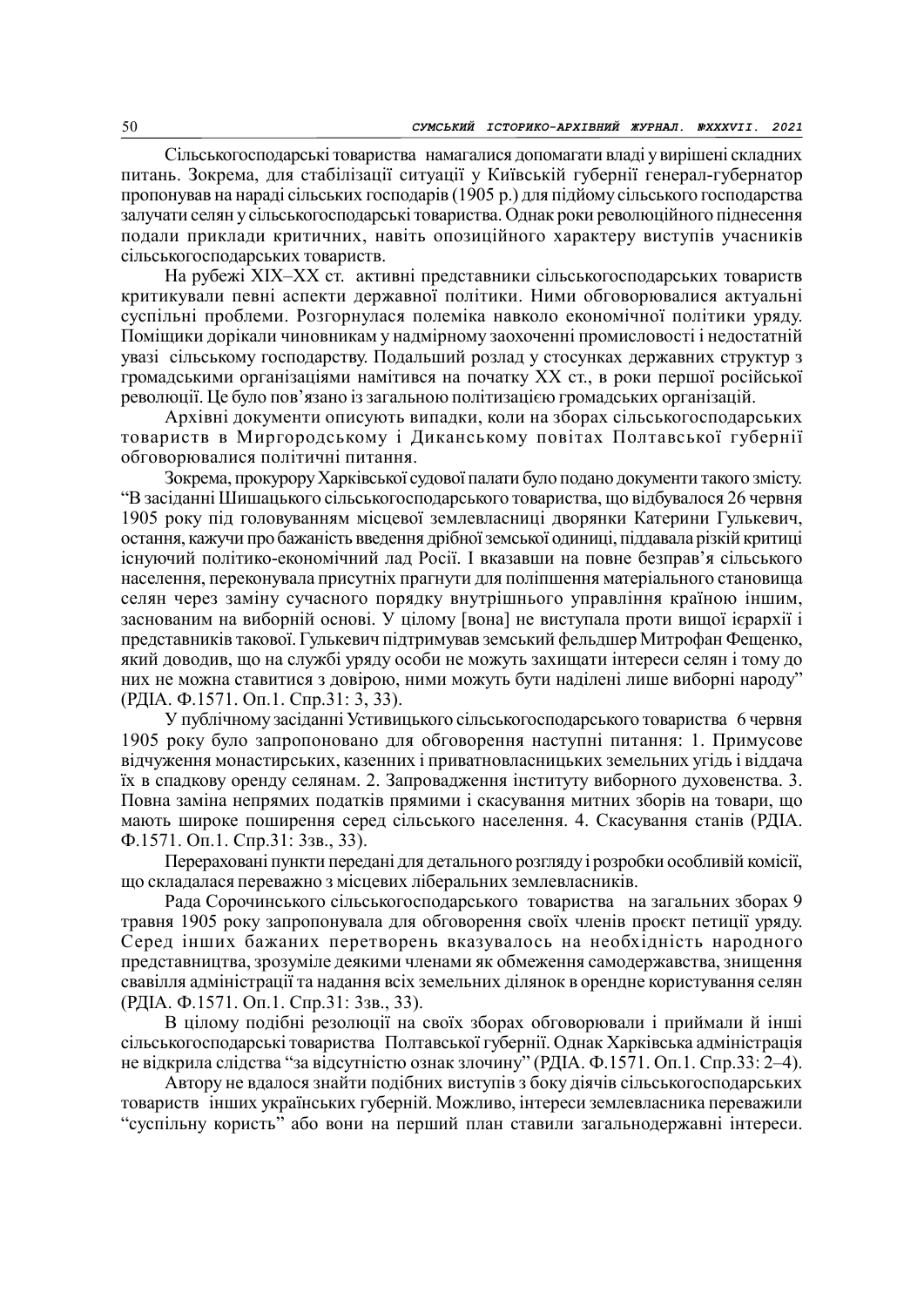Опозиційні виступи мали місце і по інших регіонах імперії. Так, на загальних чергових зборах членів Мінського сільськогосподарського товариства заслухана доповідь про з'їзд земських і міських діячів і, погодившись в принципі з програмою з'їзду, збори знайшли необхідним мати свою певну програму, що обіймала місцеві потреби. Як повідомляв журнал "Хозяин", після дводенних гарячих дебатів збори прийняли наступну програму: рівноправність всіх народностей краю, свобода совісті, віросповідання, друку, недоторканність житла і особистості без суду, рівність перед законом, свобода навчання на рідних мовах, безкоштовна загальнодоступна народна освіта, знищення паспортної системи, смуги осілості, введення самоврядування на широких засадах, рівноправність жінок, підняття народного добробуту, знищення відособленості селянського стану, всестанова волость, усунення безземелля і малоземелля без порушення принципів приватної власності, полегшення покупки землі за сприяння широкого народного кредиту, удосконалення способів обробки землі, введення дрібного господарства, припинення селянських надільних викупних платежів, розширення виборчих прав в народному представництві, реорганізація Державної Ради і перетворення Державної Думи (Хозяин, 1905: 1573).

Однак політичні події у країні не могли вже загальмувати процесу демократизації громадських організацій та збільшення їх чисельності. Та події революції 1905–1907 рр. докорінно не вплинули на взаємини між державою та сільськогосподарськими товариствами. Керівник Головного управління землеробства і землеустрою О.В. Кривошеїн так характеризував статус громадських організацій. "За останнє десятиліття в Росії набули величезного поширення сільськогосподарські товариства, кількість яких в даний час (1911 р.) досягає майже 3,5 тисяч. Крім тієї просвітницької ролі, які ці товариства відіграють у житті села, вони все в більшій мірі стають опорними пунктами для сільськогосподарської діяльності на місцях і земства, і уряду" (ДАОО. Ф.22. Оп.1. Спр.184: 22). Тобто урядом все більше усвідомлювалася важлива роль сільськогосподарських товариств у регіонах.

В цілому політика Міністерства землеробства щодо сільськогосподарських товариств корегувалася під тиском обставин, комплексу внутрішніх і зовнішніх причин. З одного боку, їх контролювали, зобов'язували звітували перед центральним органам. З іншого боку – сільськогосподарські товариства як громадські асоціації мали значну самостійність у вирішенні місцевих проблем, особливо у західних губерніях, де земства були відкриті пізніше.

Систематична звітність сільськогосподарських товариств перед Департаментом землеробства носила не формальний, збюрократизований характер. Аналіз відповідної документації свідчить, що обидві сторони були зацікавлені в ній, намагалися розширити зворотній зв'язок і звернути увагу на важливі моменти у розвитку спільної справи. Один з керівників сільськогосподарського відомства граф П.М. Ігнатьєв у своєму циркулярі сільськогосподарським товариствам, який носив не директивний, а радше дидактичний характер, наголошував на важливих моментах звітів. В них потрібно обов'язково описувати діяльність за минулий термін; стан даної галузі в українських губерніях; стан цієї ж галузі в іноземних державах, особливо там, де краще; які заходи мають бути вжиті в найближчому майбутньому і які на це потрібні кошти; план роботи фахівців на наступний рік. Отже, відчувалося намагання проводити роботу правильно, системно і послідовно. Тому не випадково в особистому листуванні членів сільськогосподарських товариств часто вживається вислів «для загальної користі» не лише щодо співпраці між товариствами, але і з урядом (ДАОО. Ф.22. Оп.1. Спр.182: 124).

Сільськогосподарські товариства відрізнялися високим ступенем лояльності до існуючого політичного ладу. Віра в силу держави і в можливість залучення державної підтримки для вирішення своїх завдань була невід'ємною частиною суспільних поглядів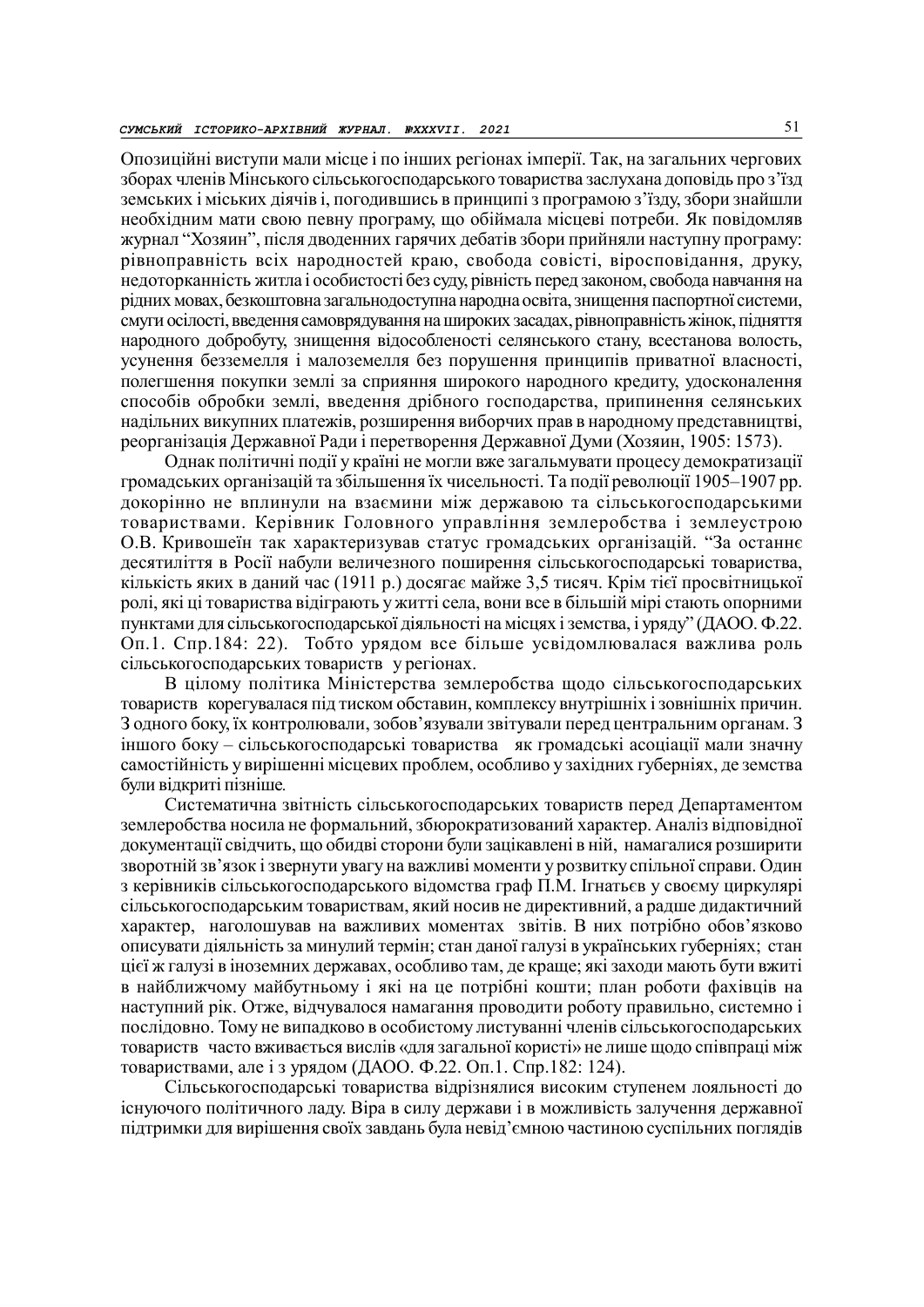їх членів. Тому цілком природнім було для керівників сільськогосподарських товариств налагоджування конструктивних відносин з місцевою владою. Часто представники влади були почесними членами сільськогосподарських товариств, завдяки чому їх ініціативи отримували організаційну та фінансову допомогу державних структур.

В роки напередодні Першої світової війни сільськогосподарські товариства мали певну свободу дій і творчості. Головноуправляючий землеустрою та землеробства О.В. Кривошеїн, який виступив на відкритті Всеросійської виставки у Києві (1913 р.) сказав: "Вихідним пунктом моєї діяльності є переконання, що в такій величезній державі, як Росія, усіма не можна управляти з одного центру, необхідно закликати на допомогу місцеві громадські органи і сили, в розпорядженні яких надати матеріальні засоби" (Всероссийская выставка, 2002: 43). На нашу думку, подане висловлювання є не тільки позицією безпосередньо О.В. Кривошеїна, а і новим підходом у відношенні щодо громадських організацій в цілому.

Початок Першої світової війни свідчив про продовження відносин в умовах, що змінилися. З огляду на ситуацію в країні і на фронті, Міністерство землеробства намагалося максимально використовувати сільськогосподарські товариства в своїх цілях. Це йому в значній мірі вдалося. У країні сільськогосподарські товариства були не єдиними громадськими організаціями, що працювали на благо суспільства (земський союз, союз міст та інші). Однак, на нашу думку, їх суспільне служіння поступово трансформувалося в державний обов'язок. Представники сільськогосподарських товариств сподівалися, що їх лояльність і допомога державі під час війни будуть враховані у майбутньому.

У сучасній історіографії немає єдиної точки зору на ставлення держави до громадськості та характеру їх взаємовідносин у Російській імперії. Так, американський дослідник Р. Пайпс вважав, що більшість дворян не бачили різниці між обов'язковою державною службою і добровільним громадським служінням, а протягом усієї російської історії групи інтересів боролися між собою і ніколи з державою. Тому сільськогосподарські товариства, зважаючи на специфіку їх соціальної структури, органічно вписувалися в існуючі норми взаємин.

Дещо інакше проблему взаємин громадських організацій і держави охарактеризував провідний український дослідник О.П. Реєнт. Він дійшов висновку, що правляча в Російській імперії бюрократія панічно боялася демократизації суспільства, докладала зусиль до збереження авторитарного правління, яке було породженням феодальнокріпосницької епохи. Тяжкі поразки на фронтах навесні й влітку 1915 р. примусили правлячий режим зробити деякі поступки громадськості, що призвело до посилення впливу буржуазії в суспільстві. Але радикального реформування суспільних відносин не сталося. Вплив громадськості виявився недостатнім, щоб позбутися застарілої системи управління реформістським шляхом (Реєнт, 2003: 340).

На нашу думку, цінуючи лояльність і підтримку сільськогосподарських товариств, Міністерство землеробства розуміло важливість досягнутого і намагалося його зберегти. Існувало обопільне розуміння, що зроблено багато, і не можна його зруйнувати. В цілому Міністерство землеробства проводило гнучку політику, продовжуючи в роки Першої світової війни фінансувати сільськогосподарські товариства. Сільськогосподарське відомство розраховувало на розуміння і підтримку у майбутньому представників сільськогосподарських товариств, перш за все губернських і центральних. Важливість взаємодії потрібна була ще й тому, що на території українських губерній точилися масштабні військові дії, які завдавали колосальні збитки економіці. Крім того, Міністерство землеробства і аграрні товариства обговорювали плани на майбутнє, включаючи відкриття всеросійського науково-дослідного агрономічного інституту (Лисенко, 2018: 56).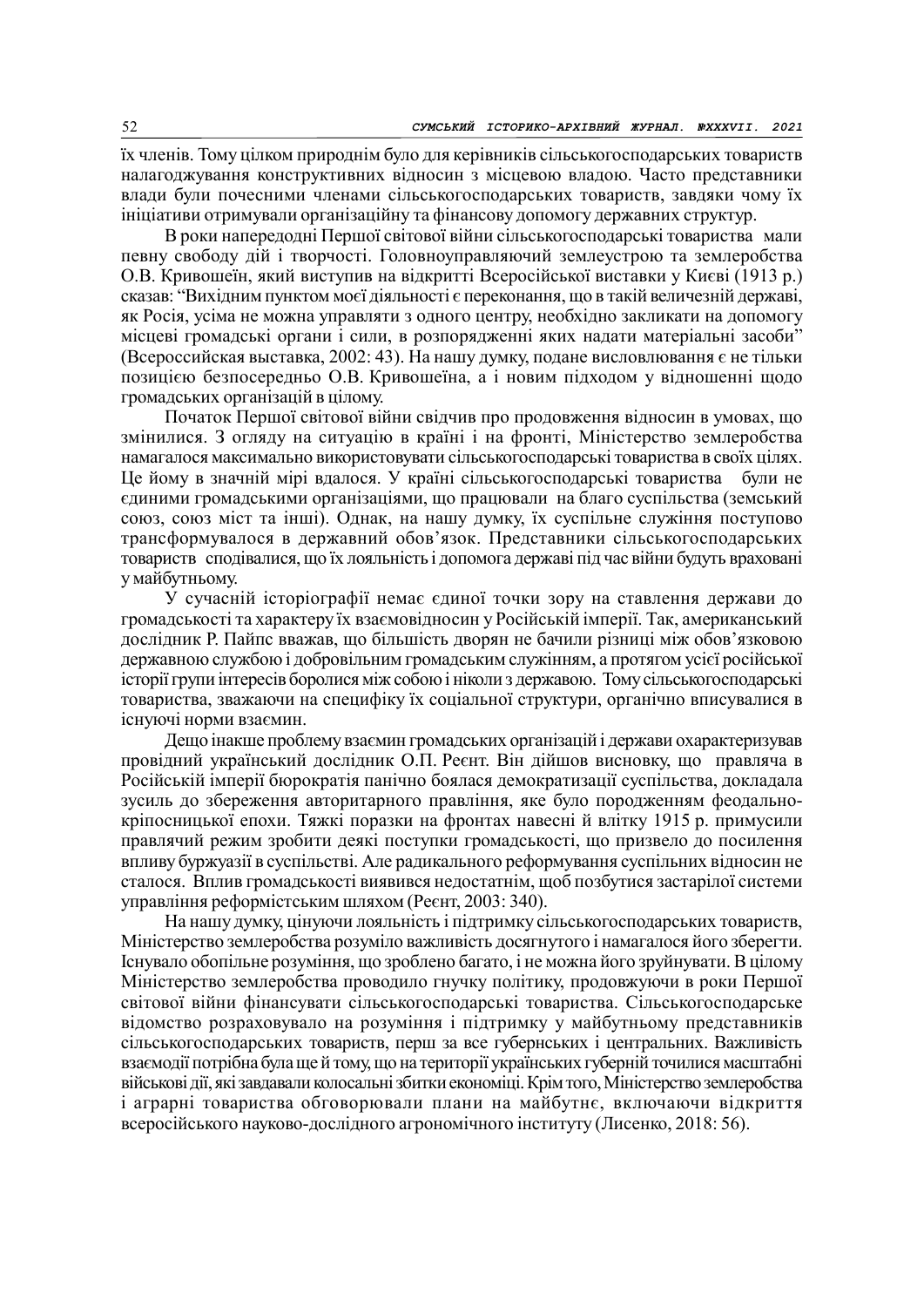Вважаємо, можна підсумувати, що кредо сільськогосподарських товариств полягало у пошуку серединного шляху, альтернативного бюрократичному і революційному методам вирішення аграрної проблеми. Тому навіть в періоди зростання в суспільстві політичного протистояння протиріччя даних організацій з владою не носили принципового і затяжного характеру.

"Вмонтованість" сільськогосподарських товариств в урядові та структури самоврядування завжди існувала, тому що серед засновників сільськогосподарських товариств були люди, які обіймали посади різного рівня. Так, М.С. Воронцов працював як намісник, генерал-губернатор. Після нього впливовими президентами Одеського сільськогосподарського товариства були О.Г. Строганов, Л.Д. Толстой, П.Є. Коцебу, яких також відносимо до генерал-губернаторів і міських градоначальників. В усіх сільськогосподарських товариствах почесними або дійсними членами стали впливові особи із столиць (П.О. Валуєв, В.І. Вєшняков, О.С. Єрмолов, М.П. Ігнатьєв). У 1893 р., коли у Катеринославській губернії заснували Товариство сприяння залісненню степів – головою його обрали губернатора Ф.Е. Келлера, товаришем голови віце-губернатора В.В. Князева. Однак при цьому варто зауважити наступне. У статутах товариств оговорювалось, що членами сільськогосподарських товариств (почесними або дійсними) можуть бути губернські і повітові предводителі дворянства, губернські та повітові голови земських управ. У списках членів сільськогосподарських товариств зустрічаємо і діячів міського самоврядування. Так, Г.Г. Маразлі, міський голова Одеси (1878–1895 рр.) був почесним членом Одеського сільськогосподарського товариства. Управляючий Державним майном Київської і Подільської губерній Г.А. Чуйкевич став співзасновником і дійсним членом Подільського сільськогосподарського товариства (Труды Первого съезда, 1897: 3, 142).

Така ситуація мала дві сторони медалі: це контроль, намагання спрямовувати діяльність цих товариств, але допомога і підтримка. У філіях і місцевих товариствах присутність посадовців була меншою. На Правобережжі, де тривалий час існувало тільки Київське сільськогосподарське товариство, посадовці зараховувалися переважно як почесні члени громадської організації.

У 1914–1917 рр. "єднання" громадських організацій з владними інститутами залишилось вагомим чинником їх співіснування. Так, у Катеринославській губернії 1916 р. очільниками товариств залишались представники правлячого дому та місцевої влади: в Катеринославському товаристві заохочення кіннозаводства почесним президентом був Великий князь Микола Михайлович, президентом – катеринославський губернатор А.Г. Чернявський (Екатеринославский адрес-календарь, 1917: 177). в Катеринославському відділі Імператорського російського товариства плодівництва головував Е.К. Бродський, предводитель катеринославського дворянства, власник маєтку Іванівка Верхньодніпровського повіту; Катеринославському товаристві бджільництва – губернській агроном С.А. Петров (Екатеринославский адрес-календарь, 1917: 187); – Катеринославському губернському сільськогосподарському товаристві – голова князь М.П. Урусов, товаришем голови був К.Д. фон Гесберг – він же голова губернської земської управи (Екатеринославский адрес-календарь, 1917: 187). О.С. Гижицький, з 1895 р. дійсний член Одеського сільськогосподарського товариства як землевласник Херсонської губернії, працював почесним мировим суддею, повітовим та губернським гласним, повітовим предводителем дворянства (Башли, 2014: 121). Головою південноросійського товариства акліматизації з 1896 р. у Харкові став управляючий державними маєтностями Харківської та Полтавської губерній В.М. Козлов (Адрес-календарь, 1902: 134).

Отже, ми спостерігаємо певну кількість посадовців, яка брала участь в громадських організаціях. З одного боку, це говорить про нечисленність активних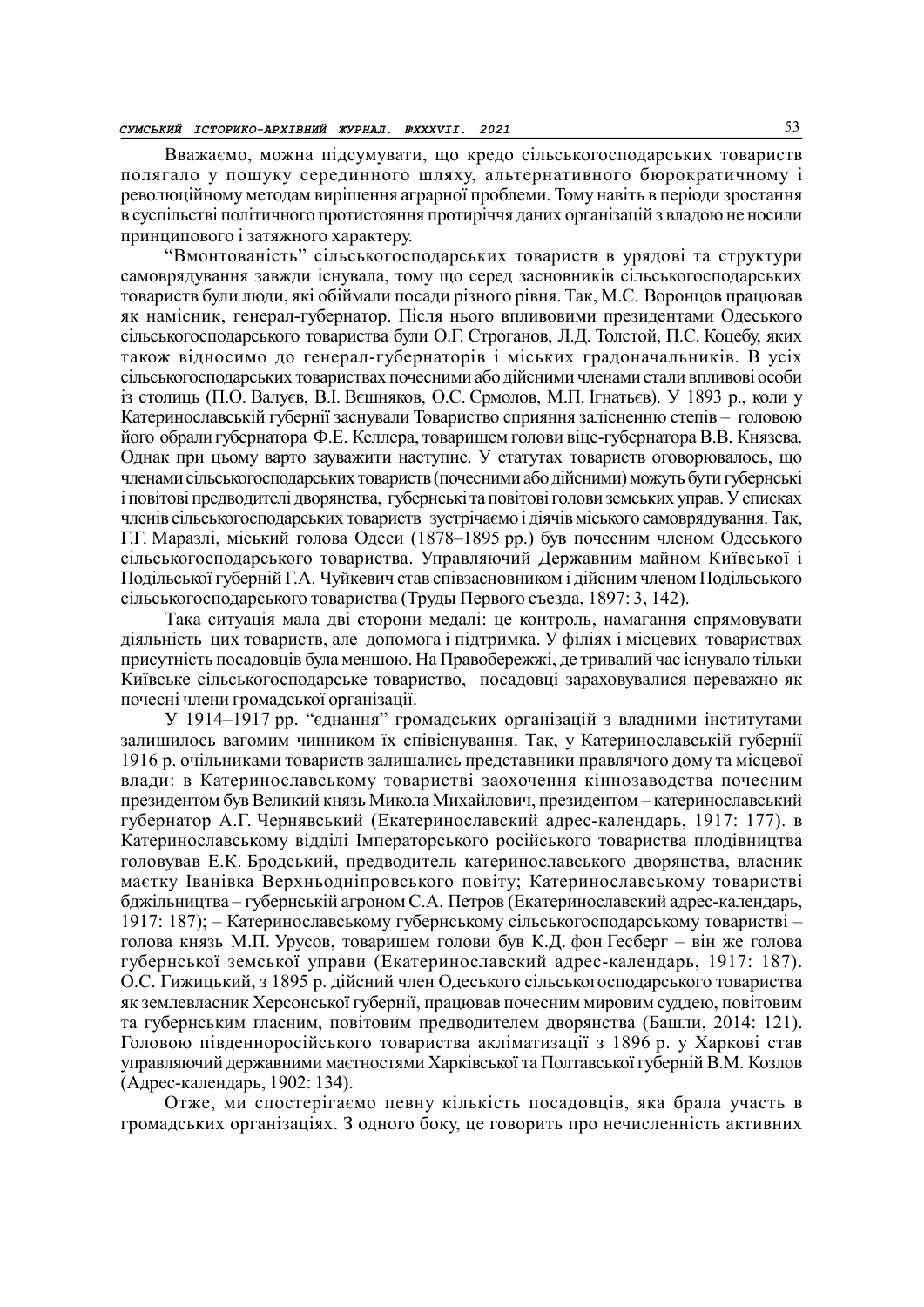громадських діячів і освічених верств населення в цілому, а з іншого – часткове вмонтування в управлінські установи.

Як же варто охарактеризувати відносини Міністерства землеробства та сільськогосподарських товариств? Це була співпраця чи залежність? "Вмонтованість" у владні структури не була вирішальною для діяльності сільськогосподарських товариств. Учасники аграрних товариств "використовували" посадовців для сприяння своїй діяльності. На нашу думку, це була більше співпраця між громадськими структурами і урядовими інституціями, ніж залежність.

Напередодні Першої світової війни в суспільній думці країни домінував підхід, що сільськогосподарські товариства – це громадські організації. Він поділявся представниками сільськогосподарських товариств українських губерній, хоча державні органи фінансували і контролювали їх. Зі свого боку сільськогосподарські товариства прагнули служити суспільству, намагалися отримати допомогу держави у боротьбі з посередниками, виходу на міжнародний ринок. Державі були потрібні сільськогосподарські товариства для культурної пропаганди і підйому в сільському господарстві, допомозі масовому землевласнику-селянину. Однак для уряду існував певний стереотип. Влада за взірець брала сільськогосподарські товариства губерній центральної європейської Росії.

Досвід українських губерній сільськогосподарських товариств довів можливість існування альтернативного шляху взаємодії влади і громадських організацій. Визнання обома сторонами пріоритетними ідей доцільності та меркантильності перетворили їх з конкурентів на співучасників суспільних зрушень. Це відповідало стандартам громадянського суспільства, що формувалося.

### Література:

Агрономическая помощь, 1914 – Агрономическая помощь в России / Под ред. В.В. Морачевского. Пг., 1914. 653 с.

Адрес-календарь, 1902 – Адрес-календарь сельскохозяйственных обществ. Санкт-Петербург: Изд-во Министерства Земледелия, 1902. 240 с.

Багалей, Миллер, 2004 – Багалей Д.И., Миллер Д.П. История города Харькова за 250 лет его существования (1855–1905 гг.): монография. В 2 т. Т. 2. Харьков: Репринтное издание, 2004. 973 с.

Башли, 2014 – Башли М.І. Участь дворянства в діяльності "Товариства сільського господарства Південної Росії" // Наукові записки з української історії. Переяслав-Хмельницький, 2014. Вип. 34. С.119–125.

Великая реформа, 1911 – Великая реформа. Русское общество и крестьянский вопрос в прошлом и настоящем. В 6 т. Москва, 1911.

Вешняков, 1866 – Вешняков В.И. Обзор сельскохозяйственных учреждений в Англии, Франции, Бельгии, Голландии, Германии и Италии. Санкт-Петербург: Тип. Мин. Земледелия, 1866. 787 с.

Всемирная Колумбова, 1893 – Всемирная Колумбова выставка 1893 года в Чикаго. Сельское и лесное хозяйство России. Изд-во ДЗ. СПб.: Тип. В.С.Балашева, 1893. 647с.

Всероссийская выставка, 2002 – Всероссийская выставка 1913 года в Киеве: художественноиллюстрированный альбом. Репринтное издание. Киев, 2002. 486 с.

ГУЗиЗ, 1913 – ГУЗиЗ. Обзор деятельности за 1912 г. Санкт-Петербург: Тип. "Сельского Вестника", 1913. 296 с.

ДАОО – Державний архів Одеського області.

ДАХО – Державний архів Харківської області.

Екатеринославский адрес-календарь, 1917 – Екатеринославский адрес-календарь на 1917 г. Екатеринославль, 1917.

Елина, 1998 – Елина О.Ю. Опытные сельскохозяйственные станции Российской империи: тенденции развития на рубеже ХІХ – ХХ вв. // Вестник Днепропетровского ун-та. 1998. Вып. 4. С. 96–110.

Елина, 2012 – Елина О.Ю. Местные сельскохозяйственные общества: на пути к аграрной модернизации России // Историко-биологические исследования. 2012. Т. 4. № 3. С. 34–63.

Ермолов, 1906 – Ермолов А.С. Наш земельный вопрос. Санкт-Петербург: Тип. В.Ф. Киршбаума, 1906. 291 с.

Журнал, 1891 – Журнал общих собраний Харьковского сельскохозяйственного общества за 1890. Вып. 1. Харьков: Тип. губ. правления. 1891. 144 с.

Историческое обозрение, 1888 – Историческое обозрение 50-летней деятельности Министерства государственных имуществ (1837–1887 гг.). Санкт-Петербург, 1888. В 5 ч.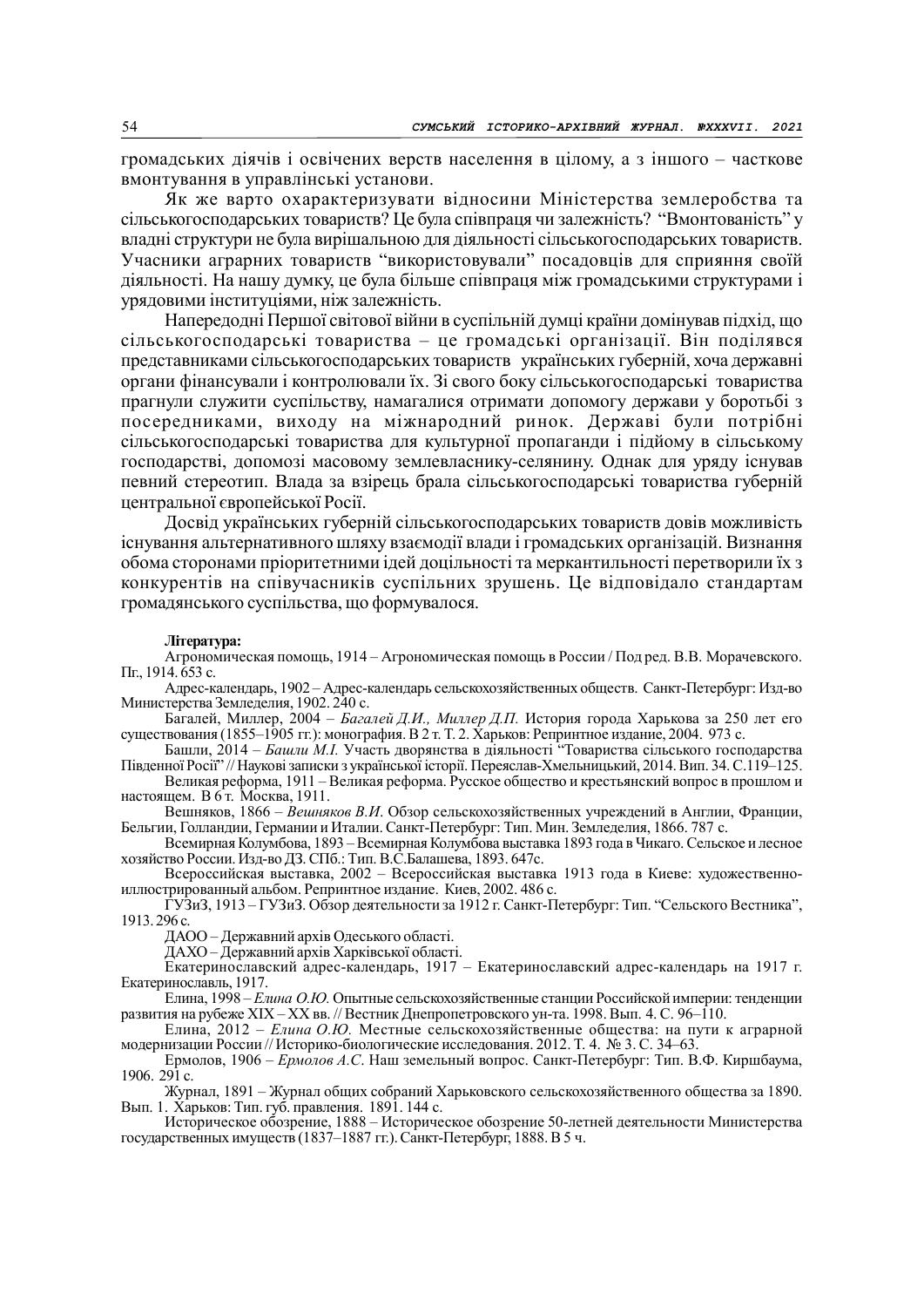Китанина, 1985 – Китанина Т. М. Война, хлеб и революция. Ленинград: Наука, 1985. 292 с.

- Козлов, 1996 Козлов С.А. 175 лет Московскому обществу сельского хозяйства: традиции и новации // Научные труды Международного союза экономистов и ВЭО России.Санкт-Петербург, 1996. Т. 3. С. 232–240. Кравченко, 2011 – Кравченко В.В. Україна, імперія, Росія. Вибрані статті з модерної історії та
- історіографії. Київ: Критика, 2011. 544 с. Крупина, 1971 – Крупина Т.Д. Теория "модернизации" и некоторые проблемы развития России
- конца ХIХ начала ХХ в. // История СССР. 1971. № 1. С. 192–197.
- Куренышев, 2012 Куренышев А.А. Сельскохозяйственная столица России: Очерки истории Московского общества сельского хозяйства (1820–1929 гг.): монография. Москва: Изд-во АИРО, 2012. 203 с.
- Кушлакова, 2016 Кушлакова Н.М. Науково-технічні товариства промислових регіонів України (1870– 1917 рр.): монографія. Павлоград: Арт-Синтез, 2016. 588 с.
- Лисенко, 2018 *Лисенко М.С.* Міністерство землеробства і громадські організації в роки І Світової війни: історія взаємодії (1914 – 1917 рр.) // Сумська старовина. 2018. № 1(52). С.51–59.
- Миронов, 2008 Миронов Б.Н. Добровольные ассоциации и гражданское общество в позднеимперской России // Журнал социологии и социальной антропологии. 2008. Т. 3. С. 164–176.
- Миронов, 1999 Миронов Б.Н. Социальная история России периода империи. В 2 т. Москва, 1999. Новости, 1905 – Новости // Хозяин. 20 октября 1905 г. № 42. С.1573.
- Отделение садоводства, 1902 Отделение садоводства Харьковского сельскохозяйственного общества на Парижской всемирной выставке 1900 г. // ЮРСХГ. 1902. № 6. С.8.
- Отчет, 1916 Отчет о деятельности Киевского общества сельского хозяйства и сельскохозяйственной промышленности. Киев: Тип. А.Я. Неймана, 1916. 106 с.
	- Пайпс, 1993 Пайпс Р. Россия при старом режиме. Москва: Независимая газета, 1993. 420 с. РДІА – Російський державний історичний архів.
		- Реєнт, 2003 Реєнт О.П. Україна в імперську добу. Київ: Інститут історії України. 2003. 340 с.
- Свиридов, 2006 Свиридов В.В. Сельскохозяйственные общества Тамбовской губернии (втор. пол. ХІХ – нач. ХХ вв.): дис. … канд. ист. наук. Тамбов, 2006. 219 с.
- Свяшенко, 2012 Свяшенко З.В. Проурядові аграрні ініціативи в Російській імперії на початку ХХ ст. Умань: ФОП Жовтий О.О., 2012. 343с.
- Сельскохозяйственное ведомство, 1914 Сельскохозяйственное ведомство за 75 лет его деятельности (1837–1913 гг.). Петроград: Изд-во Канцелярия ГУЗиЗ, 1914. 474 с.
- Список, 1909 Список сельскохозяйственных обществ по сведениям Департамента Земледелия к 1 января 1908 г. СПб.: Тип.М.Меркушева, 1909. 284 с.
- Степанский, 1977 Степанский А.Д. История общественных организаций дореволюционной России. Москва: Наука, 1977. 96 с.
- Степанский, 1980 Степанский А.Д. Самодержавие и общественные организации России на рубеже ХIХ – ХХ вв.: учебное пособие по спецкурсу. Москва: Наука, 1980. 90 с.
- Степанский, 1987 Степанский А.Д. История научных учреждений и организаций дореволюционной России: пособие по спецкурсу. Москва: МГИАИ, 1987. 86 с.
- Степанский, 1982 Степанский А.Д. История общественных организаций в России на рубеже ХІХ – XX вв. : пособие по спецкурсу. Москва: МГИАИ, 1982. 92 с.
- IV съезд, 1875 IV съезд русских сельских хозяев в Харькове. Одесса: Изд-во Общества сельского хозяйства южной России, 1875. 684 с.
- Труды, 1897 Труды Первого съезда сельских хозяев Подольской губернии в г. Проскуров 1896 года. Киев, 1897. 168 с.
- Туманова, 2002 Туманова А.С. Самодержавие и общественные организации в России 1905–1917 гг. Тамбов: Изд-во Тамбовского гос. ун-та, 2002. 487 с.
	- ЦДІАУК Центральний державний історичний архів України у м. Київ.
- Черняев, 1881 Черняев В.В. Конкурс земледельческих машин и орудий в Белой Церкви. Санкт-Петербург: Тип. В.Ф. Демакова, 1881. 46с.
- Чорний, 2007 Чорний Д.М. По лівий бік Дніпра: проблеми модернізації міст України (кінець XIX початок XX ст.): монографія. Харків: ХНУ ім. В.Н. Каразіна, 2007. 301 с.
- Шандра, 2016 Шандра І.О. Представницькі організації буржуазії українських губерній (1861– 1919 рр.): монографія. Харків: Майдан, 2016. 316 с.
- Щербатов, 1898 Щербатов А.Г. Значение и задачи сельскохозяйственных обществ. Moсква: Тип. А.А. Левенсон, 1898. 12 с.
	- Эйдельман, 1989 Эйдельман Н. "Революция сверху" в России. Москва: Книга, 1989. 176 с.

### REFERENCES:

- Agronomicheskaja pomoshh', 1914 Agronomicheskaja pomoshh' v Rossii [Agronomic assistance in Russia] / Pod red. V.V. Morachevskogo. Pg., 1914. 653 s. [in Russian].
- Adres-kalendar', 1902 Adres-kalendar' sel'skohozjajstvennyh obshhestv [Address-calendar of agricultural societies]. Sankt-Peterburg: Izd-vo Ministerstva Zemledelija, 1902. 240 s. [in Russian].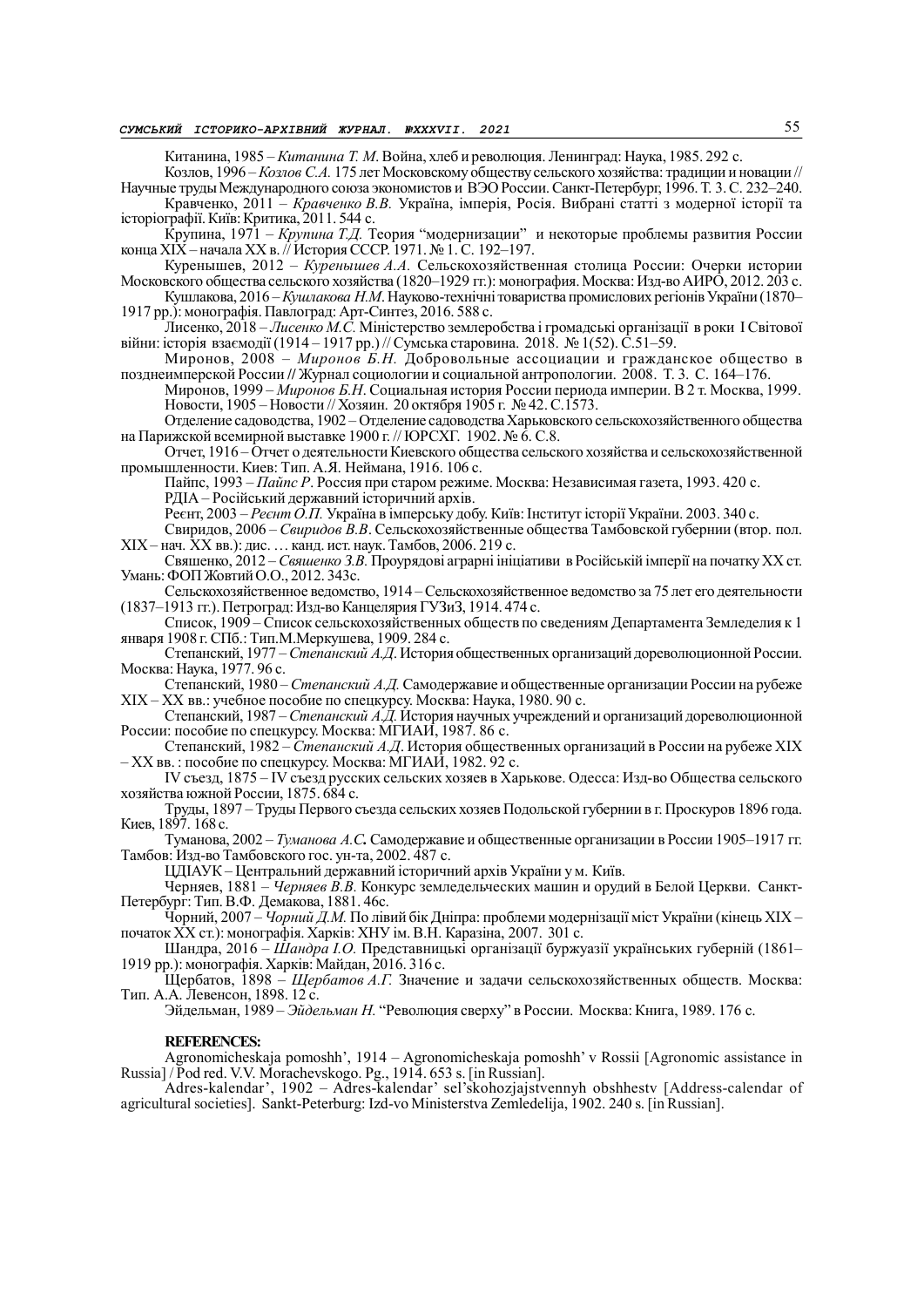Bagalej, Miller, 2004 – Bagalej D.I., Miller D.P. Istorija goroda Har'kova za 250 let ego sushhestvovanija (1855–1905 gg.) [History of the city of Kharkov for 250 years of its existence (1855–1905)]: monografija. V 2 t. T. 2. Har'kov: Reprintnoe izdanie, 2004. 973 s. [in Russian].<br>Bashli, 2004 – Bashly M.I. Uchast' dvoryanstva v diyal'nosti "Tovary'stva sil's'kogo gospodarstva

Pivdennoyi Rosiyi" [Participation of the nobility in the activities of the "Society of Agriculture of Southern Russia"] // Naukovi zapy'sky' z ukrayins'koyi istoriyi. Pereyaslav-Xmel'ny'cz'ky'j, 2014. Vy'p. 34. S. 119–125. [in Ukrainian].

Velikaja reforma, 1911 – Velikaja reforma. Russkoe obshhestvo i krest'janskij vopros v proshlom i nastojashhem [Great reform. Russian society and the peasant question in the past and present]. V 6 t. Moskva, 1911 [in Russian].

Veshnjakov, 1866 – Veshnjakov V.I. Obzor sel'skohozjajstvennyh uchrezhdenij v Anglii, Francii, Bel'gii, Gollandii, Germanii i Italii [Review of agricultural institutions in England, France, Belgium, Holland, Germany and Italy]. Sankt-Peterburg: Tip. Min. Zemledelija, 1866. 787 s. [in Russian].

Vsemirnaja Kolumbova, 1893 – Vsemirnaja Kolumbova vystavka 1893 goda v Chikago. Sel'skoe i lesnoe hozjajstvo Rossii [Columbus World's Exhibition of 1893 in Chicago. Agriculture and forestry in Russia]. Izd-vo DZ. SPb.: Tip. V.S. Balasheva, 1893. 647 s. [in Russian].

Vserossijskaja vystavka, 2002 – Vserossijskaja vystavka 1913 goda v Kieve: hudozhestvennoilljustrirovannyj al'bom [All-Russian exhibition of 1913 in Kiev: art-illustrated album]. Reprintnoe izdanie. Kiev, 2002. 486 s. [in Russian].

GUZiZ, 1913 – GUZiZ. Obzor dejatel'nosti za 1912 g. [GUZiZ. Overview of activities for 1912]. Sankt-Peterburg: Tip. "Sel'skogo Vestnika", 1913. 296 s. [in Russian].

DAOO – Derzhavny'j arxiv Odes'kogo oblasti [State Archives of Odessa region]. [in Ukrainian].

DAKhO – Derzhavny'j arxiv Kharkivs'koyi oblasti [State Archives of Kharkiv Region]. [in Ukrainian].

Ekaterinoslavskij adres-kalendar', 1917 – Ekaterinoslavskij adres-kalendar' na 1917 g. [Yekaterinoslav address-calendar for 1917]. Ekaterinoslav, 1917. [in Russian].

Elina, 1998 – Elina O.Ju. Opytnye sel'skohozjajstvennye stancii Rossijskoj imperii: tendencii razvitija na rubezhe XІX – XX vv. [Experimental agricultural stations of the Russian Empire: development trends at the turn of the 19th – 20th centuries] // Vestnik Dnepropetrovskogo un-ta. 1998. Vyp. 4. S. 96–110. [in Russian].

Elina, 2012 – *Elina O.Ju.* Mestnye sel'skohozjajstvennye obshhestva: na puti k agrarnoj modernizacii Rossii [Local agricultural societies: on the way to the agrarian modernization of Russia] // Istoriko-biologicheskie issledovanija. 2012. T. 4. № 3. S. 34–63. [in Russian].

Ermolov, 1906 – Ermolov A. S. Nash zemel'nyj vopros. [Our land question]. Sankt-Peterburg: Tip. V.F. Kirshbauma, 1906. 291 s. [in Russian].

Zhurnal, 1891 – Zhurnal obshhih sobranij Har'kovskogo sel'skohozjajstvennogo obshhestva za 1890 [Journal of General Meetings of the Kharkov Agricultural Society for 1890]. Vyp. 1. Har'kov: Tip. gub. pravlenija. 1891. 144 s. [in Russian].

Istoricheskoe obozrenie, 1888 – Istoricheskoe obozrenie 50-letnej dejatel'nosti Ministerstva gosudarstvennyh imushhestv (1837–1887 gg.) [Historical review of 50 years of activity of the Ministry of State Property (1837–1887)]. Sankt-Peterburg, 1888.  $\bar{V}$  5 ch. [in Russian].

Kitanina, 1985 – Kitanina T.M. Vojna, hleb i revoljucija [War, bread and revolution]. Leningrad: Nauka, 1985. 292 s. [in Russian].

Kozlov, 1996 – Kozlov S.A. 175 let Moskovskomu obshhestvu sel'skogo hozjajstva: tradicii i novacii [175 years of the Moscow Society of Agriculture: Traditions and Innovations] // Nauch. tr. Mezhdunar. sojuza jekonomistov i VJeO Rossii. Sankt-Peterburg, 1996. T. 3. S. 232–240. [in Russian].

Kravchenko, 2011 – Kravchenko V.V. Ukrayina, imperiya, Rosiya. Vy'brani statti z modernoyi istoriyi ta istoriografiyi. [Ukraine, empire, Russia. Selected articles on modern history and historiography]. Kyiv: Krytyka, 2011. 544 s. [in Ukrainian].

Krupina, 1971 – Krupina T.D. Teorija "modernizacii" i nekotorye problemy razvitija Rossii konca XIX – nachala XX v. [The theory of "modernization" and some problems of the development of Russia at the end of the 19th – beginning of the 20th century] // Istorija SSSR. 1971. № 1. S. 192–197. [in Russian].

Kurenyshev, 2012 – Kurenyshev A.A. Sel'skohozjajstvennaja stolica Rossii : Ocherki istorii Moskovskogo obshhestva sel'skogo hozjajstva (1820–1929 gg.) [Agricultural capital of Russia: Essays on the history of the Moscow Society of Agriculture (1820–1929)]: monografija. Moskva: Izd-vo AIRO, 2012. 203 s. [in Russian].

Kushlakova, 2016 – Kushlakova N.M. Naukovo-texnichni tovary'stva promy'slovy'x regioniv Ukrayiny' (1870–1917 rr.) [Kushlakova N. M. Scientific and technical societies of industrial regions of Ukraine (1870–1917]: monografiya. Pavlograd: Art-Sy'ntez, 2016. 588 s. [in Ukrainian].

Lysenko, 2018 – Lysenko M.S. Ministerstvo zemlerobstva i gromads'ki organizaciyi v roky' I Svitovoyi vijny': istoriya vzayemodiyi (1914–1917 rr.) [Ministry of Agriculture and public organizations during the First World War: the history of interaction (1914–1917)] // Sumska starovyna. 2018. № 1(52). S.51–59. [in Ukrainian].

Mironov, 2008 – Mironov B.N. Dobrovol<sup>3</sup>nye associacii i grazhdanskoe obshhestvo v pozdneimperskoj Rossii [Voluntary associations and civil society in late imperial Russia] // Zhurnal sociologii i social'noj antropologii. 2008. T. 3. S. 164–176. [in Russian].

Mironov, 1999 – Mironov B.N. Social'naja istorija Rossii perioda imperii [Social history of Russia during the period of the empire]. V 2 t. Moskva, 1999. [in Russian].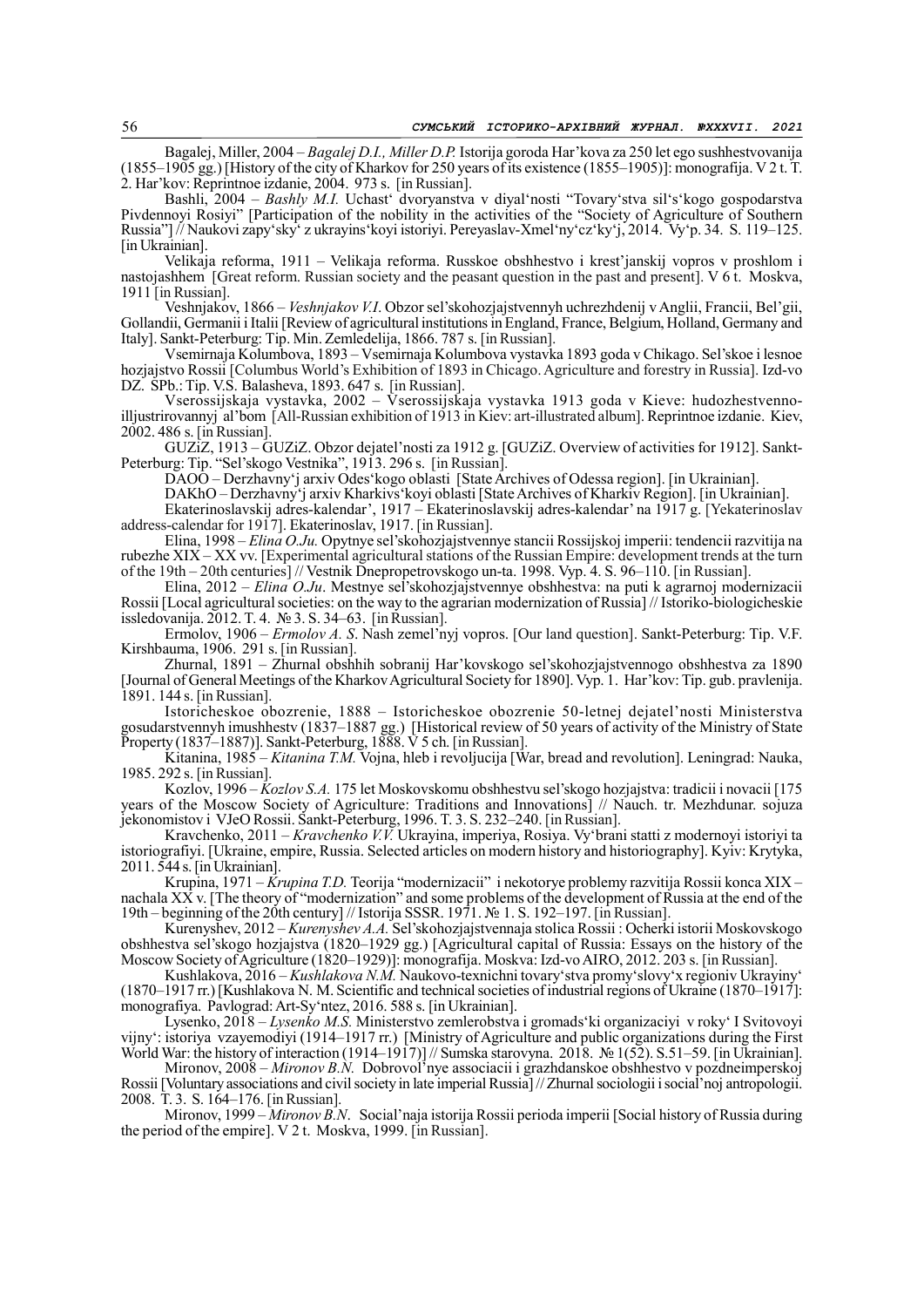Novosti, 1905 – Novosti [News] // Hozjain. 20 oktjabrja 1905 g. № 42. S. 1573. [in Russian].

Otdelenie sadovodstva, 1902 – Otdelenie sadovodstva Har'kovskogo sel'skohozjajstvennogo obshhestva na Parizhskoj vsemirnoj vystavke 1900g. [Department of Horticulture of the Kharkov Agricultural Society at the Paris World Exhibition in 1900] // JuRSHG. 1902. № 6. S. 8. [in Russian]

Otchet, 1916 – Otchet o dejatel'nosti Kievskogo obshhestva sel'skogo hozjajstva i sel'skohozjajstvennoj promyshlennosti [Report on the activities of the Kiev Society of Agriculture and Agricultural Industry]. Kiev: Tip. A.Ja. Nejmana, 1916. 106 s. [in Russian].

Pajps, 1993 – Pajps R. Rossija pri starom rezhime [Russia under the old regime]. Moskva: Nezavisimaja gazeta, 1993. 420 s. [in Russian].

RDIA – Rosiys№kyy derzhavnyy istorychnyy arkhiv [Russian State Historical Archive]. [in Russian].

Reyent, 2003 – Reyent O.P. Ukrayina v impers'ku dobu. [Ukraine in the imperial era]. Kyiv: Insty'tut istoriyi Ukrayiny, 2003, 340 s. [in Ukrainian].

Sviridov, 2006 – Sviridov V.V. Sel'skohozjajstvennye obshhestva Tambovskoj gubernii (vtor. pol. XІX – nach. XX vv.) [Agricultural societies of the Tambov province (second half of the 19th – early 20th centuries)]: dis. … kand. ist. nauk. Tambov, 2006. 219 s. [in Russian].

Svyashenko, 2012 – *Svyashenko Ž.V.* Prouryadovi agrarni iniciatyʻvyʻ v Rosijsʻkij imperiyi na pochatku XX st. [Pro-government agrarian initiatives in the Russian Empire in the early 20th century]. Uman': FOP. Zhovty'j O.O., 2012. 343 s. [in Ukrainian].

Sel'skohozjajstvennoe vedomstvo, 1914 – Sel'skohozjajstvennoe vedomstvo za 75 let ego dejatel'nosti (1837–1913 gg.) [Agricultural department for 75 years of its activity (1837–1913)]. Petrograd: Izd-vo Kanceljarija GUZiZ, 1914. 474 s. [in Russian].

Spisok, 1909 – Spisok sel'skohozjajstvennyh obshhestv po svedenijam Departamenta Zemledelija k 1 janvarja 1908 g. [List of agricultural societies according to the Department of Agriculture by January 1, 1908]. SPb.: Tip. M. Merkusheva, 1909. 284 s. [in Russian].

Stepanskij, 1977 – Stepanskij A.D. Istorija obshhestvennyh organizacij dorevoljucionnoj Rossii. [History of public organizations in pre-revolutionary Russia]. Moskva: Nauka, 1977. 96 s. [in Russian].

Stepanskij, 1980 – Stepanskij A.D. Šamoderzhavie i obshhestvennye organizacii Rossii na rubezhe XIX – XX vv. [Autocracy and public organizations of Russia at the turn of the  $19th - 20th$  centuries]: uchebnoe posobie po speckursu. Moskva: Nauka, 1980. 90 s. [in Russian].

Stepanskij, 1987 – Stepanskij A.D. Istorija nauchnyh uchrezhdenij i organizacij dorevoljucionnoj Rossii: posobie po speckursu [History of scientific institutions and organizations of pre-revolutionary Russia: a guide for a special course]. Moskva: MGIAI, 1987. 86 s. [in Russian].

Stepanskij, 1982 – Stepanskij A.D. Istorija obshhestvennyh organizacij v Rossii na rubezhe XIX – XX vv.: posobie po speckursu. [History of public organizations in Russia at the turn of the 19th – 20th centuries: a guide to the special course]. Moskva: MGIAI, 1982. 92 s. [in Russian].

IV s'ezd, 1875 – IV s'ezd russkih sel'skih hozjaev v Har'kove. [IV Congress of Russian farmers in Kharkov]. Odessa: Izd-vo Obshhestva sel'skogo hozjajstva juzhnoj Rossii, 1875. 684 s. [in Russian].

Trudy, 1897 – Trudy Pervogo s'ezda sel'skih hozjaev Podol'skoj gubernii v g. Proskurov 1896 goda [Proceedings of the First Congress of Farmers of the Podolsk Province in the town of Proskurov in 1896]. Kiev, 1897. 168 s. [in Russian].

Tumanova, 2002 – Tumanova A.S. Samoderzhavie i obshhestvennye organizacii v Rossii 1905–1917 gg. [Autocracy and public organizations in Russia 1905–1917]. Tambov: Izd-vo Tambovskogo gos. un-ta, 2002. 487 s. [in Russian].

CzDIAUK – Central'nyj derzhavnyj istorychnyj arxiv Ukrayiny u m. Kyiv [Central State Historical Archive of Ukraine in Kyiv] [in Ukrainian].

Chernjaev, 1881 – Chernjaev V.V. Konkurs zemledel'cheskih mashin i orudij v Beloj Cerkvi. [Competition of agricultural machines and implements in Belaya Tserkov]. Sankt-Peterburg: Tip. V.F. Demakova, 1881. 46 s. [in Russian].

Chorny, 2007 – Chorny D.M. Po livy'j bik Dnipra: problemy' modernizaciyi mist Ukrayiny' (kinecz' XIX – pochatok XX st.) [On the left side of the Dnieper: problems of modernization of cities of Ukraine (end of 19 – beginning of 20 century)]: monografiya. Xarkiv: KhNU im. V. N. Karazina, 2007. 301 s. [in Ukrainian].

Shandra, 2016 – Shandra I.O. Predstavny'cz'ki organizaciyi burzhuaziyi ukrayins'kykh gubernij (1861– 1919 rr.) [Representative organizations of the bourgeoisie of the Ukrainian provinces (1861–1919)]: monografiya. Kharkiv: Majdan, 2016. 316 s. [in Ukrainian].

Shherbatov, 1898 – Shherbatov A. G. Znachenie i zadachi sel'skohozjajstvennyh obshhestv [Significance and tasks of agricultural societies]. Moskva: Tip. A.A. Levenson, 1898. 12 s. [in Russian].

Eidelman, 1989 – Eidelman N. "Revoljucija sverhu" v Rossii ["Revolution from above" in Russia] Moskva: Kniga, 1989. 176 s. [in Russian].

Отримано 09.09.2021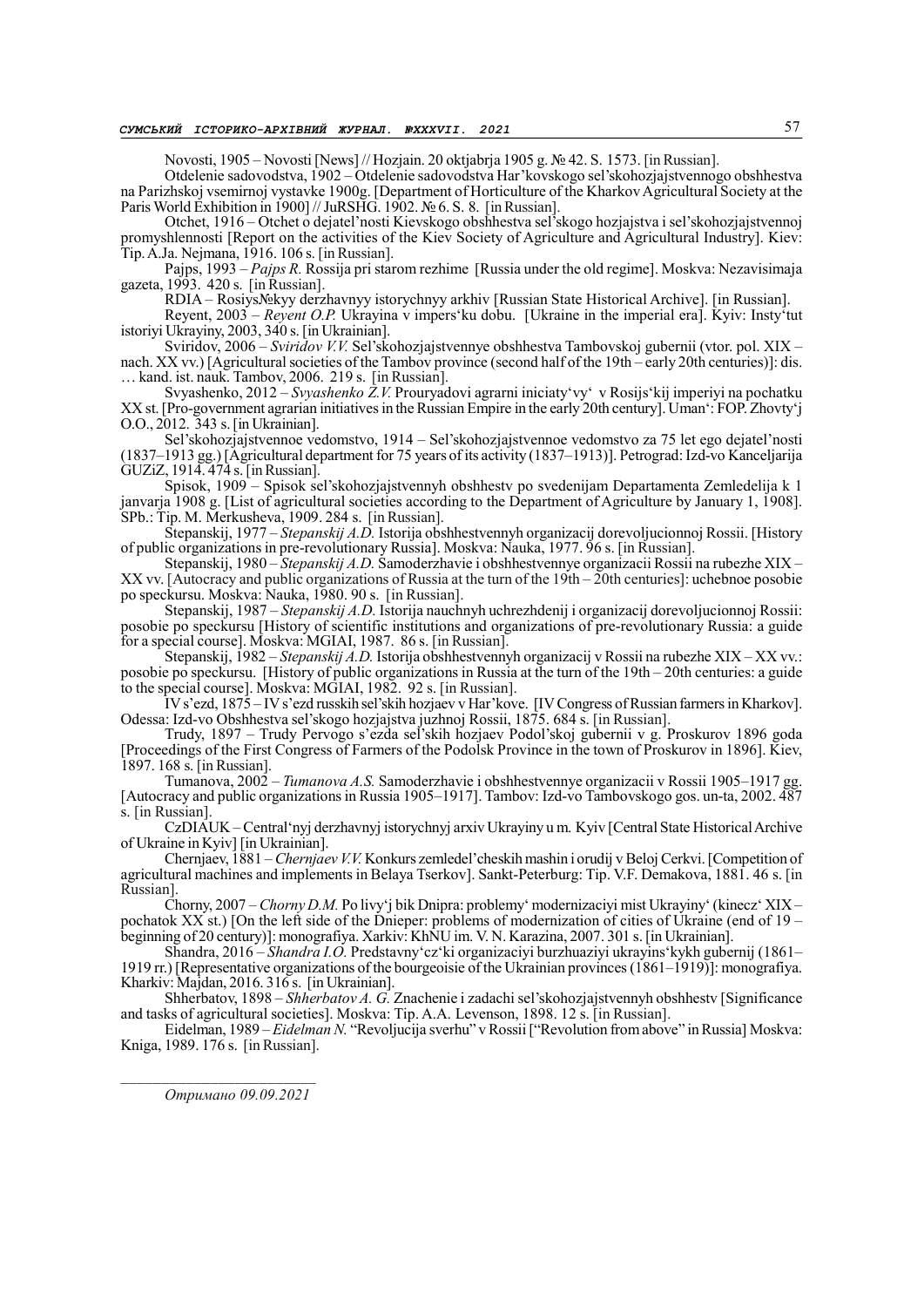REVIEWS / РЕЦЕНЗІЇ

DOI: doi.org/10.21272/shaj.2021.i37.p.58

### SERHII I. DEGTYAREV

Dr (History), Professor, Sumy State University (Ukraine); Cherkas Global University (International Network Center for Fundamental and Applied Research) (USA)

### REBELLION. REGIONAL DIMENSION. REVIEW OF YURIY KOTLYAR'S MONOGRAPH "PEASANT REBELLION IN THE MYKOLAIV REGION (1918-1921)"

Monograph review: Kotlyar Yu. Peasant Rebellion in the Mykolaiv region (1918-1921). Mykolayiv, 2021. 124 p. (MSGU Historical Library)

Abstract. On the basis of archival documents, the monograph that is included to the series of books "Historical Library of MSHU" examines the peasant insurgent movement in the Mykolaiv region in 1918–1921. Anti-Hetman, anti-Bolshevik, anti-Denikin and anti-Communist uprisings are analyzed; peasant formations of the state type are studied (the Husbandry Republic of Vradiivka, the People's Republic of Vysunsk and the Bashtanka Republic); activities of atamans Lykho and Yu. Tiutiunnyk on the territory of the Mykolaiv region is highlighted. The book is written for scientists, teachers, local historians, students and anyone interested in the history of the native land.

Keywords: peasantry, insurgent movement, Mykolayiv region, peasant republics, atamans.

Citation. Degtyarev S.I. Rebellion. Regional Dimension Review of Yuriy Kotlyar's monograph "Peasant Rebellion in the Mykolaiv region (1918-1921)". Sumskyi istoryko-arkhivnyy zhurnal [Sumy historical and archival journal]. №XXXVІI. 2021. Pp. 58-61. DOI: doi.org/10.21272/shaj.2021.i37.p.58

### ДЕГТЯРЬОВ С.І.

Доктор історичних наук, професор, Сумський державний університет (Україна); Черкас глобалний університет (Міжнародний мережевий центр фундаментальних і прикладних досліджень) (США)

### ПОВСТАННЯ. РЕГІОНАЛЬНИЙ ВИМІР. ОГЛЯД МОНОГРАФІЇ ЮРІЯ КОТЛЯРА "СЕЛЯНСЬКЕ ПОВСТАНСТВО НА МИКОЛАЇВЩИНІ (1918–1921 РР.)"

Огляд монографії: Котляр Ю. Селянське повстанство на Миколаївщині (1918–1921 рр.): монографія. Миколаїв: Вид-во ЧНУ ім. Петра Могили, 2021. 124 с. (Історична бібліотека МДГУ).

Анотація. У монографії, яка входить до серії книг "Історична бібліотека МДГУ", на основі архівних документів досліджується селянський повстанський рух на Миколаївщині у 1918–1921 рр. Проаналізовано антигетьманські, антибільшовицькі, антиденікінські та антикомуністичні виступи; показано селянські формування державного типу (Врадіївська Хліборобська республіка, Висунська та Баштанська республіки); виділено діяльність отаманів Лихо і Ю. Тютюнника на території Миколаївщини. Книга написана для науковців, викладачів, краєзнавців, студентів та всіх, хто цікавиться історією рідного краю.

Ключові слова: селянство, повстанський рух, Миколаївщина, селянські республіки, отамани.

Цитування. Дегтярьов С.І. Повстання. Регіональний вимір. Огляд монографії Юрія Котляра "Селянське повстанство на Миколаївщині (1918–1921 рр.)" // Сумський історико-архівний журнал. №XXXVІI. 2021. С. 58-61. DOI: doi.org/10.21272/shaj.2021.i37.p.58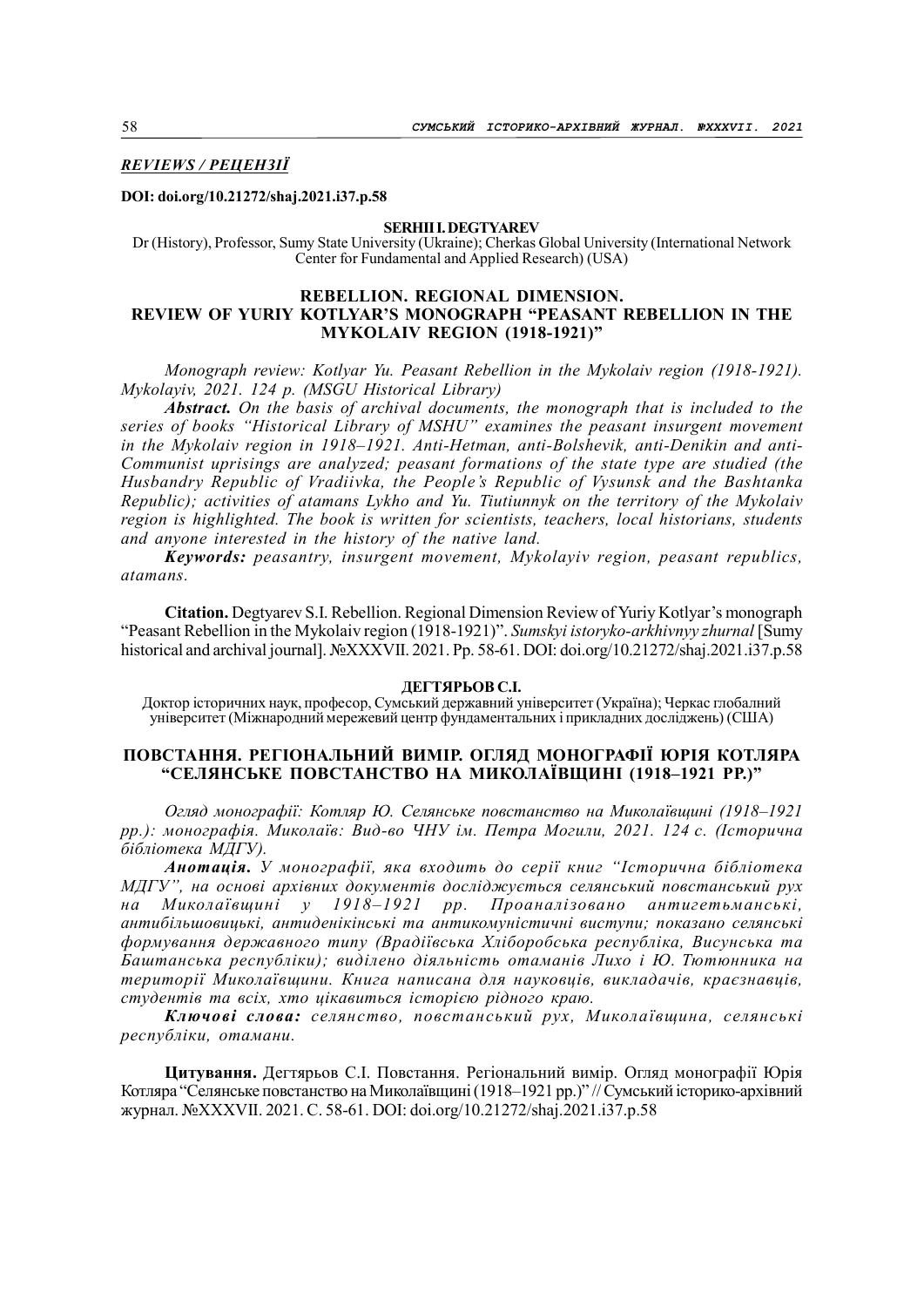In the year of the 100th anniversary of the end of the Ukrainian national-democratic Revolution (1917–1921) the monograph of the well-known Ukrainian historian, Head of the Department of History of Petro Mohyla Black Sea National University, Doctor of Historical Sciences, Professor Yu. Kotlyar "Peasant Rebellion in the Mykolaiv region (1918-1921)", in which the author makes a successful attempt to analyse the peasant insurgent movement at the regional level in terms of modern research approaches.

According to the author, insurrection and Atamanism, as historical phenomena, can serve as an illustration of the basic tenets of M. Hrushevsky's historiosophy: the priority of the masses, "national self-defence" and the growth of political and state system on the national basis.

The peasant rebellion was a pre-political phenomenon and was not determined by any particular ideology, although it was subject to various political and ideological influences. The hero-leader, the legends surrounding him and his "personal attractiveness" could largely replace ideology and organization as unifying factors. Peasant uprisings were a constant, a kind of "domestic phenomenon", the general background of the era. They covered almost the entire territory of Ukraine in the form of individual actions and short-term clashes with the authorities, which did not differ in organization and scope, and in the form of fairly broad and organized movements, such as those organized by Grigoriev (Grigorievschchyna) or Makhno (Makhnovschchyna).

The peasantry entered the Ukrainian Revolution of 1917–1921 with considerable behaviour experience as an active subject of history. Thus, the subjective aspect of the agrarian issue became one of the priority preconditions for the events of 1917–1921 in Ukraine. No wonder almost all political forces and regimes (except the Bolsheviks) that fought for power during the revolution, considered the peasantry a basic stratum of their proposed models of statehood.

In the modern Ukrainian historical science, the Mykolaiv region or Mykolaivshchyna is known for the publication in 2017–2020 of a series of books "Mykolaiv Region. 100th Anniversary of the Events of the Ukrainian Revolution of 1917–1921", where Yuriy Kotlyar is a co-author and deputy editor-in-chief. The series includes the collective monograph "Mykolaiv Region: Essays on the History of the Revolution of 1917–1921" and such collections of documents as "Mykolaiv Region in the Maelstrom of Revolutionary Events: March 1917 – April 1918", "Mykolaiv Region in the Maelstrom of Revolutionary Events: May 1918 – April 1919: Documents and materials" (Mykolayivshchyna, 2017; Mykolayivshchyna, 2019; Mykolayivshchyna, 2020) that examine the state-building processes in the Mykolaiv region during the Ukrainian Revolution. Despite the fact that the problem of the insurgent movement at the regional level (Mykolaiv region) is actively studied in the context of the events of the Ukrainian Revolution of 1917–1921, there has been no generalizing monograph to study the peasant insurrection.

Focusing only on the territory of Mykolaiv region, the author was able to trace the events of 1917–1921, based on local realities. Despite the regional nature of the material, the book is written on a significant source base of research, which includes materials of the Sectoral State Archive of the Security Service of Ukraine, the Sectoral State Archive of the Foreign Intelligence Service of Ukraine, the Central State Archives of Supreme Bodies of Power and Government of Ukraine, the Central State Archives of Public Organizations of Ukraine, as well as the State Archives of Odessa, Mykolaiv and Kherson Regions. The use of such a documentary basis allowed to expand significantly the idea of the peasant uprising history in the Mykolaiv region and to cover such a page of history at the monographic level.

The monograph has a clear structure of four sections. The first one is devoted to the periodization of the Ukrainian Revolution of 1917–1921 in the Mykolaiv region. By the way, this is one of the first attempts in Ukrainian historiography to form an author's periodization of the events of 1917–1921 at the regional level and to show their specificity. The periodization of 1917–1921 in the Mykolaiv region consists of ten stages and two periods, namely the Revolution and the Insurgent Movement. Moreover, the role of the insurgent (uprising) factor is decisive. Since the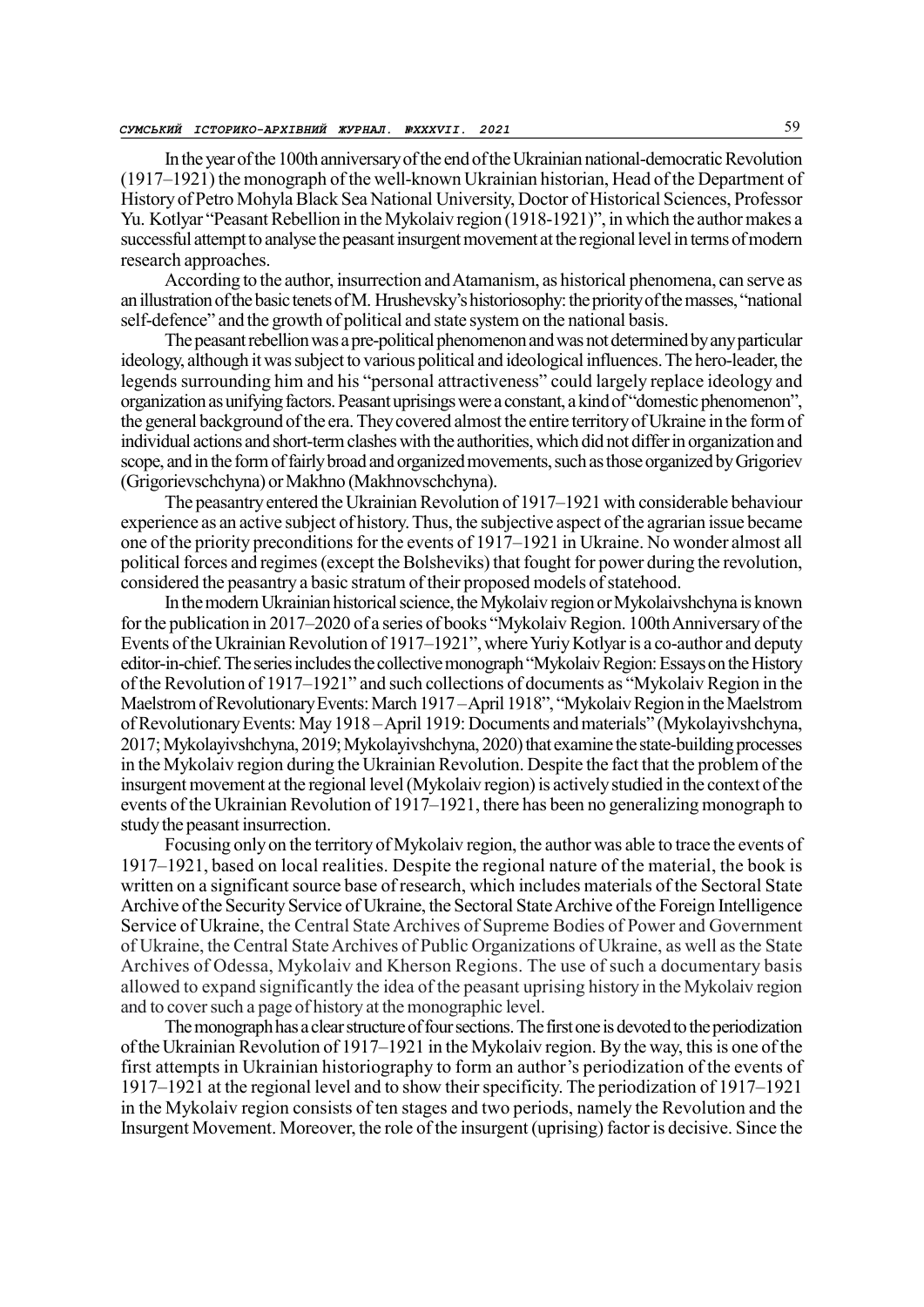elements of the insurgent movement manifested themselves in the process of Ukrainian state formation in the Mykolaiv region, as well as after its completion, the events of the Ukrainian Revolution of 1917–1921 in the Mykolaiv region should be viewed through the prism of the insurgent struggle against various authorities. It is established that creation of periodization demands to taken into account not only such classical factors as national state-building, struggle against the Bolsheviks and White Guards, German-Austrian occupation, but also the following specific factors which are characteristic of Mykolaivshchyna: the presence of Entente troops, mass insurgent movement and creation of peasant republics.

The second section characterizes the directions of peasant uprisings in 1918–1921 on the territory of Mykolaiv region: spring–winter 1918 – anti-Hetman; spring–summer 1919 – anti-Bolshevik; autumn 1919 – winter 1920 – anti-Denikin; and 1920–1921 – anti-Communist uprisings. In addition to these directions, there were insurgent units based on the principles of "peasant freedom" ["selyanska volnytsya"]. Such units were often local in nature, and were directed against any of the existing authorities. Peasant ideology negatively perceived strong power: "German-Austrian", "Bolshevik" or "White Guard", because each of them, from peasantry's point of view, had significant disadvantage. There were also insurgent units, which gradually descended to looting, as well as those that were formed from the very beginning as criminal. Characterization of the directions of peasant uprisings in 1918–1921 is a kind of continuation of the author's classification of the insurgent-guerrilla movement in Southern Ukraine.

In the third section, attention is paid to the peasant republics of Vradiivka, Vysunsk and Bashtanka. Peasant republics are the highest stage in the development of the insurgent movement, which was organized into state-type structures. The self-organization of the peasants in those days grew along with the strengthening of national consciousness. However, the peasant republics, despite the high level of organization, did not acquire their logical perfection. Even during the armed uprisings, the peasants preferred local rather than all-Ukrainian interests. Despite the state nature of the formations, the leaders of the peasant republics understood that the «republics» would never become separate states. There were no economic, financial or territorial conditions for that. The task of forming those formations was to unite the peasants to fight the Bolsheviks or the White Guards, but not to become separate states. Thus, the main significance of the insurgent movements in the Mykolaiv region was the organization of the peasant masses to fight various enemies.

The fourth section highlights activities of atamans Lykho and Yu. Tiutiunnyk on the territory of the Mykolaiv region. The study of insurgent atamans through the prism of the biographical method is current in terms of the development of world historical and theoretical thought, characterized by an emphasis on the humanization of all spheres of public life and determines a special interest in an individual. A man, a personality, and human activity are in the center of history, "therefore, in the study of socio-political development in all its manifestations, the focus should be on man". The author examines the biographies of the atamans in the context of the historical epoch during which they acted. At the same time, man appears not only as a part of the world picture, but also acts as an active participant in historical and social processes.

The peer-reviewed monograph is part of the series of books "Historical Library of MSHU", which includes the following monographs, written by Yu. Kotlyar: "Insurgent Movement of Ethnic Minorities in the South of Ukraine (1917–1931)", "Holodomors of 1921–1923 and 1932–1933 in the South of Ukraine: Ethnic and International Aspects", "Republics of Vysunsk and Bashtanka (to the 90th Anniversary of the Proclamation)" (Kotlyar, 2008; Kotlyar, Mironova, 2008; Kotlyar, 2010). Thus, it is a logical continuation of the author's study of various aspects of the peasant insurgent movement.

However, the work has some drawbacks. It is not entirely clear that a separate section (fourth) is devoted to the activities of atamans Lykho and Tiutiunnyk in the Mykolaiv region, and such more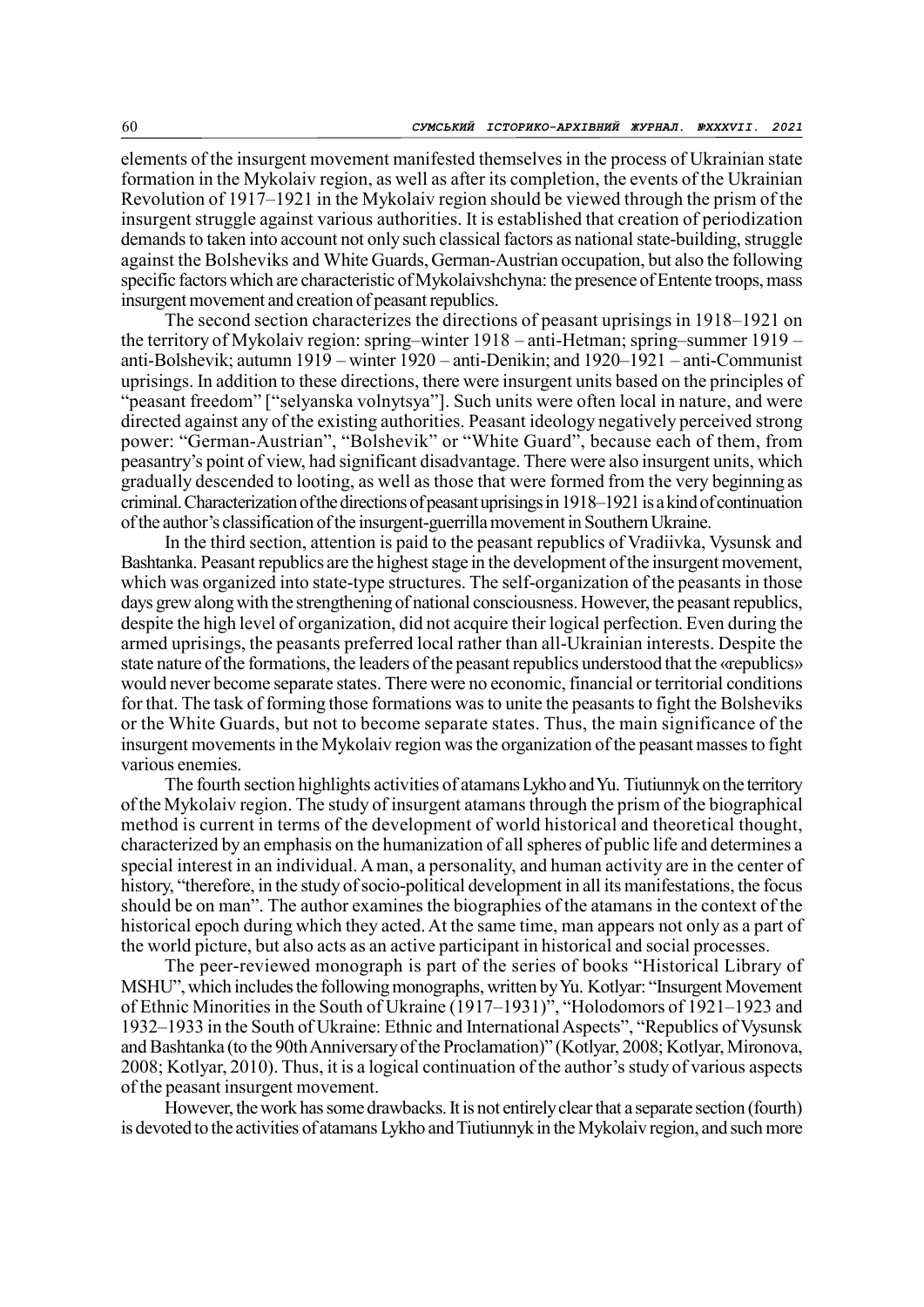famous atamans as Grigoriev and Makhno are not given special attention, but only brief mentions in the context of other issues. Moreover, the text of monograph contains some inaccuracies in the names of settlements and stylistic flaws.

However, the mentioned shortcomings do not affect the overall positive impression of the monograph by Yu.V. Kotlyar "Peasant Rebellion in the Mykolaiv region (1918-1921)", which is the important contribution to the study of the Ukrainian history and historical local lore. The monograph will be useful for scientists, teachers, local historians, students, and anyone interested in the history of the native land.

#### Література:

Котляр, 2008 – Котляр Ю.В. Повстанський рух етнічних меншин Півдня України (1917–1931). Київ-Миколаїв: Вид-во МДГУ імені Петра Могили, 2008. Історична бібліотека МДГУ. Кн. 1. 156 с.

Котляр, Міронова, 2008 – Котляр Ю.В., Міронова І.С. Голодомори 1921–1923 рр. та 1932–1933 рр. на Півдні України: етнічний та міжнародний аспекти. Київ-Миколаїв: Вид-во МДГУ імені Петра Могили, 2008. Історична бібліотека МДГУ. Кн. 2. 204 с.

Котляр, 2010 – Котляр Ю.В. Висунська і Баштанська республіки (до 90-ї річниці проголошення). Миколаїв: Вид-во ЧДУ імені Петра Могили, 2010. Історична бібліотека ЧДУ. Кн. 3. 92 с.

Миколаївщина, 2017 – Миколаївщина: нариси історії революції 1917–1921 років / Л.Л. Левченко (кер. авт. кол.). Миколаїв: Іліон, 2017. 280 с.

Миколаївщина, 2019 – Миколаївщина у вирі революційних подій: березень 1917 р. – квітень 1918 р.: Документи та матеріали. Миколаїв: Іліон, 2019. 744 с.

Миколаївщина, 2020 – Миколаївщина у вирі революційних подій: травень 1918 р. – квітень 1919 р.: Документи та матеріали. Миколаїв: Іліон, 2020. 704 с.

### References:

Kotlyar, 2008 – Kotlyar Yu.V. Povstans№kyy rukh etnichnykh menshyn Pivdnya Ukrayiny (1917–1931) [Insurgent movement of ethnic minorities in the South of Ukraine (1917–1931)]. Kyiv-Mykolayiv: Vyd-vo MDHU imeni Petra Mohyly, 2008. Istorychna biblioteka MDHU. Kn. 1. 156 s. [in Ukrainian].

Kotlyar, Mironova, 2008 – *Kotlyar Yu.V., Mironova I.S.* Holodomory 1921–1923 rr. ta 1932–1933 rr. na Pivdni Ukrayiny: etnichnyy ta mizhnarodnyy aspekty [The Holodomors of 1921–1923 and 1932–1933 in the South of Ukraine: Ethnic and International Aspects]. Kyiv-Mykolayiv: Vyd-vo MDHU imeni Petra Mohyly, 2008. Istorychna biblioteka MDHU. Kn. 2. 204 s. [in Ukrainian].

Kotlyar, 2010 – Kotlyar Yu. V. Vysuns№ka i Bashtans№ka respubliky (do 90-yi richnytsi proholoshennya) [Vysunskaya and Bashtanskaya republics (to the 90th anniversary of the proclamation)]. Mykolayiv: Vyd-vo CHDU imeni Petra Mohyly, 2010. Istorychna biblioteka CHDU. Kn. 3. 92 s. [in Ukrainian].

Mykolayivshchyna, 2017 – Mykolayivshchyna: narysy istoriyi revolyutsiyi 1917–1921 rokiv [Mykolayiv region: essays on the history of the revolution of  $1917-1921$  | *L.L. Levchenko* (ker. avt. kol.). Mykolayiv: Ilion, 2017. 280 s. [in Ukrainian].

Mykolayivshchyna, 2019 – Mykolayivshchyna u vyri revolyutsiynykh podiy: berezen№ 1917 r. – kviten№ 1918 r.: Dokumenty ta materialy [Mykolayiv region in the whirlpool of revolutionary events: March 1917 – April 1918: Documents and materials]. Mykolayiv: Ilion, 2019. 744 s. [in Ukrainian].

Mykolayivshchyna, 2020 – Mykolayivshchyna u vyri revolyutsiynykh podiy: traven№ 1918 r. – kviten№ 1919 r.: Dokumenty ta materialy [Mykolayiv region in the whirlpool of revolutionary events: May 1918 – April 1919: Documents and materials]. Mykolayiv: Ilion, 2020. 704 s. [in Ukrainian].

Отримано 10.09.2021

 $\mathcal{L}_\text{max}$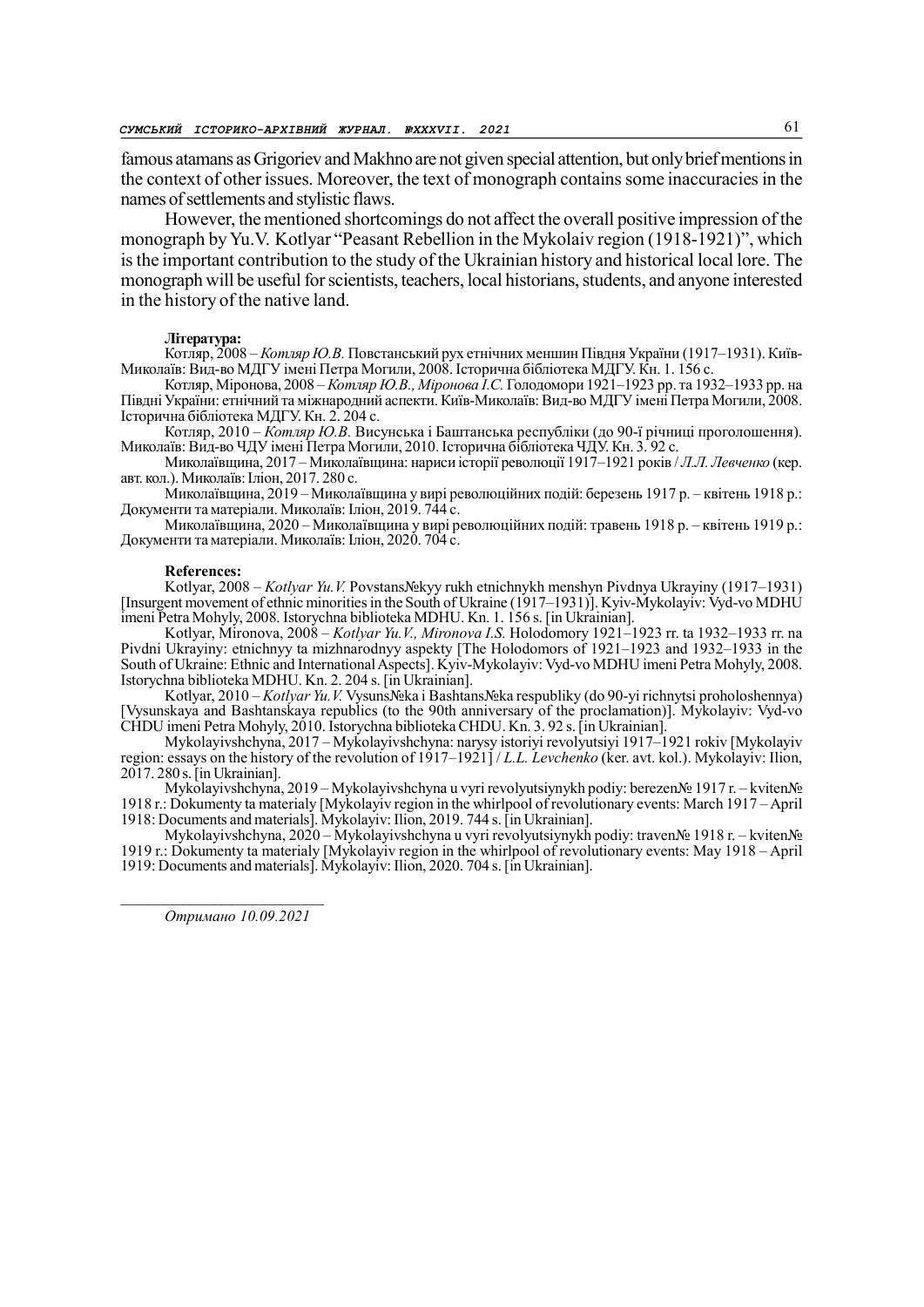DOI: doi.org/10.21272/shaj.2021.i37.p.62

### VITALIY M. KOROL

PhD (History), Sumy State University (Ukraine)

# SCIENTIFIC AND PRACTICAL EXPERIENCE OF ARCHITECTURAL HERITAGE RESTORING IN THE FOCUS OF THE UKRAINIAN RESEARCHERS

Monograph review: Construction and Restoration of Orthodox Churches: monograph / under the general editorship of V. Lykhohrai. Kharkiv: Rarities of Ukraine, 2019. 204 p.

Citation. Korol V.M. Scientific and practical experience of architectural heritage restoring in the focus of the Ukrainian researchers. Sumskyi istoryko-arkhivnyy zhurnal [Sumy historical and archival journal]. №XXXVІI. 2021. Pp. 62-63. DOI: doi.org/10.21272/shaj.2021.i37.p.62

КОРОЛЬ В.М.

Кандидат історичних наук, Сумський державний університет (Україна)

# НАУКОВИЙ І ПРАКТИЧНИЙ ДОСВІД ВІДНОВЛЕННЯ АРХІТЕКТУРНОЇ СПАДЩИНИ В ЦЕНТРІ УВАГИ УКРАЇНСЬКИХ ДОСЛІДНИКІВ

Огляд монографії: Будівництво та відновлення православних храмів: монографія / під загальним редагуванням В. Лихограй. Харків: Раритети України, 2019. 204 с.

Цитування. Король В.М. Науковий і практичний досвід відновлення архітектурної спадщини в центрі уваги українських дослідників // Сумський історико-архівний журнал. №XXXVІI. 2021. С. 62-63. DOI: doi.org/10.21272/shaj.2021.i37.p.62

The modern restoration process of ancient sacred buildings requires thorough research aimed at analysing the architectural and structural solutions of Orthodox temples and their connection with the canonical requirements of the Church, identifying historical methods of construction and creating characteristics for the specifics of repair and restoration work. One of such demanded scientific works was recently published. This is a monograph "Construction and restoration of Orthodox Churches", authored by Kharkiv researchers Dmytro Honcharenko, Serhii Yevel, Oleksandr Kharchenko and Pavlo Chechelnytskyi, as well as Viktoriia Lykhohrai, who also was responsible for the general editing of the publication.

The monograph presents studies on the construction and restoration of masonry Orthodox churches. It consists of the analysis of the architectural and structural decisions of the churches and their relationship with Orthodox canons, the coverage of the traditional and modern construction methods, revealing the specifics of the survey and performance of repair and restoration works on an existing church building, the development of rational constructive, organisational and technological solutions for their restoration.

The first chapter, "Architecture and symbolism of Orthodox churches", discusses the canonical requirements and the symbolic significance of architectural elements in Orthodox temples building. Spatial planning decisions of Orthodox churches are analysed on the example of temple construction in Eastern Ukraine. Christian sacred buildings were classified by functional purpose, and the differences between types of buildings were highlighted. Architectural and constructive decisions of elements of different churches are discovered.

The second chapter, "The specifics of the construction of Orthodox churches", analyses the regional features of building materials using. The construction process was always influenced by the location of high-quality clay, lime, potash, and natural stone deposits. The size, weight,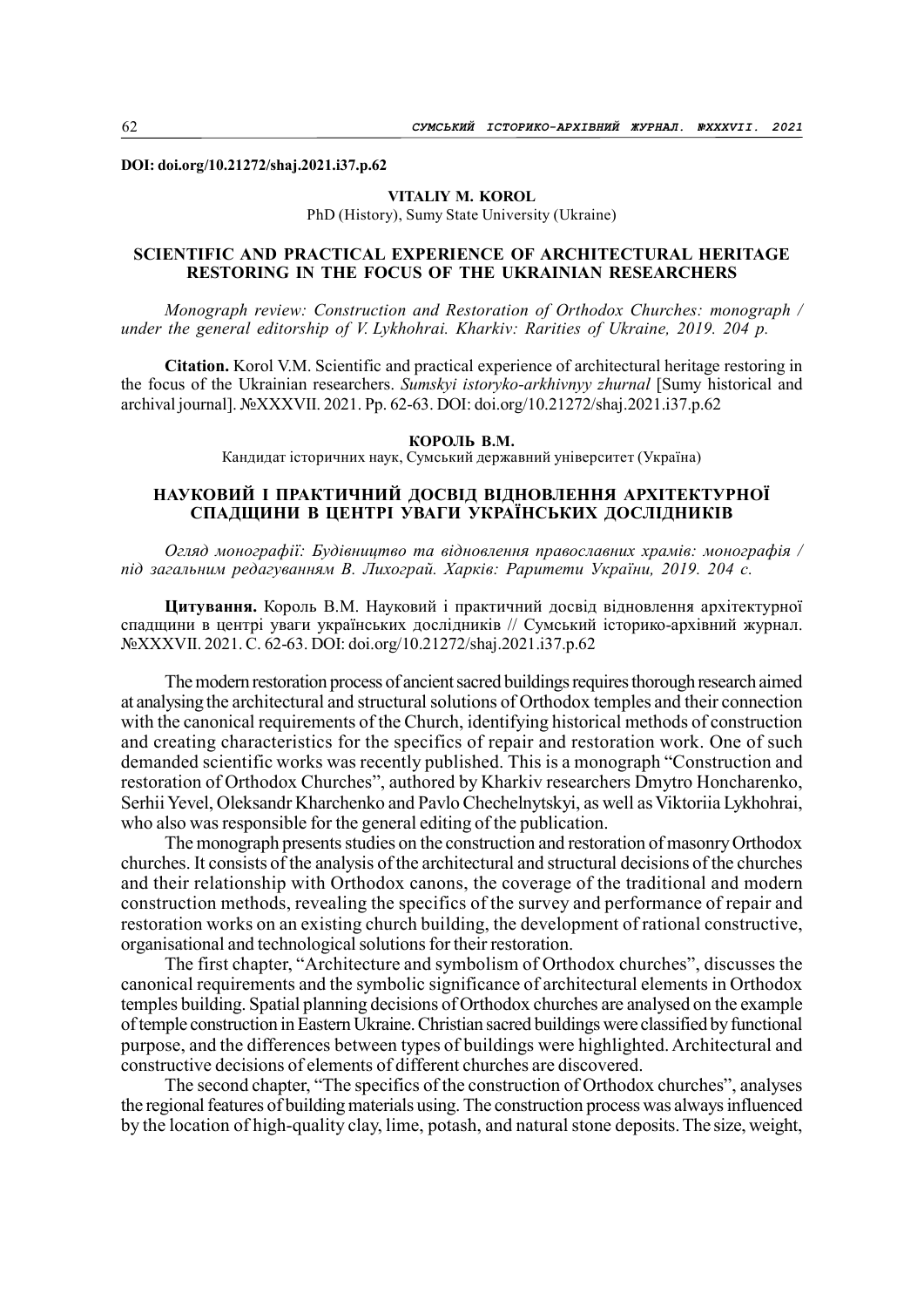density and strength of the bricks of the XIX century churches were analysed in the chapter. It was found that the size of bricks produced in Ukraine differed slightly from the standards generally established in the Russian Empire. In particular, it is a question of errors of length from 5 to 20 mm. Characteristic schemes of formwork construction and erection of brick vaults using them are investigated. Constructive solutions of the domes of Orthodox churches are analysed. The issues of construction traditions of domes heads, their basic designs, shapeforming elements and a covering are separately considered.

The third chapter, "The investigation of the factors that influence the durability of the Orthodox churches", is devoted to full-scale studies of the technical condition of masonry temples. Different factors affecting the operational reliability of Orthodox churches and the safety of their interior decoration are also investigated. The authors give the evaluation of the factors that lead to the destruction of Orthodox churches buildings. The scientists have identified five reasons that led to the loss of architectural heritage and their relative weight: the policy of the communist regime (65 %), the causes of utilitarian nature (19 %), wars and revolutions (8 %), natural disasters  $(4\%)$ , and low cultural standard of living  $(4\%)$ .

The fourth chapter, "The construction, technological and organisational solutions of the Orthodox churches reconstruction", deals with studying the types and performance specifics of repair and restoration work. The peculiarities of such scientifically substantiated measures on historical and architectural monuments as conservation, restoration, repair, reconstruction and rehabilitation are revealed in the context of domestic and international regulations. The experience of approaches to the conservation and restoration of architectural structures in different countries (including Italy and the USA) is studied. The authors described the nuances of harmonisation of Ukrainian legislation with the requirements of the Venice Charter for repair and restoration work. Attention was also paid to technological aspects of formwork production, domes installation and organisational solutions for the reconstruction of Orthodox churches.

Thus, the monograph combines the theoretical and practical experience of researches in several fields, such as history, art studies, retrospective architecture, restoration, building materials science and construction methods.

The book is published with the very high printing quality. The publication is full of various illustrations, namely: photos of temples and their constituent elements, drawings, diagrams, calculation plots, and data tables.

The disadvantage of the study is focusing mainly on the temples of the Kharkiv region and adjacent regions of Ukraine. The monograph would be more saturated and would benefit significantly from expanding the geographical boundaries of the study.

However, the preceding does not detract from the scientific achievements of this comprehensive study and its significance in theoretical and practical terms. So the monograph will be helpful for historians and art restoration specialists as well as for architects and constructors. The book can be used as additional literature in the educational process for university students.

Отримано 03.11.2021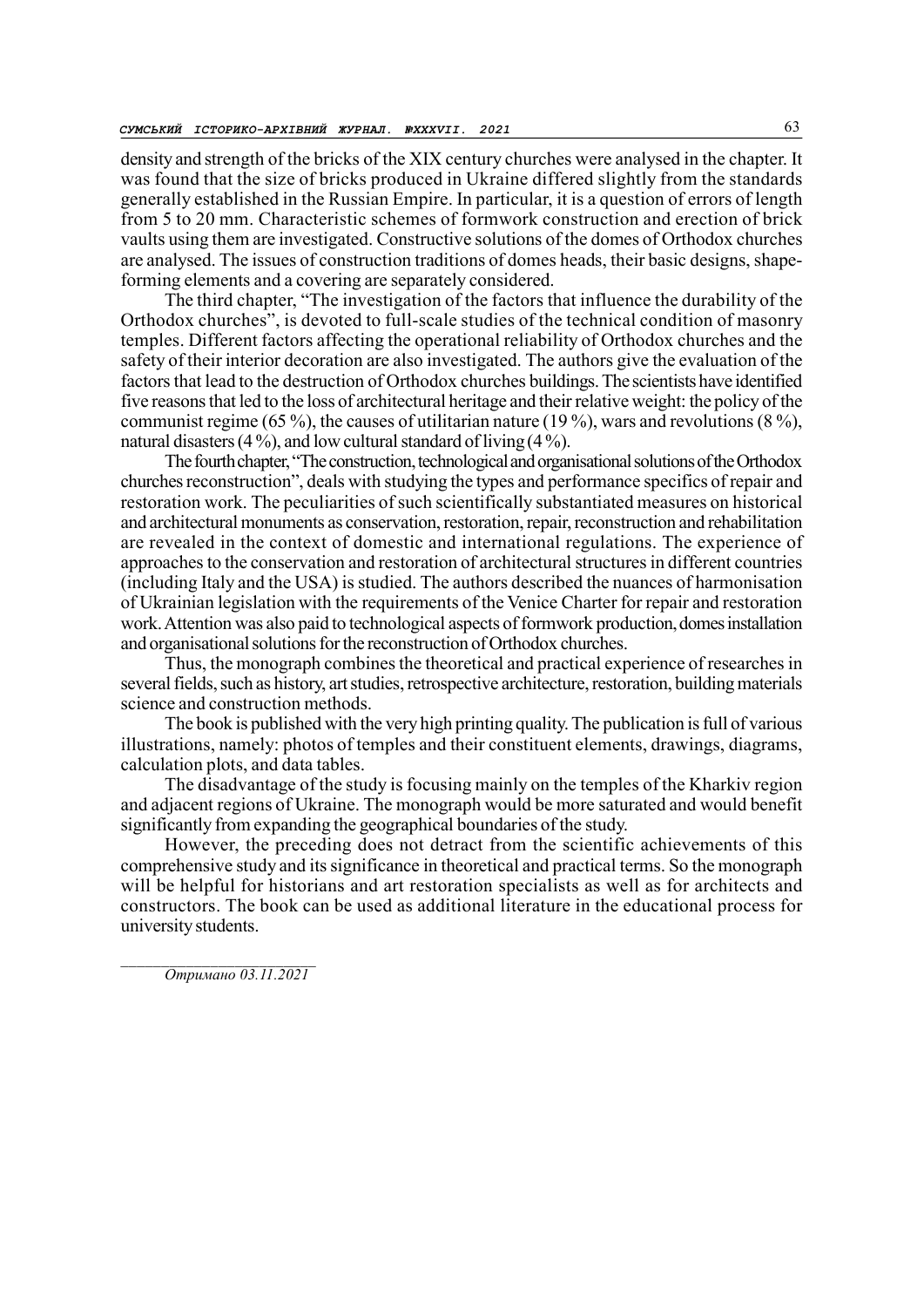

# НАУКОВИЙ ЖУРНАЛ З ІСТОРІЇ ТА АРХІВОЗНАВСТВА УКРАЇНИ

## Сайт журналу: http://shaj.sumdu.edu.ua

Видавець СУМСЬКИЙ ДЕРЖАВНИЙ УНІВЕРСИТЕТ Реєстраційне Свідоцтво КВ №16009-4481 від 22.10.2009 р.

# Редагування здійснюється співробітниками кафедри історії Сумського державного університету

Головний редактор С.І. Дегтярьов

Редактори: А.В. Гончаренко, С.І. Дегтярьов

# Коректори: С.І. Дегтярьов, В.М. Король, О.О. Ткачов, М.О. Думчиков (адміністратор сайту)

Адреса редакції: 40007, Суми, вул. Римського-Корсакова, 2, Н-213 тел.  $+38(066)3465953$ ; електронна адреса: starsergo2014@gmail.com

Здано до набору 20.12.2021. Підписано до друку 24.12.2021. Формат 70х108/16 Папір офсетний Друк офсетний. Ум. друк. арк. 11,2 Обл.-вид. арк. 11,4 Тираж 100 Зам. №

Віддруковано у друкарні Сумського державного університету, 40007, Суми, вул. Римського-Корсакова, 2